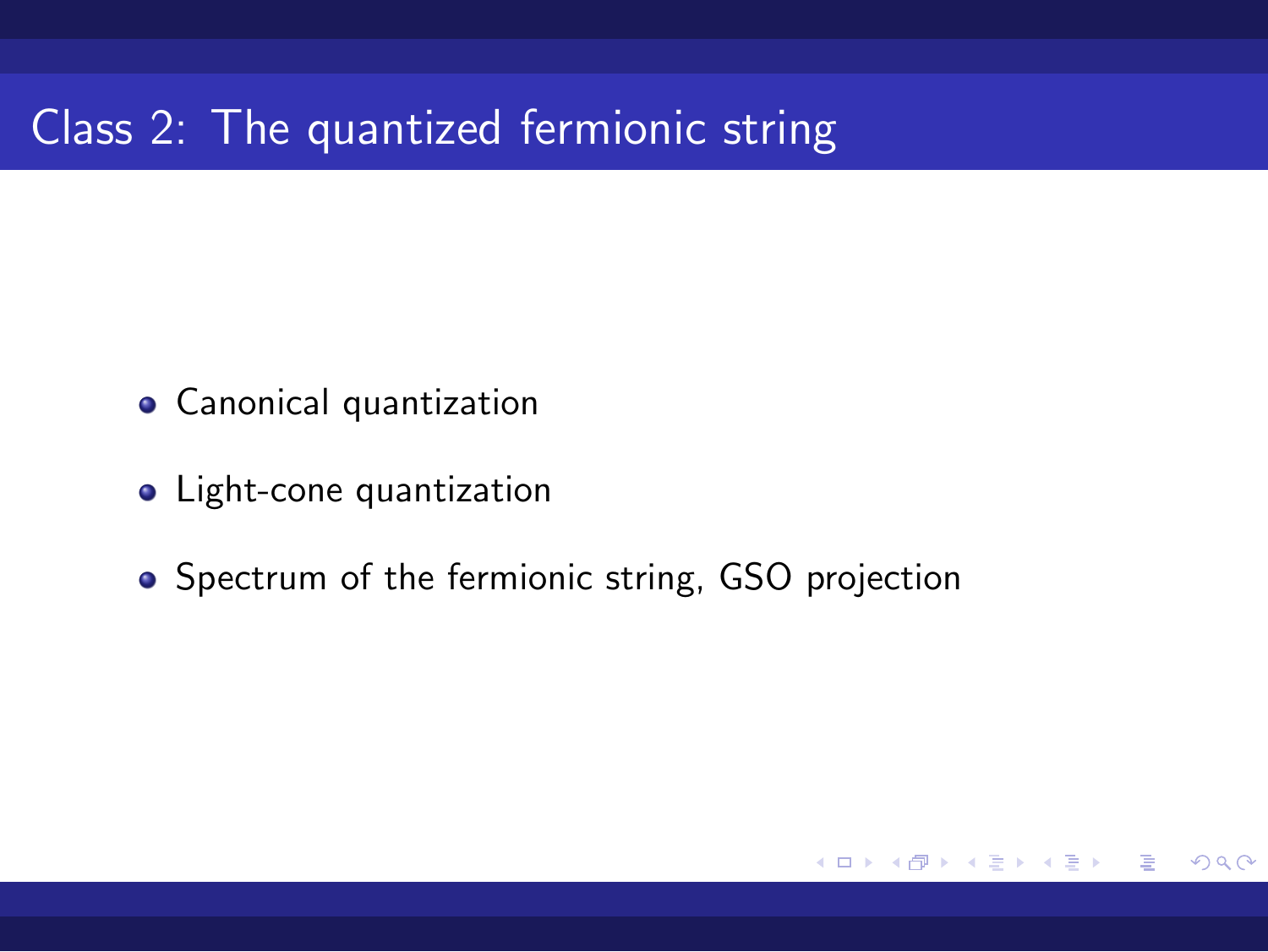The fermionic string is quantized analogously to the bosonic string, although now we'll find the critical dimension is 10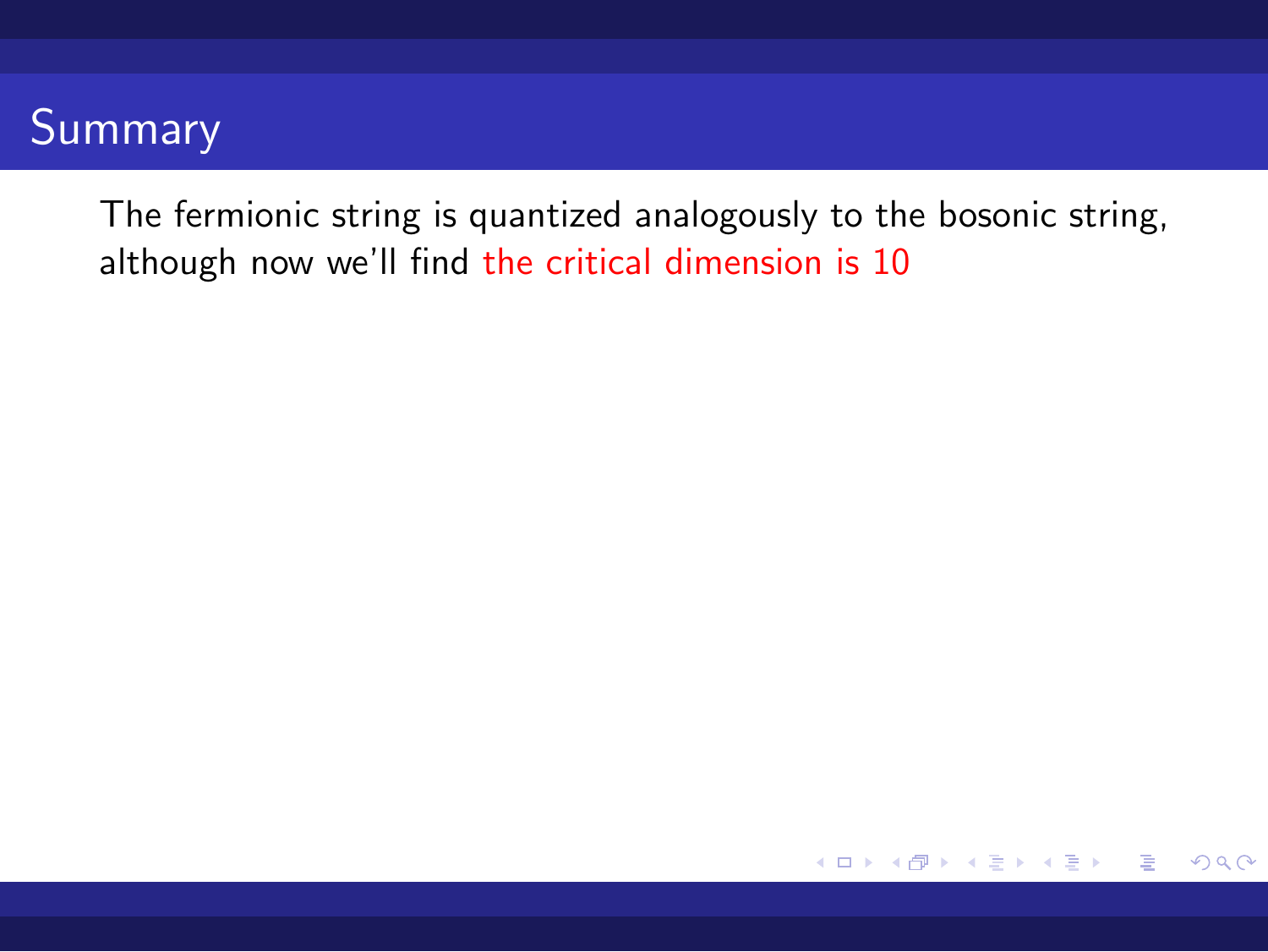The fermionic string is quantized analogously to the bosonic string, although now we'll find the critical dimension is 10

The super-Virasoro constraints, which allow to eliminate the ghosts, are implemented and analyzed in essentially the same way as in the bosonic string.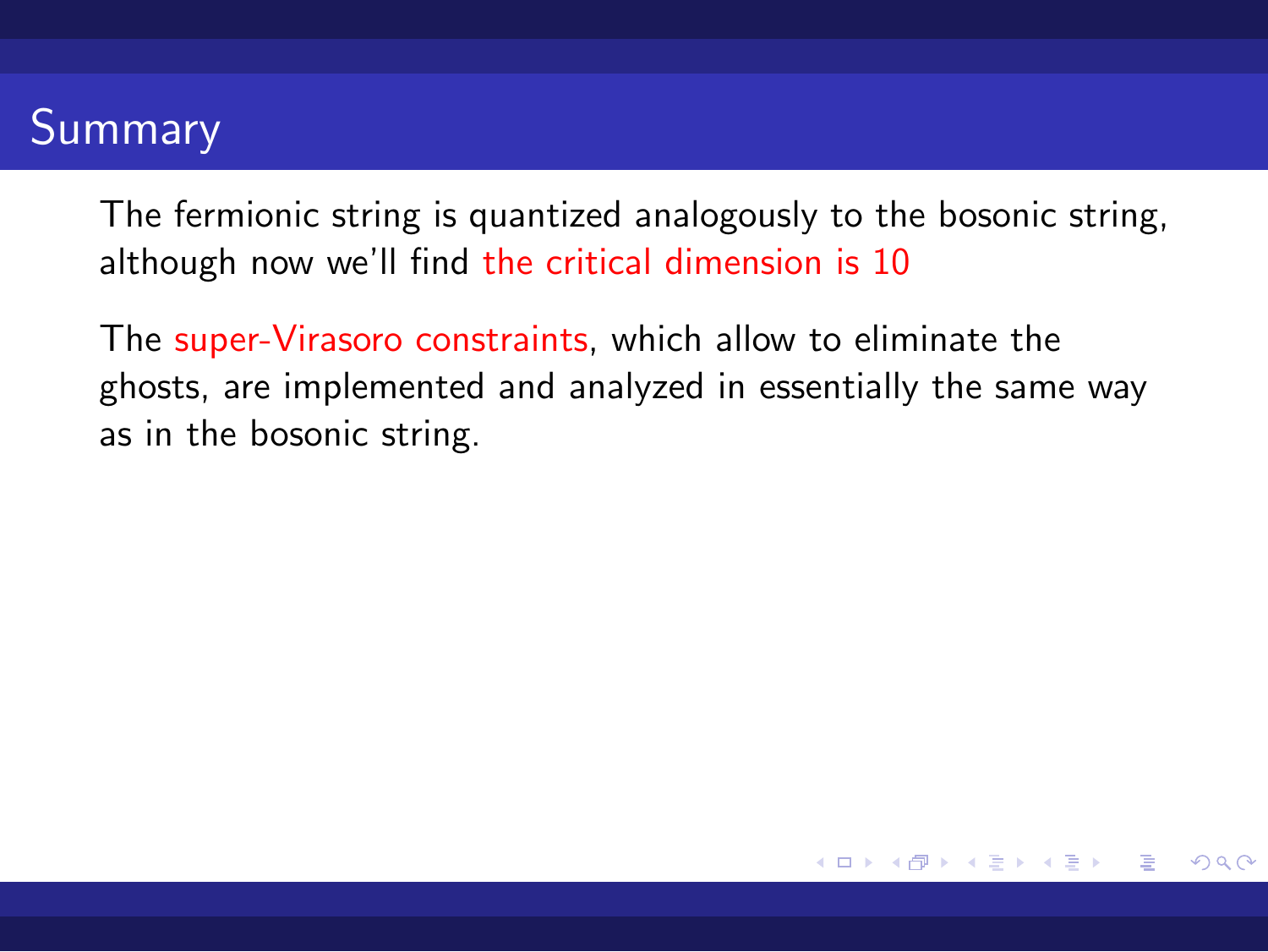The fermionic string is quantized analogously to the bosonic string, although now we'll find the critical dimension is 10

The super-Virasoro constraints, which allow to eliminate the ghosts, are implemented and analyzed in essentially the same way as in the bosonic string.

One new feature is the existence of two sectors: bosonic and fermionic, which have to be studied separately.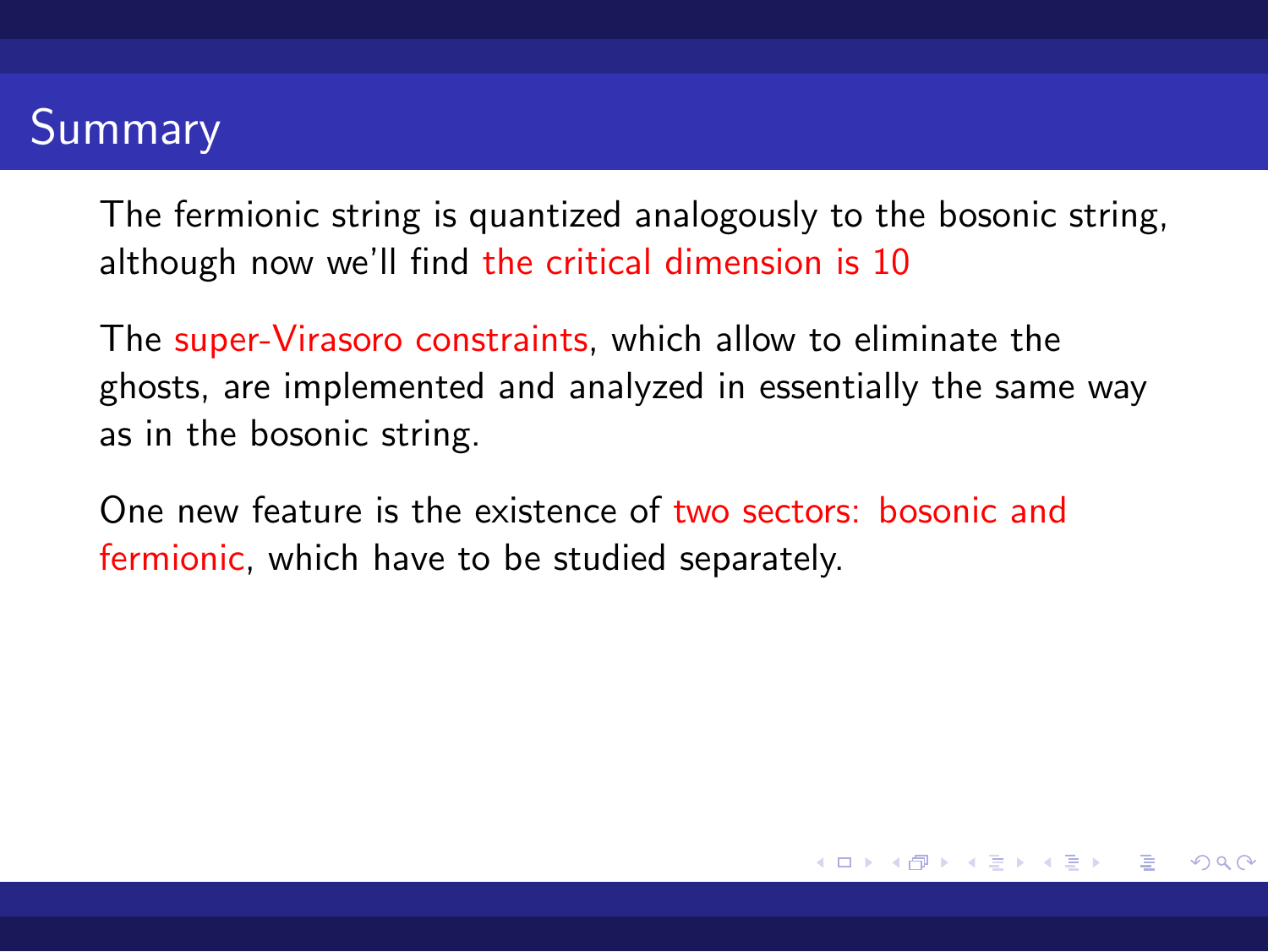The fermionic string is quantized analogously to the bosonic string, although now we'll find the critical dimension is 10

The super-Virasoro constraints, which allow to eliminate the ghosts, are implemented and analyzed in essentially the same way as in the bosonic string.

One new feature is the existence of two sectors: bosonic and fermionic, which have to be studied separately.

To remove the tachyon one has to perform the so-called GSO projection, which guarantees space-time supersymmetry of the ten-dimensional theory.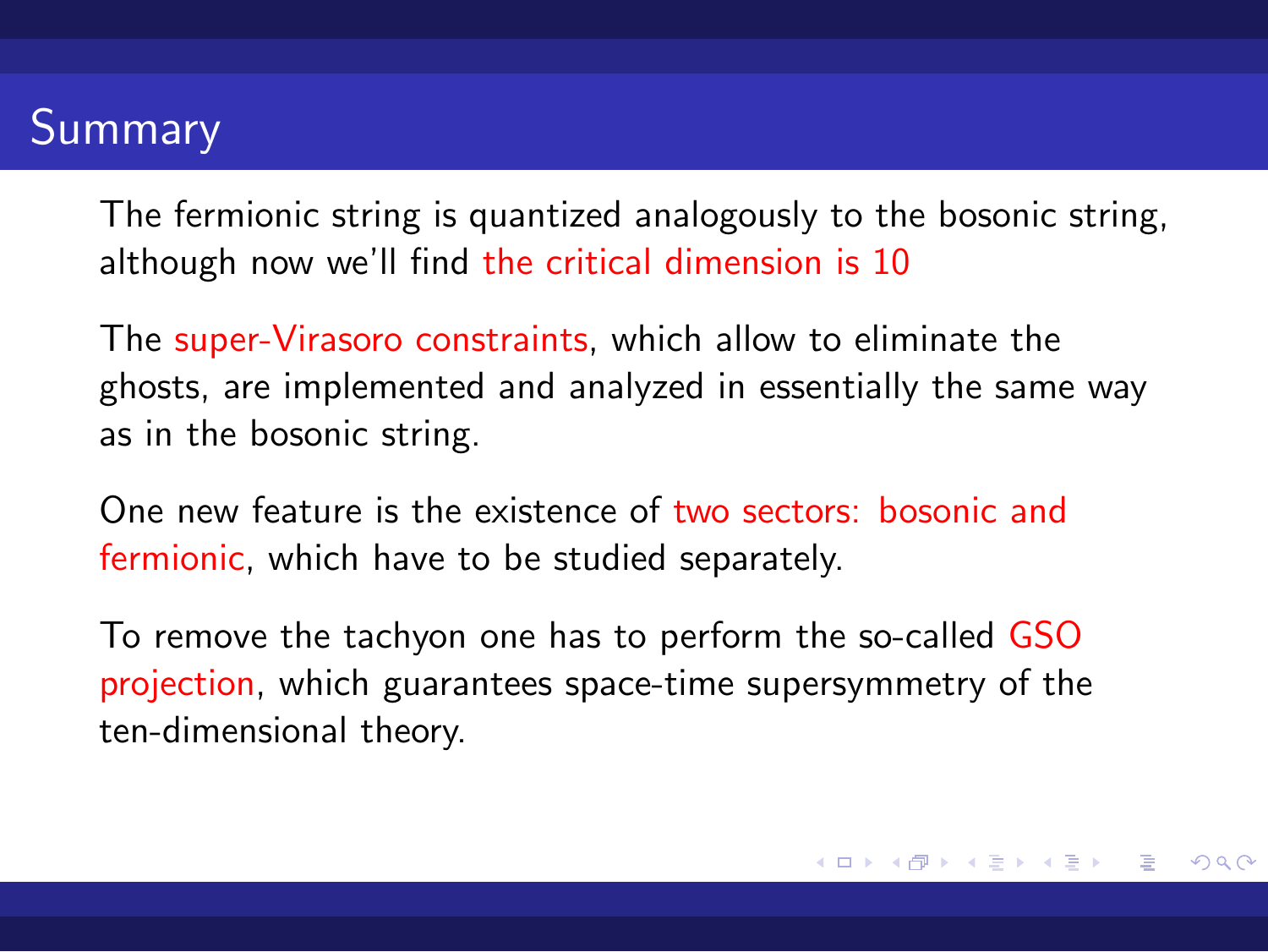The fermionic string is quantized analogously to the bosonic string, although now we'll find the critical dimension is 10

The super-Virasoro constraints, which allow to eliminate the ghosts, are implemented and analyzed in essentially the same way as in the bosonic string.

One new feature is the existence of two sectors: bosonic and fermionic, which have to be studied separately.

To remove the tachyon one has to perform the so-called GSO projection, which guarantees space-time supersymmetry of the ten-dimensional theory.

which result in the Type IIA and Type IIB superstring. There are two possible space-time supersymmetric GSO projections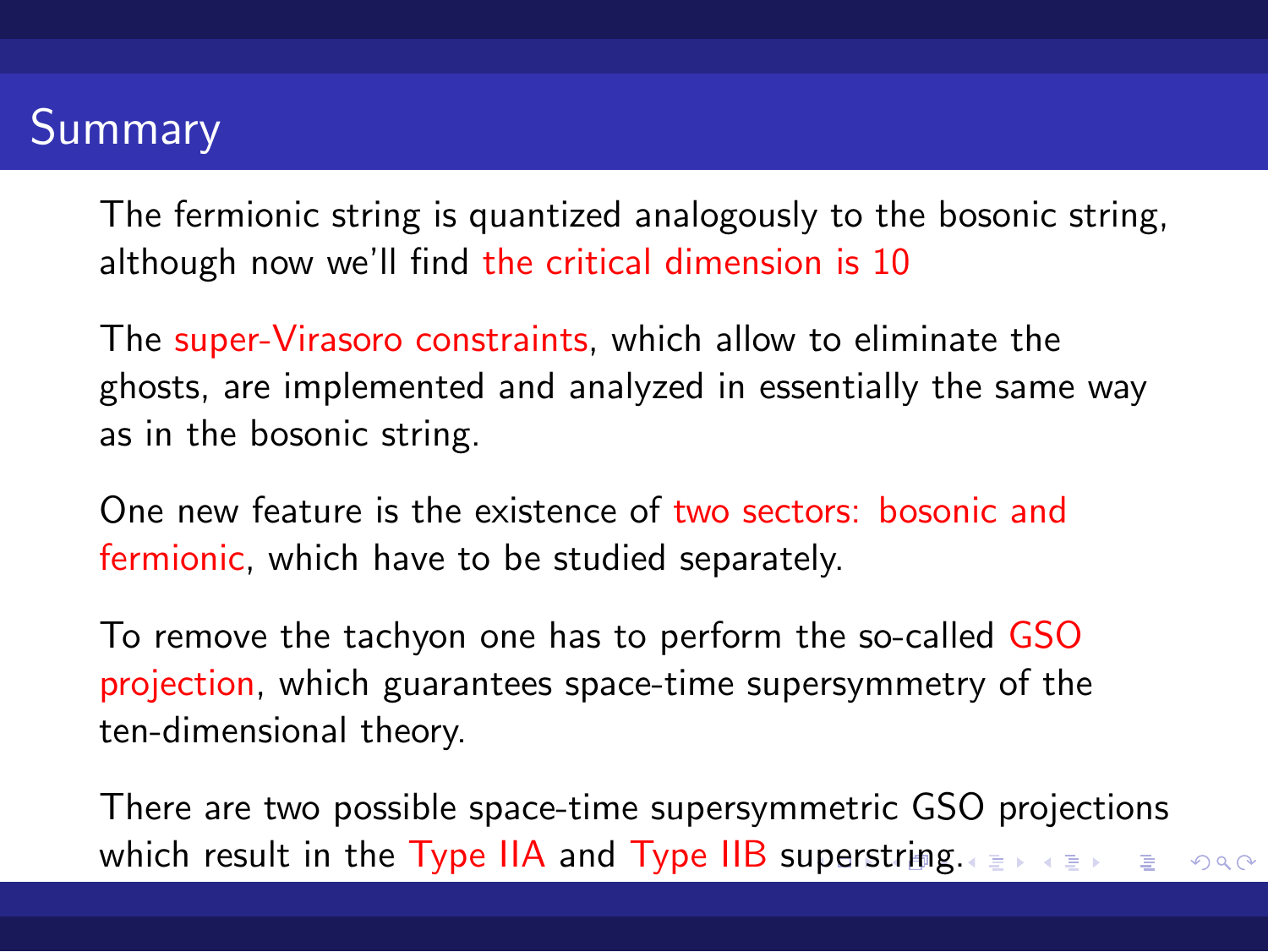We will consider the functions  $X^{\mu}(\tau, \sigma)$  and  $\psi^{\mu}(\tau, \sigma)$  as quantum mechanical operators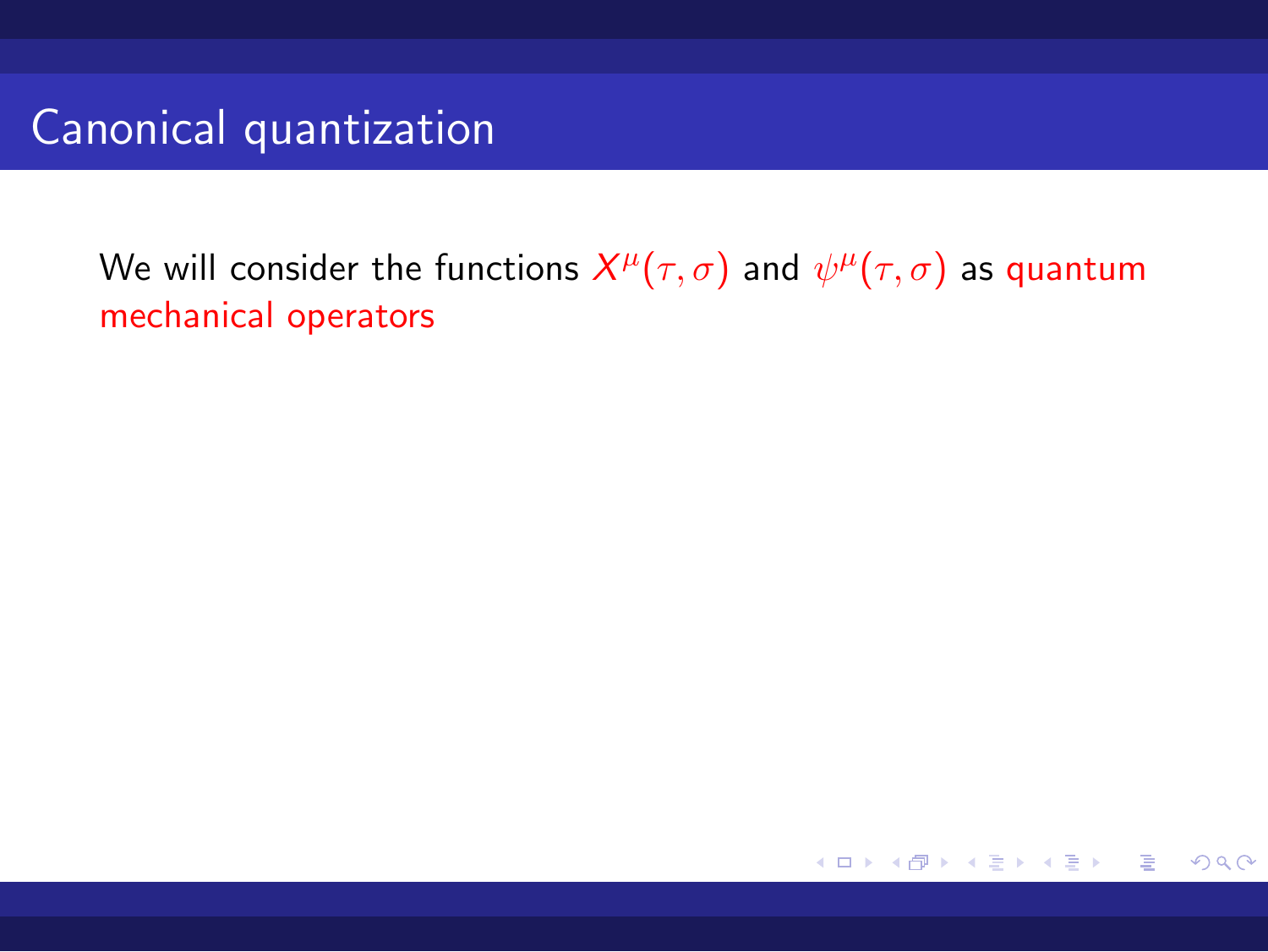We will consider the functions  $X^{\mu}(\tau, \sigma)$  and  $\psi^{\mu}(\tau, \sigma)$  as quantum mechanical operators

This is equivalent to the transition from classical mechanics to quantum mechanics via canonical commutation relations for the coordinates and their conjugate momenta.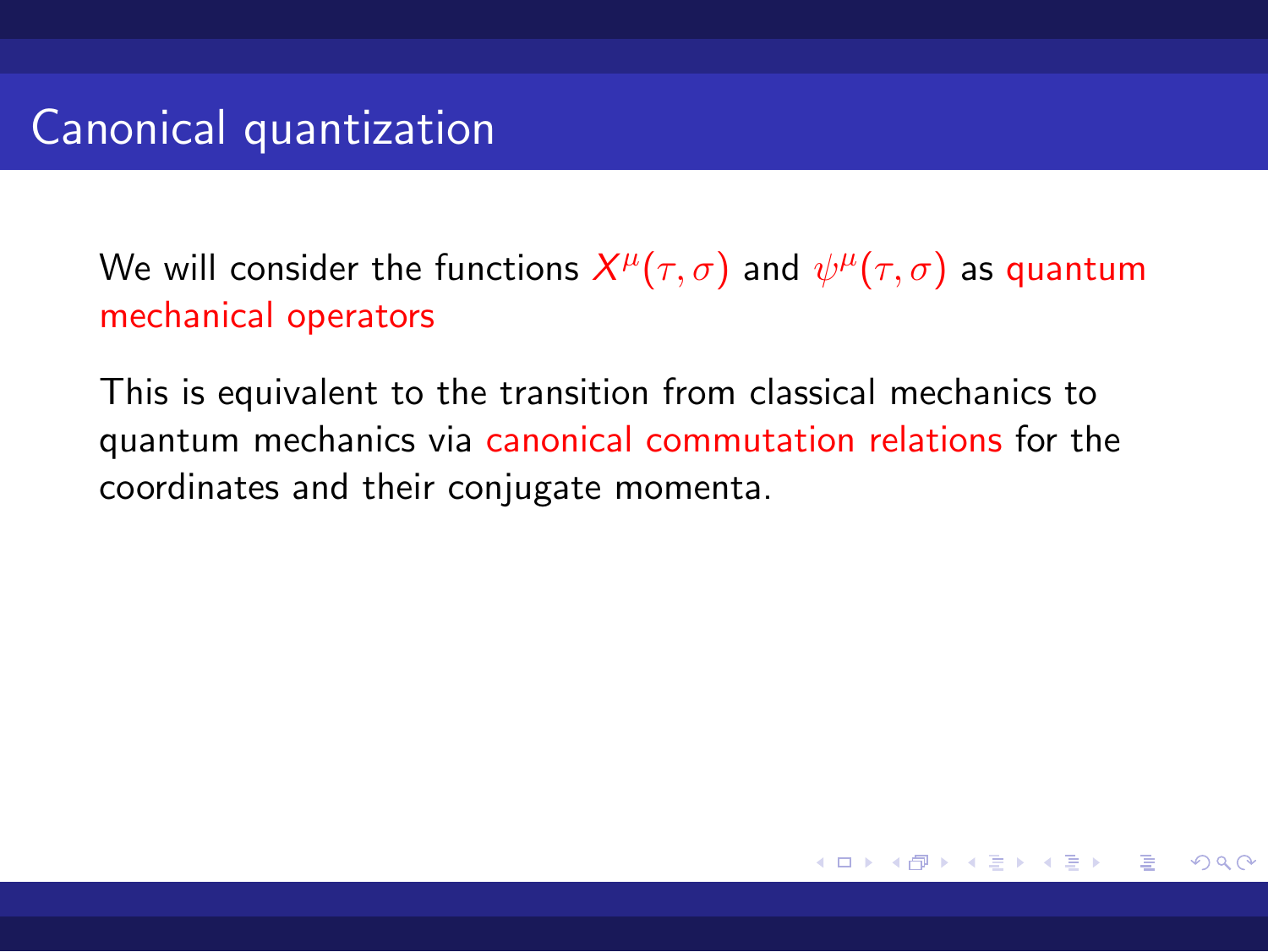We will consider the functions  $X^{\mu}(\tau, \sigma)$  and  $\psi^{\mu}(\tau, \sigma)$  as quantum mechanical operators

This is equivalent to the transition from classical mechanics to quantum mechanics via canonical commutation relations for the coordinates and their conjugate momenta.

The Poisson brackets are promoted to (anti)commutators according to

$$
[ \ , \ ]_{PB} \rightarrow \ \frac{1}{i} [ \ , \ ] \ , \qquad \{ \ , \ \}_{PB} \rightarrow \ \frac{1}{i} \{ \ , \ \}
$$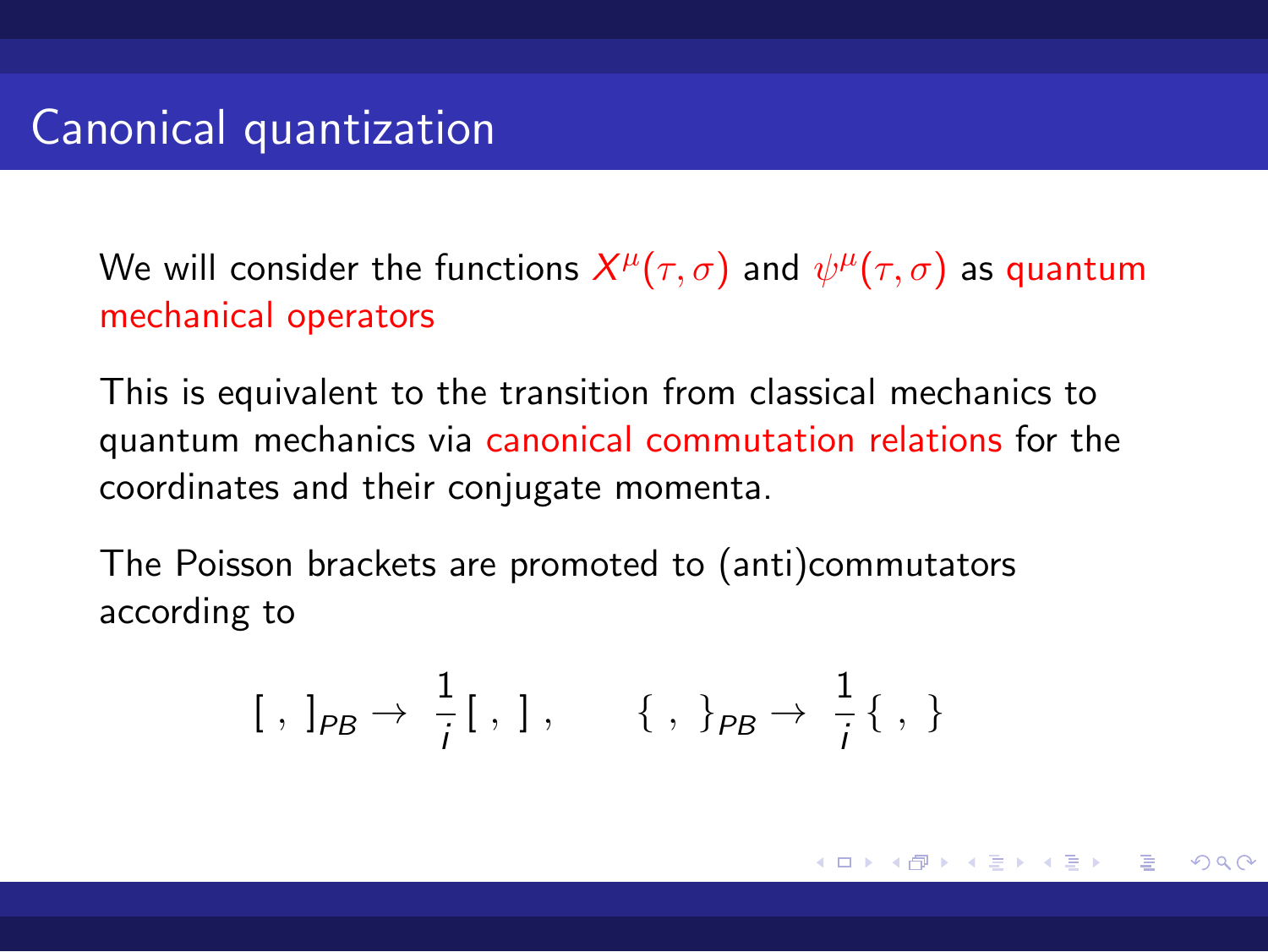In this way we obtain for the equal time commutators

$$
\begin{bmatrix} X^{\mu}(\sigma), \dot{X}^{\mu}(\sigma') \end{bmatrix} = 2\pi i \alpha' \eta^{\mu\nu} \delta(\sigma, \sigma')
$$

$$
\begin{bmatrix} X^{\mu}(\sigma), X^{\mu}(\sigma') \end{bmatrix} = \begin{bmatrix} \dot{X}^{\mu}(\sigma), \dot{X}^{\mu}(\sigma') \end{bmatrix} = 0
$$

$$
\{\psi^{\mu}_{+}(\sigma), \psi^{\nu}_{+}(\sigma')\} = \{\psi^{\mu}_{-}(\sigma), \psi^{\nu}_{-}(\sigma')\} = 2\pi\delta(\sigma - \sigma')\eta^{\mu\nu}, \{\psi^{\mu}_{+}(\sigma), \psi^{\nu}_{-}(\sigma')\} = 0
$$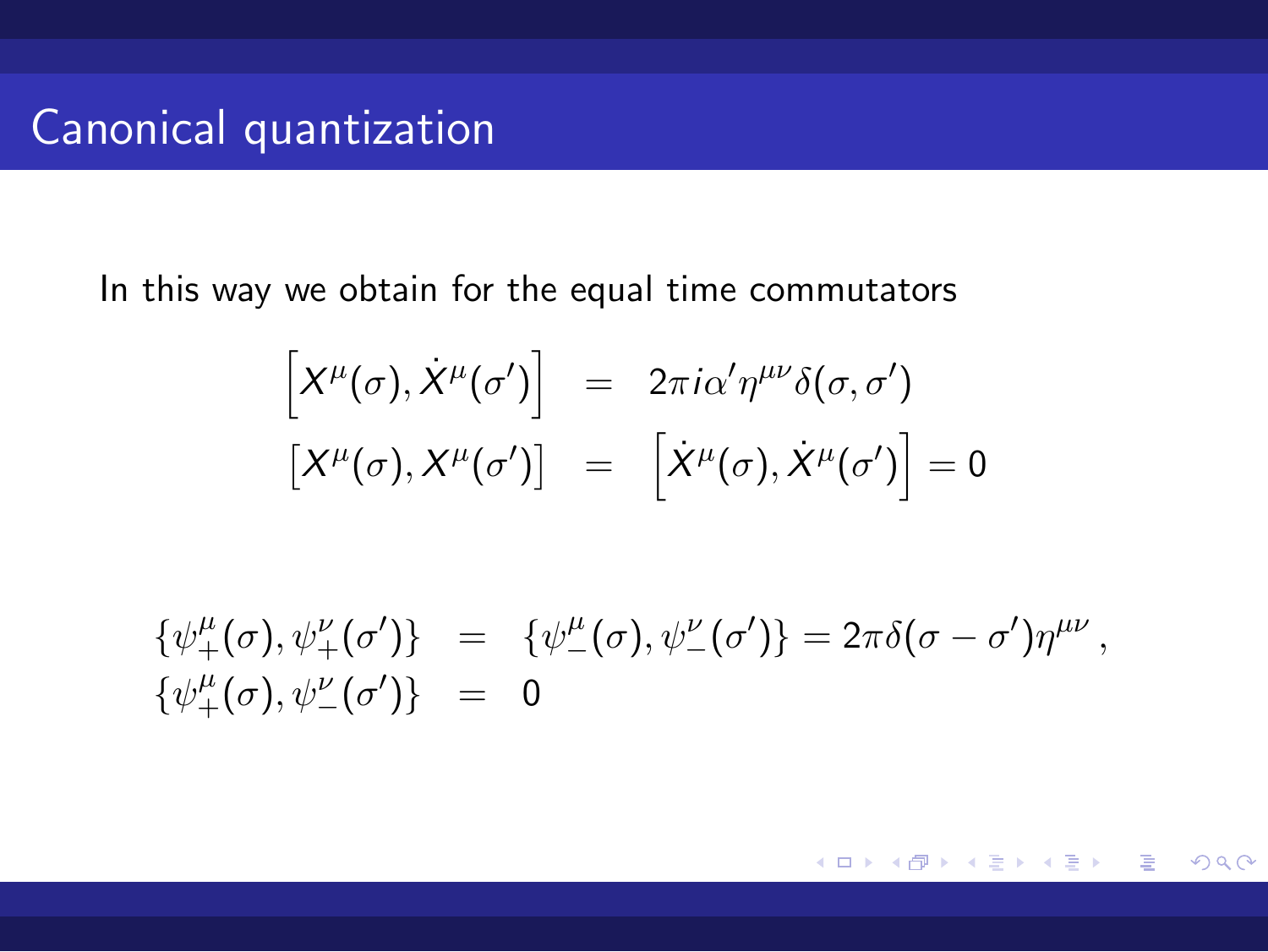The Fourier expansion coefficients are now operators with the following (anti)commutation relations

$$
\begin{aligned}\n[\alpha_m^\mu, \alpha_n^\nu] &= [\tilde{\alpha}_m^\mu, \tilde{\alpha}_n^\nu] = m \delta_{m+n} \eta^{\mu\nu}, \\
[\tilde{\alpha}_m^\mu, \alpha_n^\nu] &= 0, \\
[x^\mu, p^\nu] &= i \eta^{\mu\nu} \\
\{\phi_r^\mu, b_s^\nu\} &= \{\tilde{b}_r^\mu, \tilde{b}_s^\nu\} = \delta_{r+s} \eta^{\mu\nu}, \\
\{\phi_r^\mu, \tilde{b}_s^\nu\} &= 0\n\end{aligned}
$$

The reality conditions become hermiticity conditions:

$$
(\alpha_m^{\mu})^{\dagger} = \alpha_{-m}^{\mu} , \qquad (\tilde{\alpha}_m^{\mu})^{\dagger} = \tilde{\alpha}_{-m}^{\mu}
$$

. . . . . . . . . . . . . . . . . . . . . . . . . . . . . . . . . . . . . . . . and if we rescale them as:  $a_m^{\mu} = \frac{1}{\sqrt{a}}$  $\frac{1}{m}\alpha^{\mu}_{m}, \, (a^{\mu}_{m})^{\dagger} = \frac{1}{\sqrt{n}}$  $\frac{1}{\overline{m}}\alpha_{-m}^{\mu}$  for  $m > 0$  , then the  $a_m^{\mu}$  satisfy the usual harmonic oscillator commutation relations.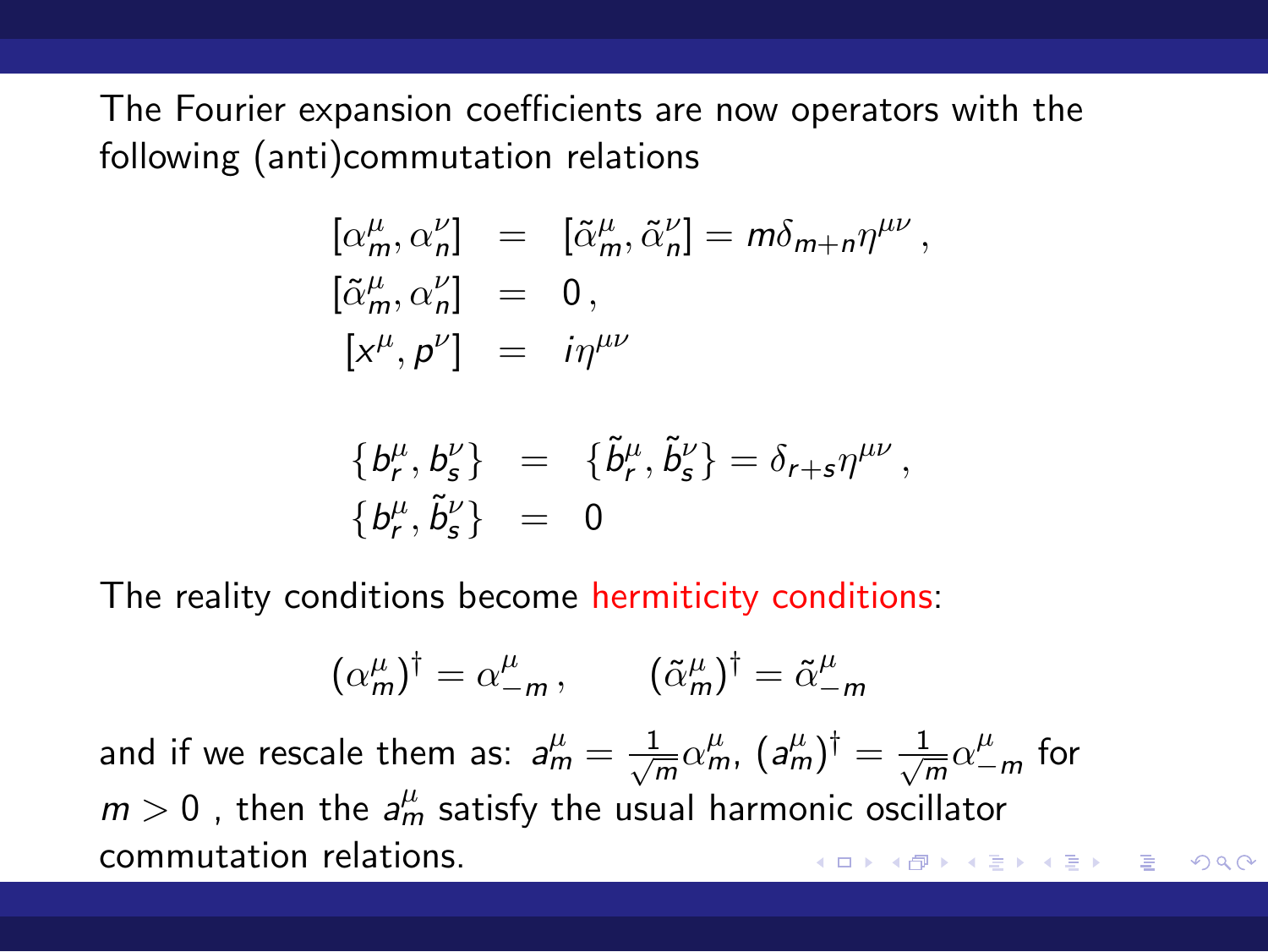We define oscillators with positive (negative) mode numbers as annihilation (creation) operators.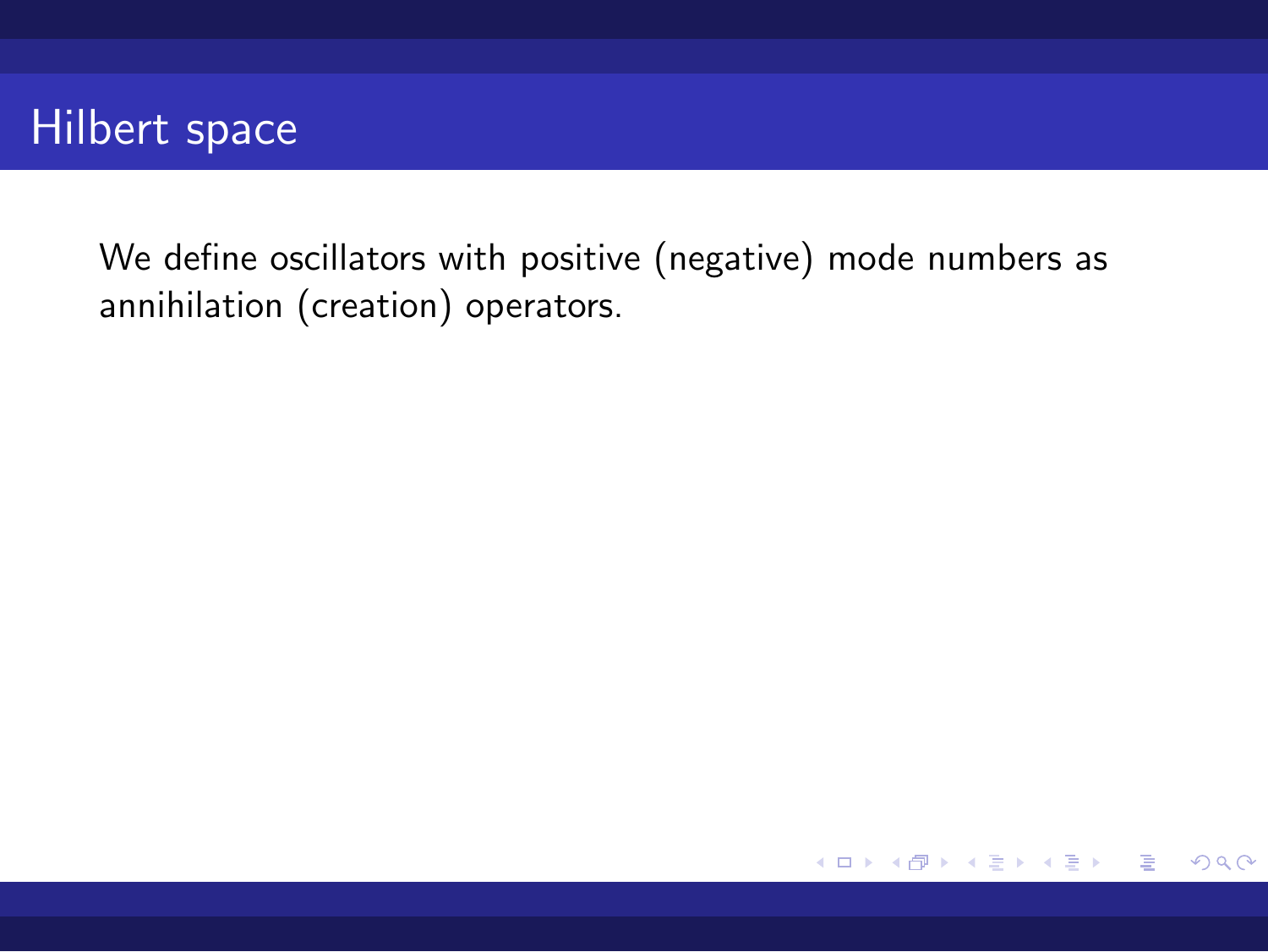We define oscillators with positive (negative) mode numbers as annihilation (creation) operators.

Recall the bosonic string: The ground state is annihilated by all positive modes and we choose it to be an eigenstate of the center .<br>of mass momentum operator  $\alpha^\mu_0$  $\frac{\mu}{0}$  and  $\tilde{\alpha}_0^{\mu}$  with eigenvalue  $p^{\mu}$ :

$$
\alpha_m^{\mu}|0; p^{\mu} > = 0, \qquad \tilde{\alpha}_m^{\mu}|0; p^{\mu} > = 0, \qquad \text{for } m > 0
$$
  

$$
\hat{p}^{\mu}|0; p^{\mu} > = p^{\mu}|0; p^{\mu} >
$$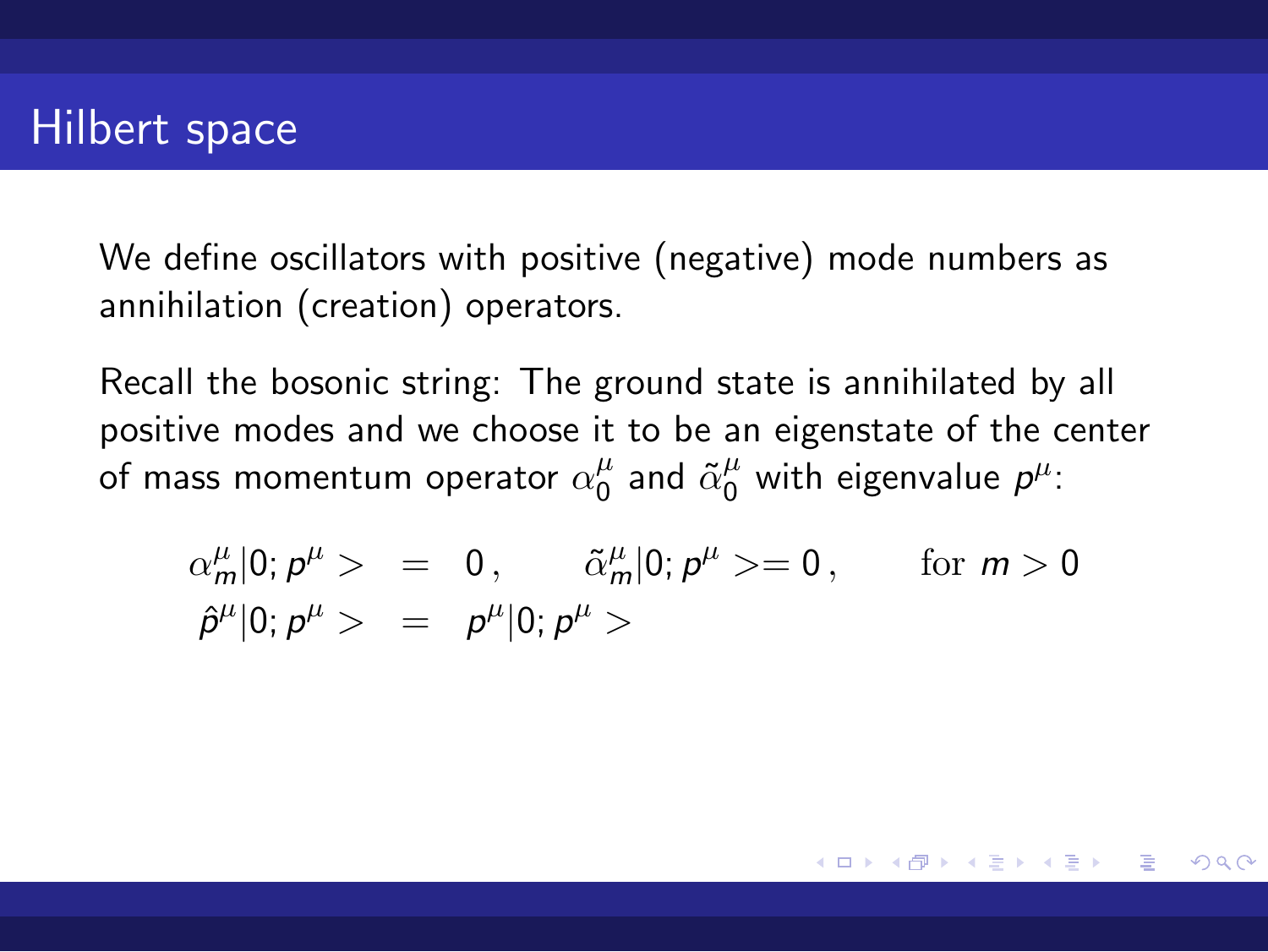We define oscillators with positive (negative) mode numbers as annihilation (creation) operators.

Recall the bosonic string: The ground state is annihilated by all positive modes and we choose it to be an eigenstate of the center .<br>of mass momentum operator  $\alpha^\mu_0$  $\frac{\mu}{0}$  and  $\tilde{\alpha}_0^{\mu}$  with eigenvalue  $p^{\mu}$ :

$$
\alpha_m^{\mu}|0; p^{\mu} > = 0, \qquad \tilde{\alpha}_m^{\mu}|0; p^{\mu} > = 0, \qquad \text{for } m > 0
$$
  

$$
\hat{p}^{\mu}|0; p^{\mu} > = p^{\mu}|0; p^{\mu} >
$$

To examine the states in the Hilbert space of the fermionic theory we have to distinguish between R and NS sectors.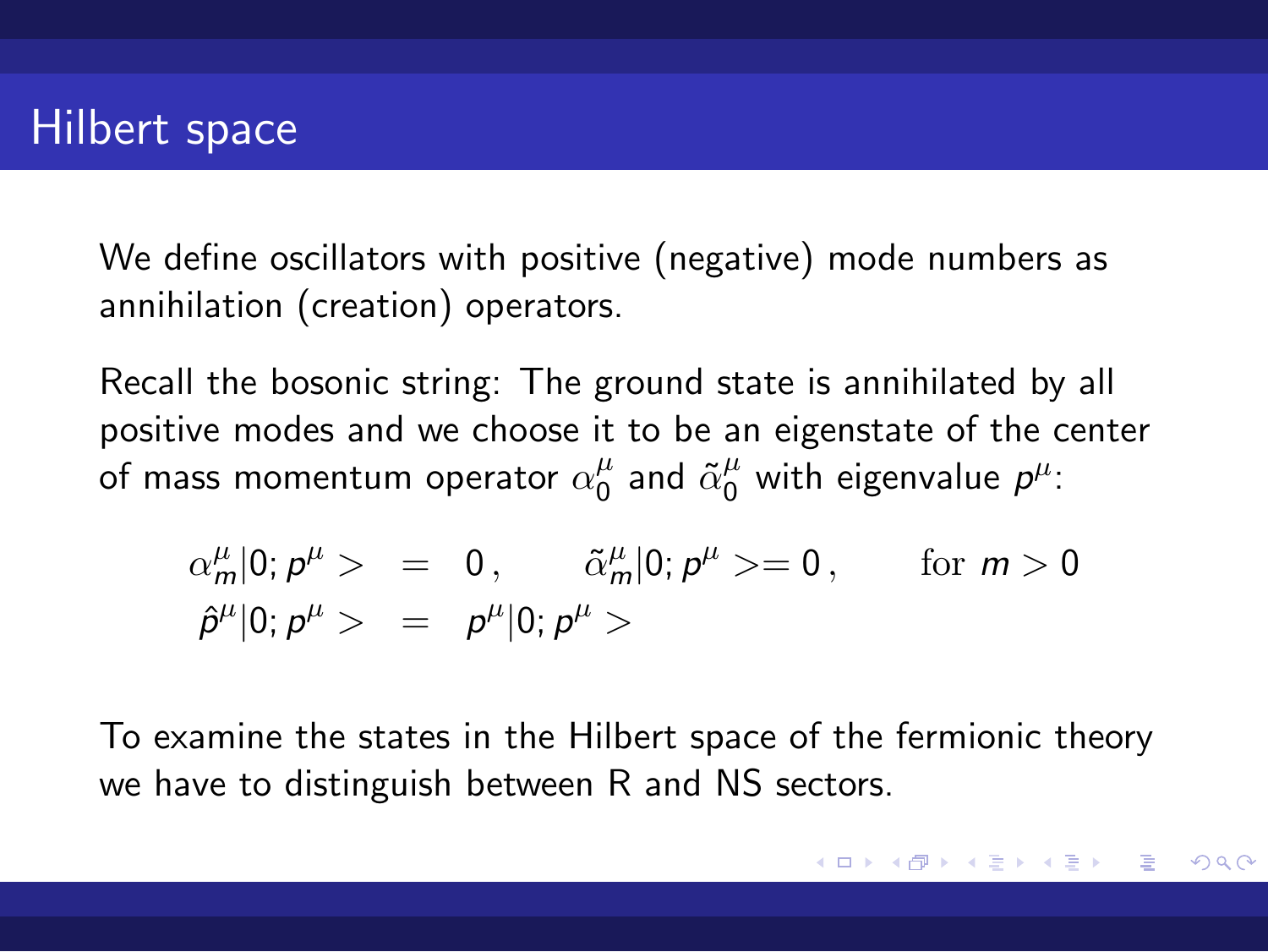The oscillator ground state in the NS sector is defined by

$$
\alpha_m^{\mu} |0\rangle_{NS} = b_r^{\mu} |0\rangle_{NS} = 0
$$
,  $m = 1, 2, ..., r = \frac{1}{2}, \frac{3}{2}, ...$ 

and the ground state in the R sector is defined as

$$
\alpha_m^{\mu}|a\rangle_R = b_m^{\mu}|a\rangle_R = 0, \qquad m = 1, 2, \ldots,
$$

 $|a>$ *R* is because of the zero modes  $b_0^{\mu}$  $\int_0^\mu$ . Recall

$$
\{b_r^{\mu},b_s^{\nu}\}=\{\tilde{b}_r^{\mu},\tilde{b}_s^{\nu}\}=\delta_{r+s}\eta^{\mu\nu}\,,
$$

Then  ${b_0^{\mu}}$  $b_0^{\mu}, b_0^{\nu}$ } =  $\eta^{\mu\nu}$ .

. . . . . . . . . . . . . . . . . . . . . . . . . . . . . . . . . . . . . . . . It is easy to check that  $[b_0^\mu]$  $\binom{\mu}{0}, M^2]=0 \implies$ the states  $|a>$  and  $\prod_{i}b_0^{\mu_i}|a>$  are degenerate in mass.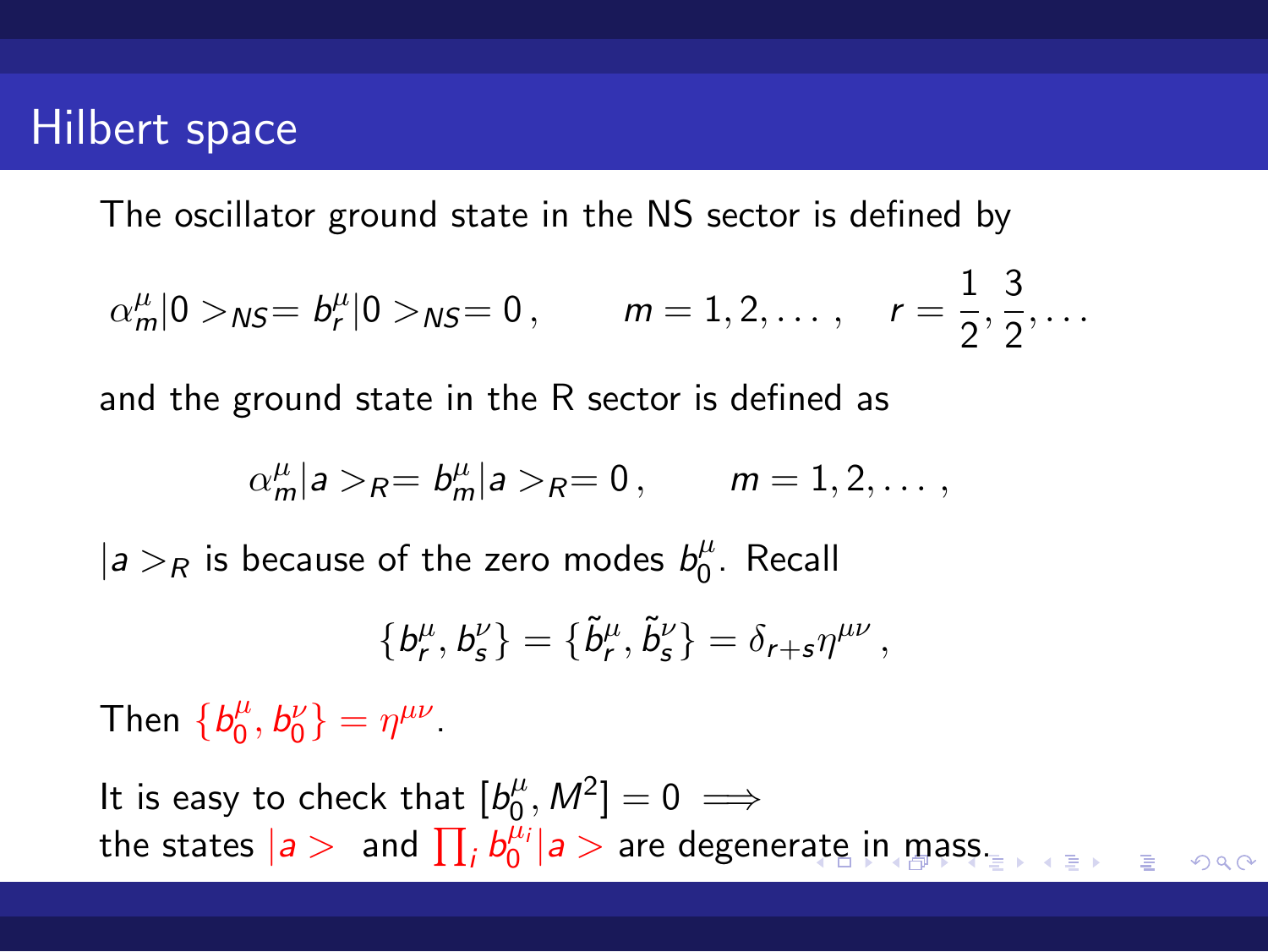The mass-shell condition is determined by the zero-frequency part of the Virasoro constraints. Recall the closed bosonic string

$$
L_0 = \sum_{n=1}^{\infty} \alpha_{-n} \cdot \alpha_n + \frac{1}{2} \alpha_0^2 = N + \frac{\alpha'}{4} p^2
$$
  

$$
\tilde{L}_0 = \sum_{n=1}^{\infty} \tilde{\alpha}_{-n} \cdot \tilde{\alpha}_n + \frac{1}{2} \alpha_0^2 = \tilde{N} + \frac{\alpha'}{4} p^2
$$

Then

$$
M^2 = - \rho^\mu \rho_\mu = M_L^2 + M_R^2 \,,
$$

$$
\alpha'M_L^2=2(\tilde{N}+a),\qquad \alpha'M_R^2=2(N+a)
$$

 $\begin{aligned} \left\{ \begin{array}{c} \left( \begin{array}{c} 1 \end{array} \right) \left( \begin{array}{c} 1 \end{array} \right) \left( \begin{array}{c} 1 \end{array} \right) \left( \begin{array}{c} 1 \end{array} \right) \left( \begin{array}{c} 1 \end{array} \right) \left( \begin{array}{c} 1 \end{array} \right) \left( \begin{array}{c} 1 \end{array} \right) \left( \begin{array}{c} 1 \end{array} \right) \left( \begin{array}{c} 1 \end{array} \right) \left( \begin{array}{c} 1 \end{array} \right) \left( \$  $\blacksquare$  . 990 *a* is the normal ordering constant accounting for the ordering ambiguity of  $L_0$  and  $M_L^2 = M_R^2$ .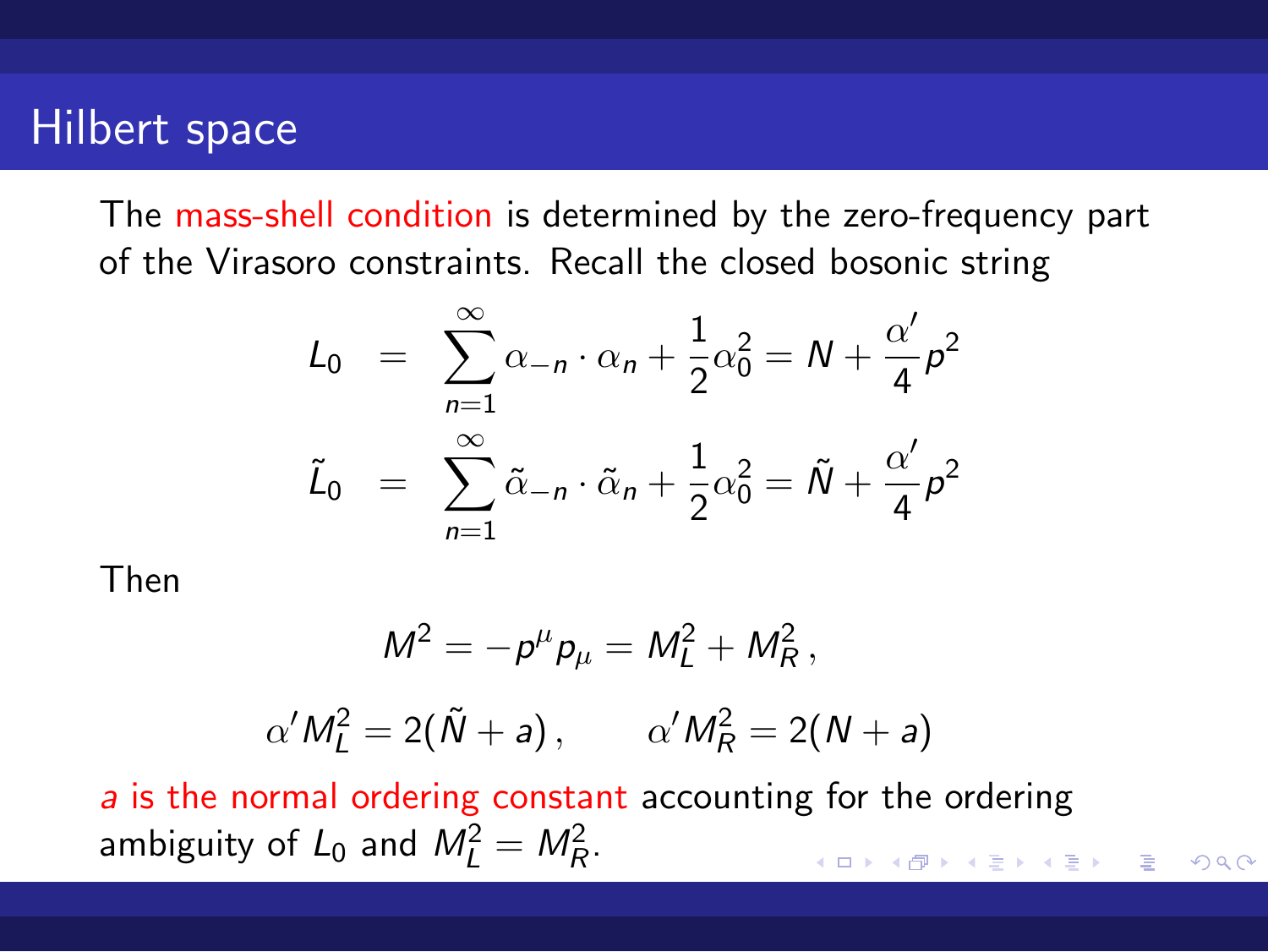### Normal ordering

The super-Virasoro generators are undefined without giving an operator ordering prescription. We define them by normal ordering: annihilation operators to the right of creation operators

$$
L_n = L_n^{(\alpha)} + L_n^{(b)}
$$
  
\n
$$
L_n^{(\alpha)} = \frac{1}{2} \sum_{m \in \mathbb{Z}} \, : \, \alpha_{-m} \cdot \alpha_{m+n} :
$$
  
\n
$$
L_n^{(b)} = \frac{1}{2} \sum_{r \in \mathbb{Z} + \phi > 0} \left( r + \frac{n}{2} \right) : b_{-r} \cdot b_{n+r} :
$$
  
\n
$$
G_r = \sum_{m \in \mathbb{Z}} \alpha_{-m} \cdot b_{r+m}
$$

. . . . . . . . . . . . . . . . . . . . . . . . . . . . . . . . . . . . . . . . Ambiguity in  $L_0$  taken into account by normal ordering constant  $a \rightarrow a_{NS}$  and  $a_R$ .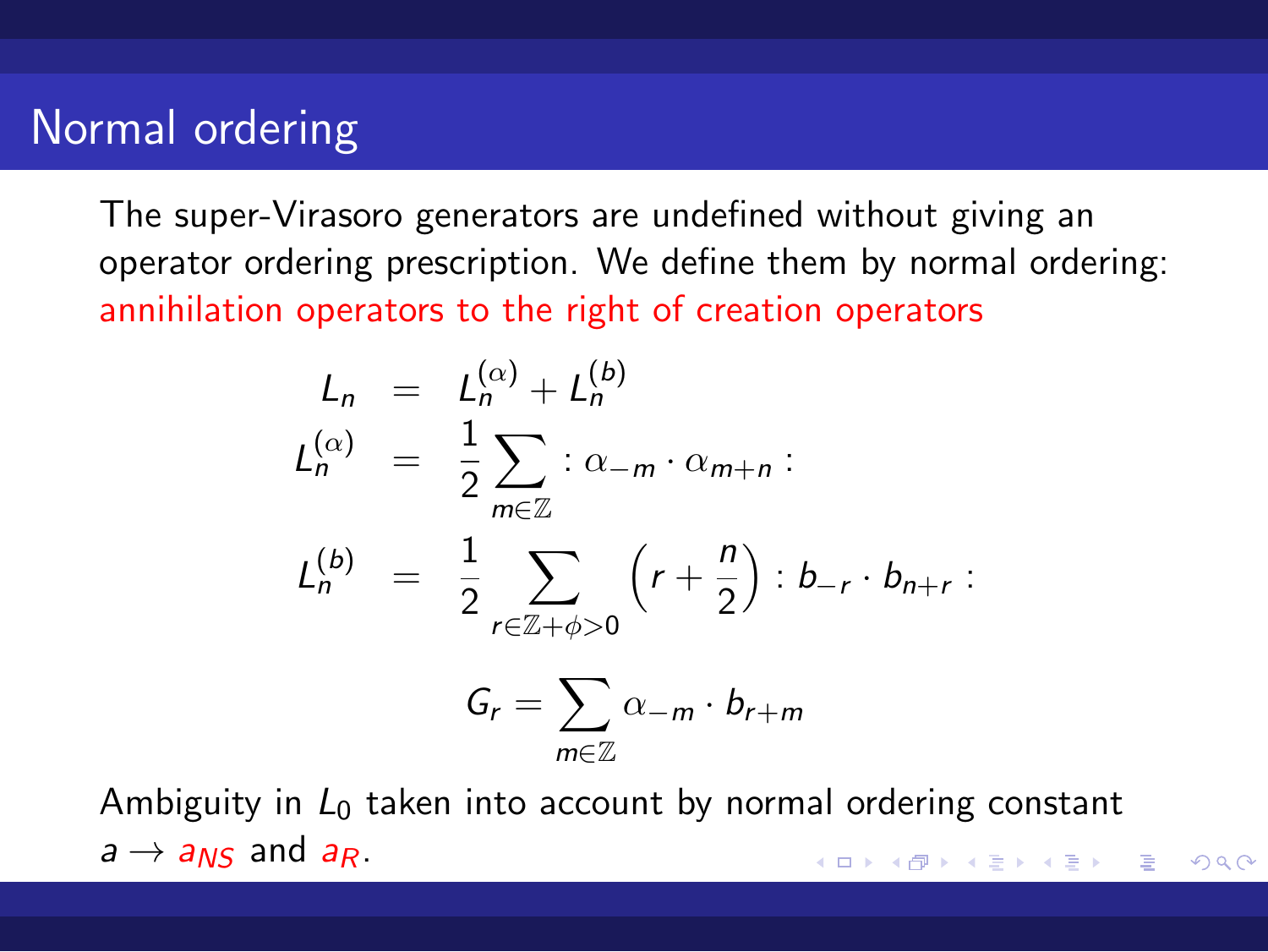### Level numbers

The mass operators for the fermionic string are given by the same expressions as in the bosonic case:

$$
\alpha'M^2 = N + \text{constant}
$$

but with level number operator:  $N=N^{(\alpha)}+N^{(b)}$ 

$$
N^{(\alpha)} = \sum_{m=1}^{\infty} \alpha_{-m} \cdot \alpha_m \qquad N^{(b)} = \sum_{r \in \mathbb{Z} + \phi > 0} r b_{-r} \cdot b_r
$$

and constant  $= a_{NS}$  or  $a_R$ .

An excitation by  $\alpha_{-m}^{\mu}$  with  $m > 0$  increases  $\alpha' M^2$  by  $m$  units. An excitation by  $b^{\mu}_{-r}$  with  $r > 0$  increases  $\alpha' M^2$  by *r* units.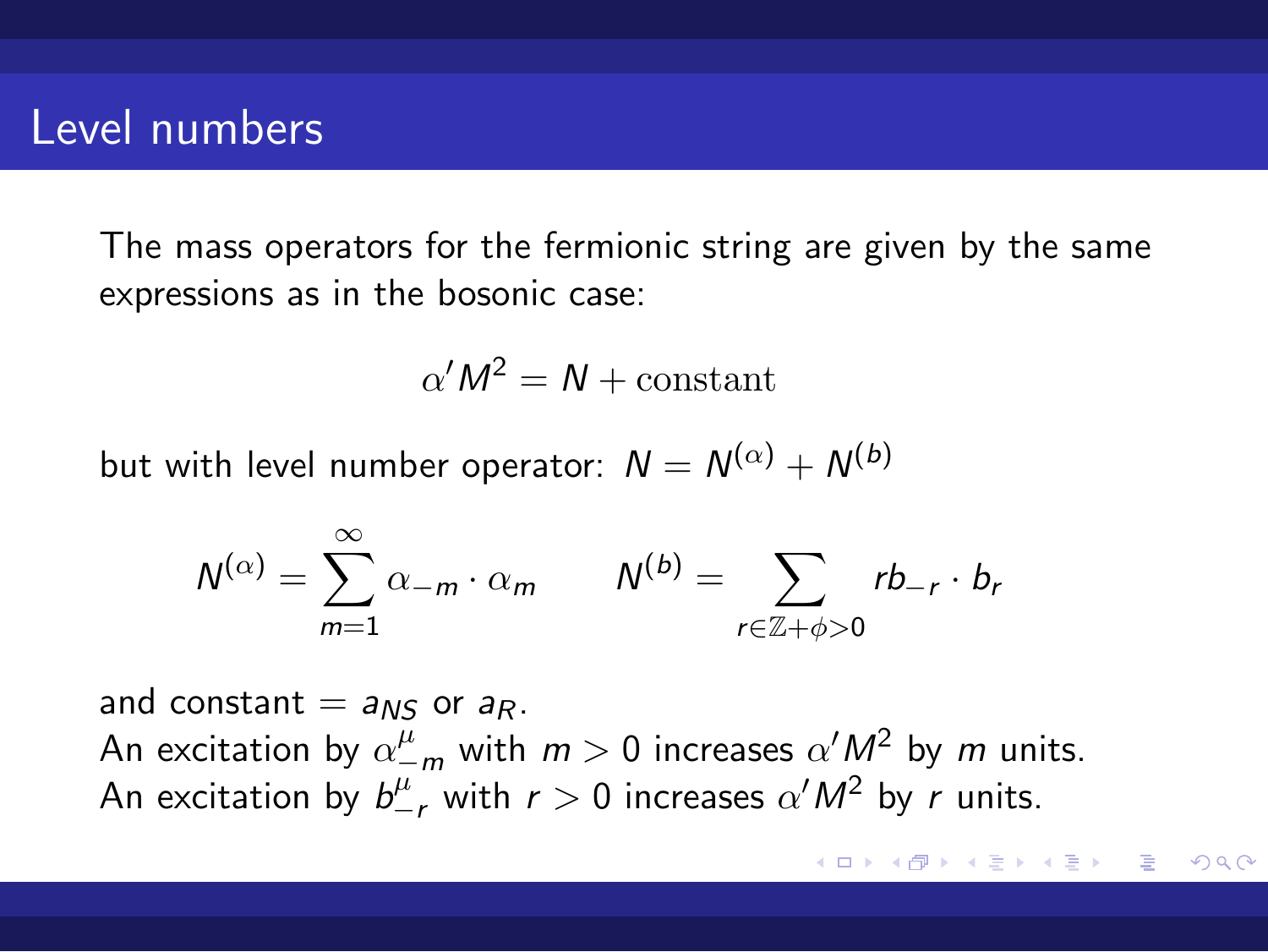In the NS sector ( $r \in \mathbb{Z}+\frac{1}{2}$  $\frac{1}{2}$ ) there is a unique ground state, which may then be identified with a spin zero state.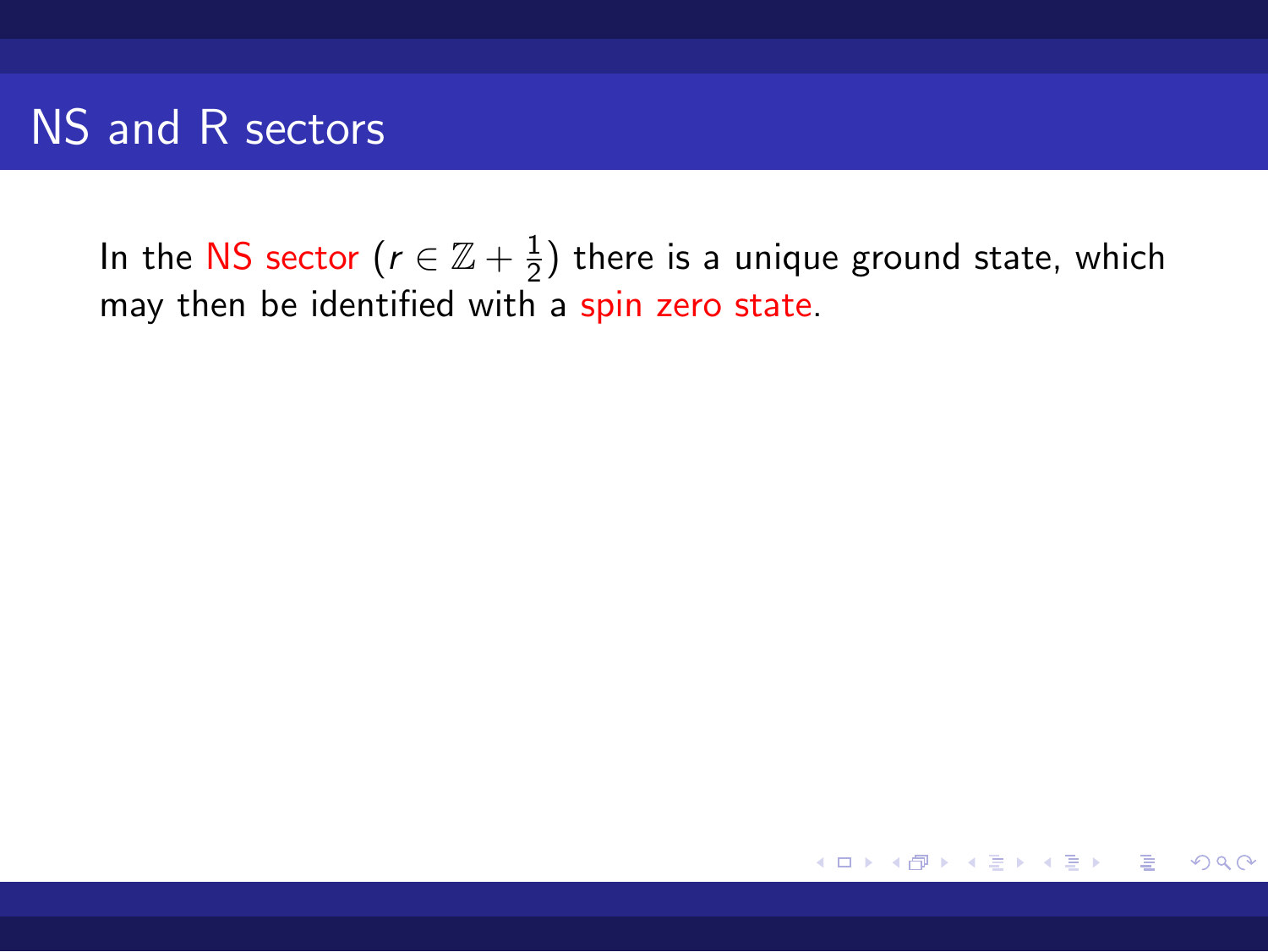In the NS sector ( $r \in \mathbb{Z}+\frac{1}{2}$  $\frac{1}{2}$ ) there is a unique ground state, which may then be identified with a spin zero state.

In the R sector the ground state is degenerate: The states  $|0>$  and  $\prod_{i} b_0^{\mu_i}|0>$  are degenerate in mass.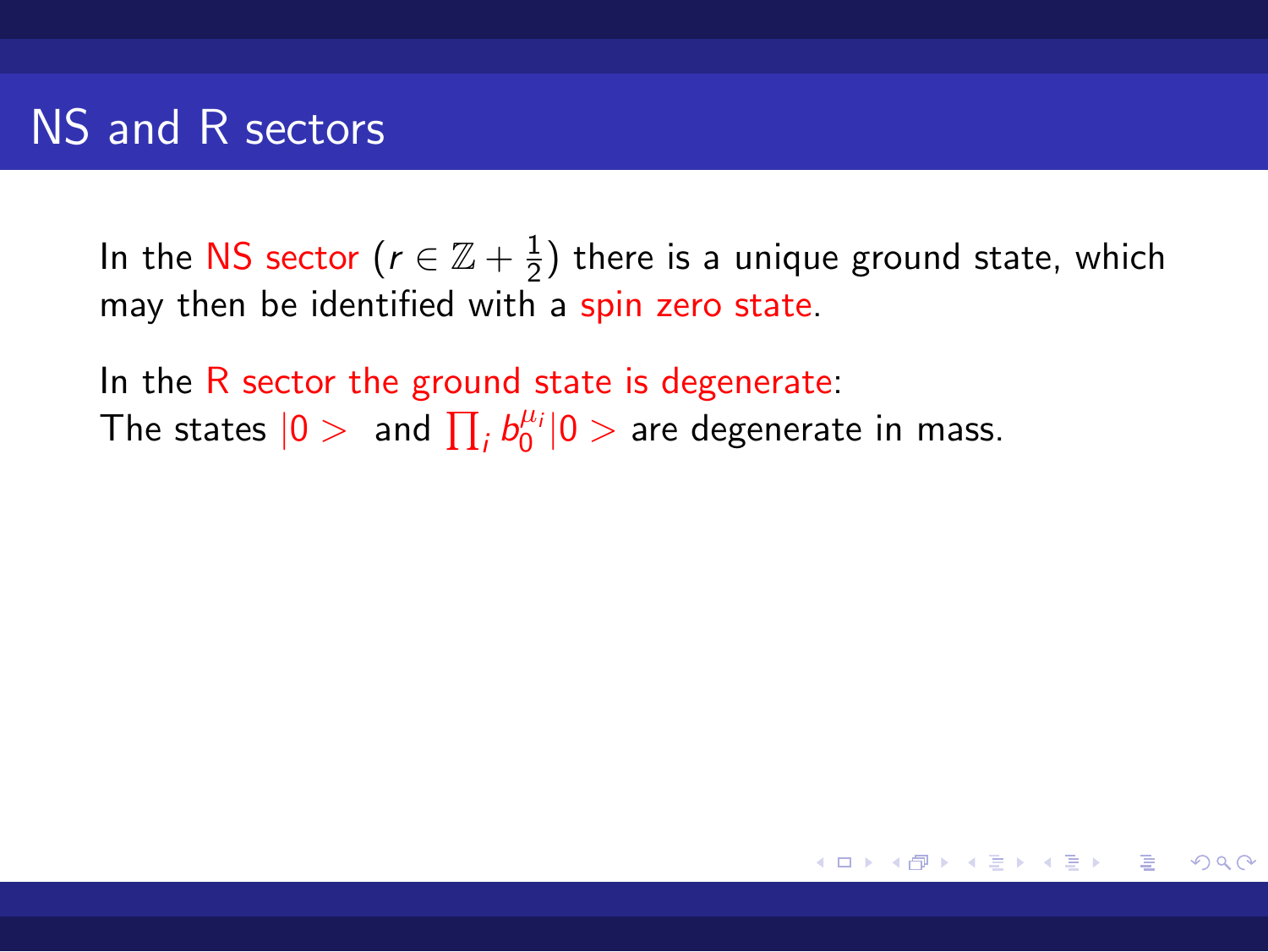In the NS sector ( $r \in \mathbb{Z}+\frac{1}{2}$  $\frac{1}{2}$ ) there is a unique ground state, which may then be identified with a spin zero state.

In the R sector the ground state is degenerate: The states  $|0>$  and  $\prod_{i} b_0^{\mu_i}|0>$  are degenerate in mass.

They form a representation of the Clifford algebra:  ${b_0^{\mu}}$  $\binom{\mu}{0}, b^{\nu}_{0}$  =  $\eta^{\mu\nu}$ .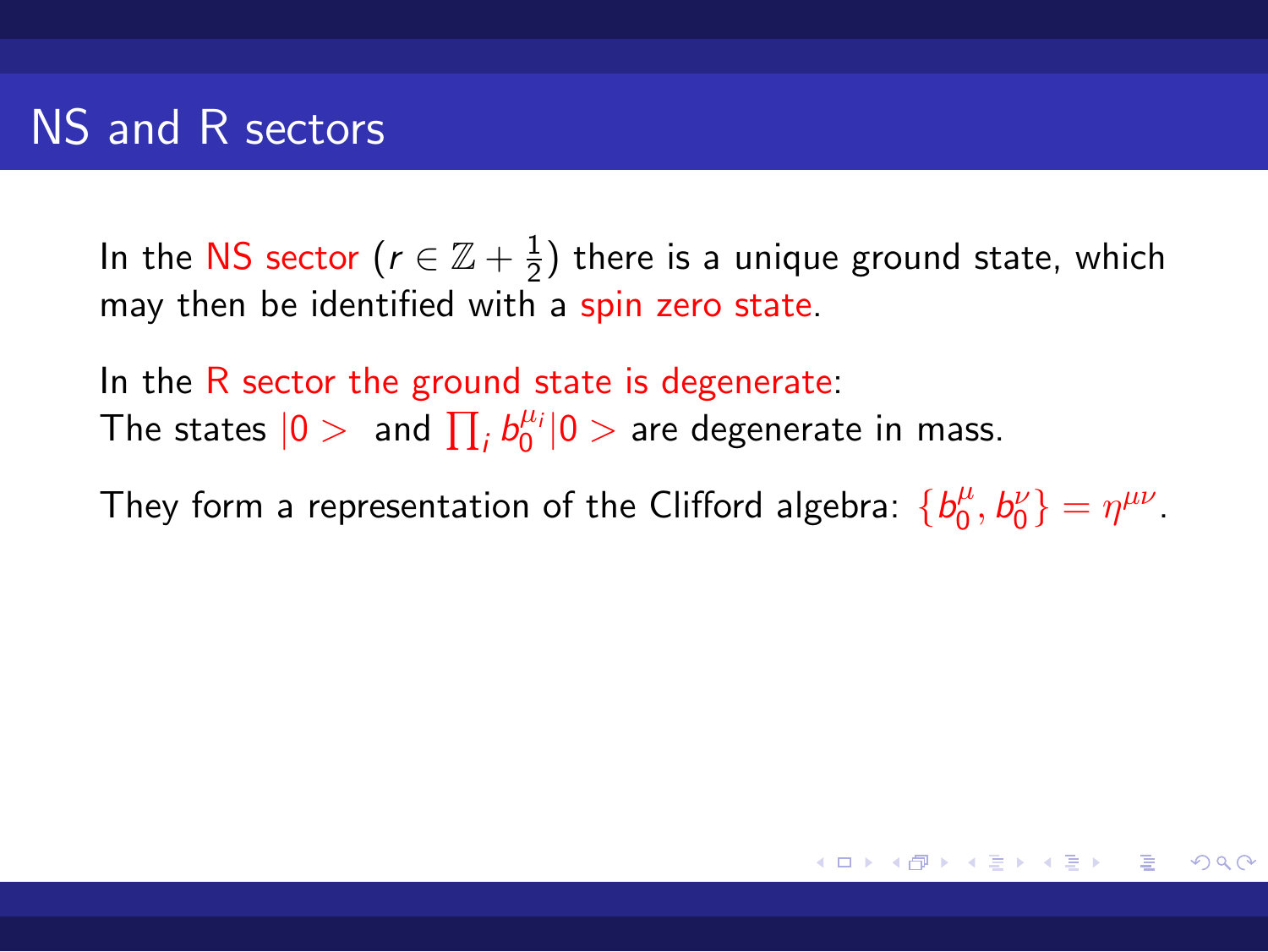In the NS sector ( $r \in \mathbb{Z}+\frac{1}{2}$  $\frac{1}{2}$ ) there is a unique ground state, which may then be identified with a spin zero state.

In the R sector the ground state is degenerate: The states  $|0>$  and  $\prod_{i} b_0^{\mu_i}|0>$  are degenerate in mass.

They form a representation of the Clifford algebra:  ${b_0^{\mu}}$  $\binom{\mu}{0}, b^{\nu}_{0}$  =  $\eta^{\mu\nu}$ . We then represent the  $b^{\mu}_{0}$  $\frac{\mu}{0}$  as Dirac matrices:

$$
b^\mu_0|a>=\frac{1}{\sqrt{2}}(\gamma^\mu)^a_b|b>
$$

 $γ^{\mu}$  is a Dirac matrix in *d* dimensions, satisfying  ${γ^{\mu}, γ^{\nu}} = 2η^{\mu\nu}$ 

. . . . . . . . . . . . . . . . . . . . . . . . . . . . . . . . . . . . . . .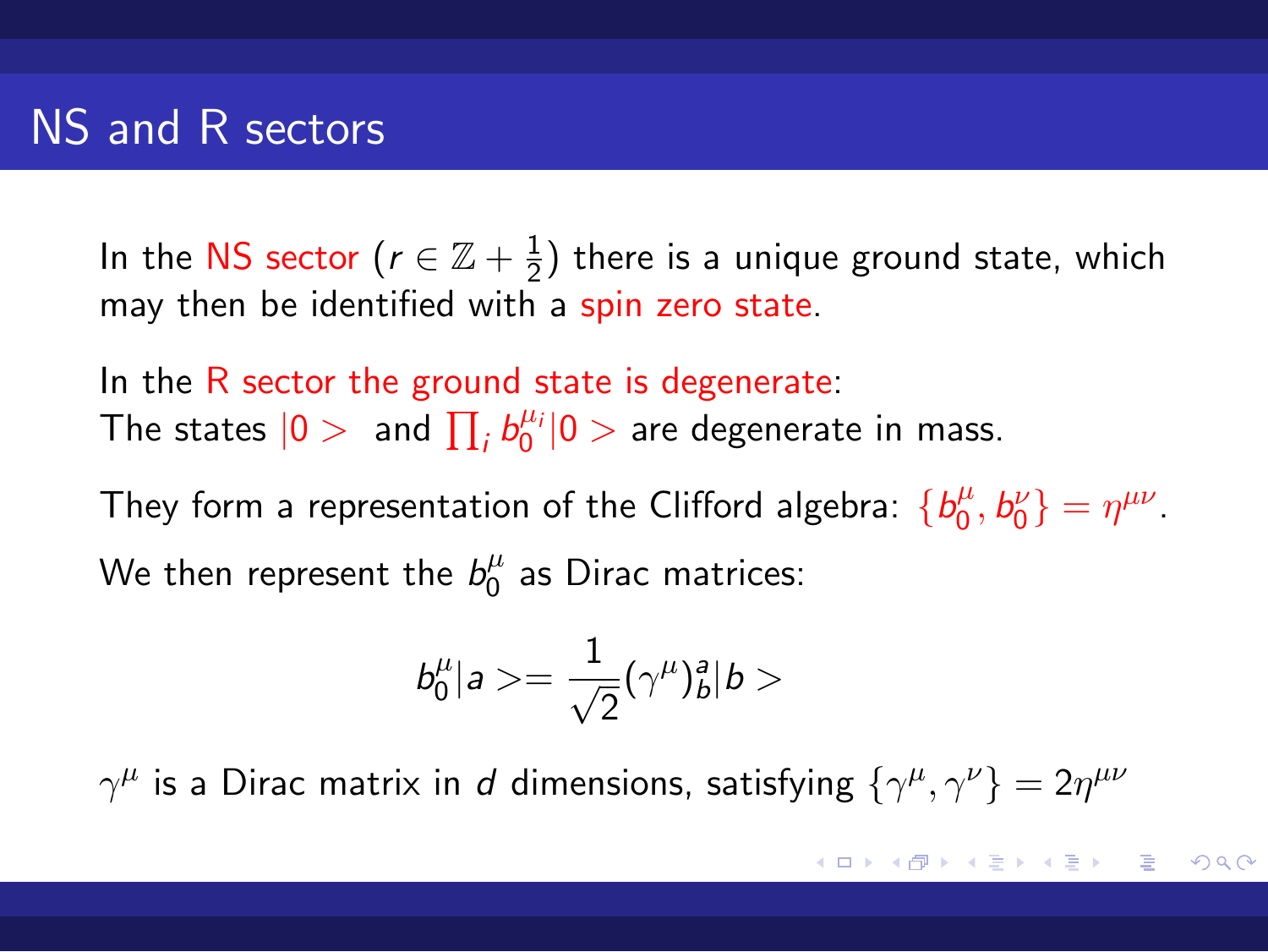We write the R ground state  $|a>$ , where *a* is an  $SO(d-1,1)$ spinor index.

 $|a>$  transforms as a spinor of  $SO(d-1,1) \implies$  they are fermions.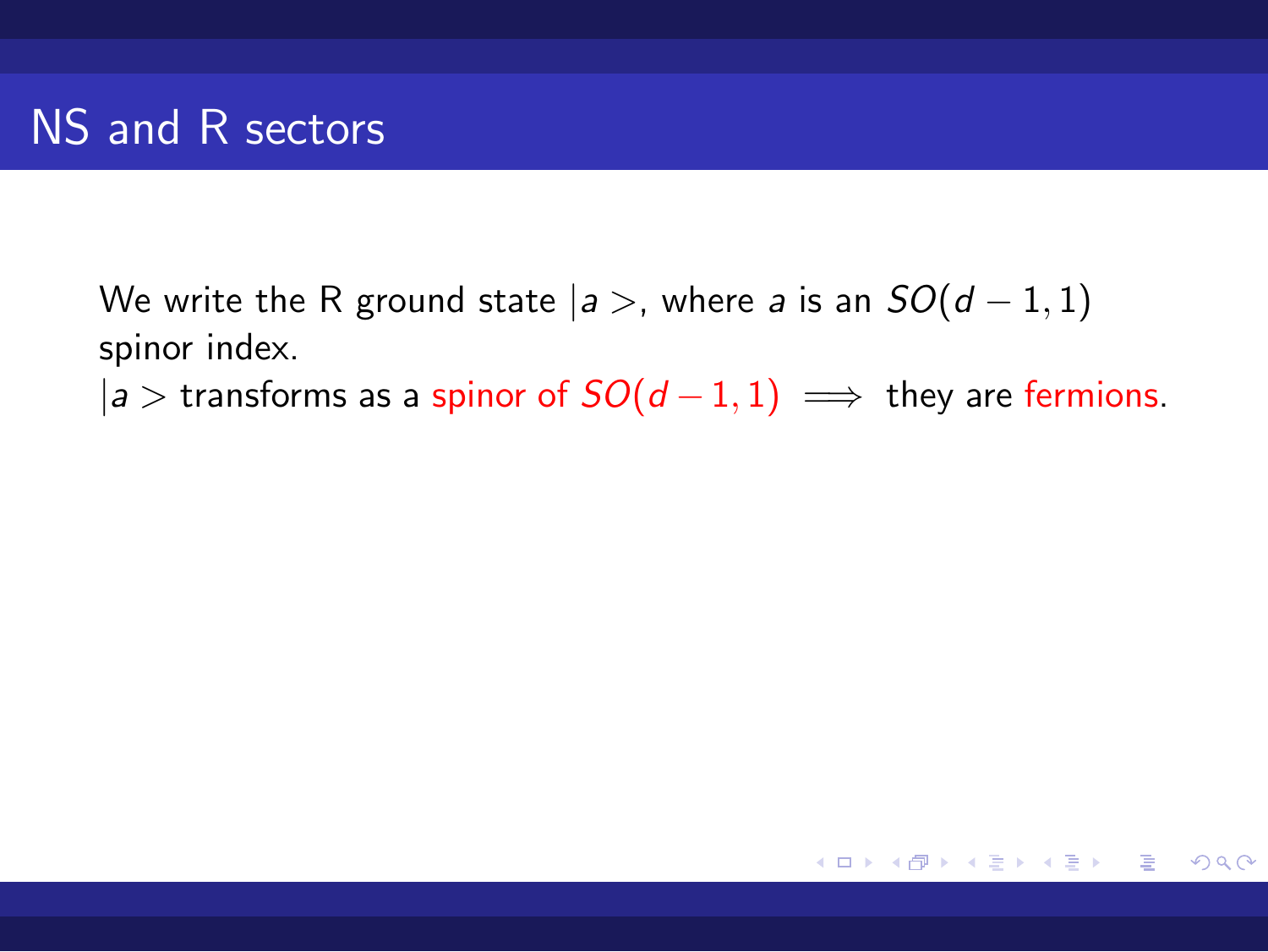We write the R ground state  $|a>$ , where *a* is an  $SO(d-1,1)$ spinor index.

 $|a>$  transforms as a spinor of  $SO(d-1,1) \implies$  they are fermions.

Since the oscillators are all space-time vectors, they cannot change bosons into fermions or viceversa =*⇒*

Whether a state belongs to the R or NS sector depends on the ground state it is built on.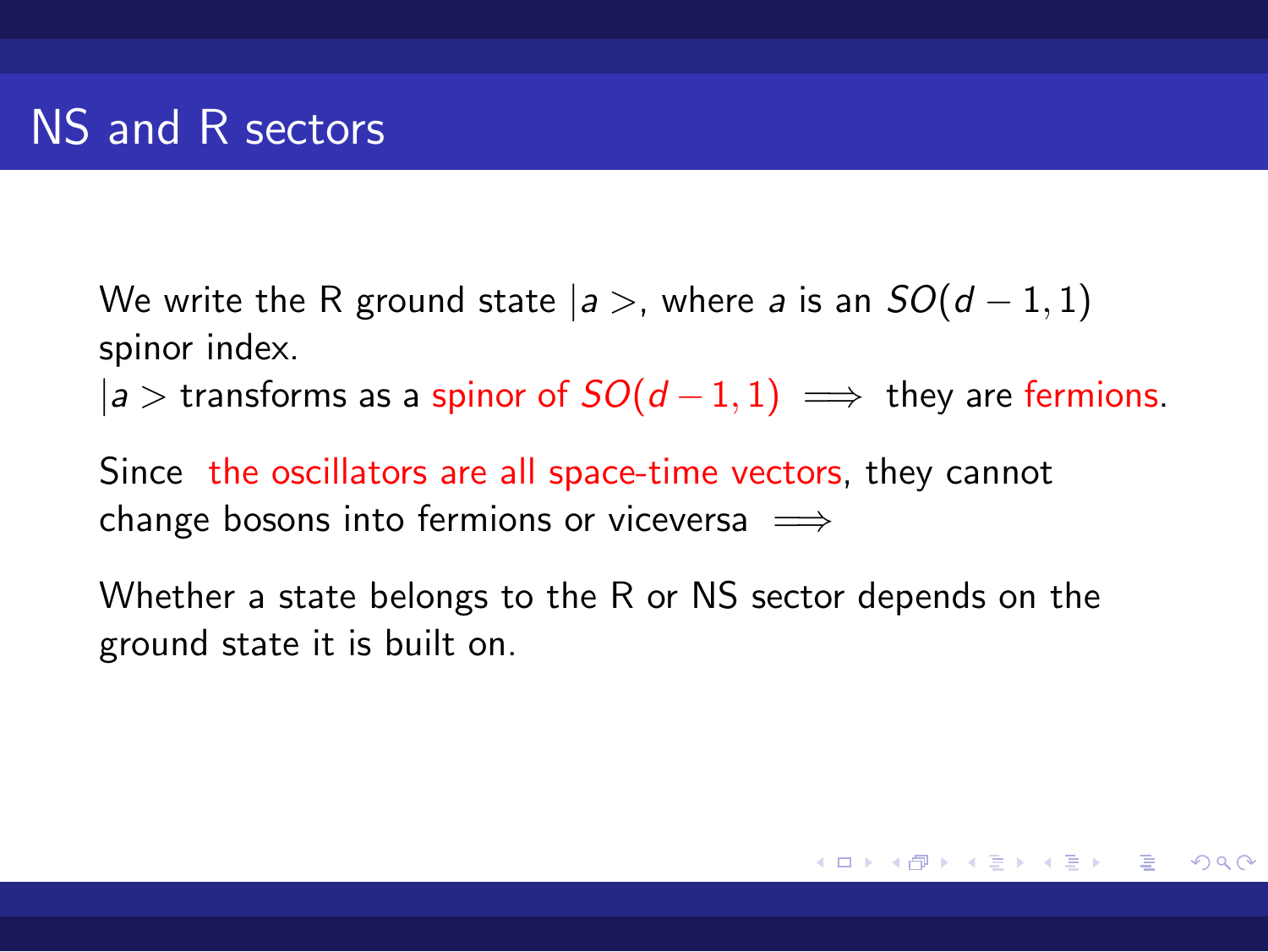We write the R ground state  $|a>$ , where *a* is an  $SO(d-1,1)$ spinor index.

 $|a>$  transforms as a spinor of  $SO(d-1,1) \implies$  they are fermions.

Since the oscillators are all space-time vectors, they cannot change bosons into fermions or viceversa =*⇒*

Whether a state belongs to the R or NS sector depends on the ground state it is built on.

We still have to implement the constraints on the states.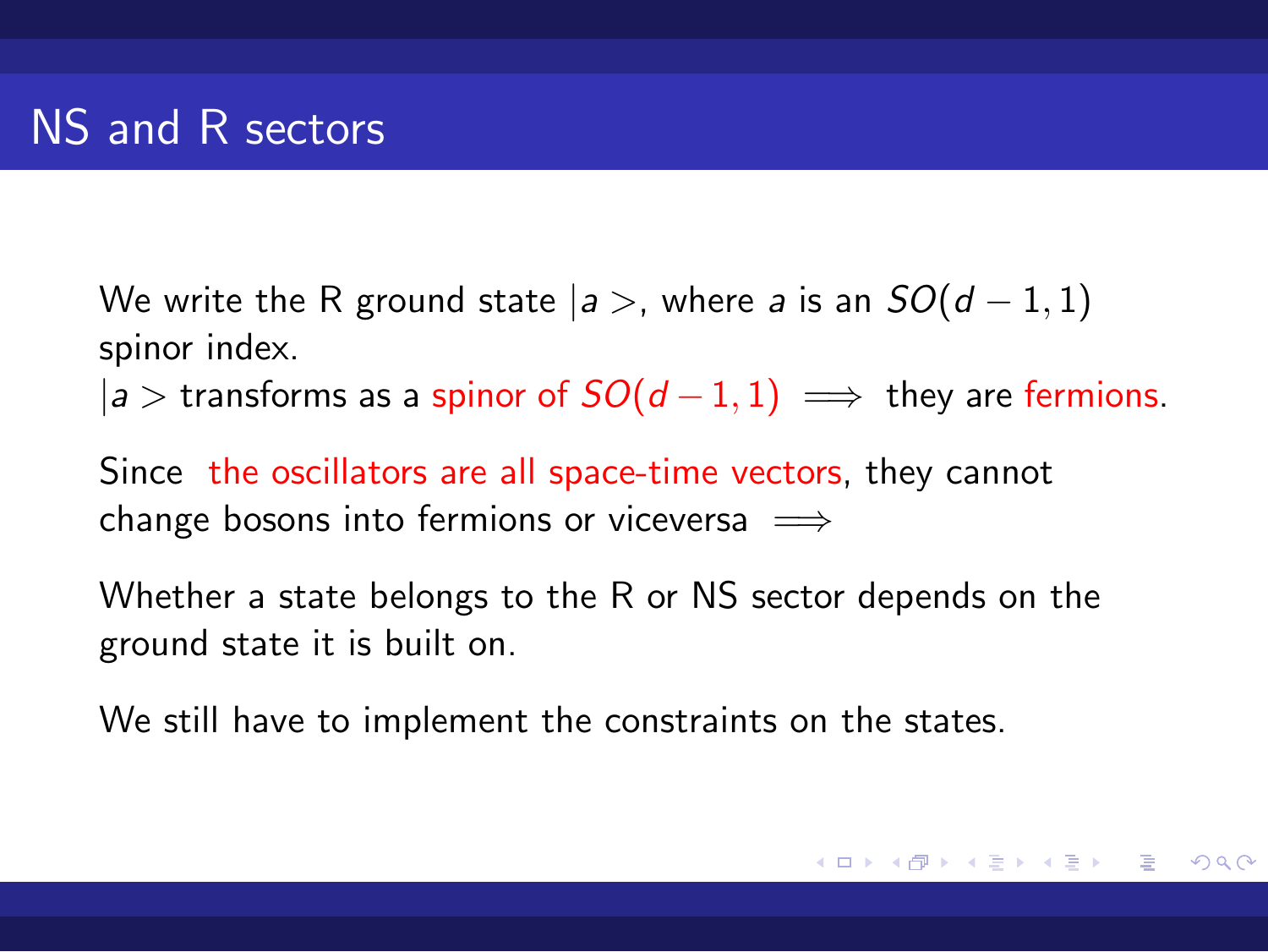### The R ground state

We can work out an explicit description of  $|0\rangle_R$  for *d* even. Define fermionic raising and lowering operators

$$
b_0^{\pm} = \frac{1}{2} (\pm b_0^0 + b_0^1),
$$
  
\n
$$
b_i^{\pm} = \frac{1}{2} (b_0^{2i} \pm ib_0^{2i+1}), \qquad i = 1, ..., \frac{d-2}{2}
$$

In this basis, the Clifford algebra reads  $(i = 0, \ldots, \frac{d-2}{2})$ 

$$
\{b_i^+,b_j^-\}=\delta_{ij}
$$

Define a highest weight state  $|0>$ *R* satisfying  $b_i^-|0>$ *R*= 0*.* Successive application of the raising operators  $b_i^+$  $i^+$  generates the 2 $\frac{d}{2}$ dimensional representation of  $SO(d-1,1)$ . For  $d=10$ :

$$
|s>=|s_0,s_1,s_2,s_3,s_4>, \qquad \text{with} \ \ s_i=\pm \frac{1}{2} \quad \text{as} \quad \text{as} \quad s_1 \in \mathbb{R}^3 \quad \text{as} \quad s_2 \in \mathbb{R}^3.
$$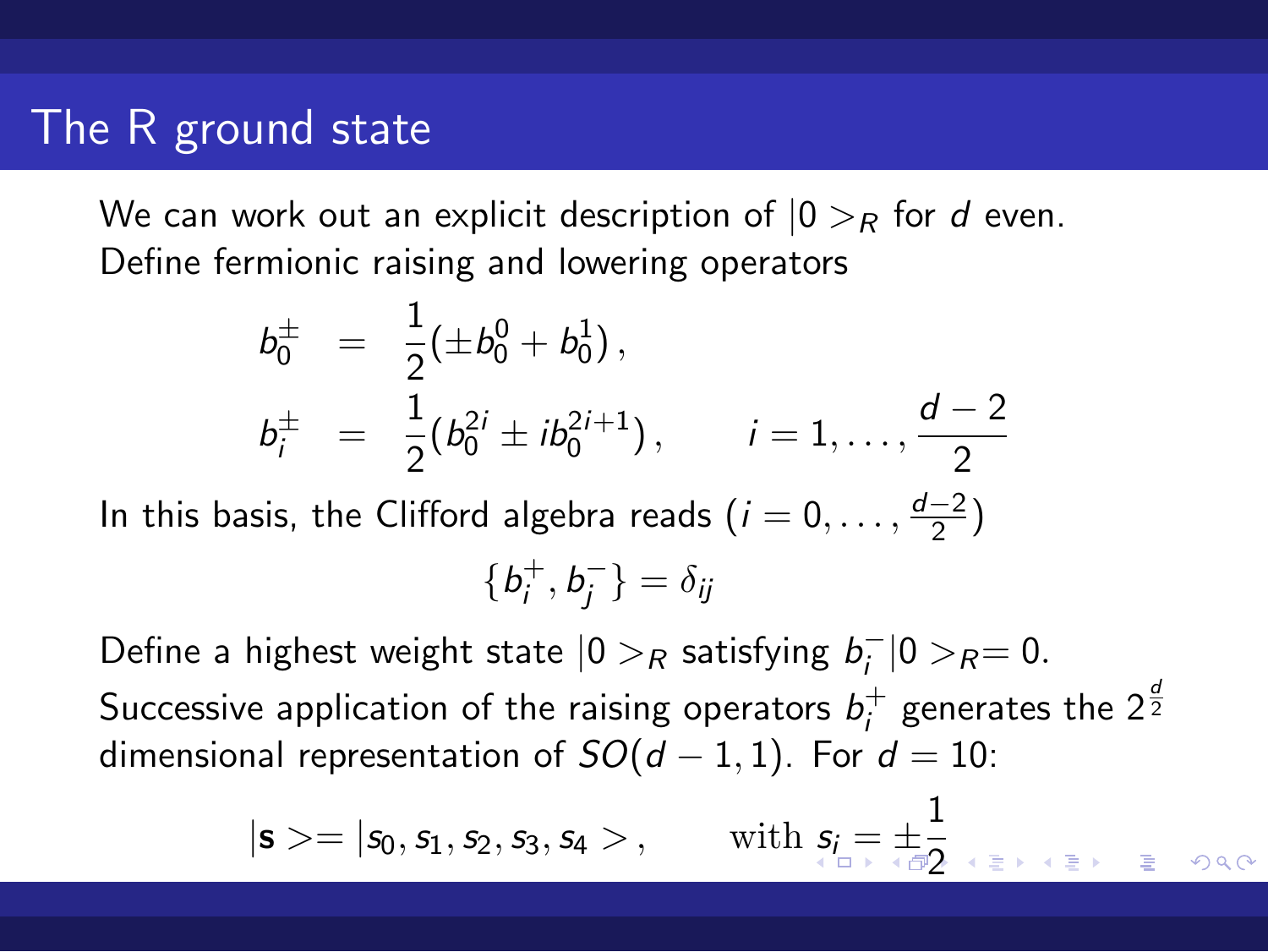# The R ground state

$$
|s>=[s_0,s_1,s_2,s_3,s_4>, \quad \text{with } s_i=\pm\frac{1}{2}
$$

where

$$
|0>_R = |-\frac{1}{2}, -\frac{1}{2}, -\frac{1}{2}, -\frac{1}{2}, -\frac{1}{2}>,
$$

and  $b_i^+$  $i$ <sup>+</sup> raises *s<sub>i</sub>* from  $-\frac{1}{2}$  $\frac{1}{2}$  to  $+\frac{1}{2}$ . This leads to a  $2^{\frac{n}{2}}$  representation of the  $b^{\mu}_{0}$  $\int_0^\mu$ 

$$
|\mathbf{s} > = (b_4^+)^{s_4+1/2} \cdots (b_0^+)^{s_0+1/2} |0>_R
$$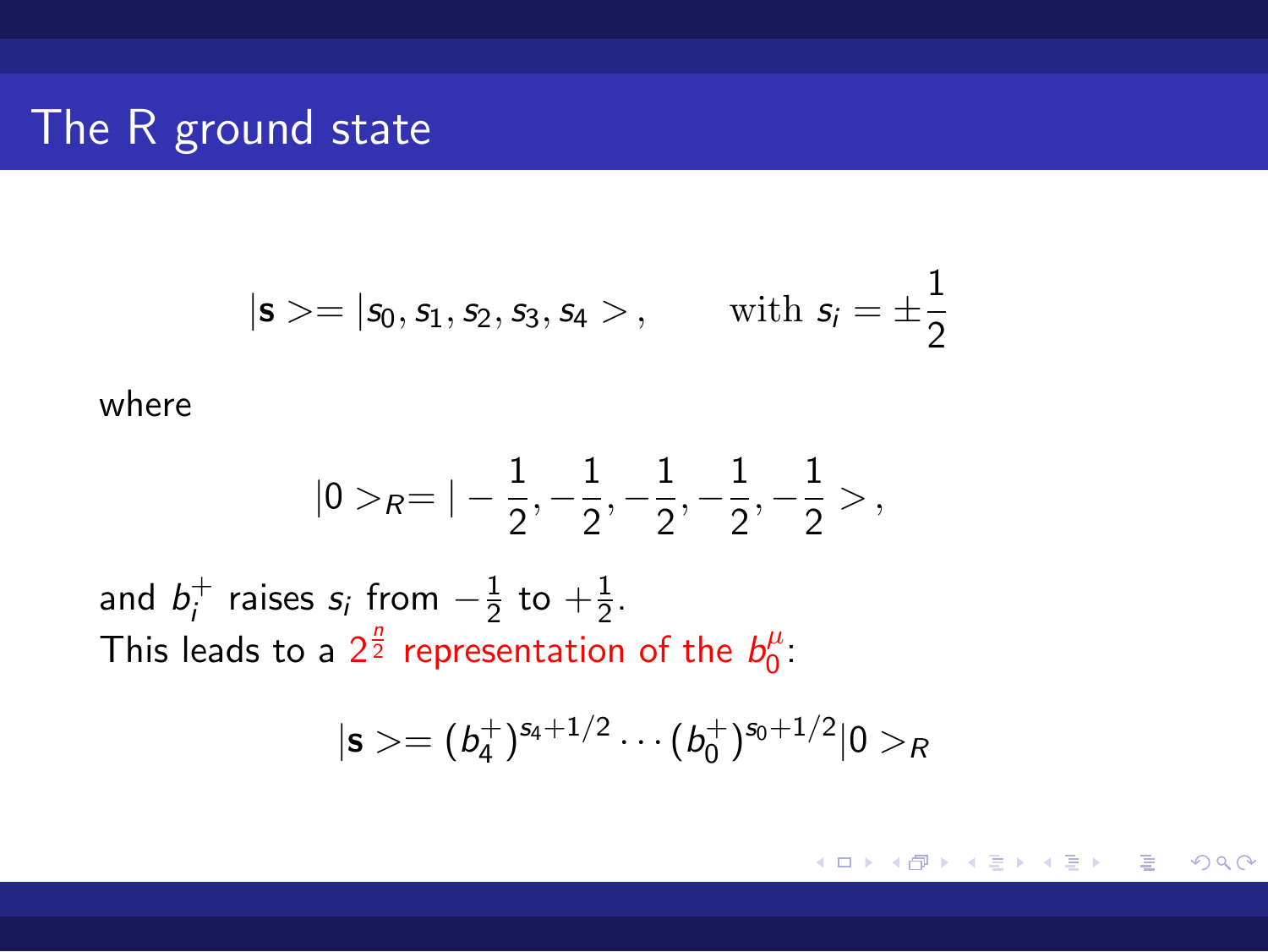# The R ground state

$$
|s\rangle = |s_0, s_1, s_2, s_3, s_4\rangle, \quad \text{with } s_i = \pm \frac{1}{2}
$$

where

$$
|0>_R = |-\frac{1}{2},-\frac{1}{2},-\frac{1}{2},-\frac{1}{2},-\frac{1}{2}> ,
$$

and  $b_i^+$  $i$ <sup>+</sup> raises *s<sub>i</sub>* from  $-\frac{1}{2}$  $\frac{1}{2}$  to  $+\frac{1}{2}$ . This leads to a  $2^{\frac{n}{2}}$  representation of the  $b^{\mu}_{0}$  $\int_0^\mu$ 

$$
|\mathbf{s}>=(b_4^+)^{s_4+1/2}\cdots (b_0^+)^{s_0+1/2}|0>_R
$$

The notation **s** reflects the Lorentz properties of the spinors. Fig. The song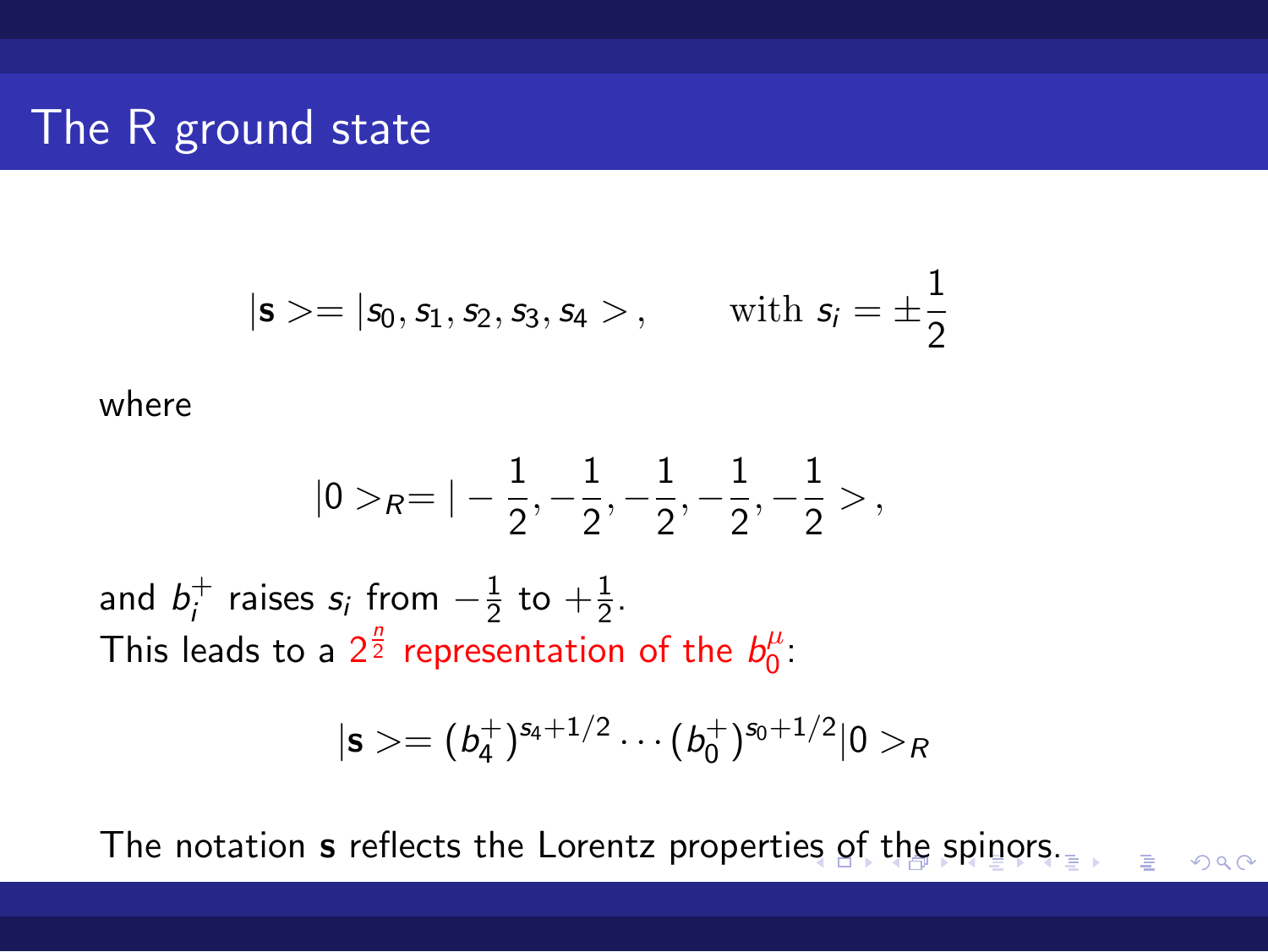The Lorentz generators

$$
\Sigma^{\mu\nu}=-\frac{i}{4}\left[\gamma^\mu,\gamma^\nu\right]
$$

satisfy the  $SO(d-1,1)$  algebra

$$
i\left[\Sigma^{\mu\nu},\Sigma^{\rho\sigma}\right]=\eta^{\nu\rho}\Sigma^{\mu\sigma}-\eta^{\nu\sigma}\Sigma^{\mu\rho}-\eta^{\mu\rho}\Sigma^{\nu\rho}+\eta^{\mu\sigma}\Sigma^{\nu\rho}
$$

The generators  $\Sigma^{2i,2i+1}$  commute and can be simultaneously diagonalized. In terms of raising and lowering operators

$$
S_i = i^{\delta_{i,0}} \Sigma^{2i,2i+1} = b_i^+ b_i^- - \frac{1}{2}
$$

. . . . . . . . . . . . . . . . . . . . . . . . . . . . . . . . . . . . . . . so  $|\mathbf{s}>\text{is a simultaneous eigenstate of the }S_i$  with eigenvalues  $s_i$ . The half-integer values show that this is a spinor representation. The spinors form the 2*d/*<sup>2</sup> dimensional representation of the Lorentz algebra *SO*(*d −* 1*,* 1)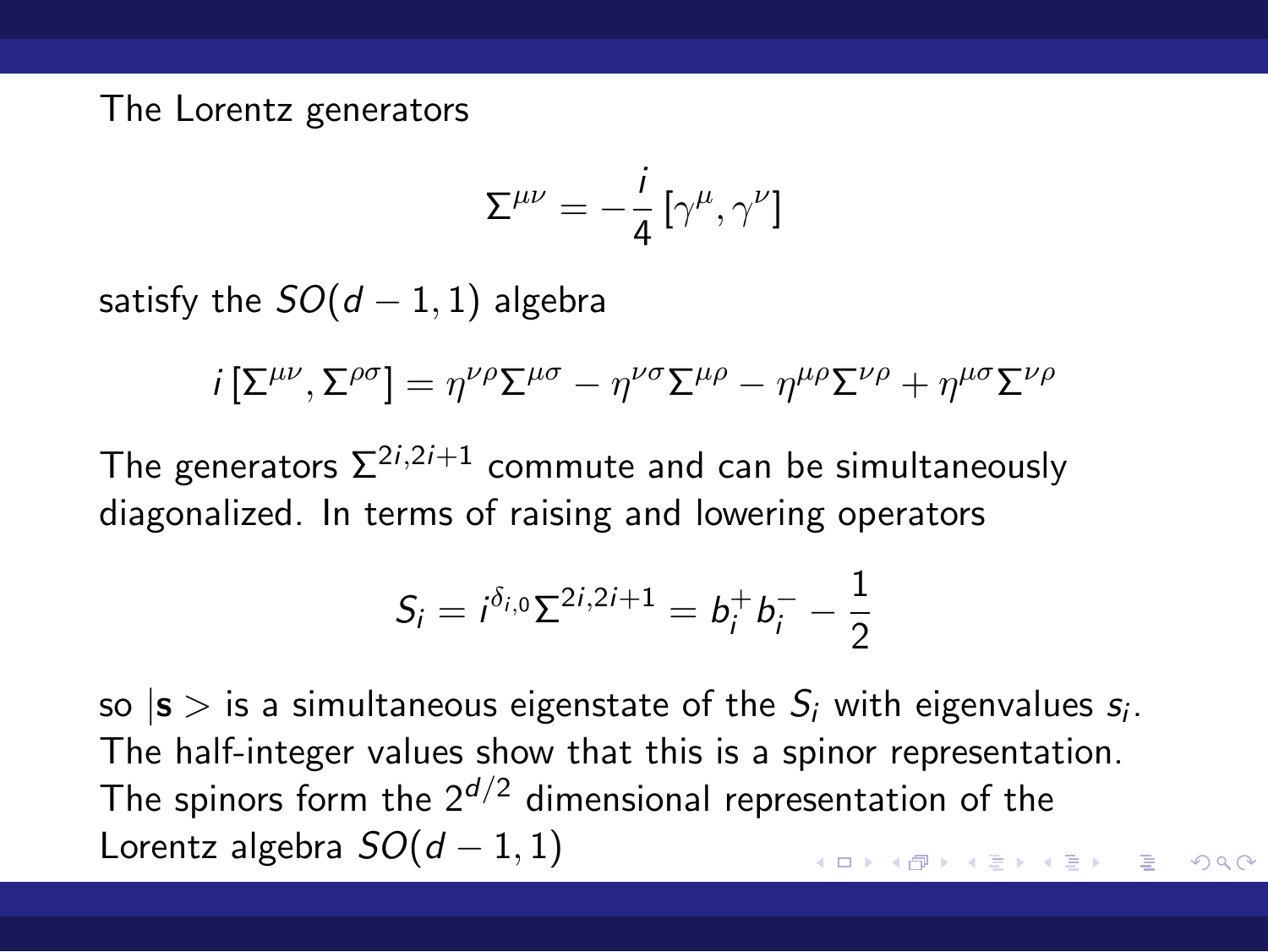The Dirac representation is reducible as a representation of the Lorentz algebra. Because  $\Sigma^{\mu\nu}$  is quadratic in the  $\gamma^\mu$  matrices, the  $|\mathbf{s}$   $>$  with even and odd numbers of  $+\frac{1}{2}$  do not mix.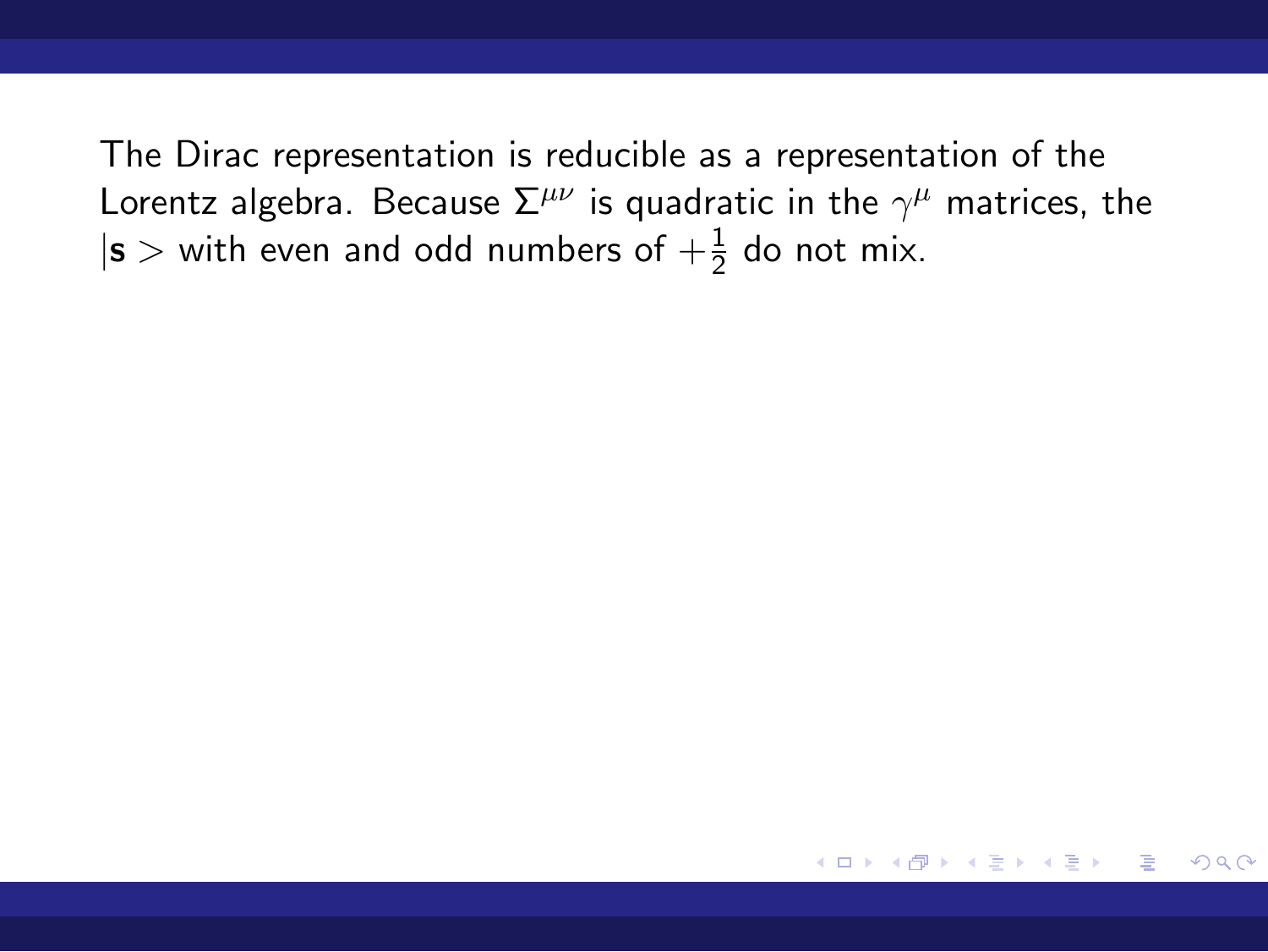The Dirac representation is reducible as a representation of the Lorentz algebra. Because  $\Sigma^{\mu\nu}$  is quadratic in the  $\gamma^\mu$  matrices, the  $|\mathbf{s}$   $>$  with even and odd numbers of  $+\frac{1}{2}$  do not mix.

Define

$$
\Gamma = i^{-(d-2)/2} \gamma^0 \gamma^1 \cdots \gamma^{d-1} = 2^{d/2} S_0 S_1 \cdots S_{d/2}
$$

which has the properties

$$
(\Gamma)^2=1\,,\quad \{\Gamma,\gamma^\mu\}=0\,,\quad [\Gamma,\Sigma^{\mu\nu}]=0
$$

The eigenvalues of Γ are *±*1.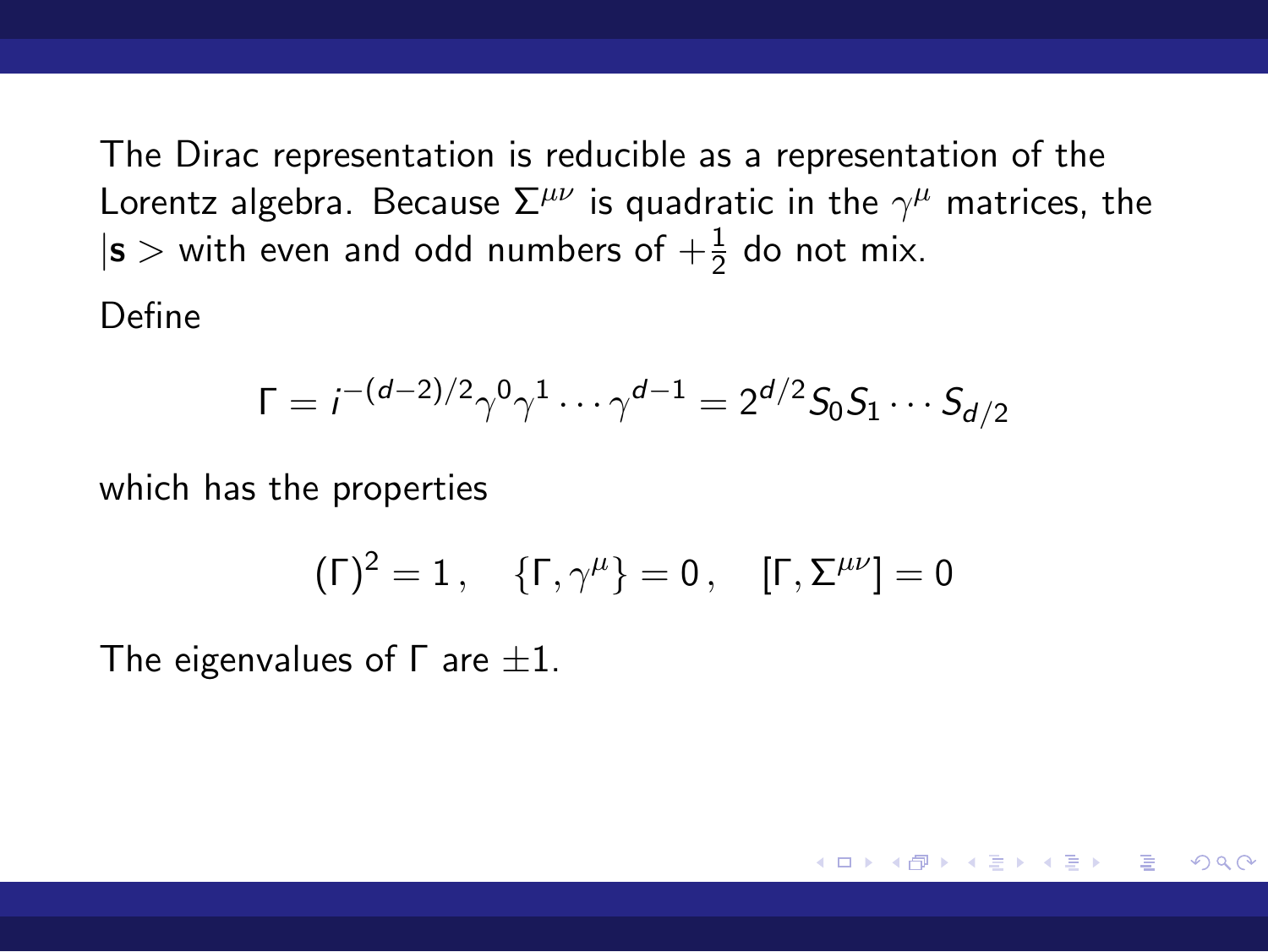The Dirac representation is reducible as a representation of the Lorentz algebra. Because  $\Sigma^{\mu\nu}$  is quadratic in the  $\gamma^\mu$  matrices, the  $|\mathbf{s}| > 2$  with even and odd numbers of  $+\frac{1}{2}$  do not mix.

Define

$$
\Gamma = i^{-(d-2)/2} \gamma^0 \gamma^1 \cdots \gamma^{d-1} = 2^{d/2} S_0 S_1 \cdots S_{d/2}
$$

which has the properties

$$
(\Gamma)^2=1\,,\quad \{\Gamma,\gamma^\mu\}=0\,,\quad [\Gamma,\Sigma^{\mu\nu}]=0
$$

The eigenvalues of Γ are *±*1.

Then Γ is diagonal, taking the value +1 when the *s<sup>a</sup>* include an even number of *−* 1 2 *s* and *−*1 for an odd number of *−* 1  $\frac{1}{2}$ .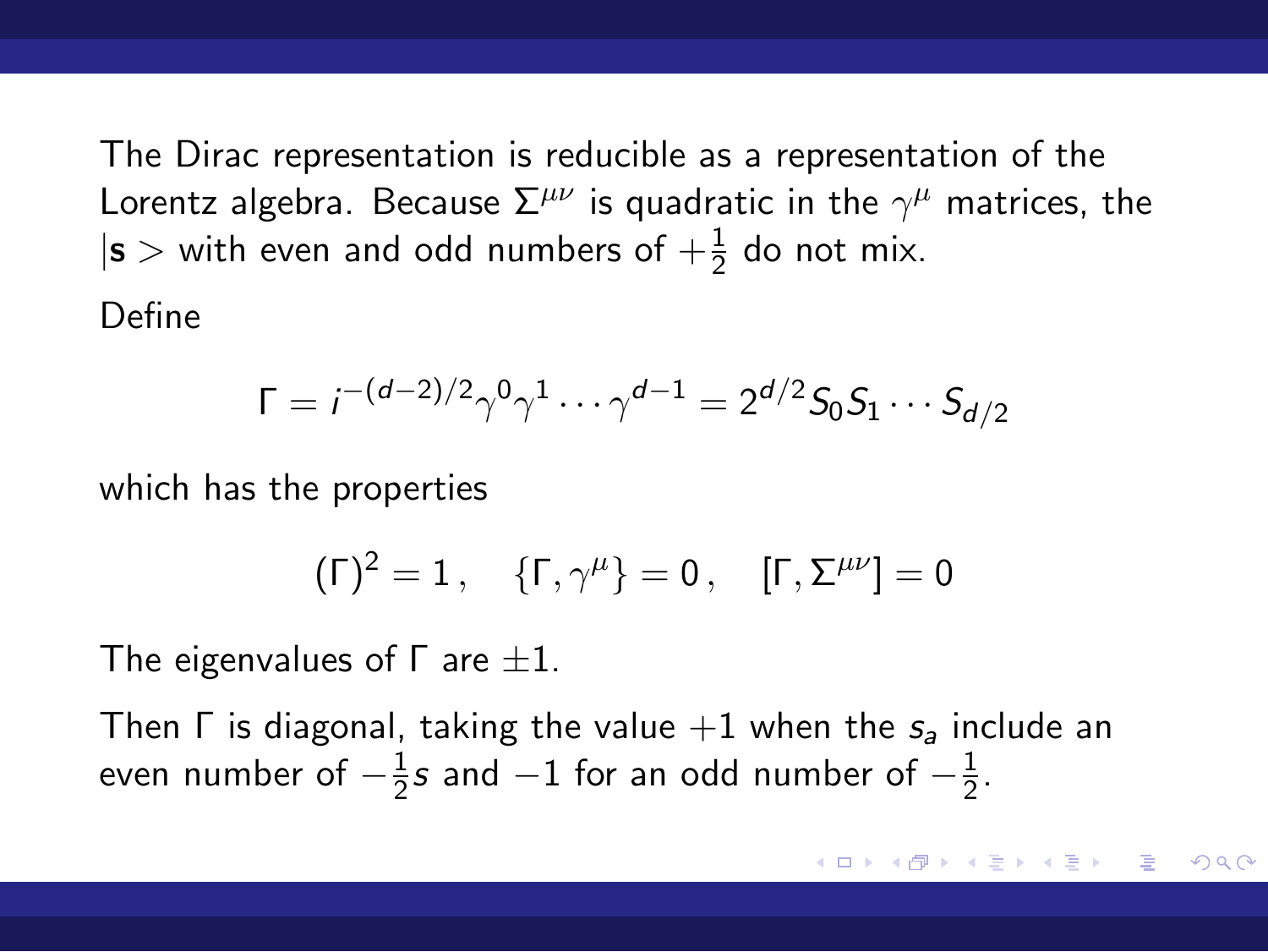The 2*d/*<sup>2</sup> states with Γ eigenvalue (*chirality*) +1 form a Weyl representation of the Lorentz algebra, and the 2*d/*<sup>2</sup> states with eigenvalue *−*1 form a second, inequivalent, Weyl representation.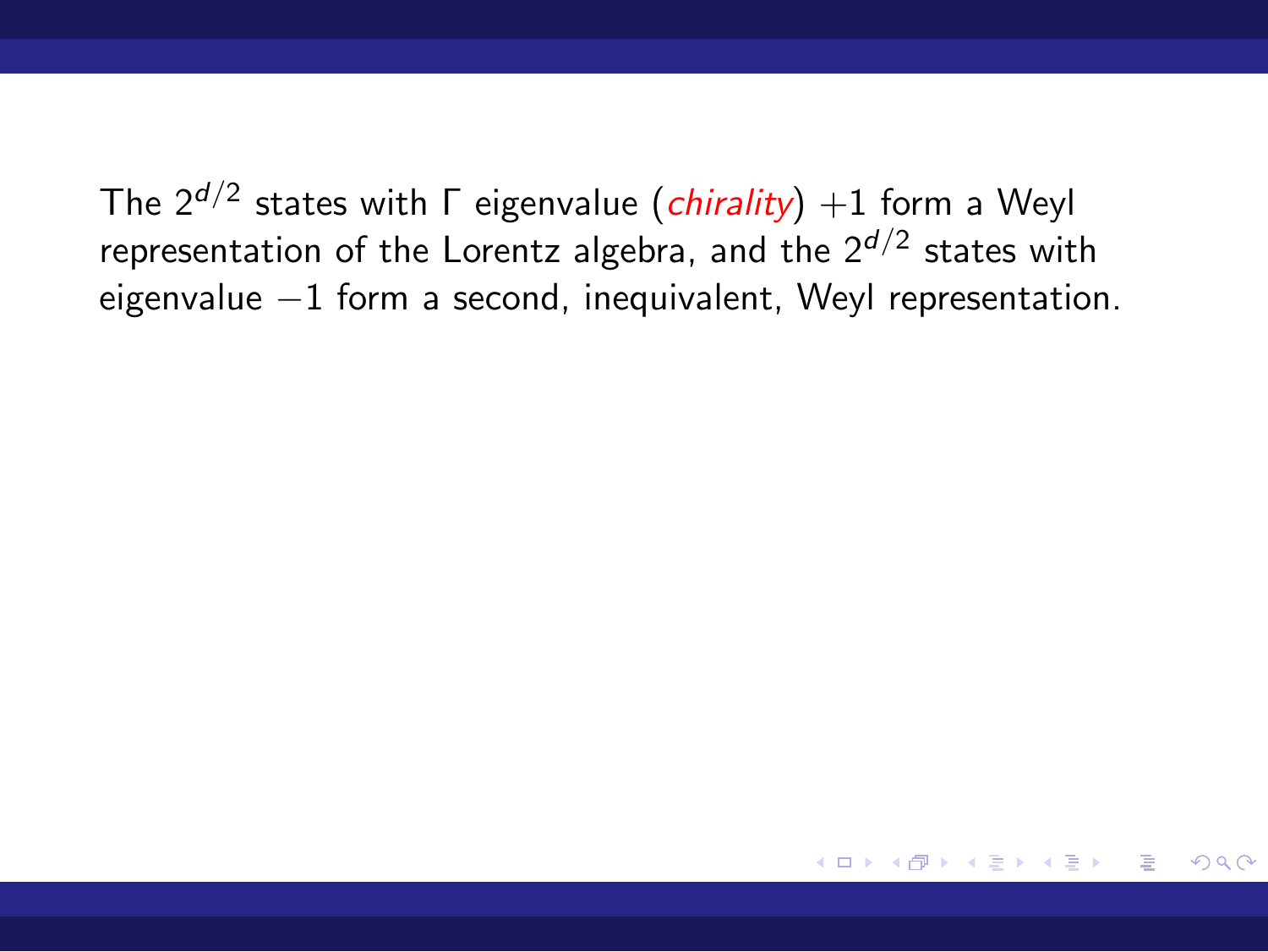The 2*d/*<sup>2</sup> states with Γ eigenvalue (*chirality*) +1 form a Weyl representation of the Lorentz algebra, and the 2*d/*<sup>2</sup> states with eigenvalue *−*1 form a second, inequivalent, Weyl representation.

In  $d = 4$ , the Dirac representation is the familiar four-dimensional one, which separates into two two-dimensional Weyl repr.

$$
4_{Dirac}=2+2^{\prime}
$$

In  $d = 10$  the representations are

$$
\boldsymbol{32}_{Dirac} = \boldsymbol{16} + \boldsymbol{16}'
$$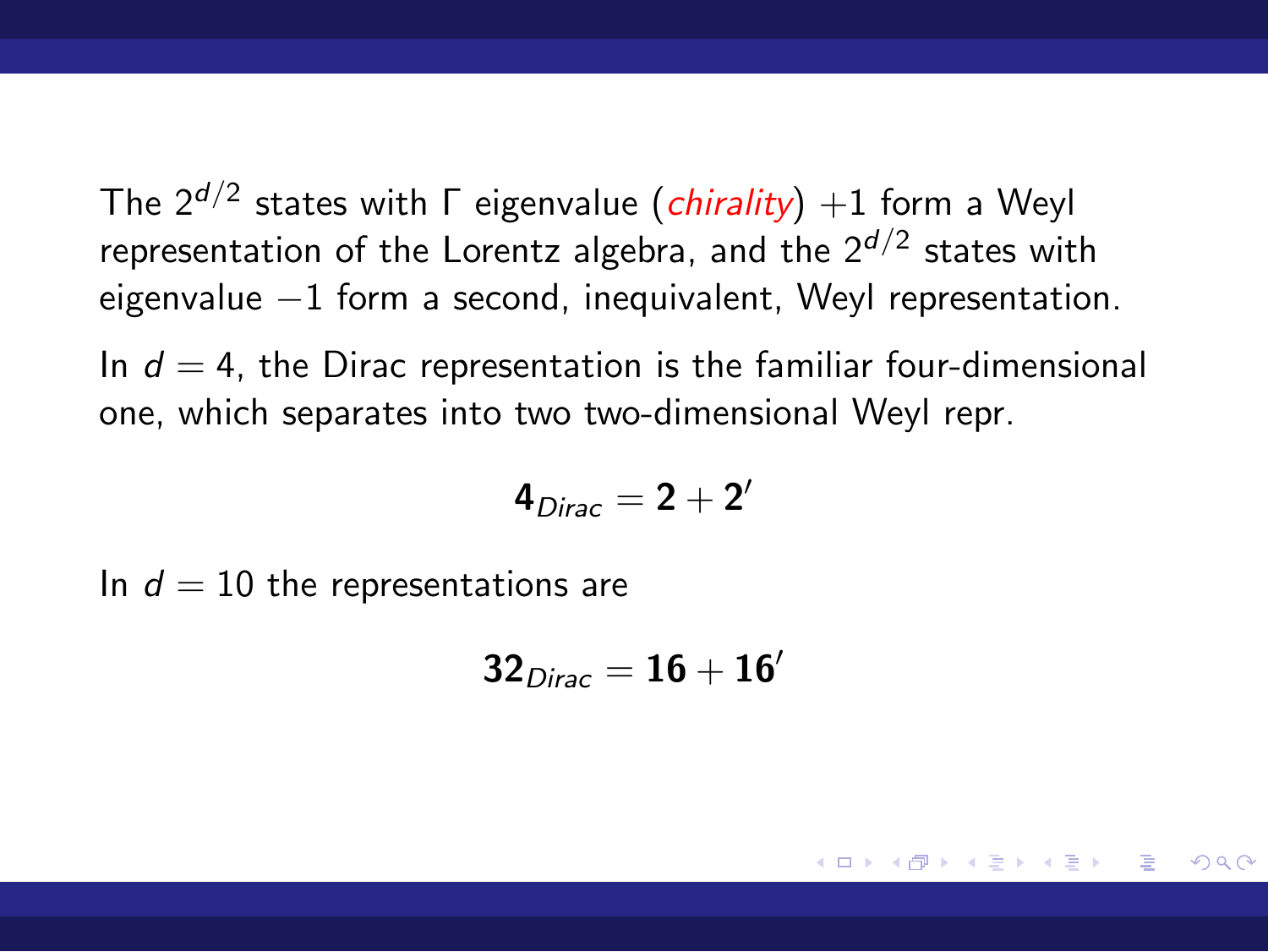Recall in the bosonic string,  $\eta^{00} = -1 \implies [\alpha_m^0, \alpha_{-m}^0] = -m$ , and  $\alpha_{-m}^0$ |0 >, with  $m > 0$ , have negative norm

$$
<0|\alpha^0_m\alpha^0_{-m}|0><0
$$

They are called ghosts

The physical state conditions: Virasoro constraints, allowed to decouple the ghosts.

The constraints  $L_n|\phi$  > = 0, cannot be implemented  $∀n$  since

$$
<\phi | [L_n, L_{-n}] | \phi > = <\phi | 2nL_0 | \phi > + \frac{c}{12}n(n^2 - 1) < \phi | \phi >
$$

At most:

$$
L_n | \text{phys} > = 0, \quad n > 0
$$
  

$$
(L_0 + a) | \text{phys} > = 0
$$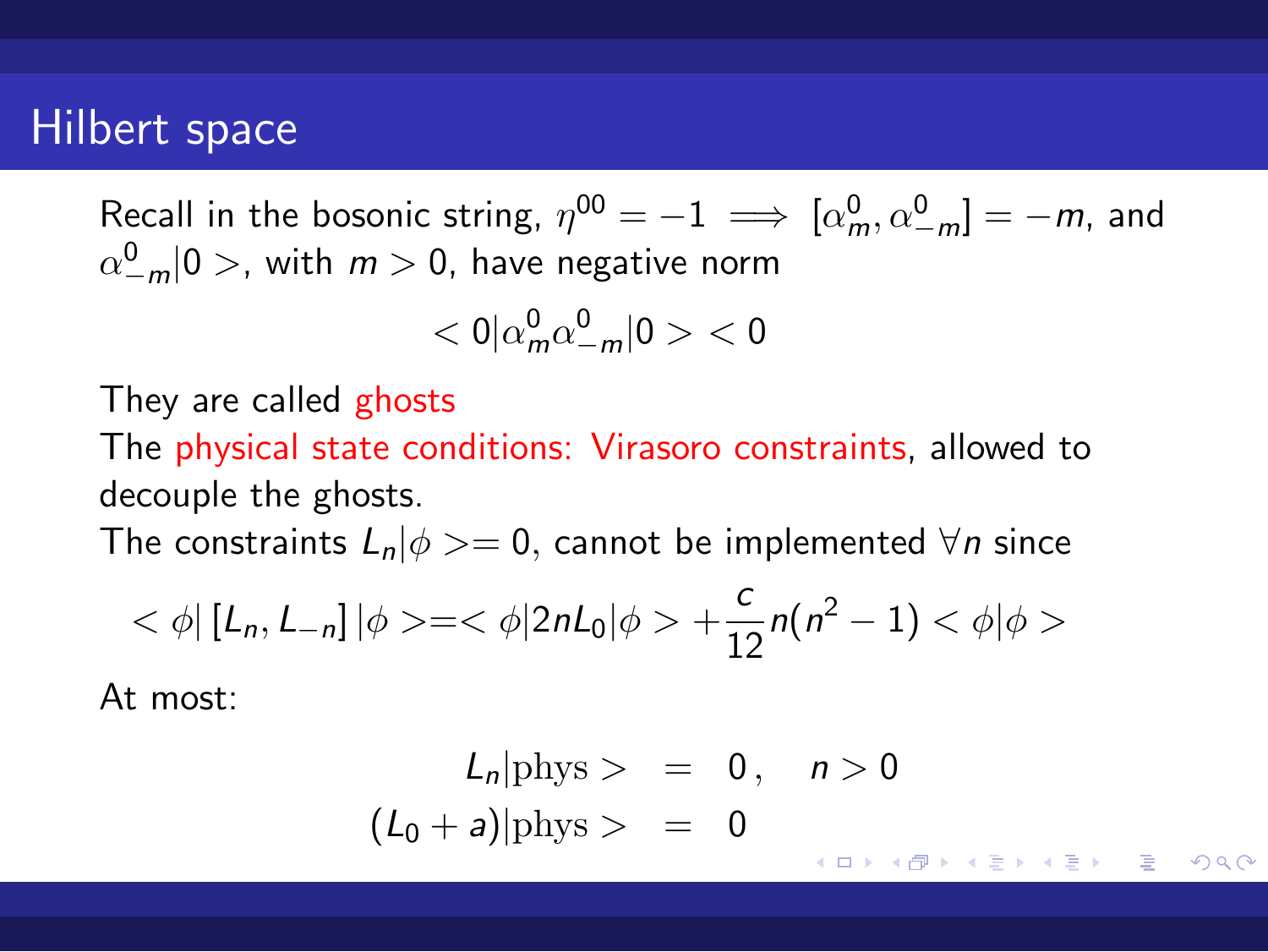For the closed string there are similar constraints involving  $\tilde{L}_n$  and the level matching condition  $(L_0 - \tilde{L}_0)|{\rm phys} >= 0$ 

For the fermionic string we need the super Virasoro algebra.

$$
[L_m, L_n] = (m - n)L_{m+n} + \frac{d}{8}m(m^2 - 2\phi)\delta_{m+n}
$$
  
\n
$$
[L_m, G_r] = (\frac{m}{2} - r) G_{m+r}
$$
  
\n
$$
\{G_r, G_s\} = 2L_{r+s} + \frac{d}{2}(r^2 - \frac{\phi}{2}) \delta_{r+s}
$$

with  $\phi = 0$  for R and  $\phi = 1/2$  for NS.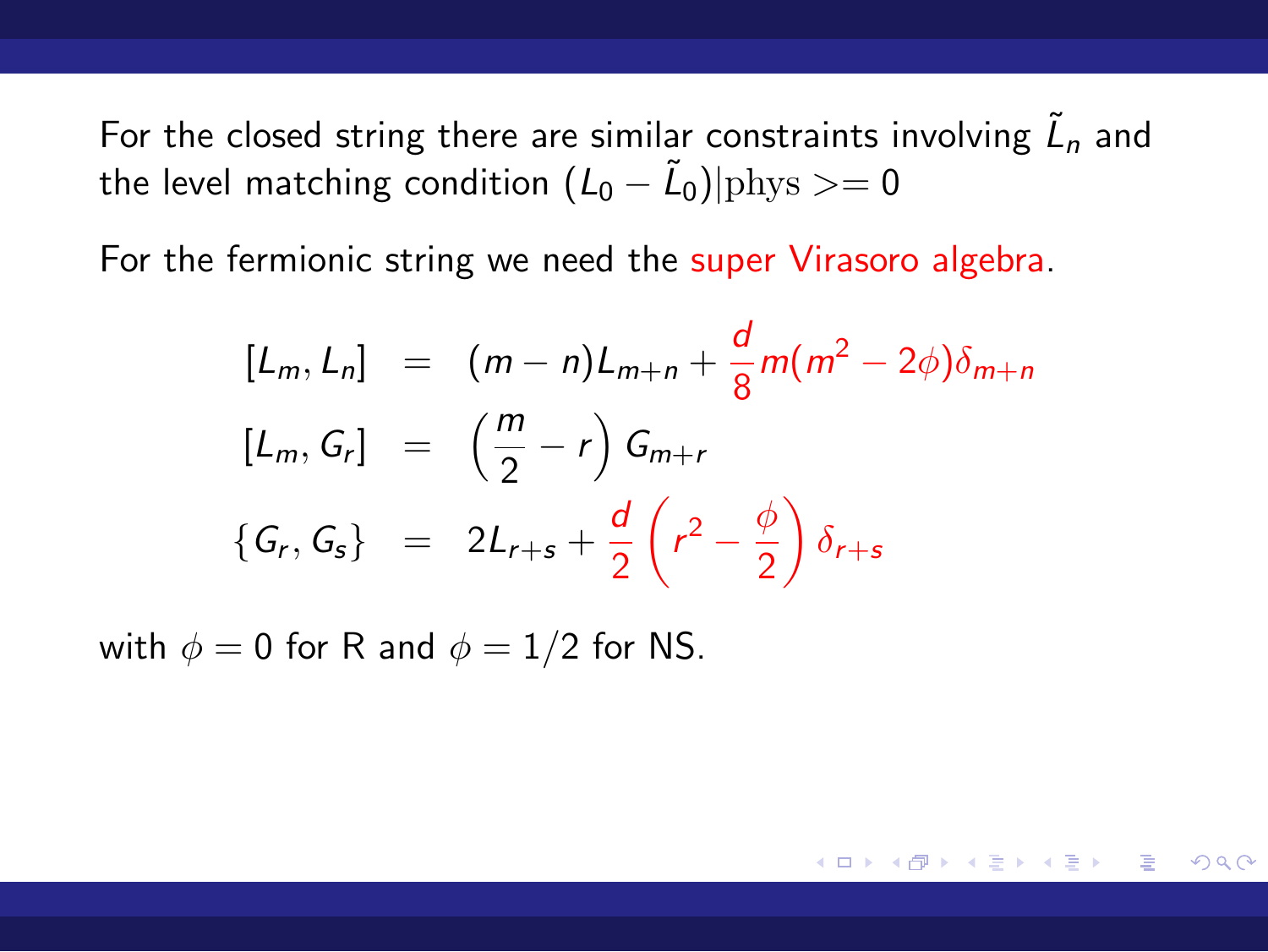For the closed string there are similar constraints involving  $\tilde{L}_n$  and the level matching condition  $(L_0 - \tilde{L}_0)|{\rm phys} >= 0$ 

For the fermionic string we need the super Virasoro algebra.

$$
[L_m, L_n] = (m - n)L_{m+n} + \frac{d}{8}m(m^2 - 2\phi)\delta_{m+n}
$$
  
\n
$$
[L_m, G_r] = (\frac{m}{2} - r) G_{m+r}
$$
  
\n
$$
\{G_r, G_s\} = 2L_{r+s} + \frac{d}{2}(r^2 - \frac{\phi}{2}) \delta_{r+s}
$$

with  $\phi = 0$  for R and  $\phi = 1/2$  for NS.

A straightforward way to derive it is to evaluate the (anti)commutators between two states which are annihiated by all annihilation operators or to use techniques of SCFT

. . . . . . . . . . . . . . . . . . . . . . . . . . . . . . . . . . . . . . .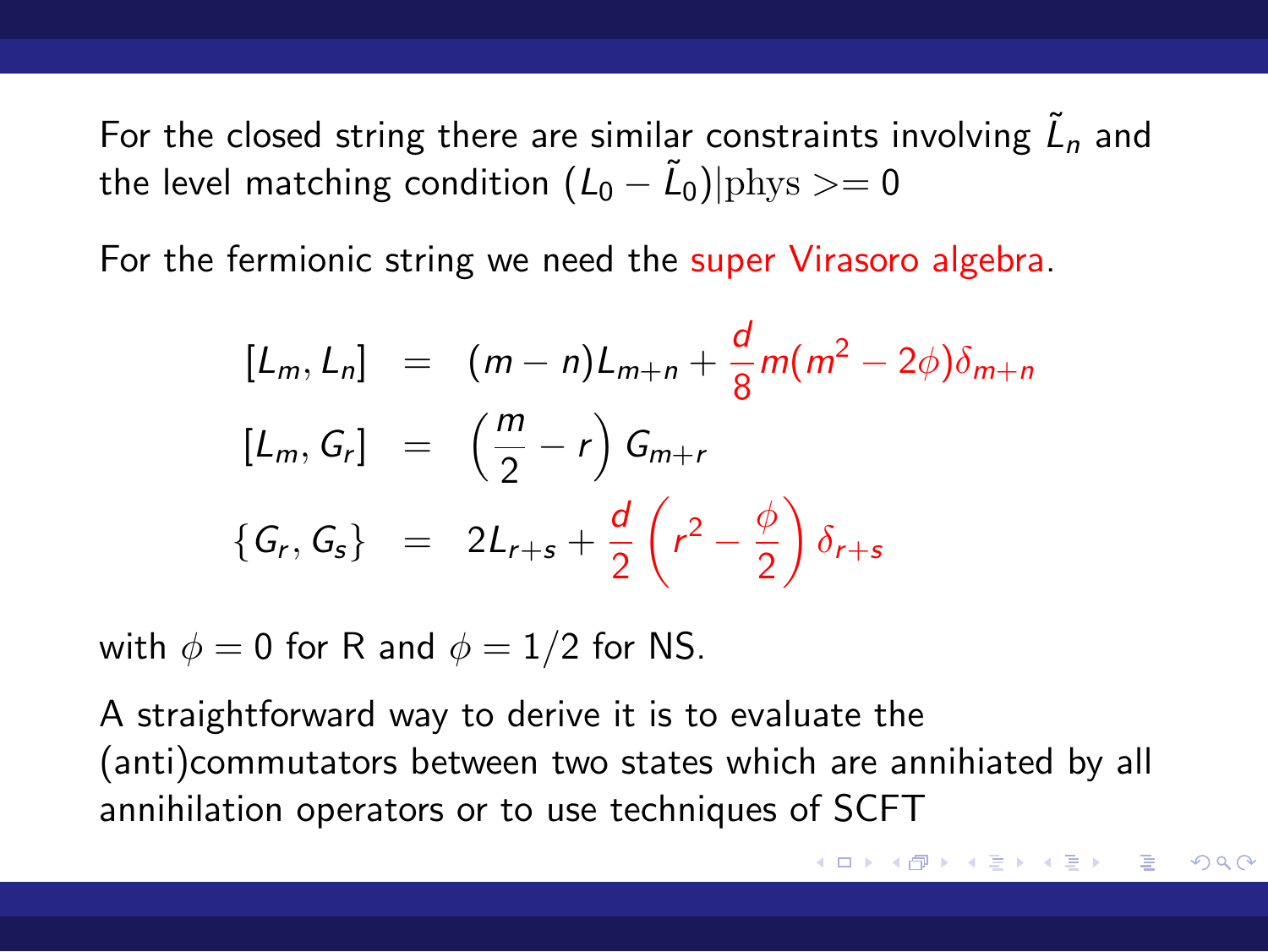Due to the anomalies in the super Virasoro algebra, it is again  $L_m$   $\vert \text{phys} \rangle = G_r \vert \text{phys} \rangle = 0, \forall m, r \implies$ 

$$
L_n | \text{phys} > = 0, \quad n > 0
$$
  

$$
G_r | \text{phys} > = 0, \quad r > 0
$$
  

$$
(L_0 + a) | \text{phys} > = 0,
$$

in the NS sector, and

$$
L_n | \text{phys} > = 0, \quad n > 0
$$
  
\n
$$
G_r | \text{phys} > = 0, \quad r \ge 0
$$
  
\n
$$
L_0 | \text{phys} > = 0,
$$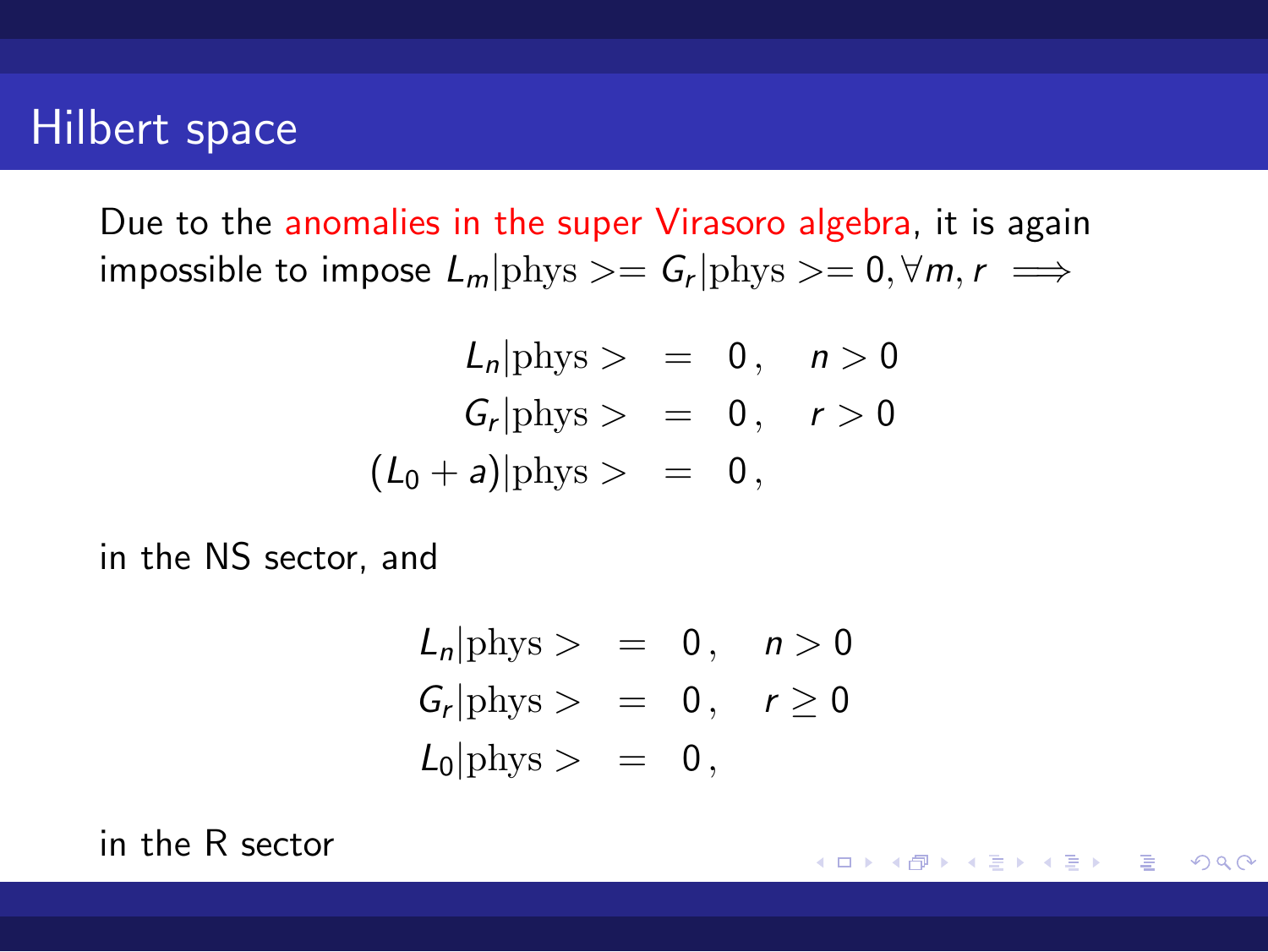Note we have not included a normal ordering constant in the R sector. There are several reasons for this.

From the super Virasoro algebra we find  $G_0^2 = L_0$ , i.e. if we had  $(L_0 - \mu^2)|$  phys >= 0 we also need  $(G_0 - \mu)|$  phys >= 0. However  $G_0 = \sum_m \alpha_{-m} \cdot b_m$  has no normal ordering ambiguity.

Also, *G*<sup>0</sup> is anti-commuting whereas the normal ordering constant is a commuting *c*-number.

When we discuss the spectrum we'll find that  $\mu = 0$  is correct.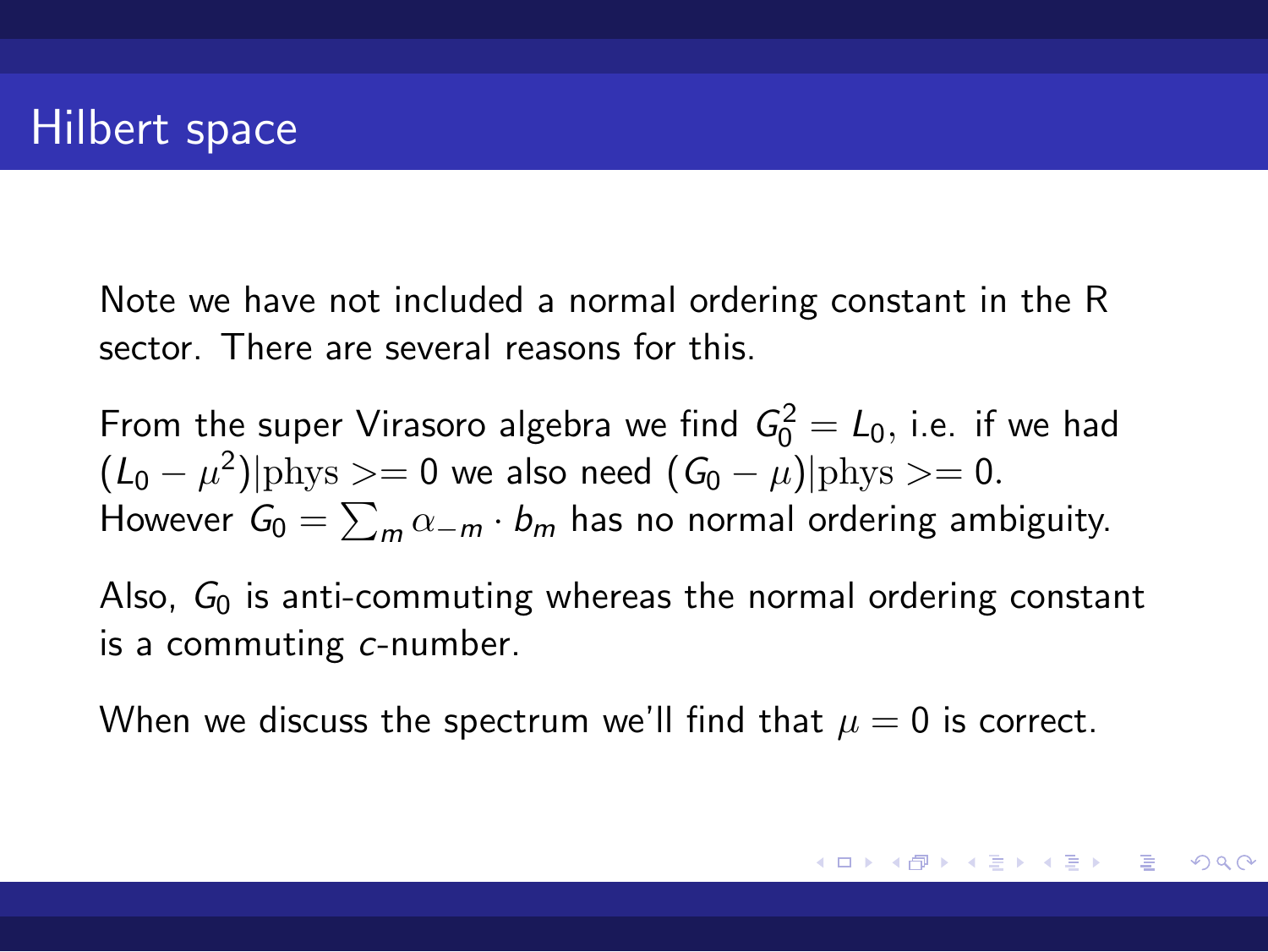For the closed string we have of course a second set of conditions for left-movers and also

$$
(\mathit{L}_0-\tilde{\mathit{L}}_0)|\mathrm{phys}>=0\,,
$$

again expressing that no point on a closed string is distinguished.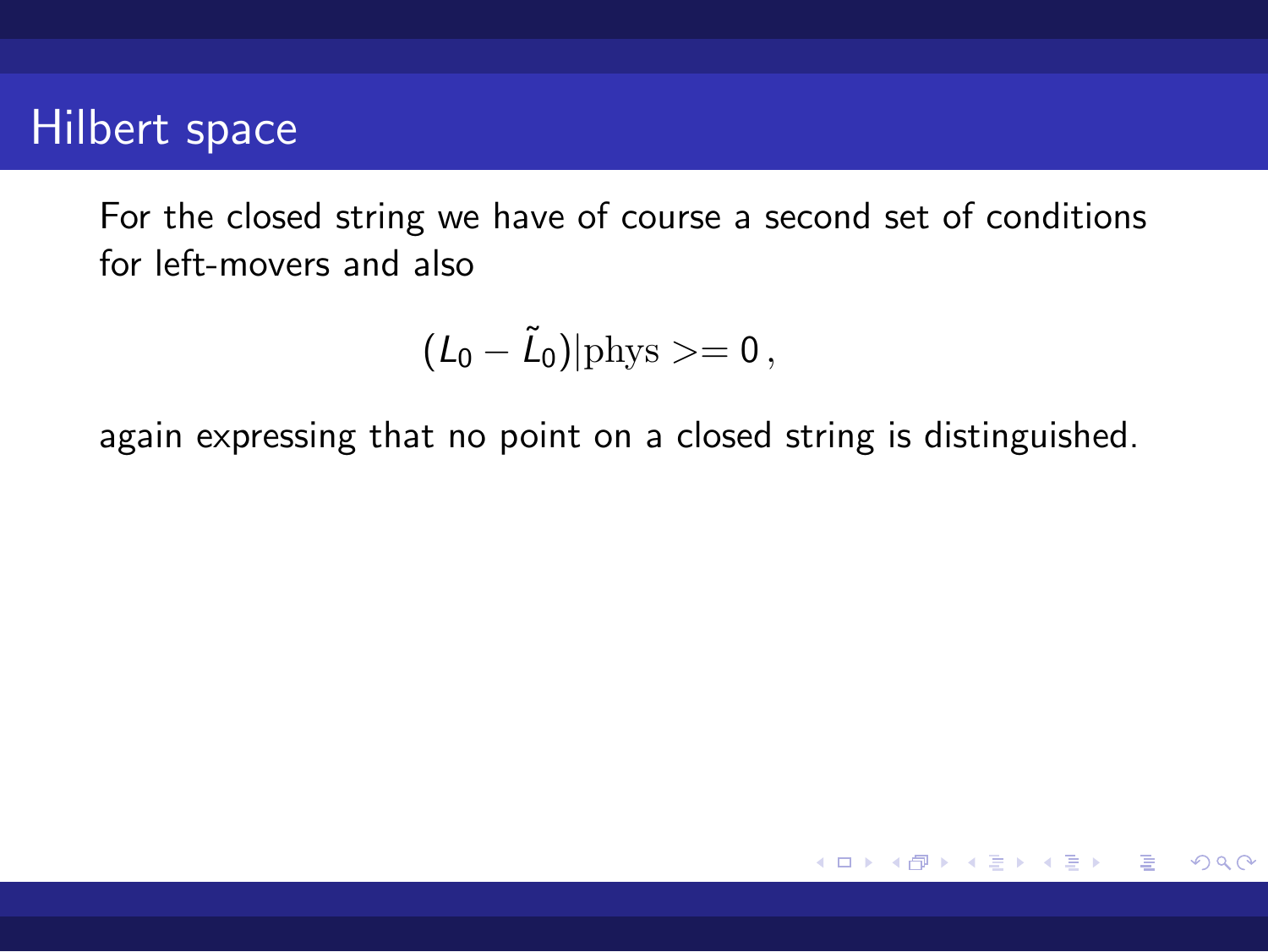For the closed string we have of course a second set of conditions for left-movers and also

$$
(\textit{L}_0-\tilde{\textit{L}}_0)|{\rm phys}>=0\,,
$$

again expressing that no point on a closed string is distinguished.

Consider the ground state in the R sector. Physical state =*⇒ G*0*|a >*= 0. With

$$
G_0 = \sum_{m \in \mathbb{Z}} \alpha_{-m} \cdot b_m \quad \text{and} \quad \alpha_m^{\mu} |a\rangle_R = b_m^{\mu} |a\rangle_R = 0, \qquad m = 1, 2, \dots
$$

we find

$$
G_0|a\rangle = \alpha_{0\mu}b_0^{\mu}|a\rangle \propto p_{\mu}(\gamma^{\mu})_b^a|b\rangle = 0
$$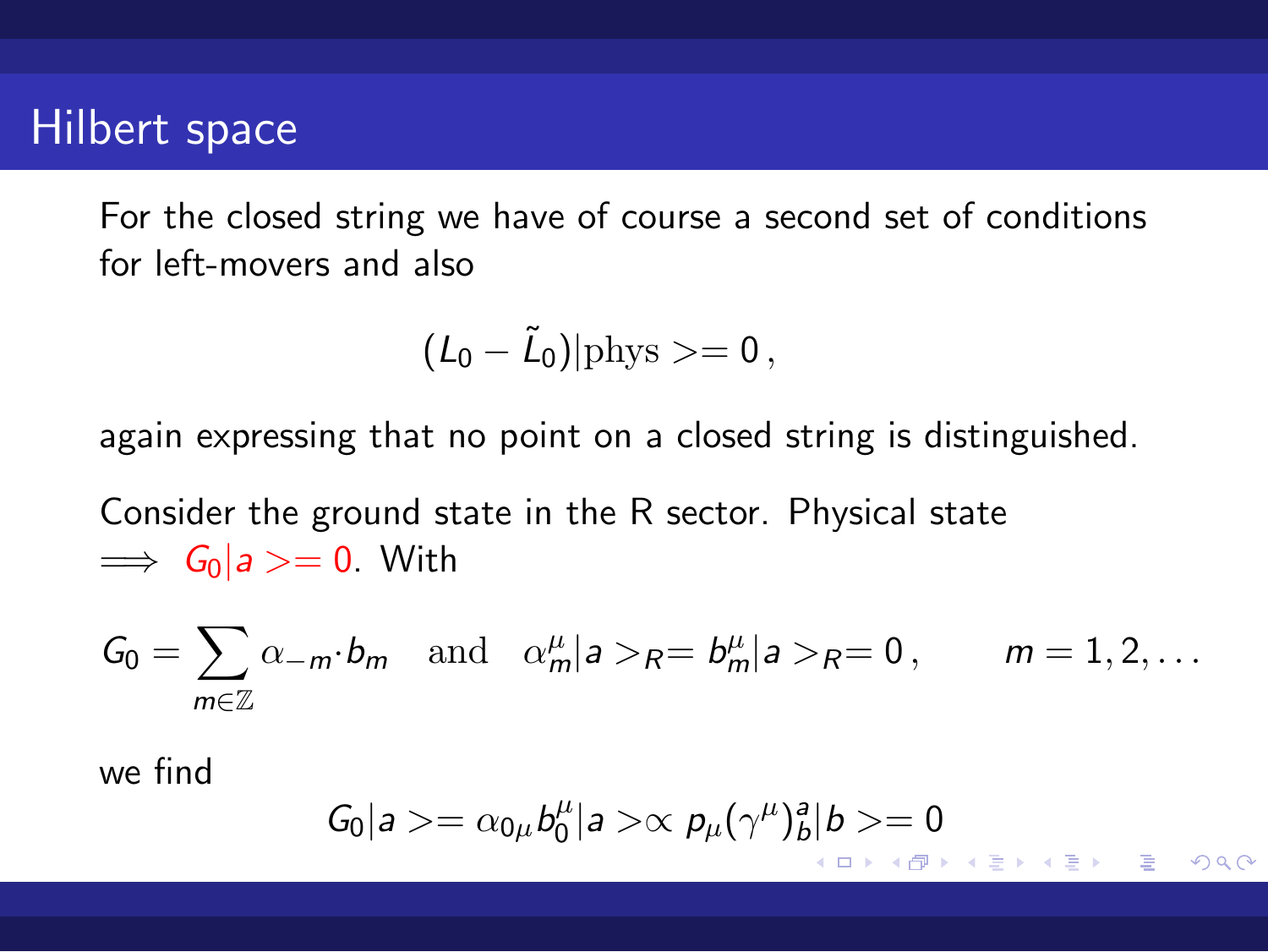$G_0|a\rangle = \alpha_0 \cdot b_0|a\rangle \propto p_\mu(\gamma^\mu)_b^a|b\rangle = 0$ 

Introducing the polarization spinor *u<sup>s</sup>* and defining the state  $|u\rangle = u_s |s\rangle \implies |u\rangle$  is a physical state if  $p^{\mu} \gamma_{\mu} u = 0$ , i.e. if *u* satisfies the massless Dirac equation.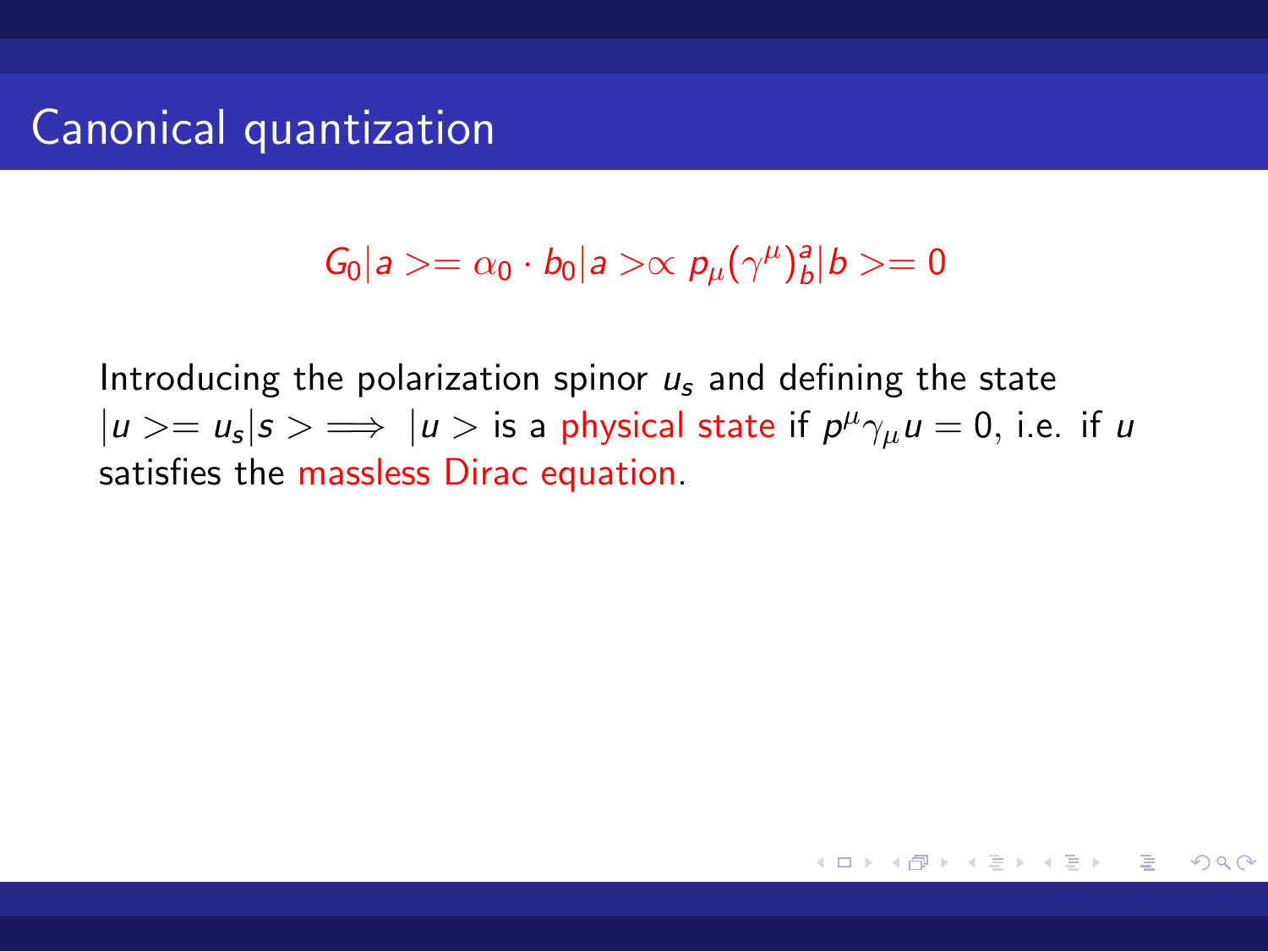$G_0|a\rangle = \alpha_0 \cdot b_0|a\rangle \propto p_\mu(\gamma^\mu)_b^a|b\rangle = 0$ 

Introducing the polarization spinor *u<sup>s</sup>* and defining the state  $|u\rangle = u_s |s\rangle \implies |u\rangle$  is a physical state if  $p^{\mu} \gamma_{\mu} u = 0$ , i.e. if *u* satisfies the massless Dirac equation.

What about the negative norm states?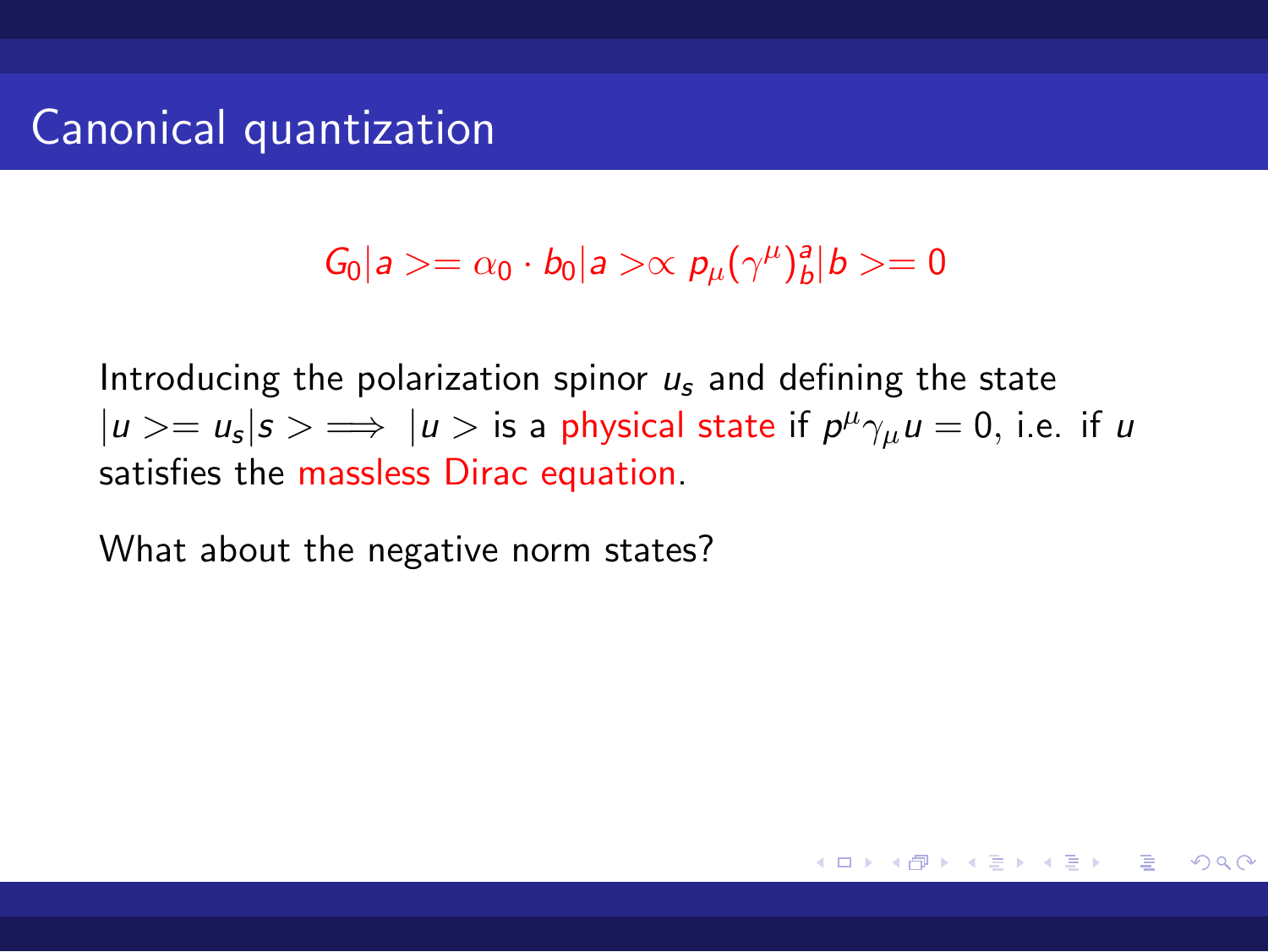$G_0|a\rangle = \alpha_0 \cdot b_0|a\rangle \propto p_\mu(\gamma^\mu)_b^a|b\rangle = 0$ 

Introducing the polarization spinor *u<sup>s</sup>* and defining the state  $|u\rangle = u_s |s\rangle \implies |u\rangle$  is a physical state if  $p^{\mu} \gamma_{\mu} u = 0$ , i.e. if *u* satisfies the massless Dirac equation.

What about the negative norm states?

One can prove a no-ghost theorem stating that the ghosts decouple in the critical dimension *d* for a particular value of the normal ordering constant.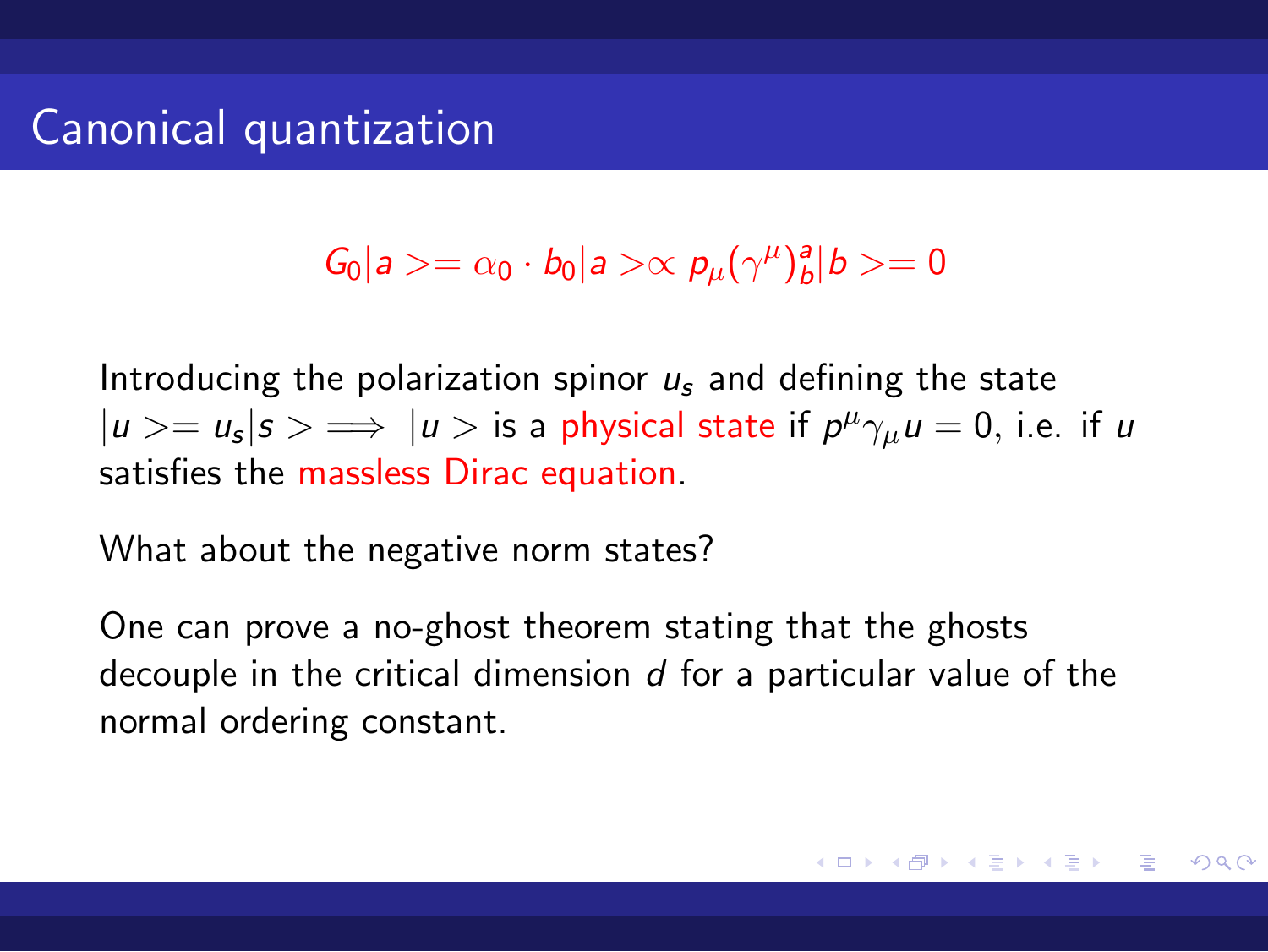$G_0|a\rangle = \alpha_0 \cdot b_0|a\rangle \propto p_\mu(\gamma^\mu)_b^a|b\rangle = 0$ 

Introducing the polarization spinor *u<sup>s</sup>* and defining the state  $|u\rangle = u_s |s\rangle \implies |u\rangle$  is a physical state if  $p^{\mu} \gamma_{\mu} u = 0$ , i.e. if *u* satisfies the massless Dirac equation.

What about the negative norm states?

One can prove a no-ghost theorem stating that the ghosts decouple in the critical dimension *d* for a particular value of the normal ordering constant.

to allow for ghost decoupling for  $d = 10$  and  $a = -1/2$ For the fermionic string, the superconformal symmetry is enough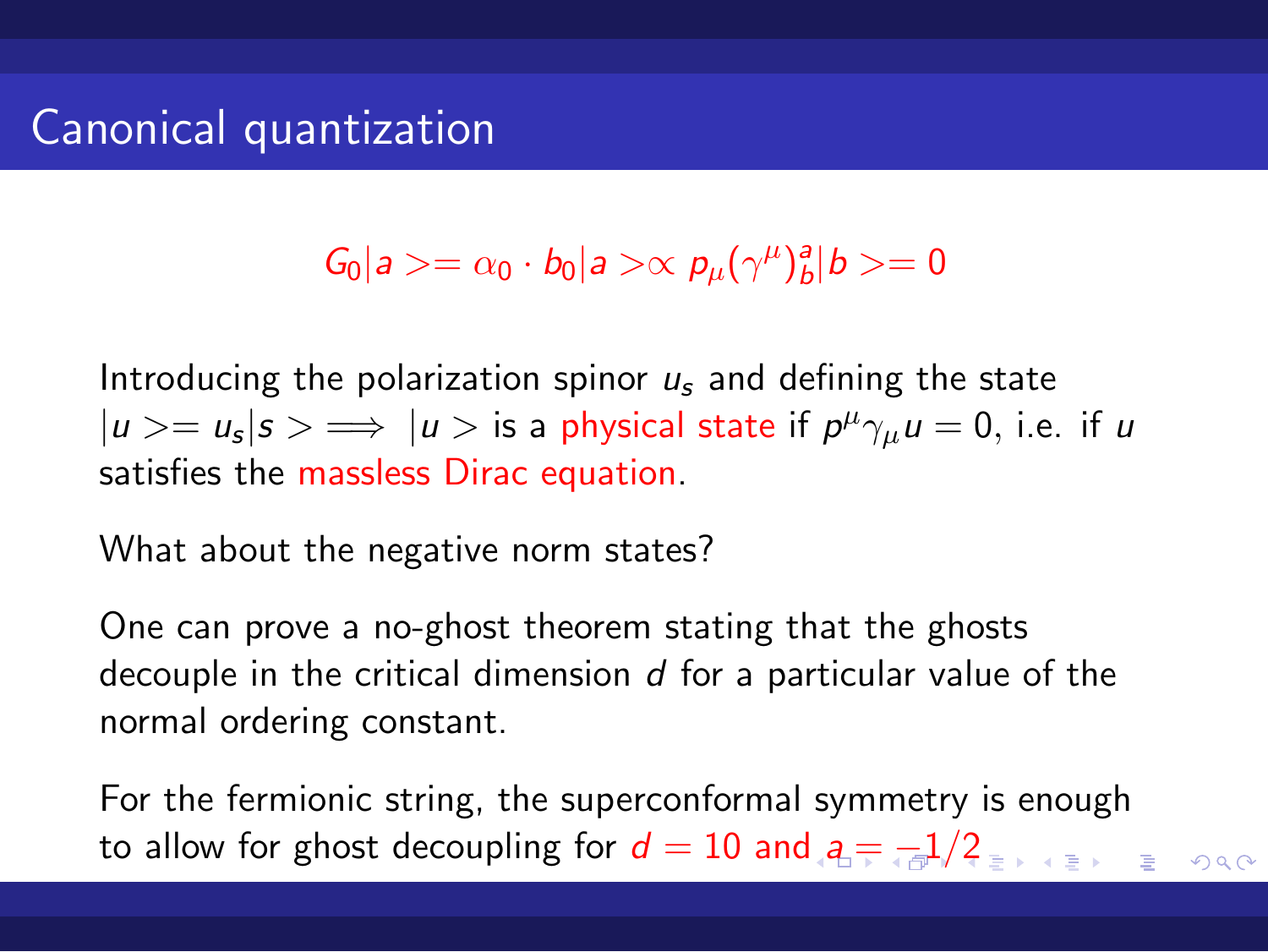We will not prove the no-ghost theorem but instead discuss the non-covariant light-cone quantization where the constraints are solved explicitly.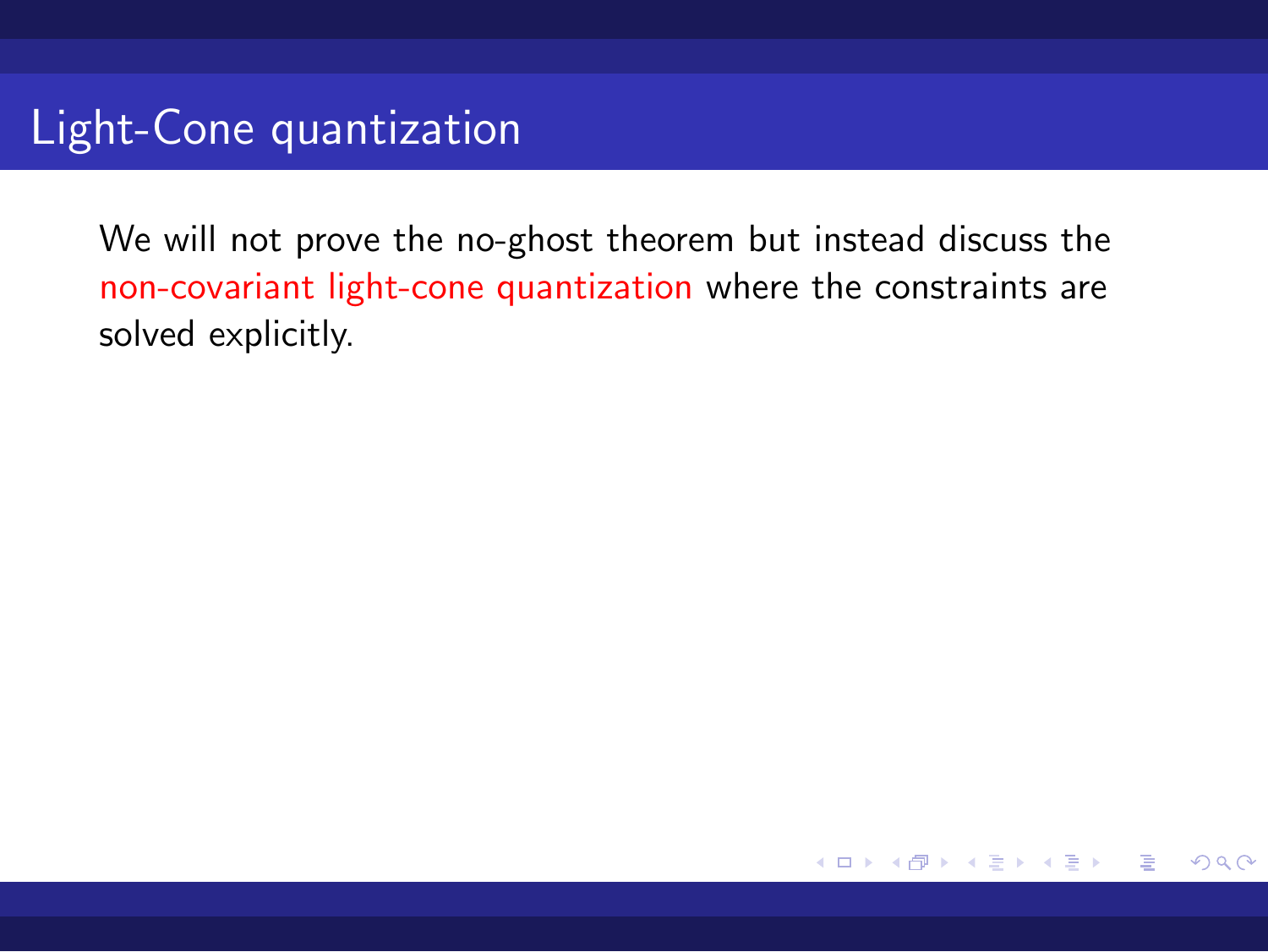We will not prove the no-ghost theorem but instead discuss the non-covariant light-cone quantization where the constraints are solved explicitly.

In the bosonic theory the light-cone gauge is obtained by

$$
X^+ = \frac{2\pi\alpha'}{l}p^+\tau
$$

which fixes the gauge completely.

 $X^{\pm}=X^0\pm X^1$  are light-cone coordinates in space-time.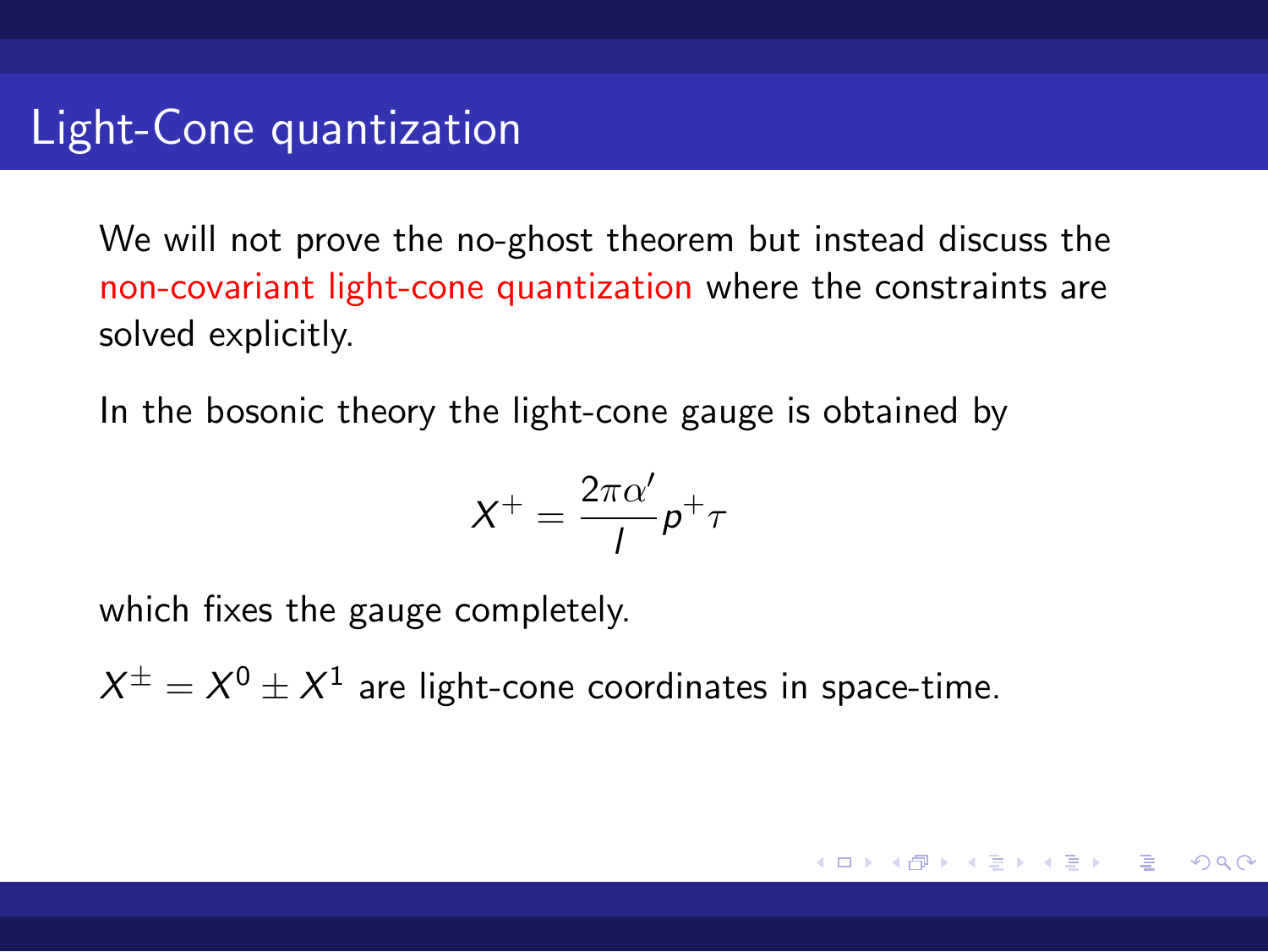We will not prove the no-ghost theorem but instead discuss the non-covariant light-cone quantization where the constraints are solved explicitly.

In the bosonic theory the light-cone gauge is obtained by

$$
X^+ = \frac{2\pi\alpha'}{l}p^+\tau
$$

which fixes the gauge completely.

 $X^{\pm}=X^0\pm X^1$  are light-cone coordinates in space-time.

This gauge is again possible in the fermionic theory and also completely eliminates the reparametrization invariance.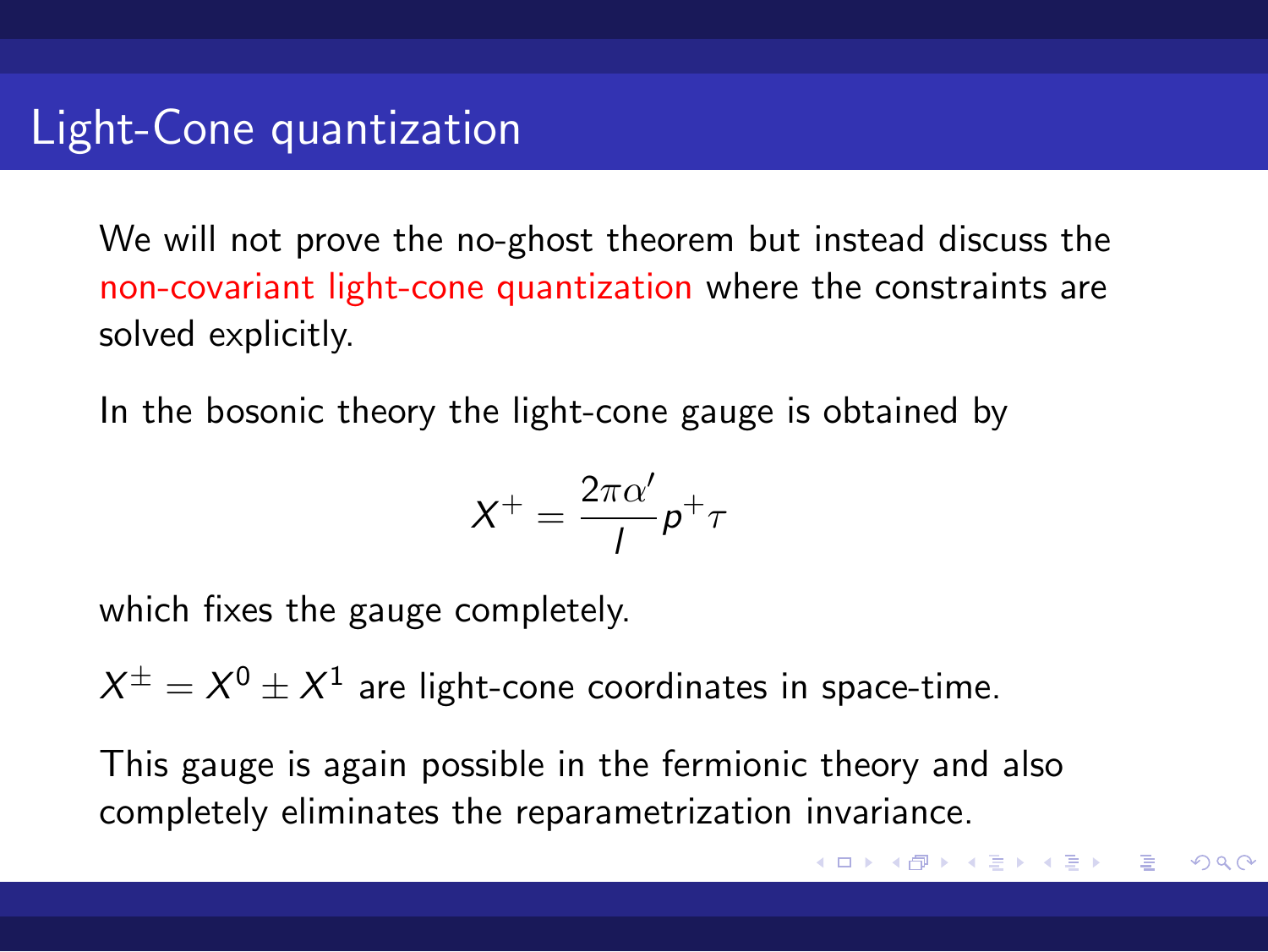In the bosonic theory, the conformal gauge leaves some gauge freedom: reparametrizations and Weyl transformations which do not change the gauge.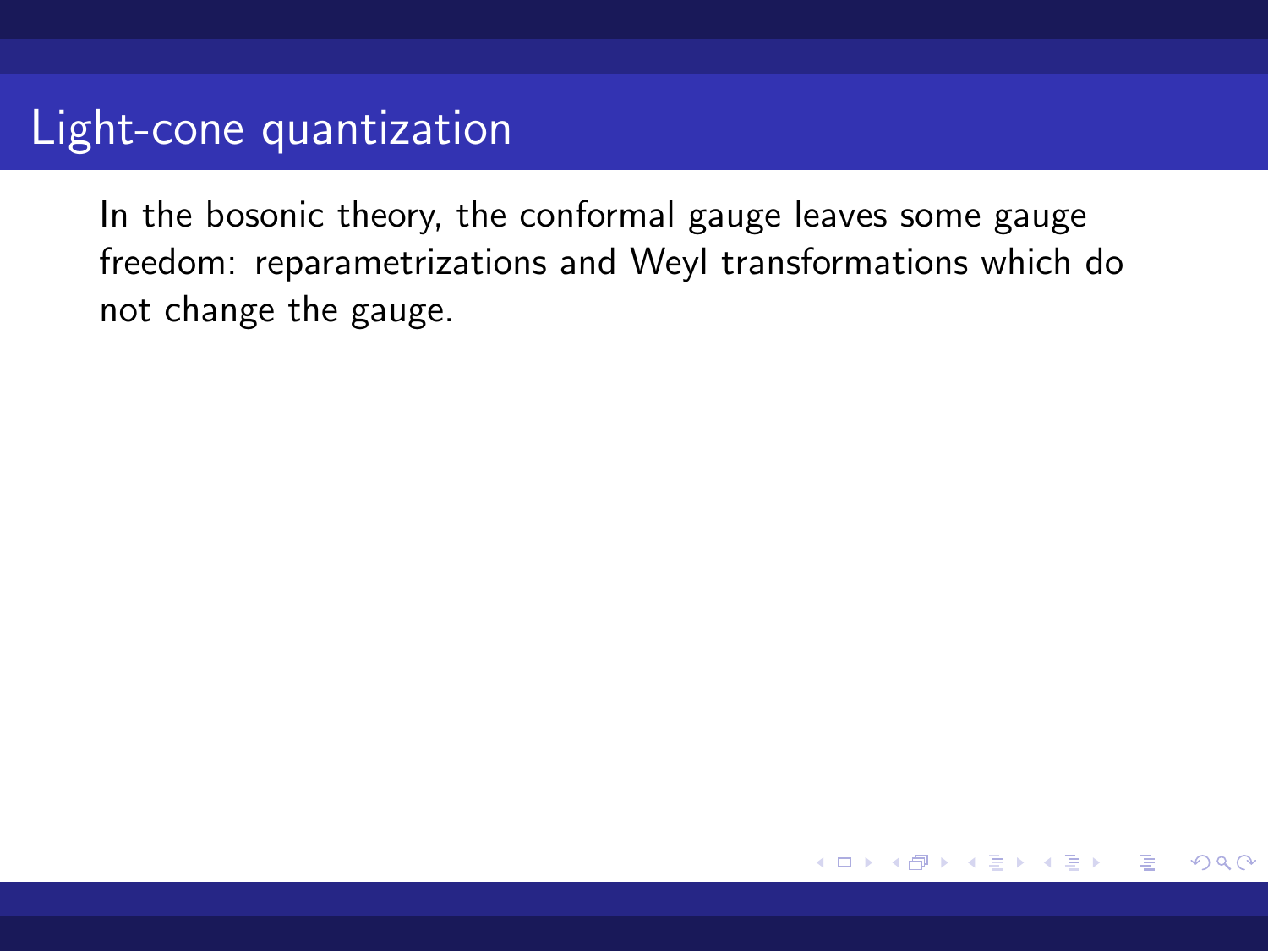In the bosonic theory, the conformal gauge leaves some gauge freedom: reparametrizations and Weyl transformations which do not change the gauge.

This allows to fix  $\tau = X^+$  at each point of the world-sheet.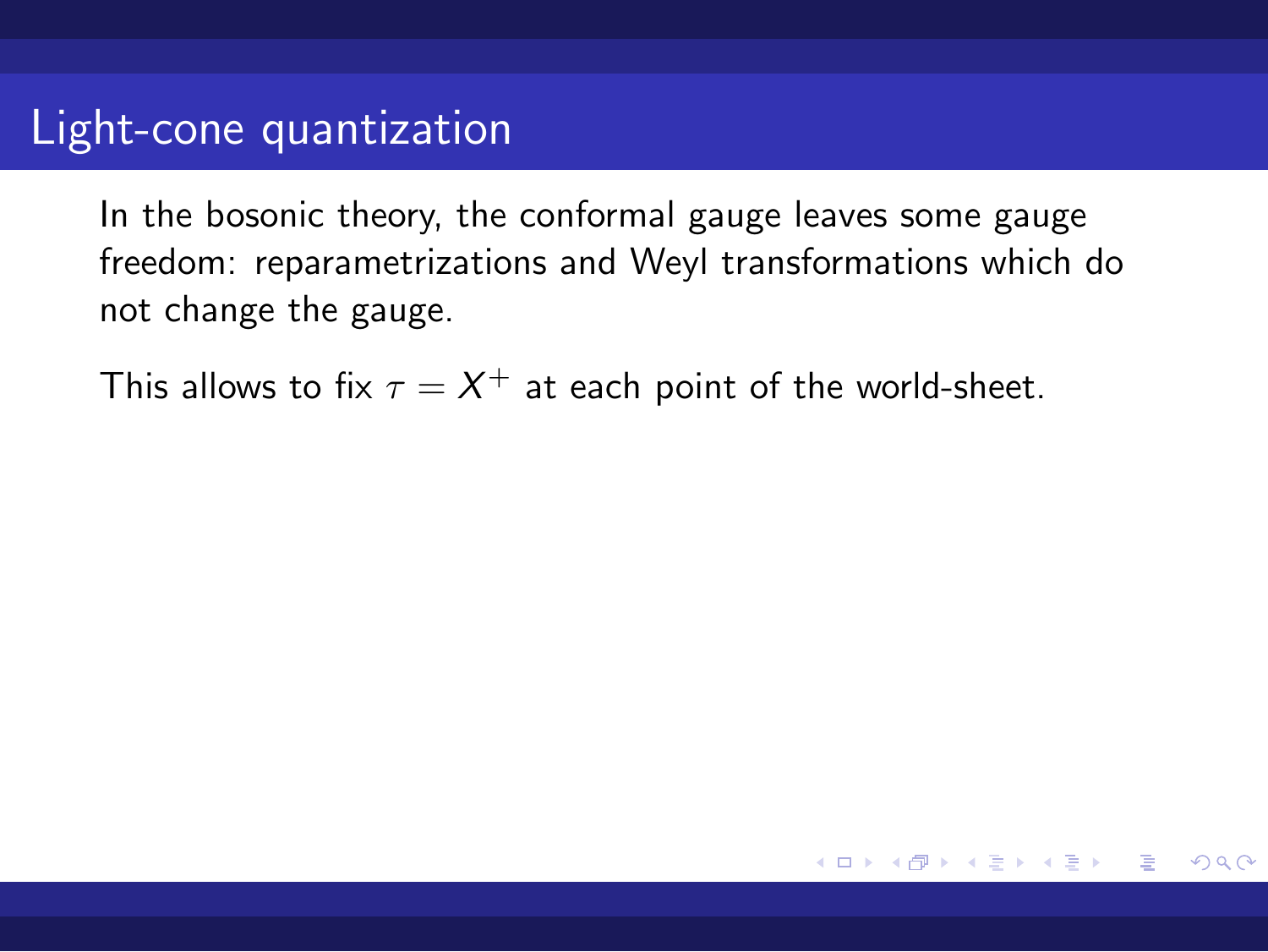In the bosonic theory, the conformal gauge leaves some gauge freedom: reparametrizations and Weyl transformations which do not change the gauge.

This allows to fix  $\tau = X^+$  at each point of the world-sheet.

Now we still have local supersymmetry transformations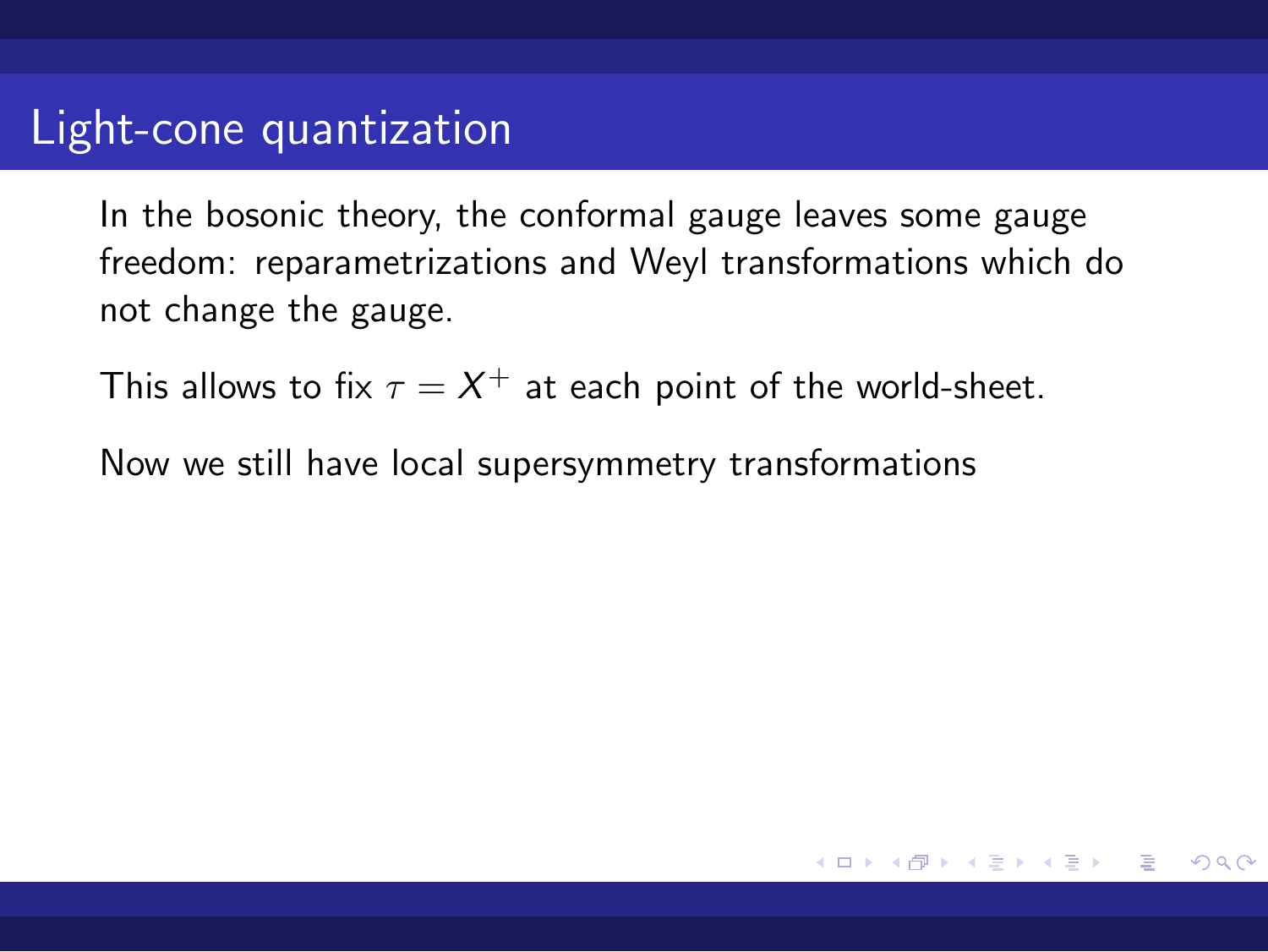In the bosonic theory, the conformal gauge leaves some gauge freedom: reparametrizations and Weyl transformations which do not change the gauge.

This allows to fix  $\tau = X^+$  at each point of the world-sheet.

Now we still have local supersymmetry transformations

In going to super-conformal gauge we have fixed it partially, leaving only transformations satisfying  $\partial_+ \epsilon^- = \partial_- \epsilon^+ = 0$ .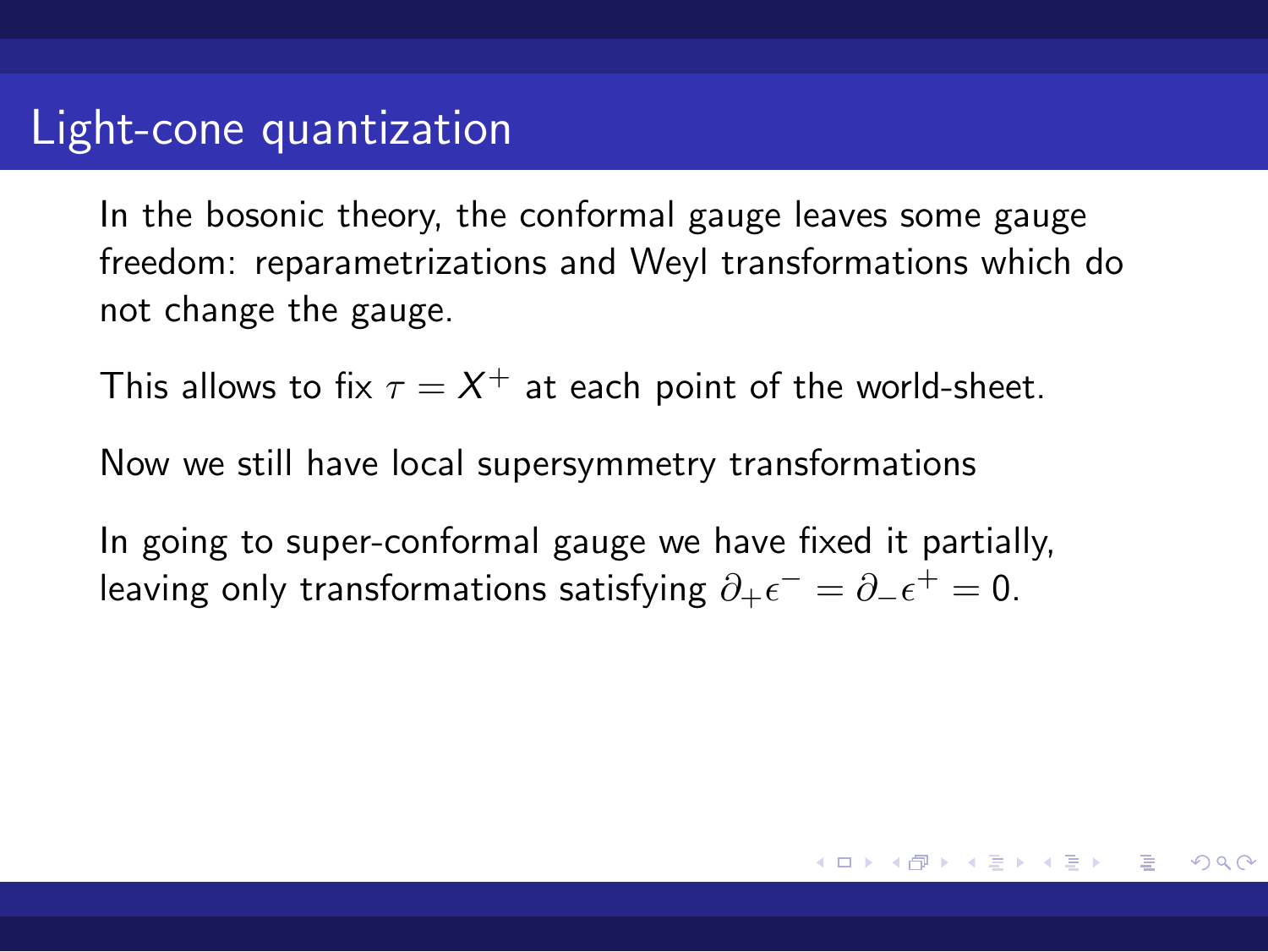In the bosonic theory, the conformal gauge leaves some gauge freedom: reparametrizations and Weyl transformations which do not change the gauge.

This allows to fix  $\tau = X^+$  at each point of the world-sheet.

Now we still have local supersymmetry transformations

In going to super-conformal gauge we have fixed it partially, leaving only transformations satisfying  $\partial_+ \epsilon^- = \partial_- \epsilon^+ = 0$ .

This freedom can now be used to transform  $\psi^+$  away:

$$
X^+ = \frac{2\pi\alpha'}{l}p^+\tau\,,\qquad \psi^+ = \frac{1}{\sqrt{2}}(\psi^0 + \psi^1) = 0\,,
$$

or, equivalently  $b_r^+ = 0, \forall r$ . We can now solve the constraints.  $\equiv$  990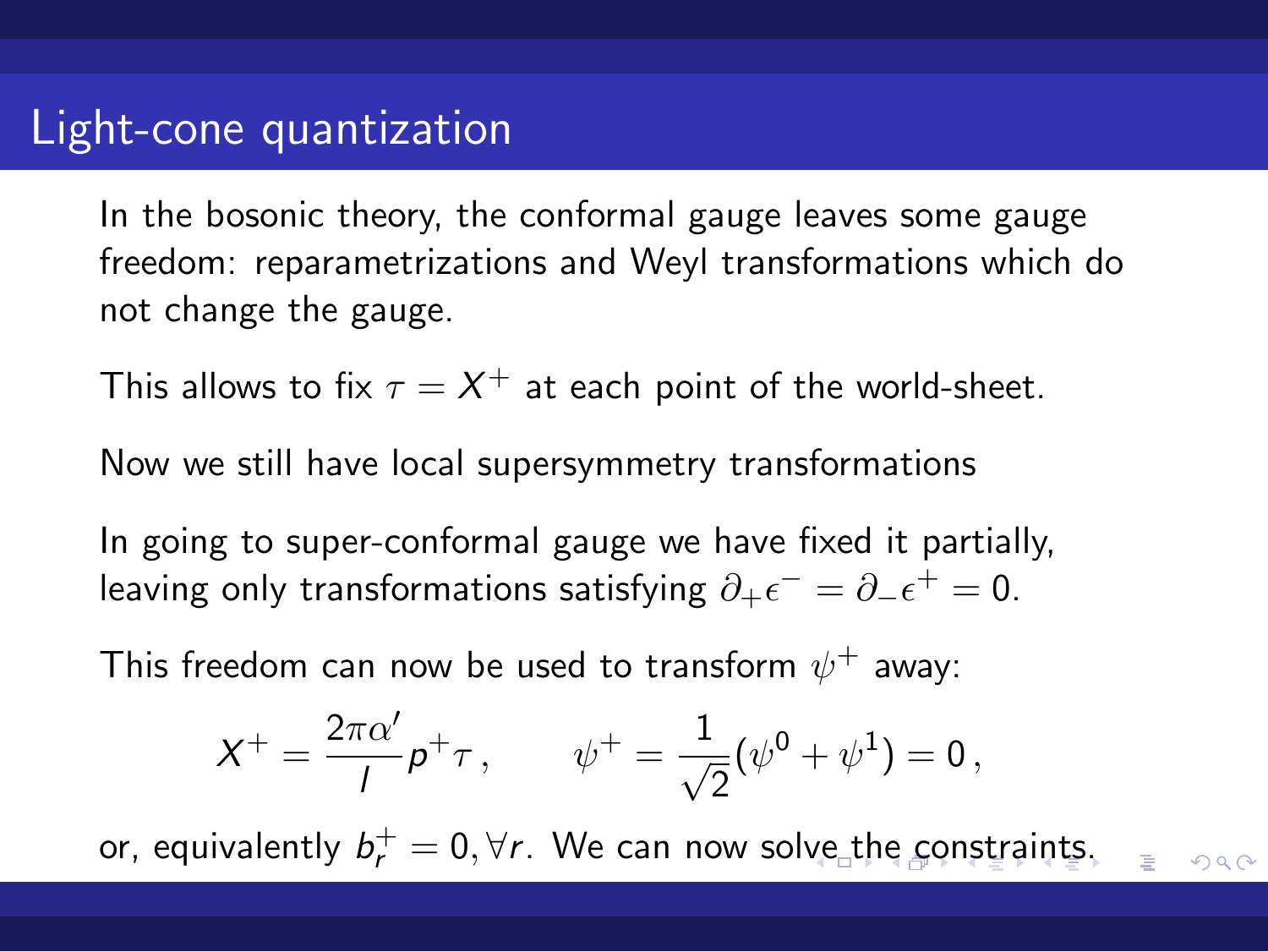# Solving the constraints

The bosonic constraints  $T_{\pm\pm}=0$  lead to

$$
\partial_{\pm} X^{-} = \frac{1}{2p^{+}} \frac{1}{2\pi} \left( \frac{1}{\alpha'} \partial_{\pm} X^{i} \partial_{\pm} X^{i} + i \psi_{\pm}^{i} \partial_{\pm} \psi_{\pm}^{i} \right)
$$

and the fermionic constraints  $T_{F\pm} = 0 \implies$ 

$$
\psi_{\pm}^- = \frac{2}{\alpha' \rho^+} \frac{1}{2\pi} \psi_{\pm}^i \partial_{\pm} X^i \,,
$$

which leaves only the transverse coordinates  $X^i$  and  $\psi^i$  as independent dof.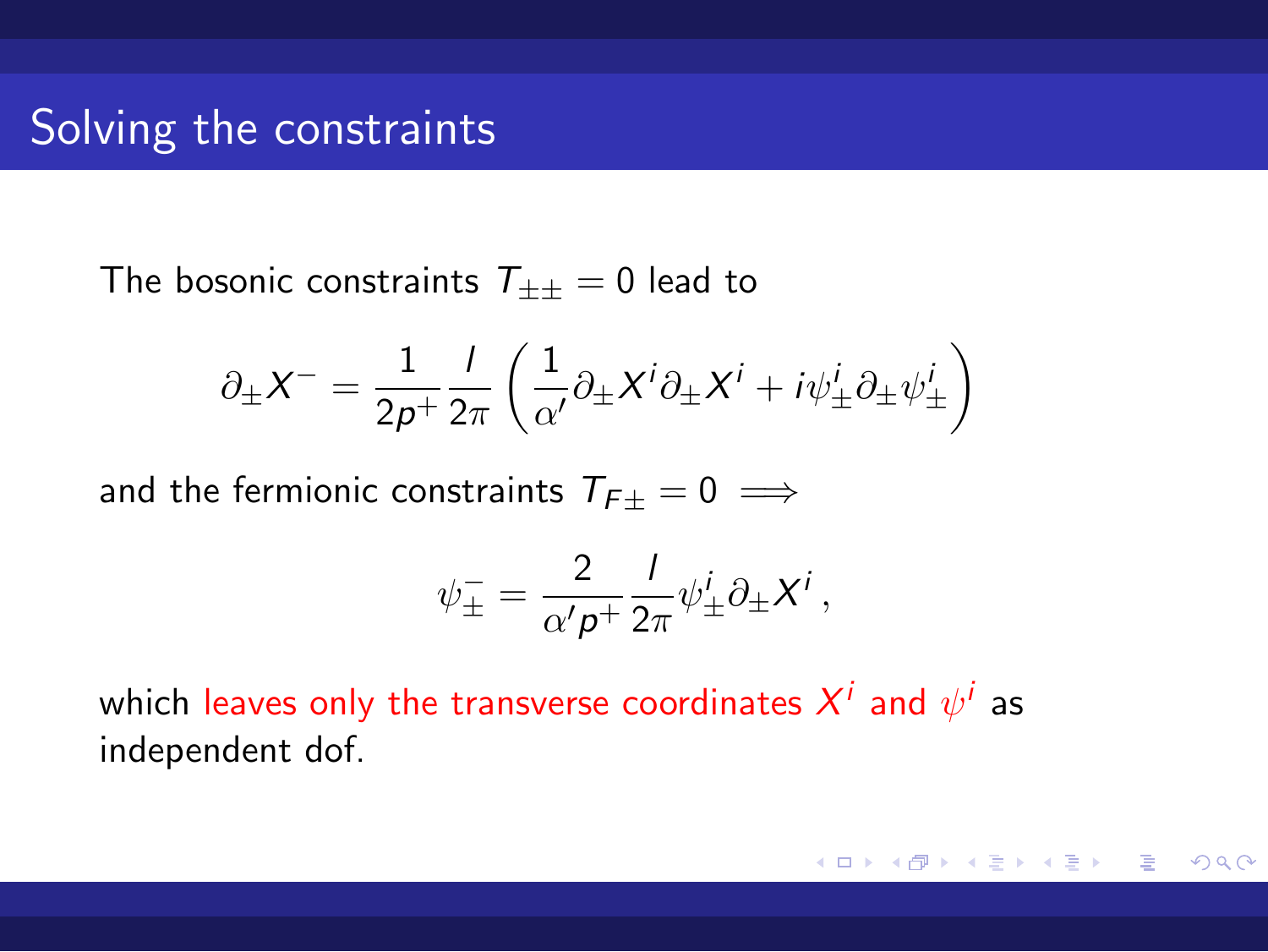## Solving the constraints

The corresponding oscillator expressions are

$$
\alpha_m^- = \frac{1}{\sqrt{2\alpha' p^+}} \left\{ \sum_n : \alpha_n^i \alpha_{m-n}^j \delta_{ij} + \sum_r \left( \frac{m}{2} - r \right) : b_r^i b_{m-r}^i : +a \delta_m \right\}
$$

and

$$
b_r^- = \sqrt{\frac{2}{\alpha'}}\frac{1}{p^+}\sum_q \alpha_{r-q}^i b_q^i
$$

For the closed string we have to supplement these expressions with the right-movers.

For the open string there is a  $1/2$  factor in the r.h.s.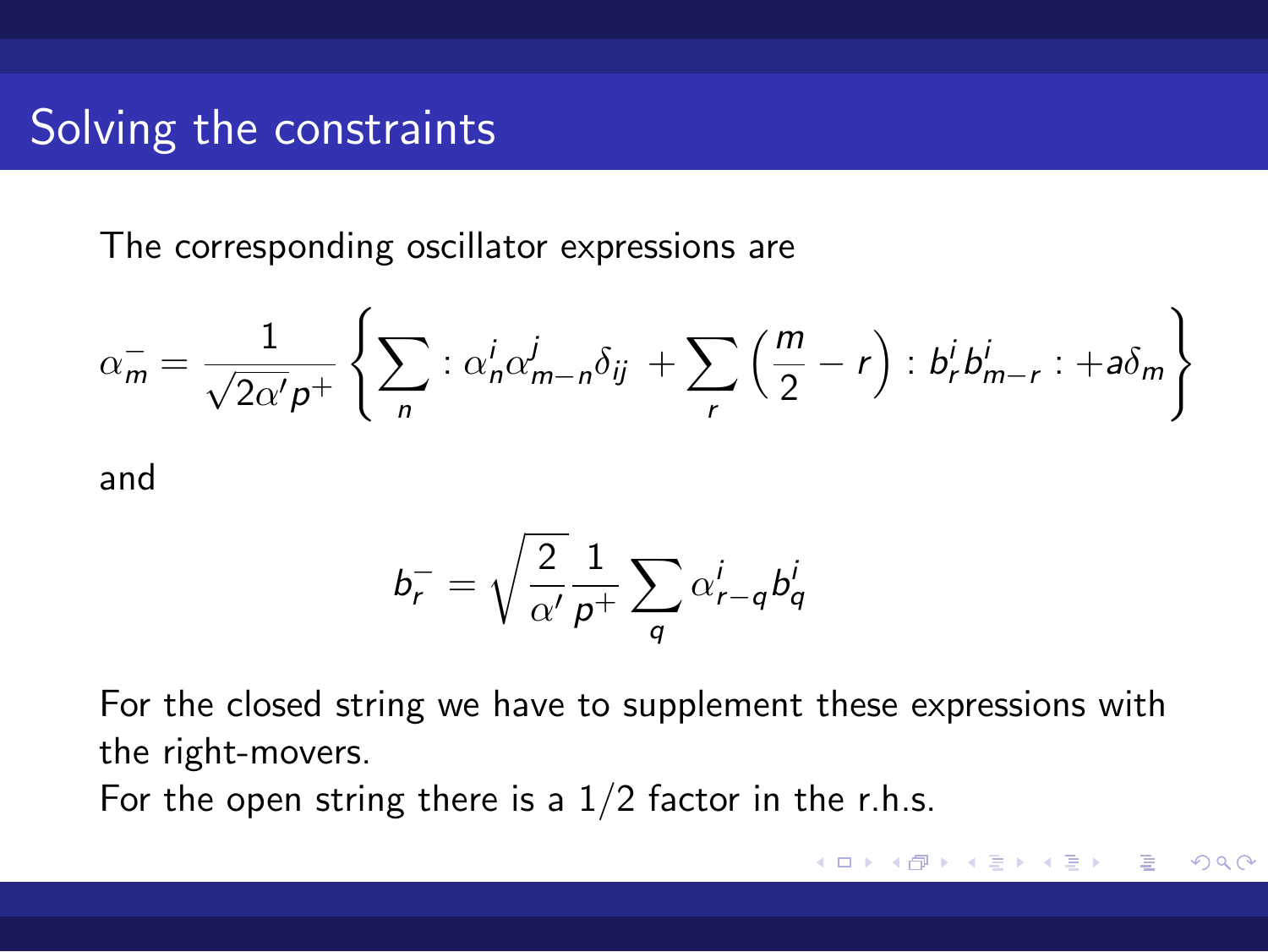## Solving the constraints

For the closed string the level matching condition  $L_0 - \tilde{L}_0 = 0$ leads to

$$
\mathcal{N}_{tr}^{(\alpha)} + \mathcal{N}_{tr}^{(b)} = \tilde{\mathcal{N}}_{tr}^{(\alpha)} + \tilde{\mathcal{N}}_{tr}^{(b)}
$$

The mass operators are now

$$
\alpha'M_L^2 = 2(\tilde{N}_{tr}^{(\alpha)} + \tilde{N}_{tr}^{(b)} + \tilde{a}), \qquad \alpha'M_R^2 = 2(N_{tr}^{(\alpha)} + N_{tr}^{(b)} + a),
$$
  

$$
M_L^2 = M_R^2
$$

as a consequence of level matching and we assumed  $a = \tilde{a}$ . We have to determine the normal ordering constants.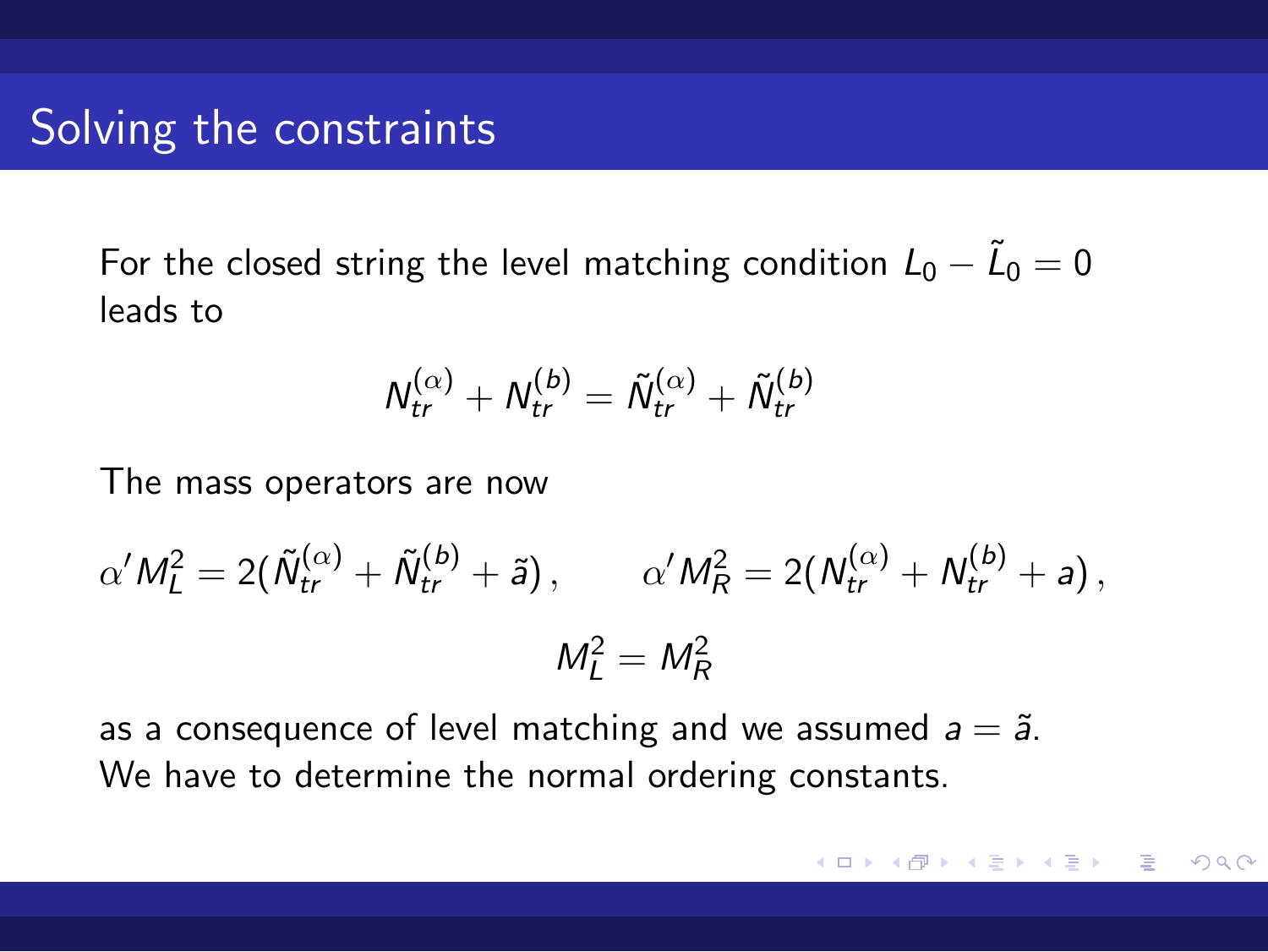### Normal ordering constants

In the NS sector of the closed string we have

$$
a_{NS} = \tilde{a}_{NS} = \frac{1}{2}(d-2)\left(\sum_{n=0}^{\infty} n - \sum_{r=1/2}^{\infty} r\right) = \frac{1}{2}(d-2)(-\frac{1}{12}-\frac{1}{24})
$$
  
=  $-\frac{1}{16}(d-2)$ 

In the R sector of the closed string, the sum in the fermionic sector is over the integers and then it cancels the contribution from the bosonic sector  $\implies a_R = \tilde{a}_R = 0$ .

We used *ζ* functions regularization:  $\sum_{n=1}^{\infty}$   $(n+a) = \zeta(-1, a) = -\frac{1}{12}(6a^2 - 6a + 1)$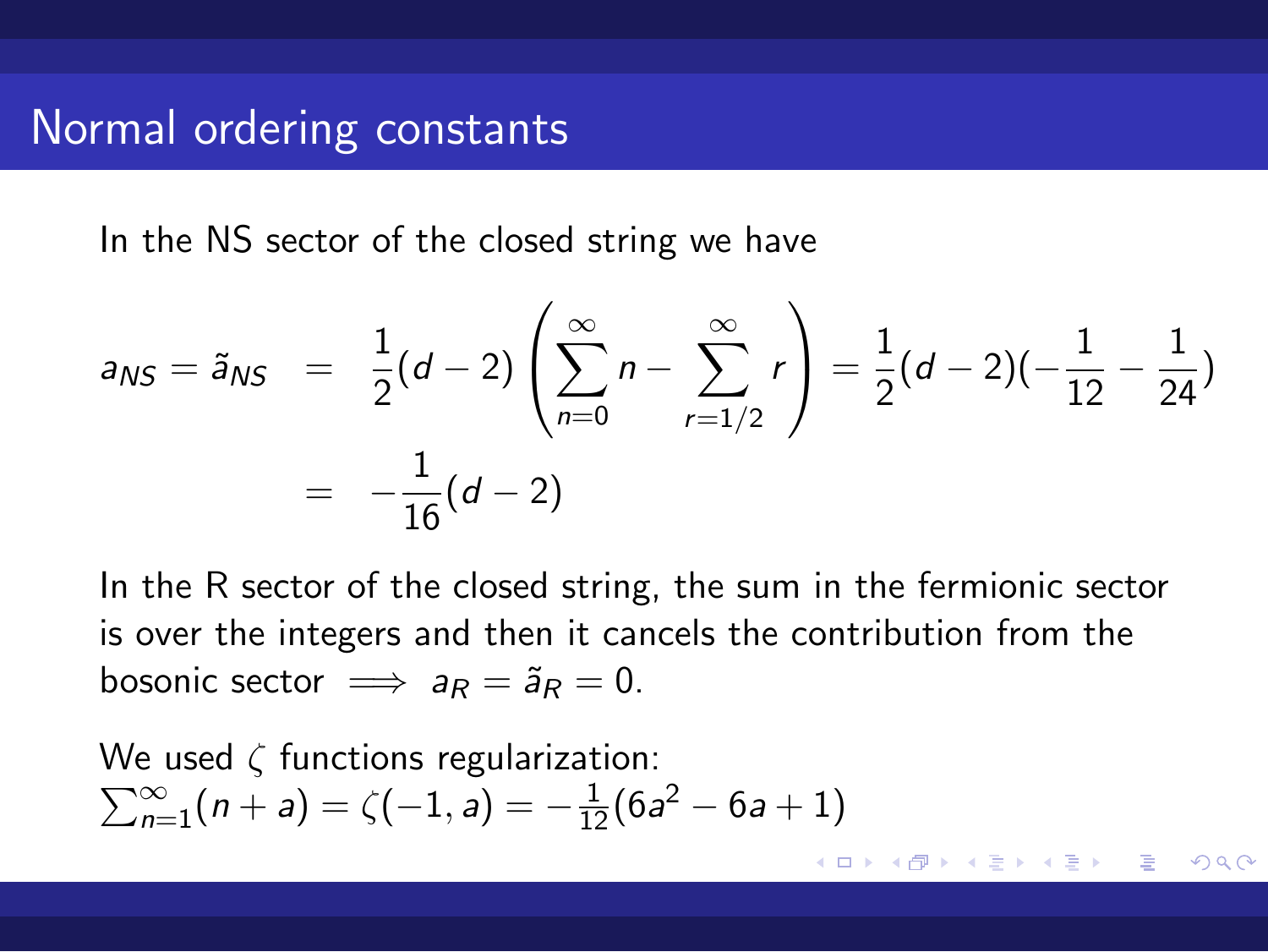We first discuss the open string.

$$
\alpha'M^2=N_{tr}^{(\alpha)}+N_{tr}^{(b)}+a,
$$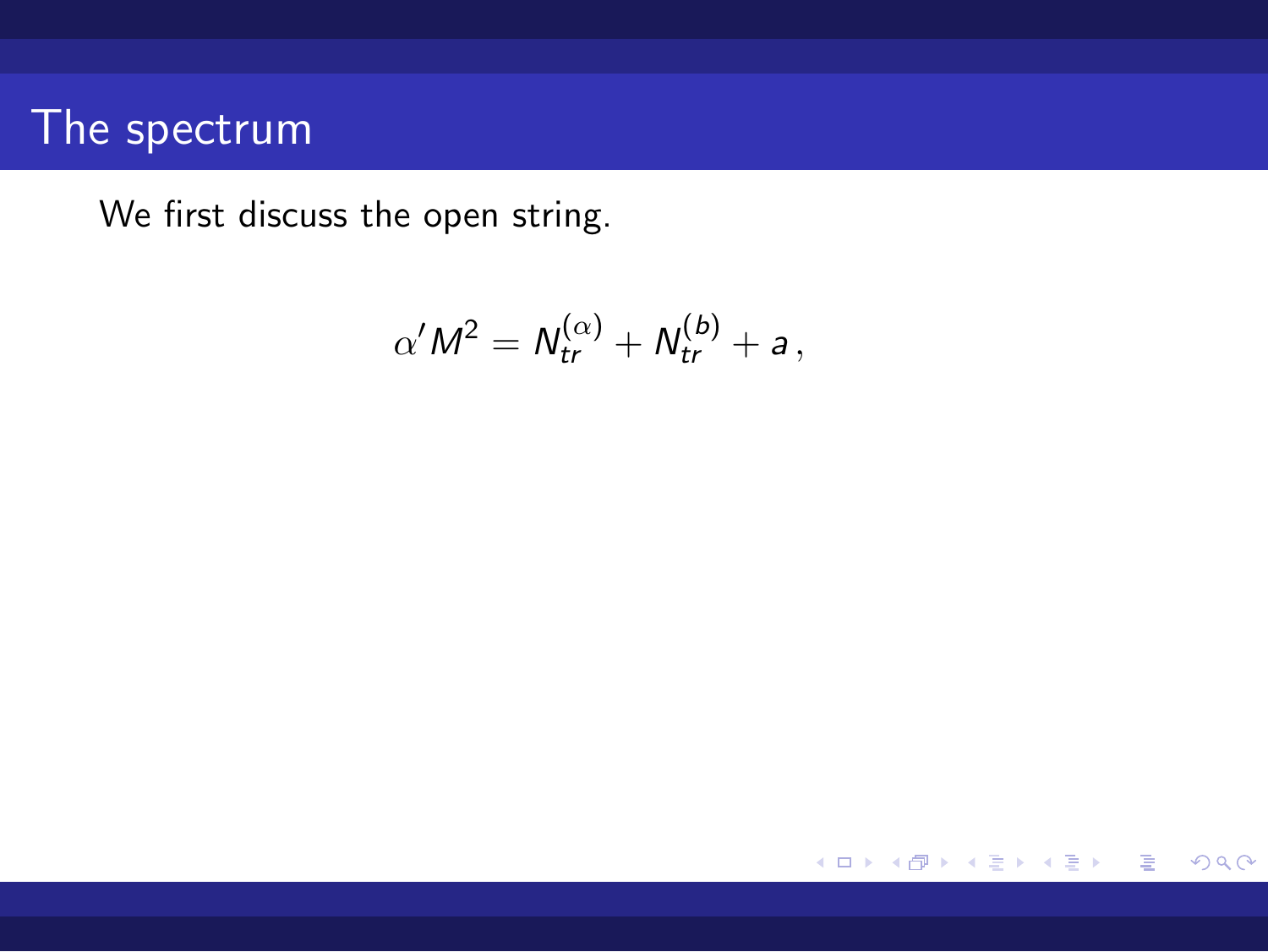We first discuss the open string.

$$
\alpha'M^2=N_{tr}^{(\alpha)}+N_{tr}^{(b)}+a,
$$

#### NS sector:

The ground state is the oscillator vacuum with  $\alpha' M^2 = a$ .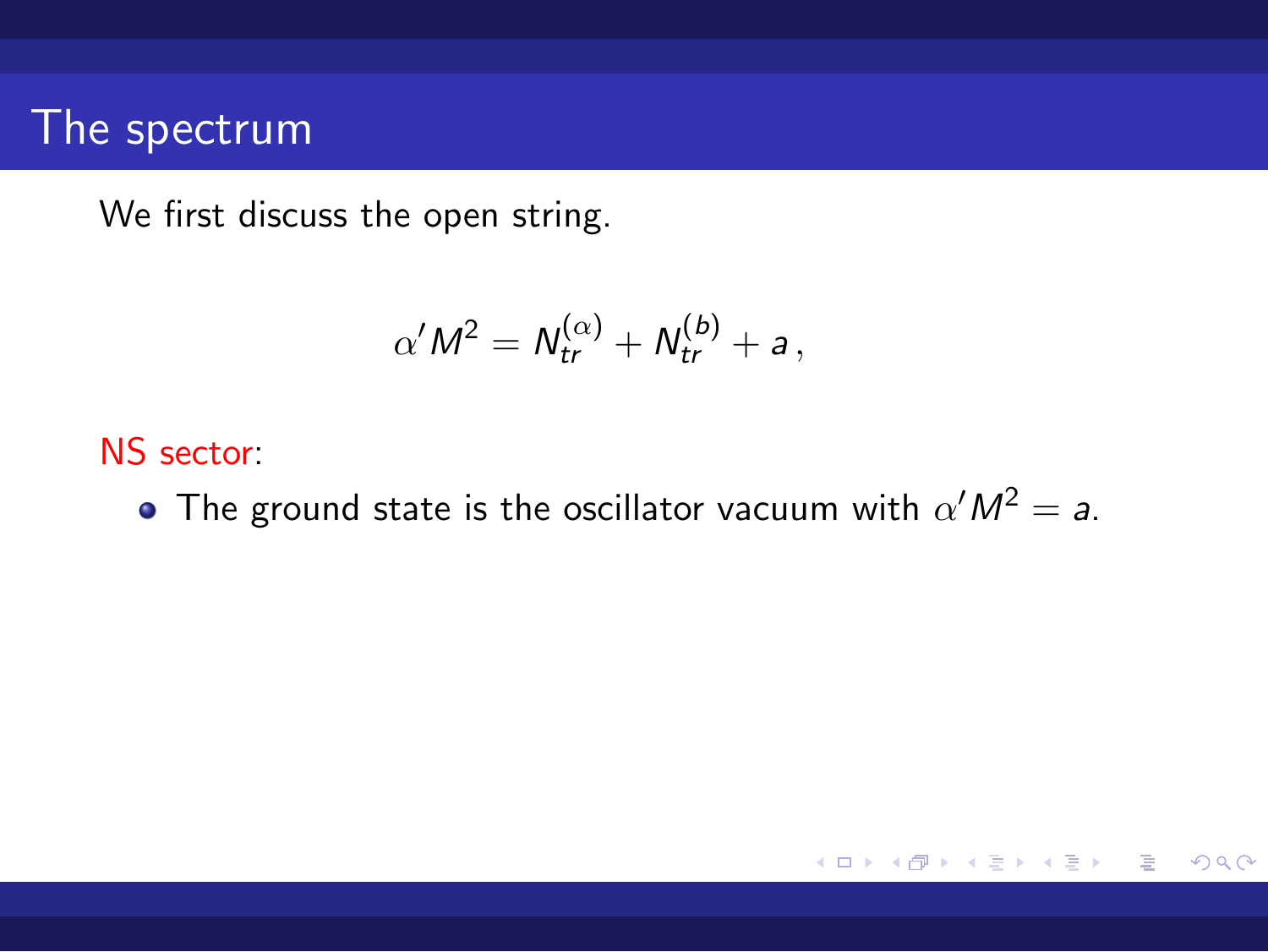We first discuss the open string.

$$
\alpha'M^2=N_{tr}^{(\alpha)}+N_{tr}^{(b)}+a,
$$

#### NS sector:

- The ground state is the oscillator vacuum with  $\alpha' M^2 = a$ .
- . . . . . . . . . . . . . . . . . . . . . . . . . . . . . . . . . . . . . . . . The first excited state is  $b^i_{-1/2} |0>$  with  $\alpha' M^2 = \frac{1}{2} + a$ . This is a vector of *SO*(*d −* 2) which must be massless. Lorentz invariance requires that physical states fall into reps of little group of  $SO(d-1,1)$  which is  $SO(d-1)$  for massive particles and SO(d-2) for massless particles.  $\implies$   $a = -\frac{1}{2}$  $\frac{1}{2}$ . Using  $a = -\frac{1}{16}(d-2) \implies d = 10$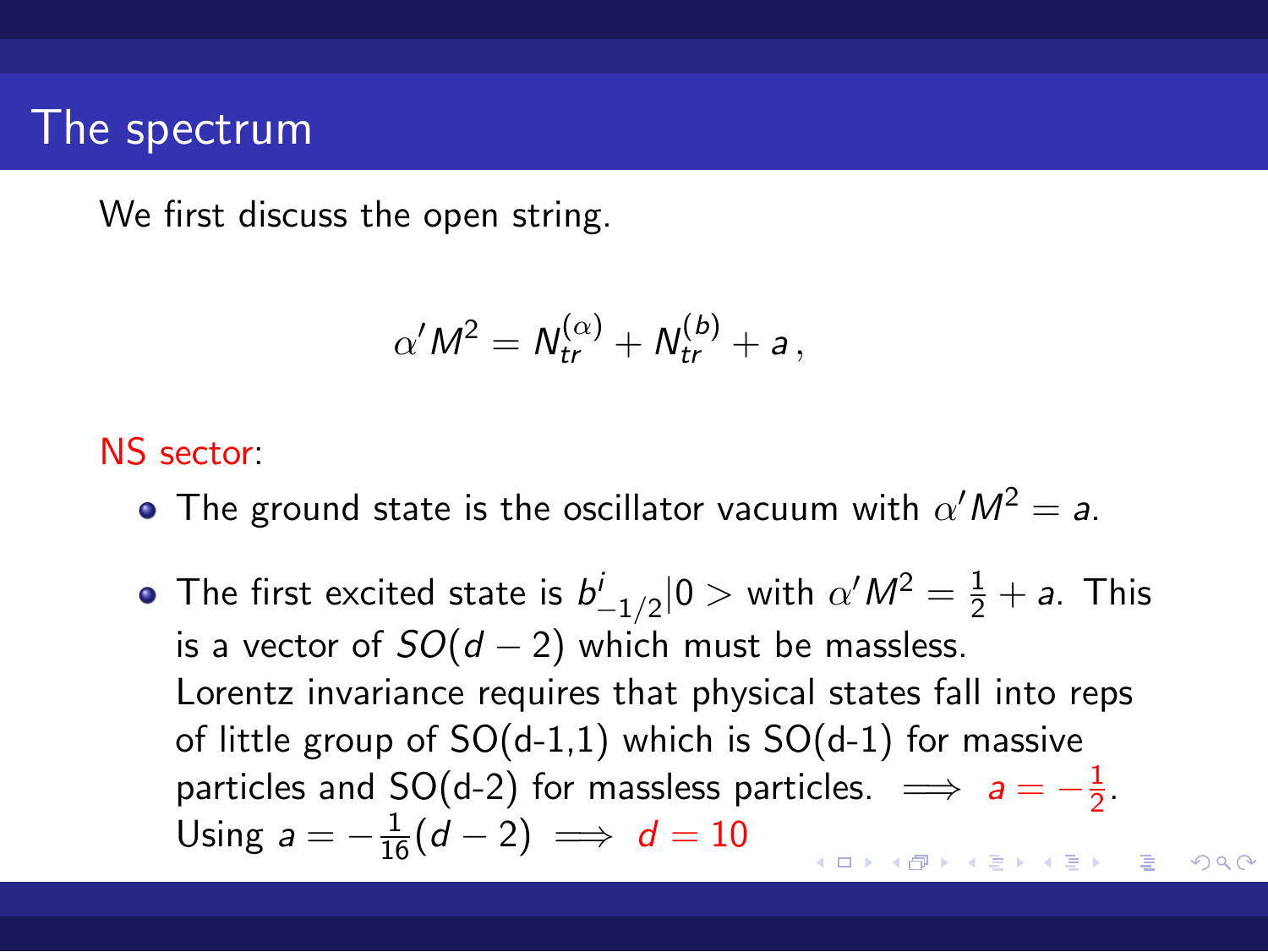At the next excitation level we have  $\alpha^i_{-1} |0>$  and  $b^{i}_{-1/2}b^{j}_{-1/2}$  $\frac{1}{2}$ <sub>−1/2</sub>|0 > with  $\alpha' M^2 = \frac{1}{2}$  $\frac{1}{2}$  comprising 8 + 28 bosonic states.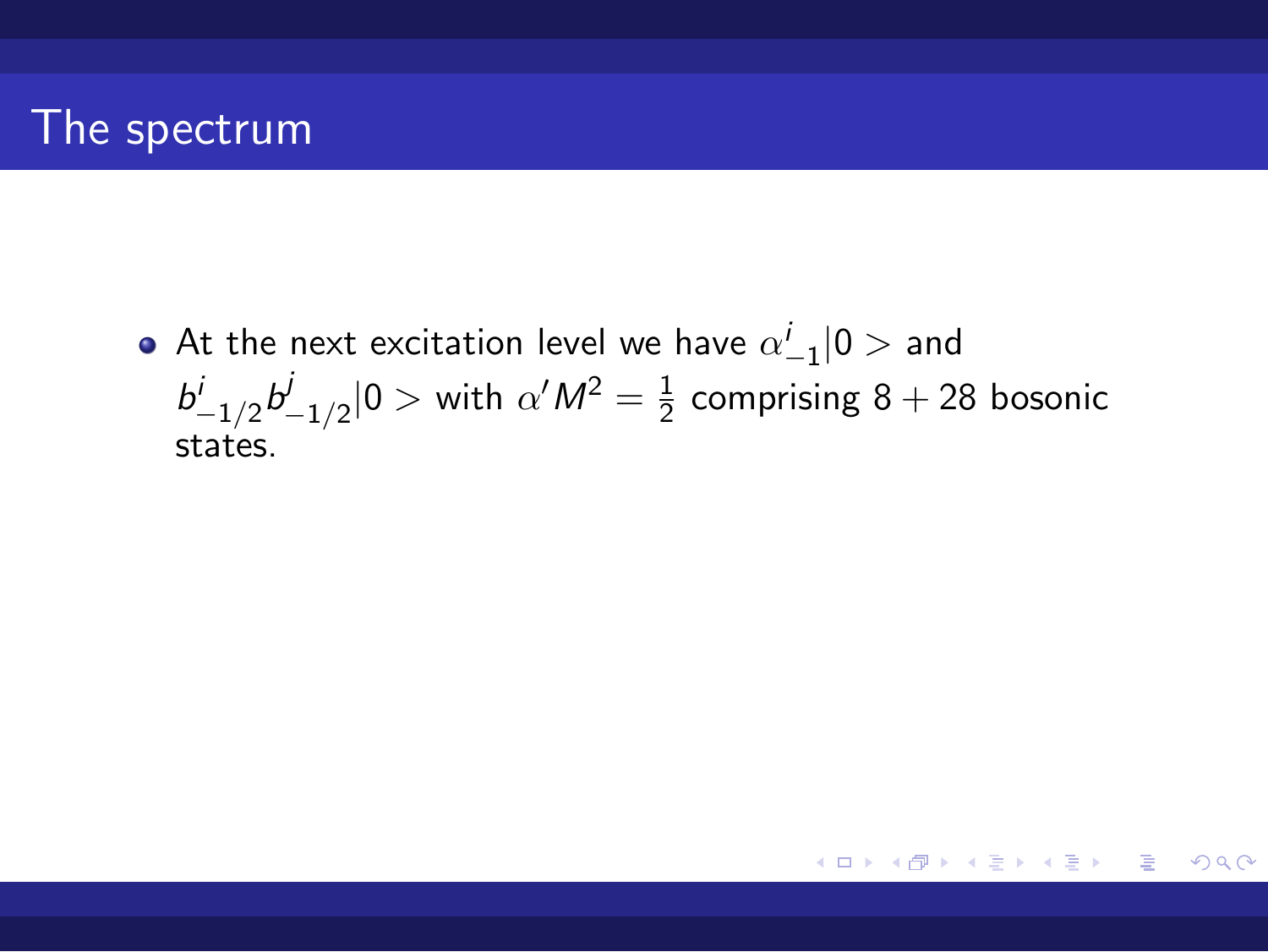- At the next excitation level we have  $\alpha^i_{-1} |0>$  and  $b^{i}_{-1/2}b^{j}_{-1/2}$  $\frac{1}{2}$ <sub>−1/2</sub>|0 > with  $\alpha' M^2 = \frac{1}{2}$  $\frac{1}{2}$  comprising 8 + 28 bosonic states.
- $\bullet$  It can be shown that these and all the other massive light-cone states, which are tensors of *SO*(8), combine uniquely to tensors of *SO*(9)*,* the little group for massive states in ten dimensions.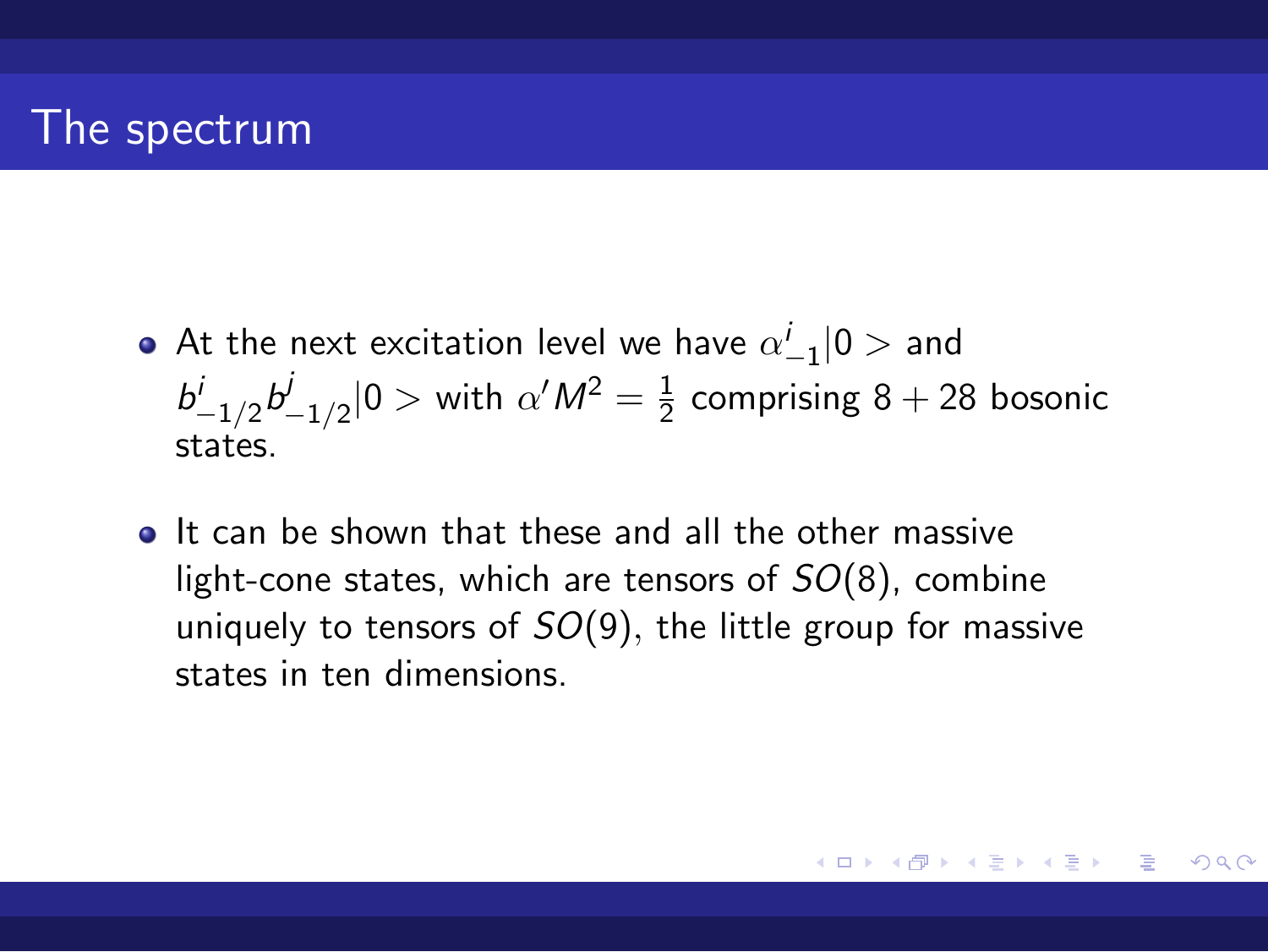#### R sector:

We already know that the R ground state is a spinor of *SO*(9*,* 1)*.*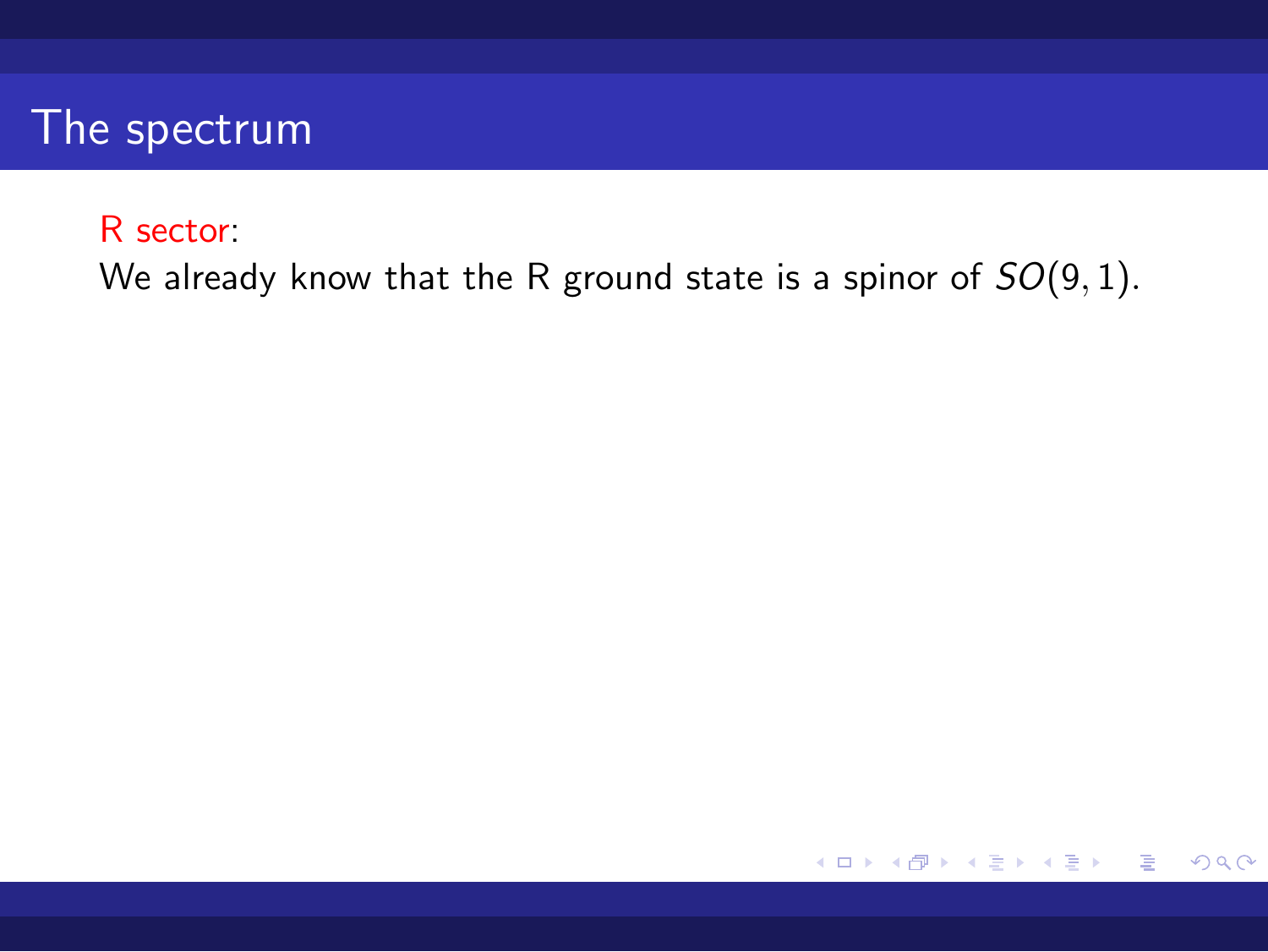#### R sector:

We already know that the R ground state is a spinor of *SO*(9*,* 1)*.*

A Dirac spinor in ten space-time dimensions has  $2^5$  independent complex or 64 real components.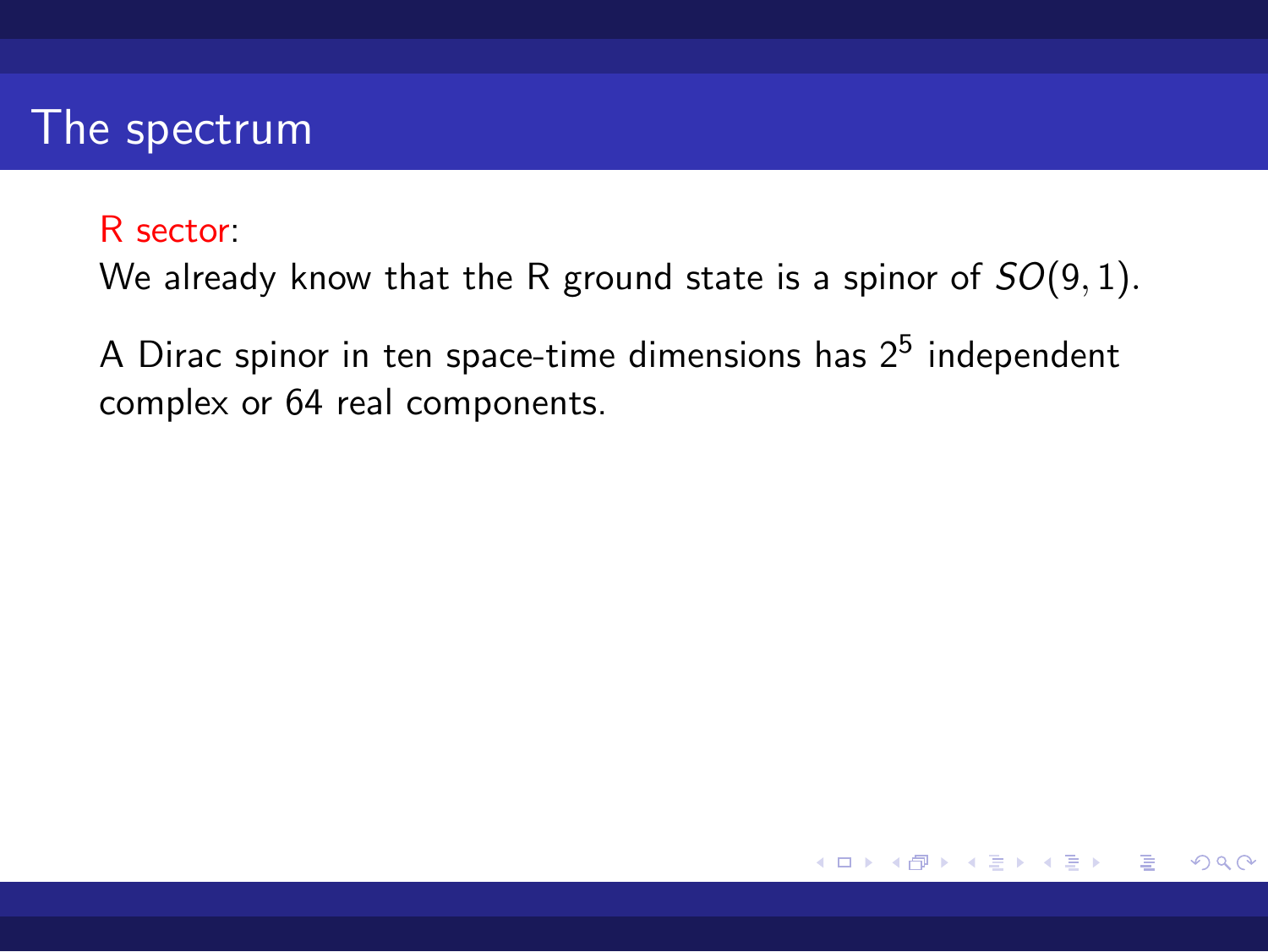#### R sector:

We already know that the R ground state is a spinor of *SO*(9*,* 1)*.*

A Dirac spinor in ten space-time dimensions has  $2^5$  independent complex or 64 real components.

On shell this reduces to 32 components since the Dirac equation  $\gamma^{\mu}\partial_{\mu}\psi = 0$  relates half of the components to the other half.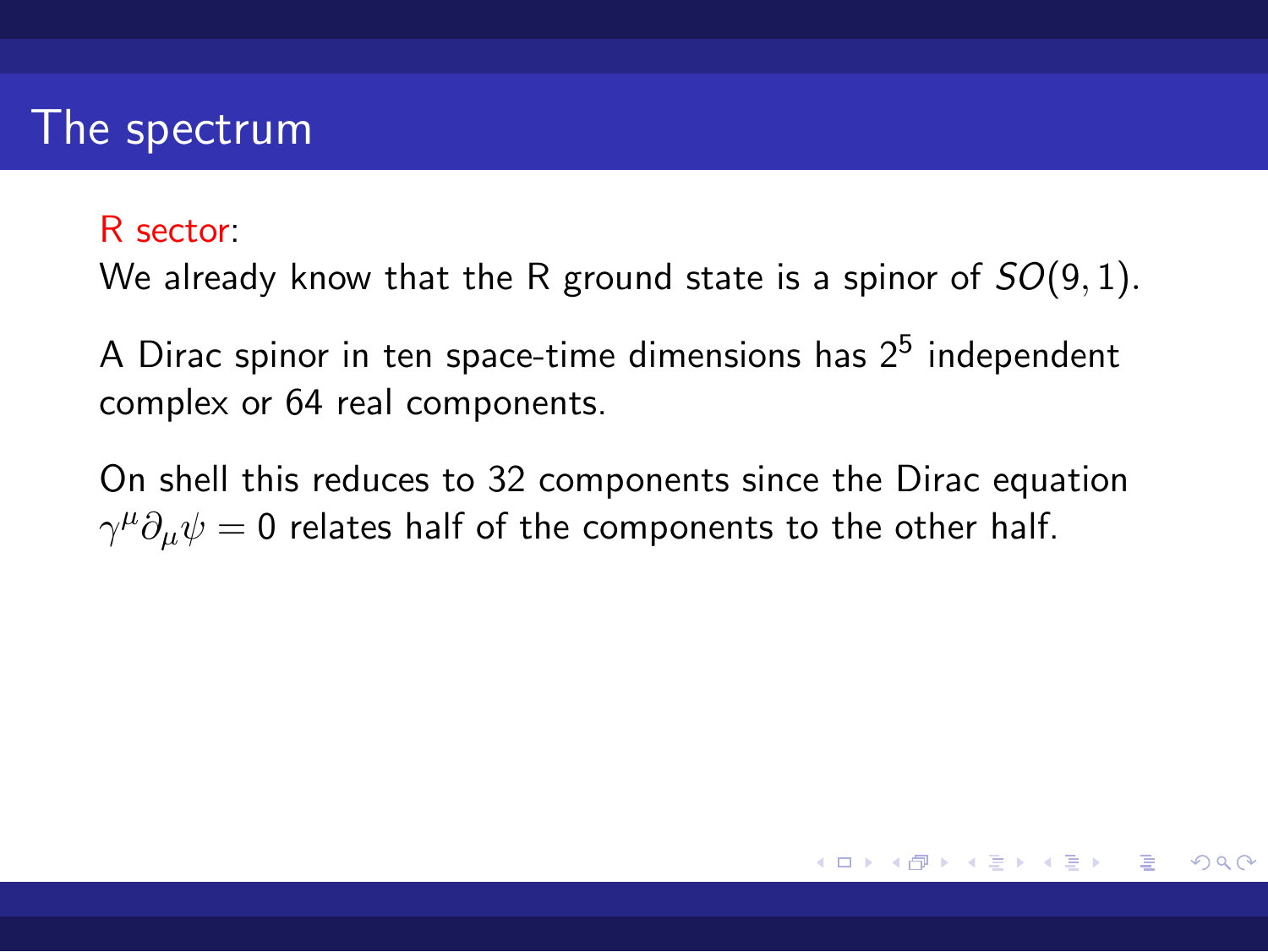#### R sector:

We already know that the R ground state is a spinor of *SO*(9*,* 1)*.*

A Dirac spinor in ten space-time dimensions has  $2^5$  independent complex or 64 real components.

On shell this reduces to 32 components since the Dirac equation  $\gamma^{\mu}\partial_{\mu}\psi = 0$  relates half of the components to the other half.

We can still impose a Weyl or Majorana condition, each of which reduces the number of independent components by a factor of two.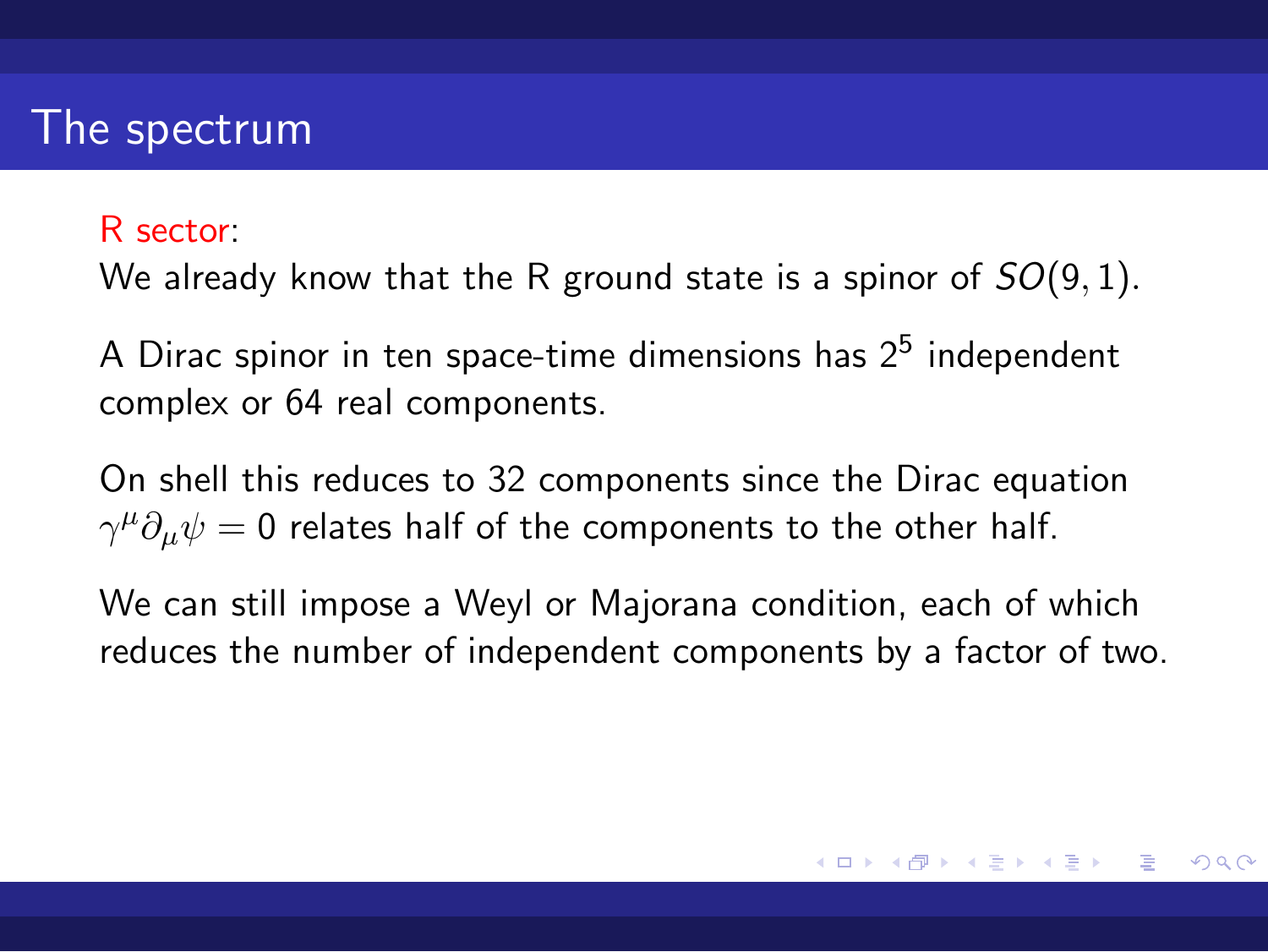#### R sector:

We already know that the R ground state is a spinor of *SO*(9*,* 1)*.*

A Dirac spinor in ten space-time dimensions has  $2^5$  independent complex or 64 real components.

On shell this reduces to 32 components since the Dirac equation  $\gamma^{\mu}\partial_{\mu}\psi = 0$  relates half of the components to the other half.

We can still impose a Weyl or Majorana condition, each of which reduces the number of independent components by a factor of two.

 $\Box \rightarrow \neg \left( \frac{\partial}{\partial \theta} \right) \rightarrow \neg \left( \frac{\partial}{\partial \theta} \right) \rightarrow \neg \left( \frac{\partial}{\partial \theta} \right) \rightarrow$ . . In  $d = 10$  it is even possible to impose both simultaneously leaving 8 independent on-shell components, the components of a Majorana-Weyl spinor of SO(8)  $\implies$  as required by SUSY

ogo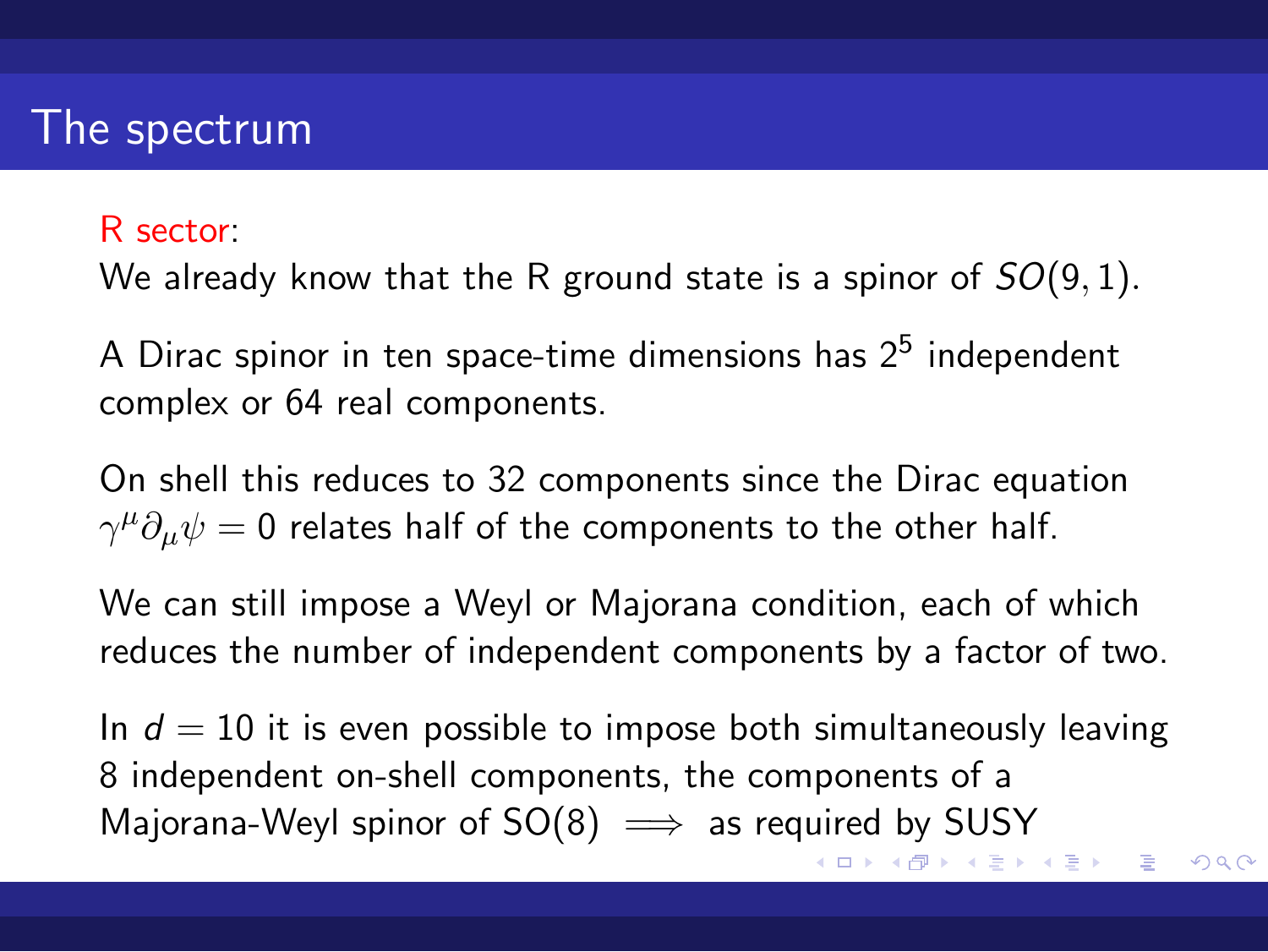It is easy to see that the R ground state is massless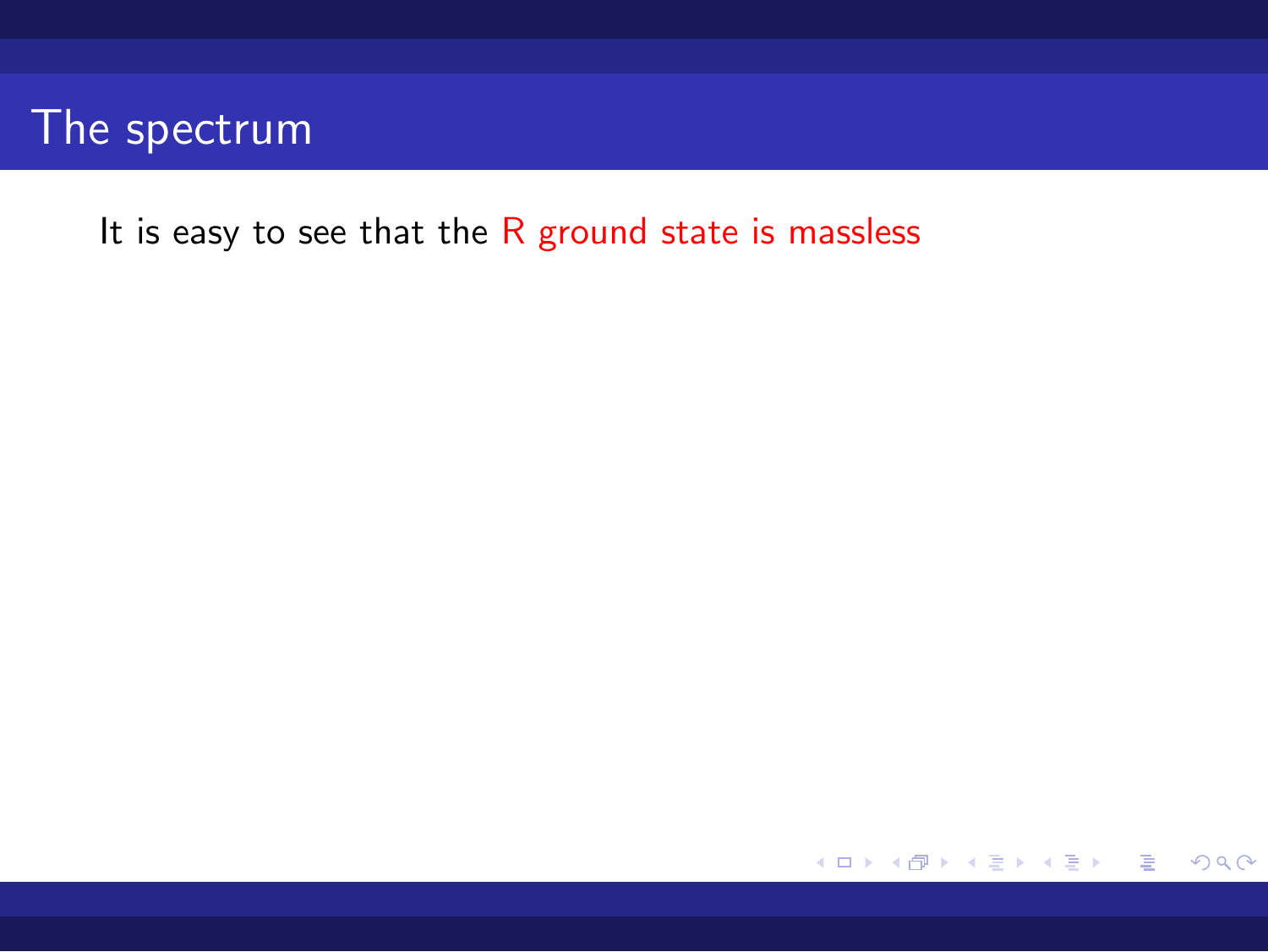It is easy to see that the  $R$  ground state is massless

Using the description

$$
b_0^{\pm} = \frac{1}{2} (\pm b_0^0 + b_0^1),
$$
  
\n
$$
b_i^{\pm} = \frac{1}{2} (b_0^{2i} \pm ib_0^{2i+1}), \qquad i = 1, ..., \frac{d-2}{2}
$$

In LCG one only has the raising and lowering zero modes  $b_i^{\pm}$  with  $i = 1, \ldots, 4 \implies$  the degenerate R ground state can be described by the  $16$  states  $|s_1,s_2,s_3,s_4>$  with  $s_i=\pm\frac{1}{2}$  $\frac{1}{2}$ .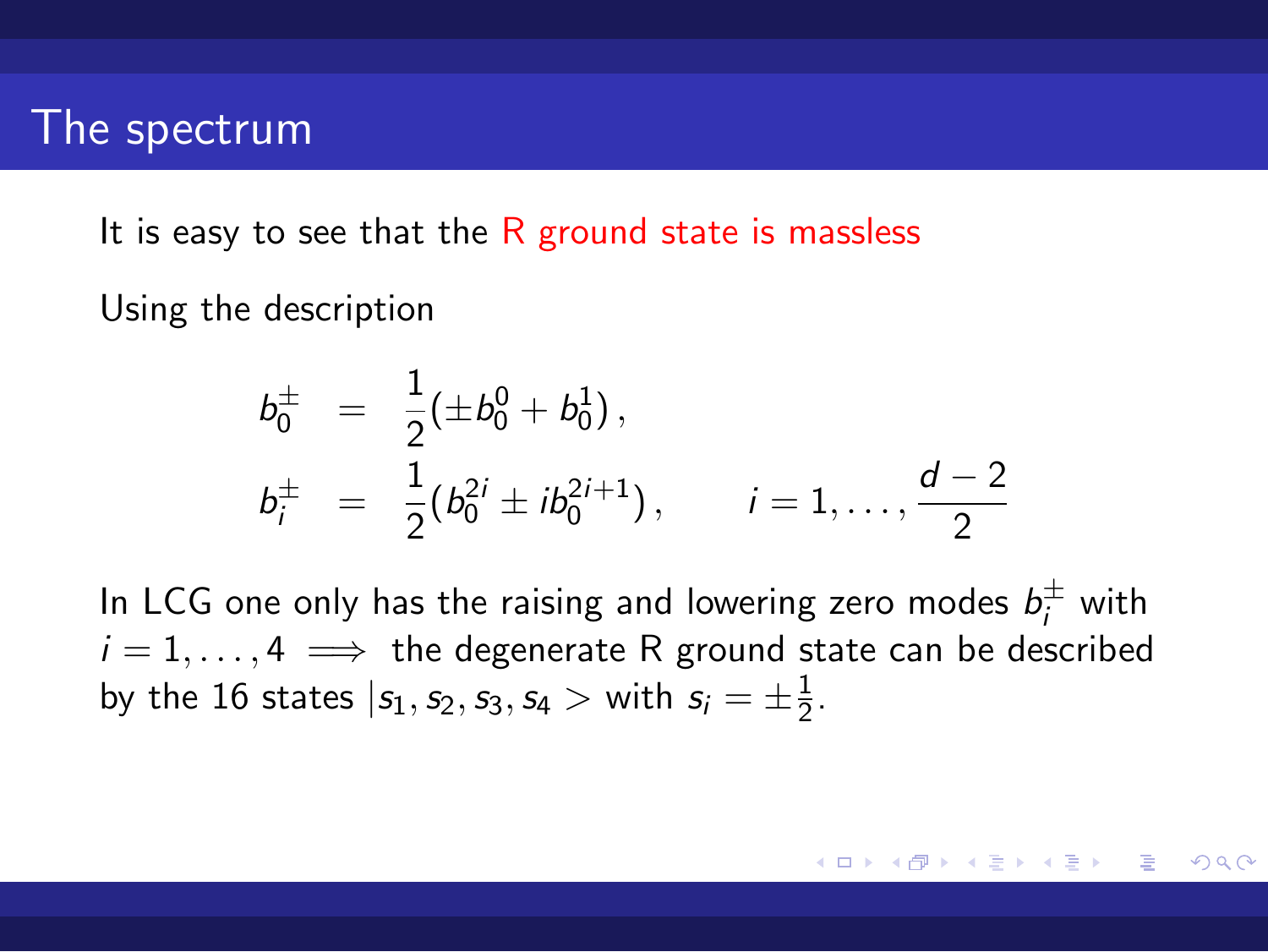It is easy to see that the  $R$  ground state is massless

Using the description

$$
b_0^{\pm} = \frac{1}{2} (\pm b_0^0 + b_0^1),
$$
  
\n
$$
b_i^{\pm} = \frac{1}{2} (b_0^{2i} \pm ib_0^{2i+1}), \qquad i = 1, ..., \frac{d-2}{2}
$$

In LCG one only has the raising and lowering zero modes  $b_i^{\pm}$  with  $i = 1, \ldots, 4 \implies$  the degenerate R ground state can be described by the  $16$  states  $|s_1,s_2,s_3,s_4>$  with  $s_i=\pm\frac{1}{2}$  $\frac{1}{2}$ .

We can choose the ground state to have either one of two possible chiralities:  $|a>$  and  $|a>$ .

. . . . . . . . . . . . . . . . . . . . . . . . . . . . . . . . . . . . . . .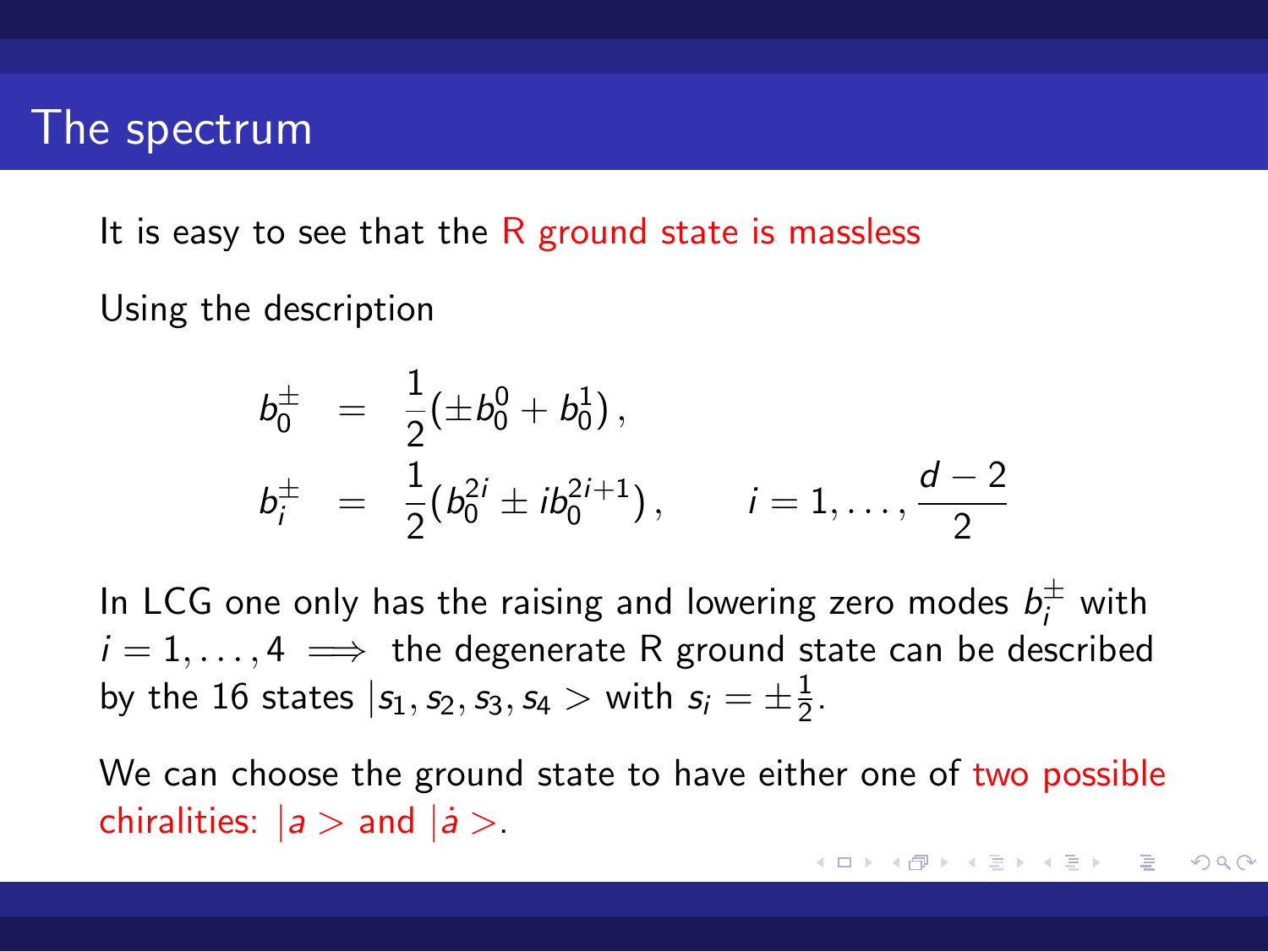The ground state  $|a>$  contains all states with  $\sum_i s_i \in 2\mathbb{Z}$  and  $|i >$  all states with  $\sum_{i} s_i = 2\mathbb{Z} + 1$ *.*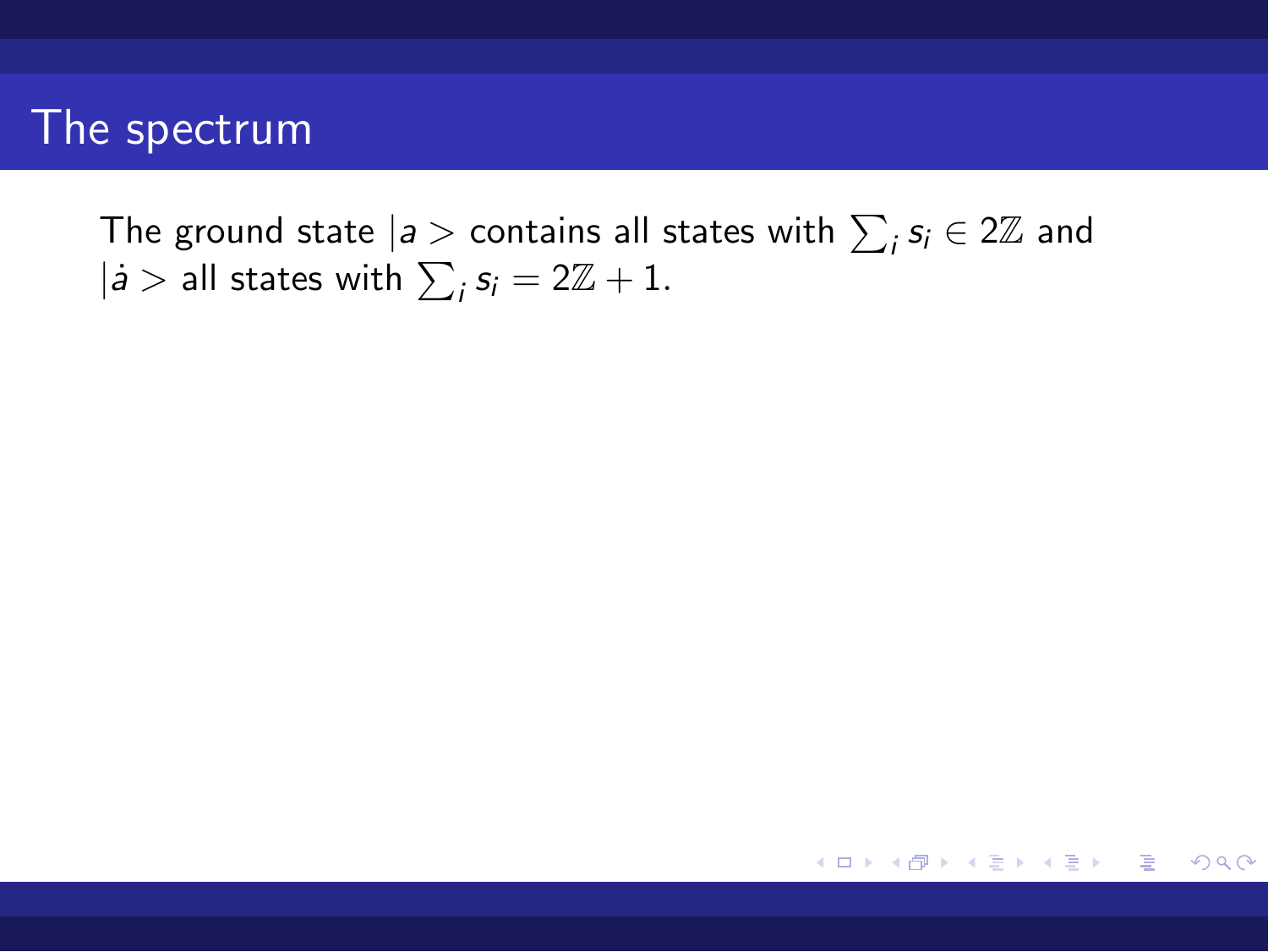The ground state  $|a>$  contains all states with  $\sum_i s_i \in 2\mathbb{Z}$  and  $|i >$  all states with  $\sum_{i} s_i = 2\mathbb{Z} + 1$ *.* 

The first excitation level consists of states  $\alpha^{i}_{-1} | a >$  and  $b^{i}_{-1} | a >$ plus their chiral partners with  $\alpha' M^2 = 1$ .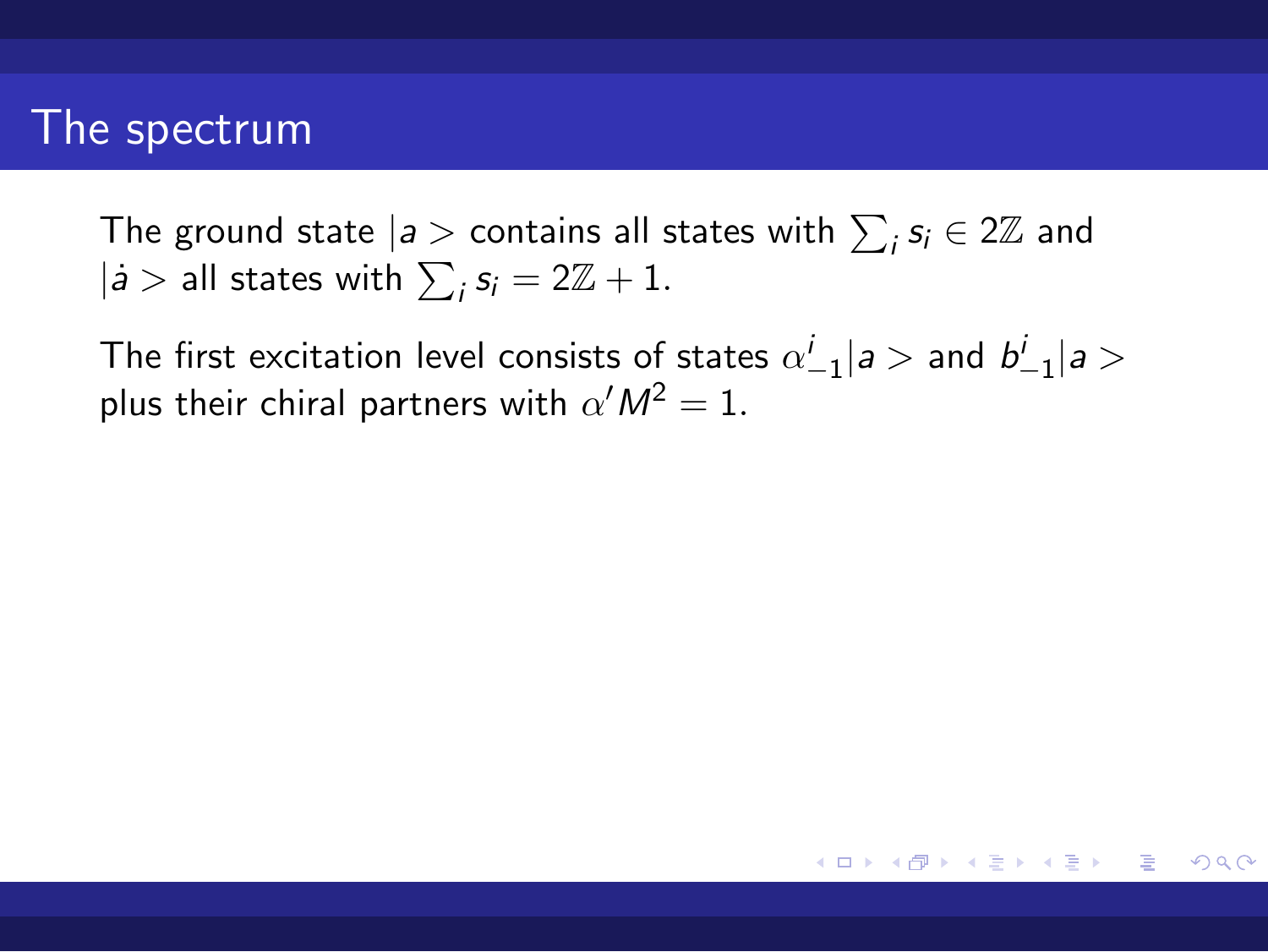#### The spectrum

The ground state  $|a>$  contains all states with  $\sum_i s_i \in 2\mathbb{Z}$  and  $|i >$  all states with  $\sum_{i} s_i = 2\mathbb{Z} + 1$ *.* 

The first excitation level consists of states  $\alpha^{i}_{-1} | a >$  and  $b^{i}_{-1} | a >$ plus their chiral partners with  $\alpha' M^2 = 1$ .

For  $d = 10$  all the massive light-cone states can be uniquely assembled into representations of *SO*(9)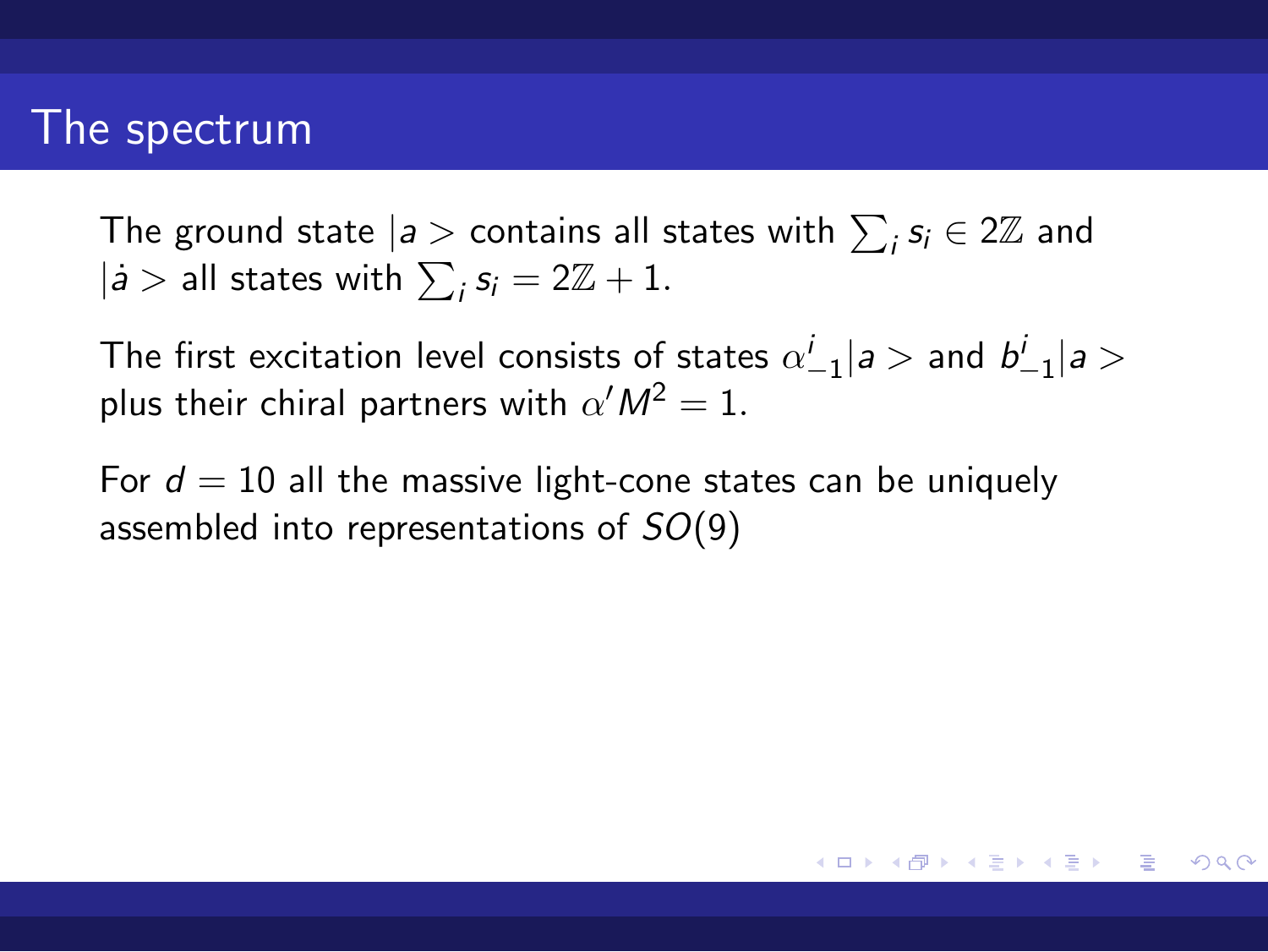#### The spectrum

The ground state  $|a>$  contains all states with  $\sum_i s_i \in 2\mathbb{Z}$  and  $|i >$  all states with  $\sum_{i} s_i = 2\mathbb{Z} + 1$ *.* 

The first excitation level consists of states  $\alpha^{i}_{-1} | a >$  and  $b^{i}_{-1} | a >$ plus their chiral partners with  $\alpha' M^2 = 1$ .

For  $d = 10$  all the massive light-cone states can be uniquely assembled into representations of *SO*(9)

It can be shown that the fermionic string theory with all the states in both R and NS sectors is inconsistent *→* GSO projection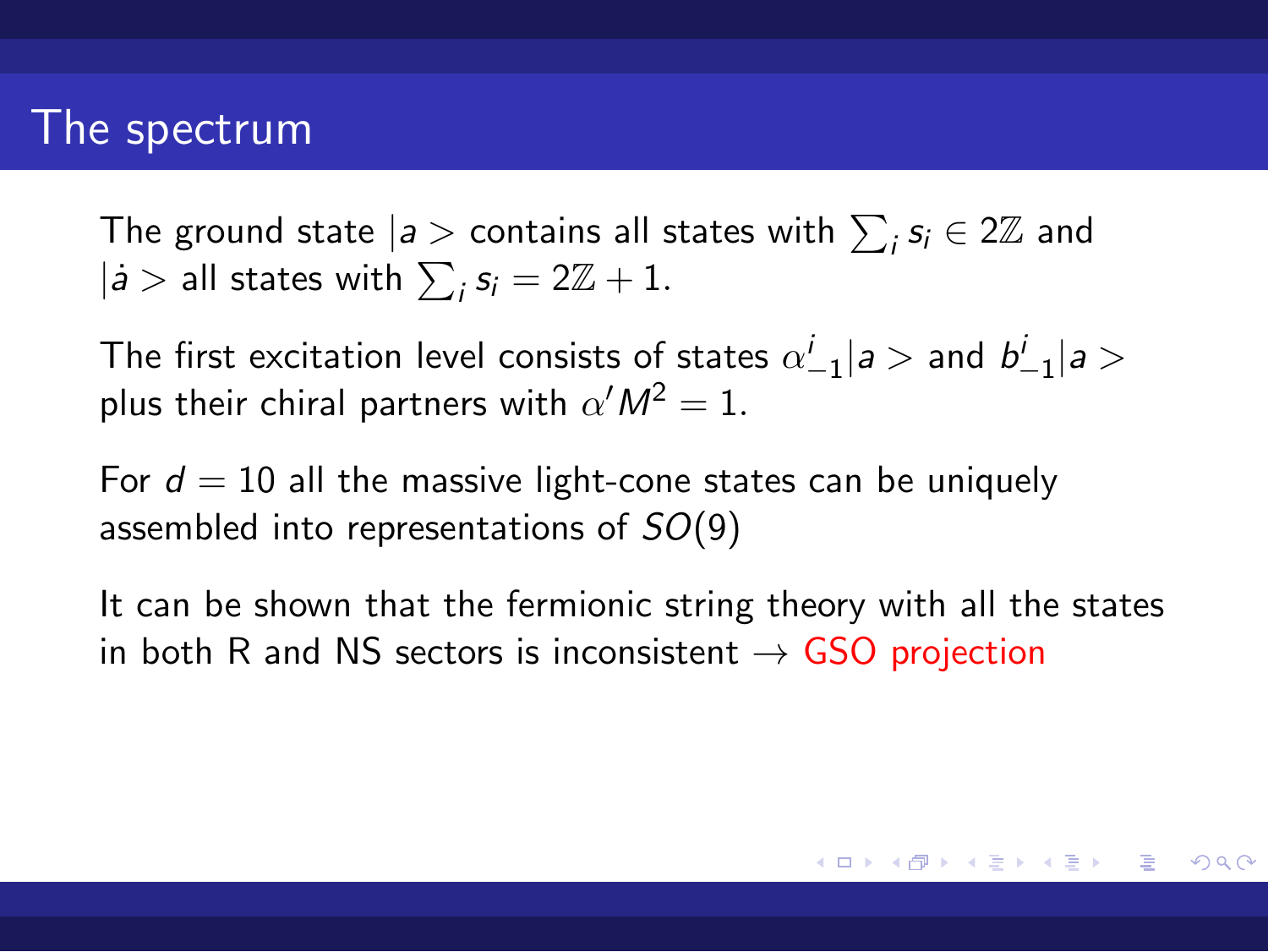#### The spectrum

The ground state  $|a>$  contains all states with  $\sum_i s_i \in 2\mathbb{Z}$  and  $|i >$  all states with  $\sum_{i} s_i = 2\mathbb{Z} + 1$ *.* 

The first excitation level consists of states  $\alpha^{i}_{-1} | a >$  and  $b^{i}_{-1} | a >$ plus their chiral partners with  $\alpha' M^2 = 1$ .

For  $d = 10$  all the massive light-cone states can be uniquely assembled into representations of *SO*(9)

It can be shown that the fermionic string theory with all the states in both R and NS sectors is inconsistent *→* GSO projection

Tachyon free spectrum follows from requirement of modular invariance and space-time supersymmetry from the vanishing of the one-loop partition function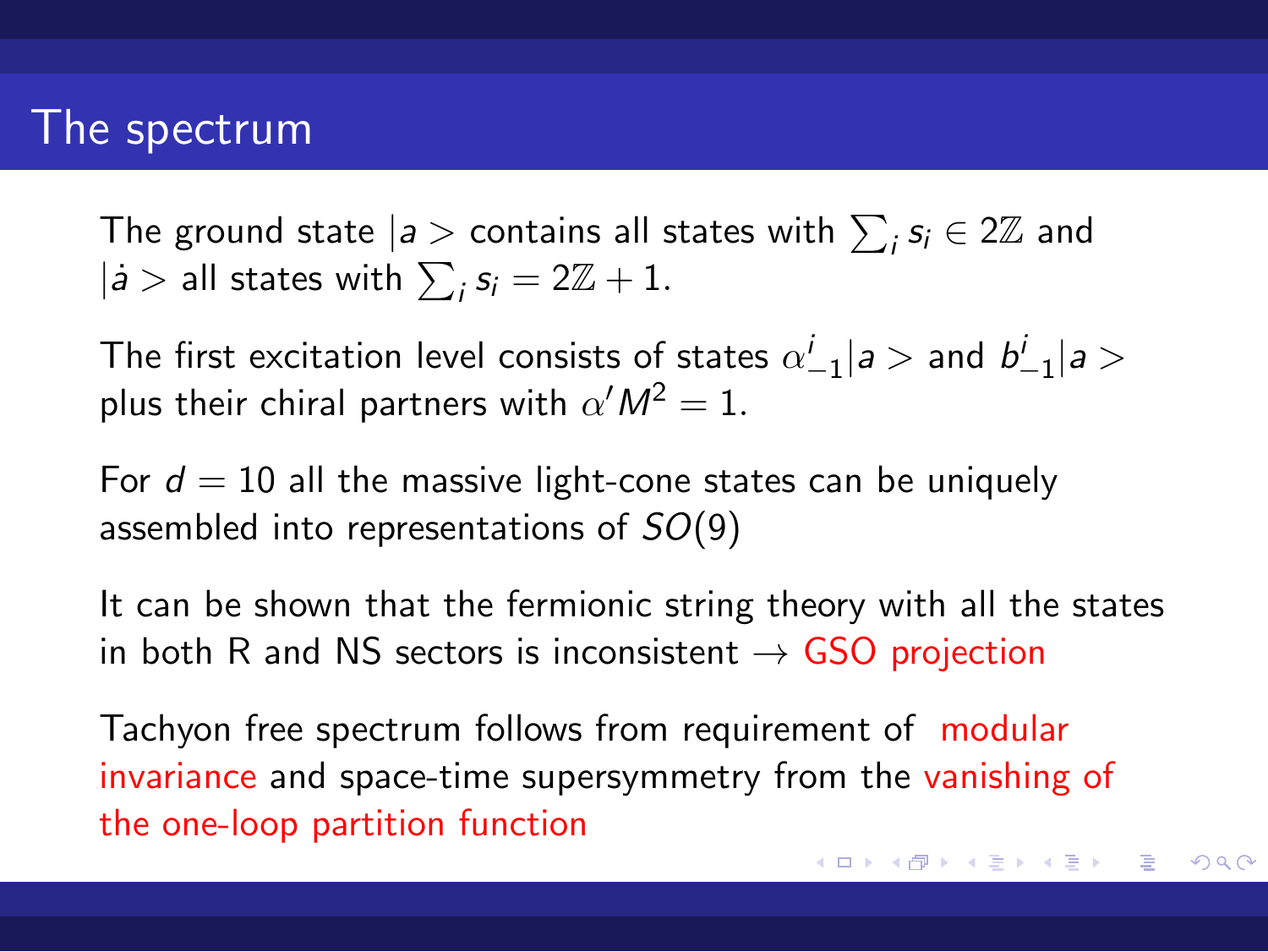| $\alpha' M^2$  | States and $SO(8)$ repr.                                                                                                                        | Little group | $(-1)^{F}$ | Repr. little<br>group |
|----------------|-------------------------------------------------------------------------------------------------------------------------------------------------|--------------|------------|-----------------------|
| $-\frac{1}{2}$ | 0><br>$\left( 1\right)$                                                                                                                         | SO(9)        | $-1$       | (1)                   |
| $\overline{0}$ | $\overline{b_{-1/2}^i}  0>$<br>$(8)_v$                                                                                                          | SO(8)        | $+1$       | $(8)_v$               |
| $+\frac{1}{2}$ | $\overline{\alpha^i_{-1}} 0>, b^i_{-1/2}b^j_{-1/2} 0>$<br>$(8)_v$ , $(28)$                                                                      | SO(9)        | $^{-1}$    | (36)                  |
| $+1$           | $\frac{b^i_{-1/2}b^j_{-1/2}b^k_{-1/2} 0>}$<br>$(56)_{V}$<br>$\alpha^{i}_{-1}b^{j}_{-1/2} 0>$<br>$(1)+(28)+(35)$<br>$b^{i}_{-3/2} 0>$<br>$(8)_v$ | SO(9)        | $+1$       | $(84) + (44)$         |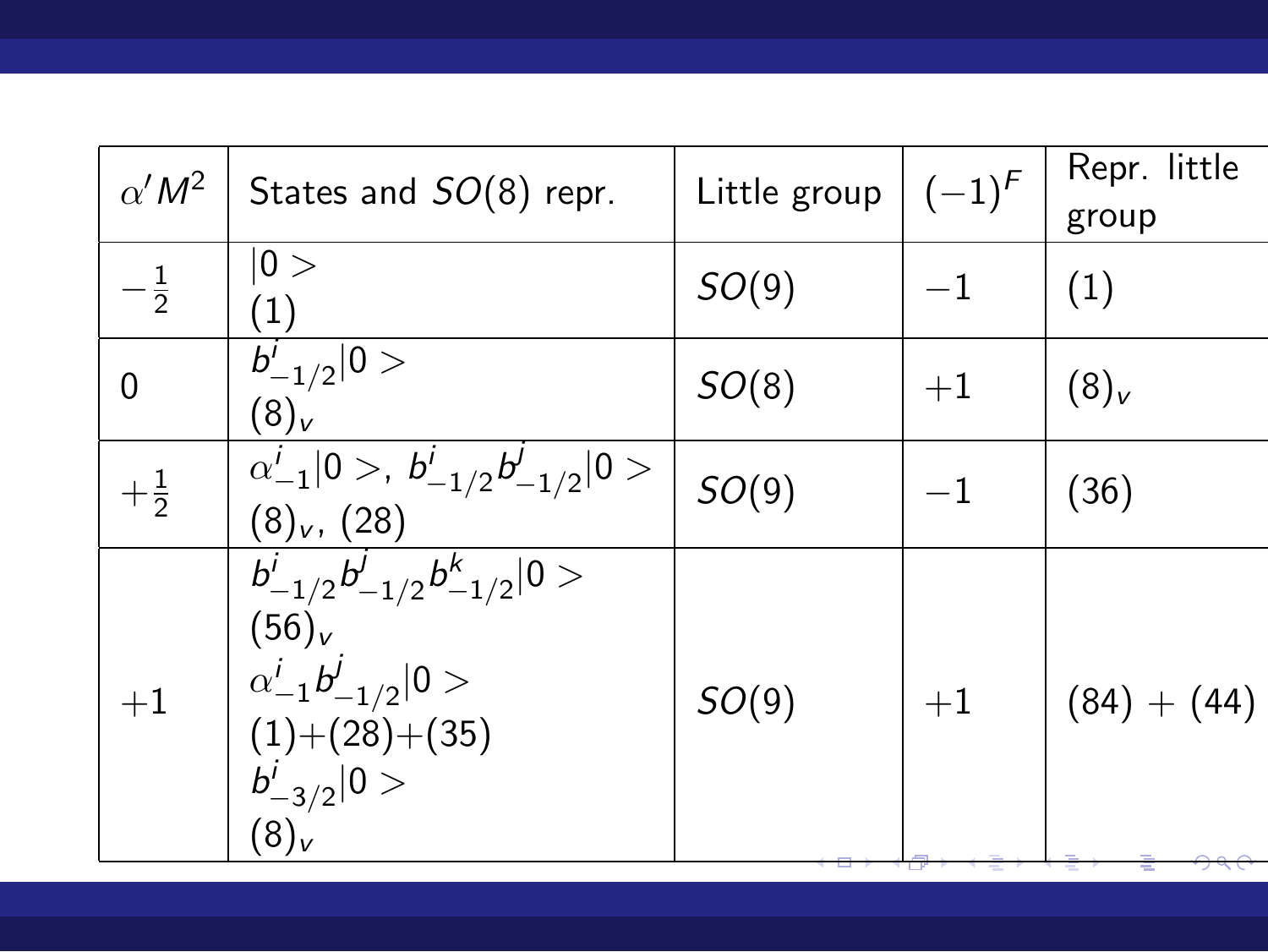#### Table: R sector

| $\alpha' m^2$ | States and SO(8) repr.                                                                                                             | Little group $\vert (-1)^{F} \vert$ |      | Repr. little<br>group |
|---------------|------------------------------------------------------------------------------------------------------------------------------------|-------------------------------------|------|-----------------------|
| 0             | a ><br>$(8)_s$                                                                                                                     | SO(8)                               | $+1$ | $(8)_{s}$             |
|               | $ \dot{a}>$<br>$(8)_c$                                                                                                             |                                     | $-1$ | $(8)_c$               |
| $+1$          | $\alpha'_{-1}  a\rangle, \quad b'_{-1}  a\rangle$                                                                                  | SO(9)                               | $+1$ | (128)                 |
|               | $(8)_c + (56)_c$ $(8)_s + (56)_s$<br>$\alpha^i_{-1}   \dot{a} >, \quad b^i_{-1}   a >$<br>$(8)_s + (56)_s$<br>$(8)_{c} + (56)_{c}$ |                                     |      | (128)                 |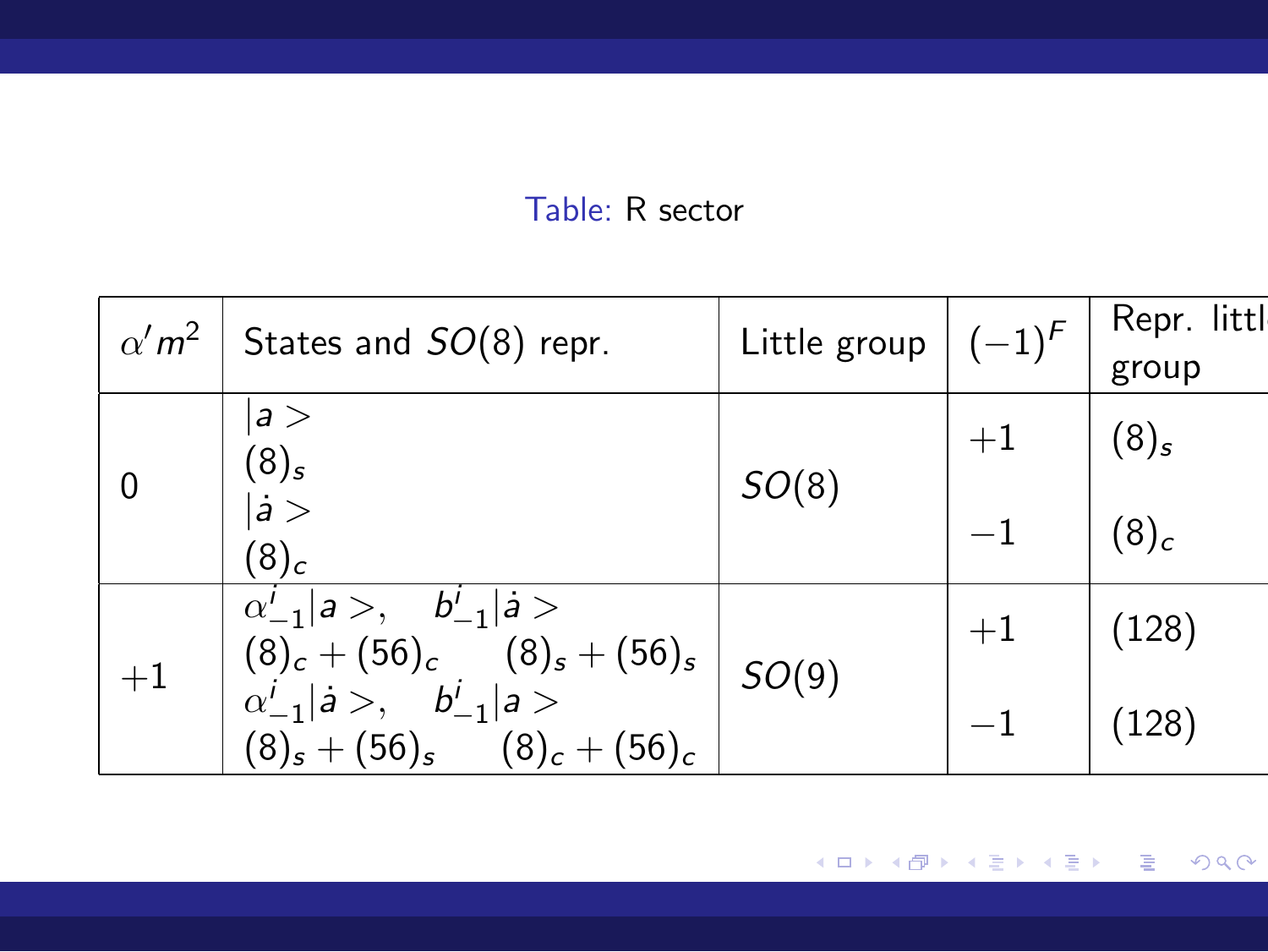Turning the argument around, we motivate the GSO projection by requiring a space-time supersymmetric spectrum.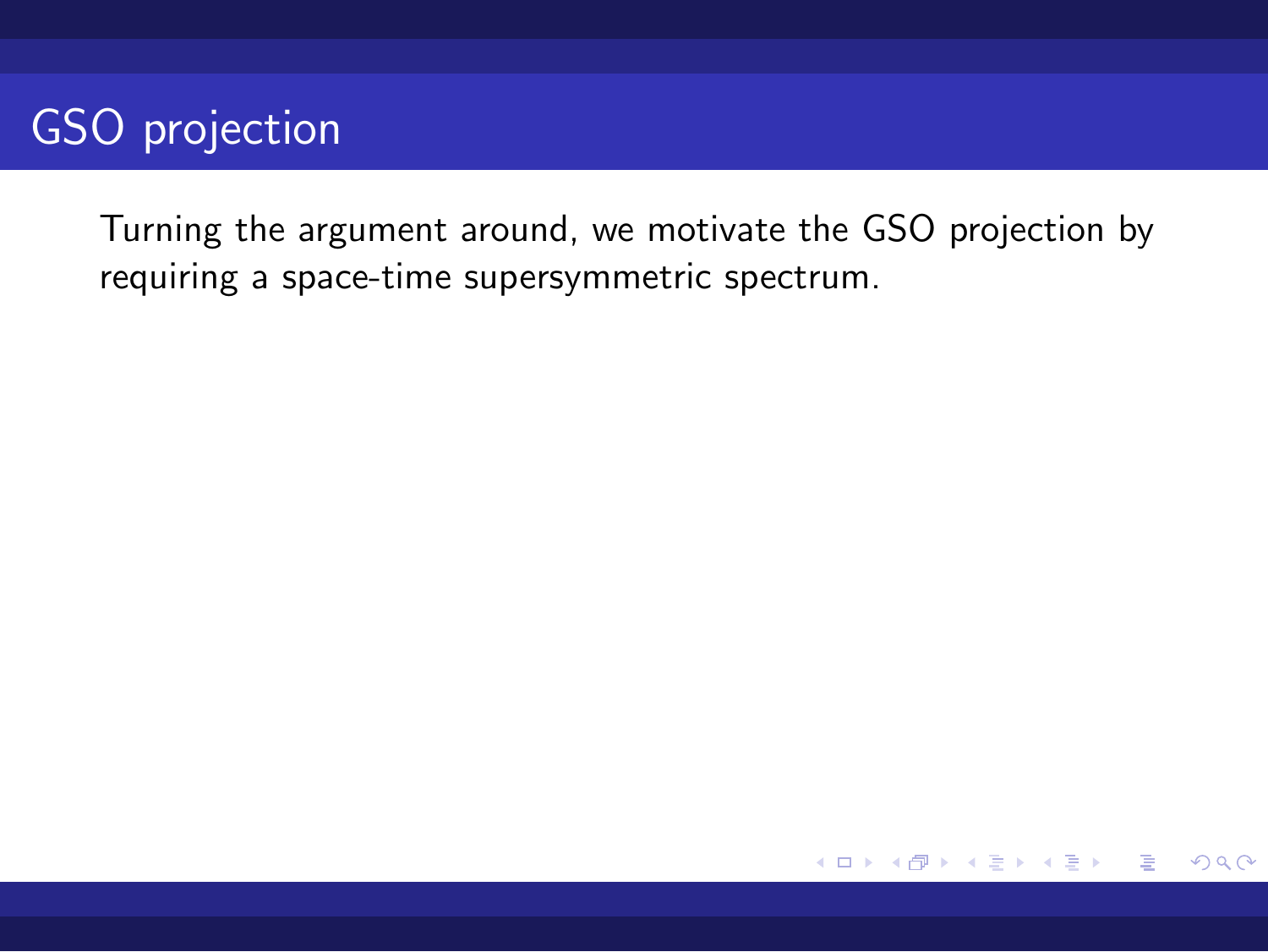Turning the argument around, we motivate the GSO projection by requiring a space-time supersymmetric spectrum.

At the massless level this can be achieved by projecting out one of the two possible chiralities of the R ground state: This leaves the on-shell dof of  $N=1$ ,  $d=10$  SYM theory: a massless spinor and a massless vector.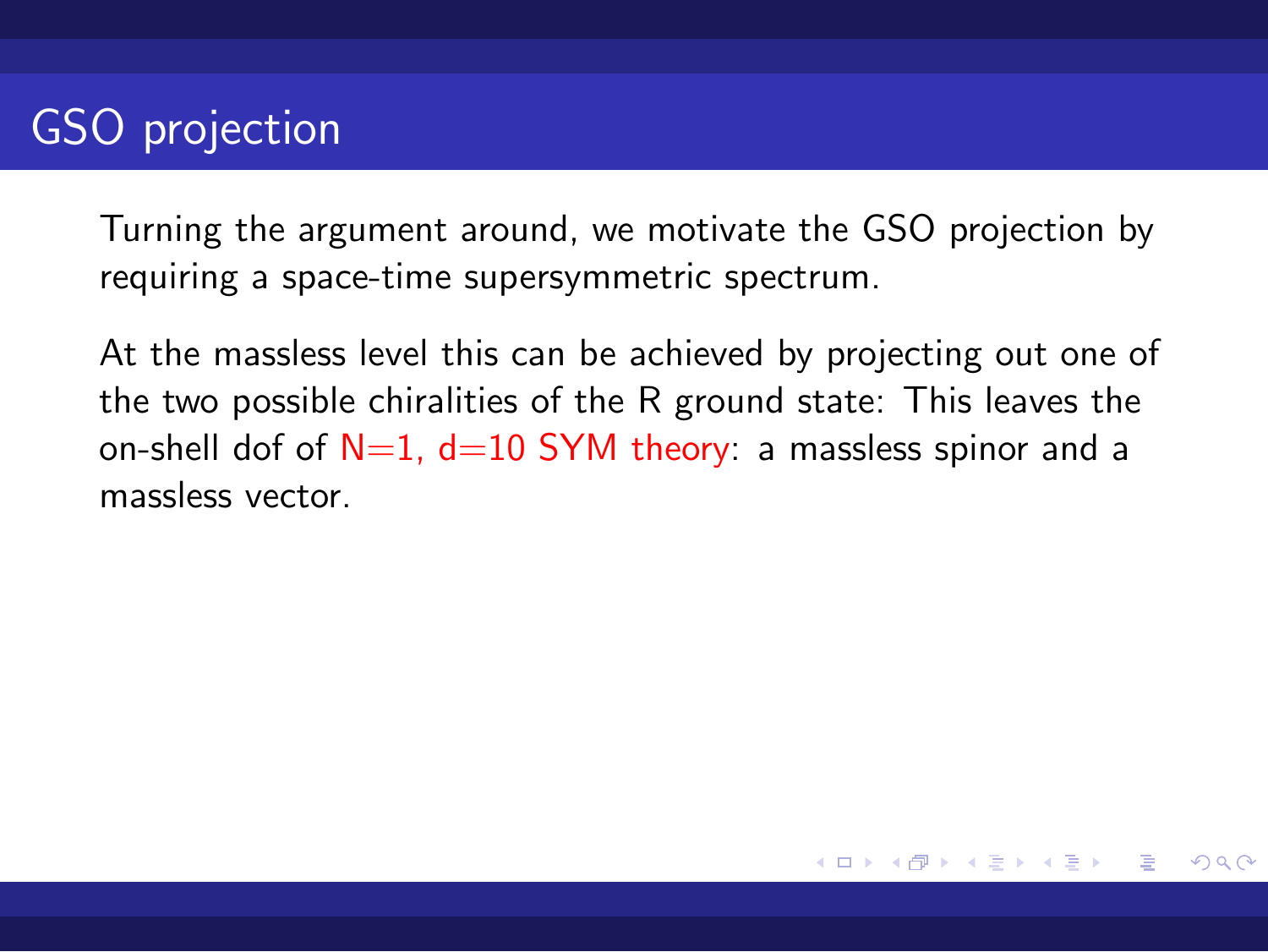Turning the argument around, we motivate the GSO projection by requiring a space-time supersymmetric spectrum.

At the massless level this can be achieved by projecting out one of the two possible chiralities of the R ground state: This leaves the on-shell dof of  $N=1$ ,  $d=10$  SYM theory: a massless spinor and a massless vector.

We also want to get rid of the tachyon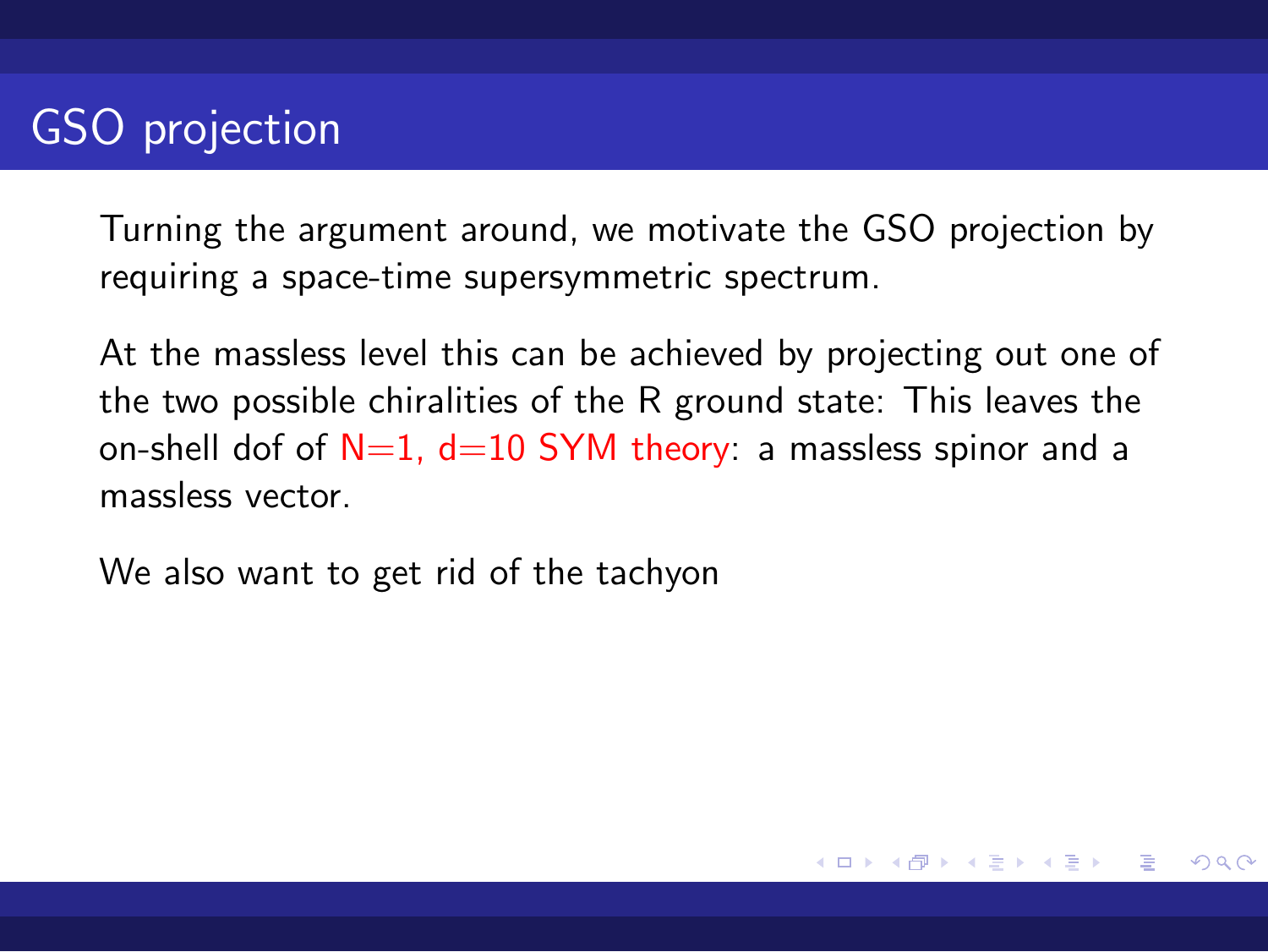Turning the argument around, we motivate the GSO projection by requiring a space-time supersymmetric spectrum.

At the massless level this can be achieved by projecting out one of the two possible chiralities of the R ground state: This leaves the on-shell dof of  $N=1$ ,  $d=10$  SYM theory: a massless spinor and a massless vector.

We also want to get rid of the tachyon

Define a quantum number which is the eigenvalue of the operator (*−*1)*<sup>F</sup>* , where *F* is the world-sheet fermion number.

Assigning the NS vacuum (*−*1)*<sup>F</sup> |*0 *>*= *−|*0 *>*, we can write in the NS sector  $F = \sum_{r>0} b^i_{-r} b^i_r - 1$ .

. . . . . . . . . . . . . . . . . . . . . . . .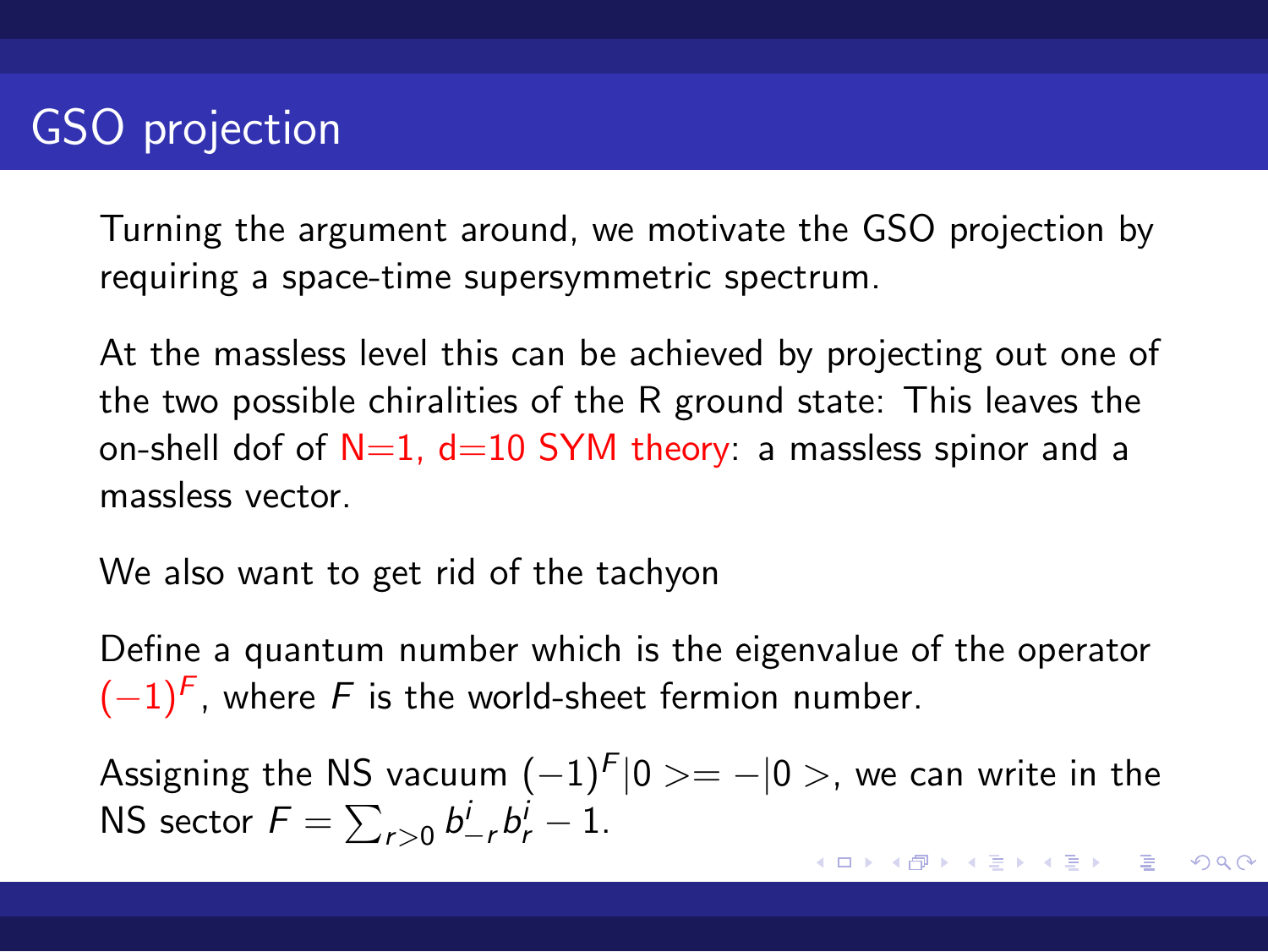Requiring all the states satisfy  $(-1)^F = 1$ , we remove all states with half integer  $\alpha' M^2$  (for which there are no space-time fermions).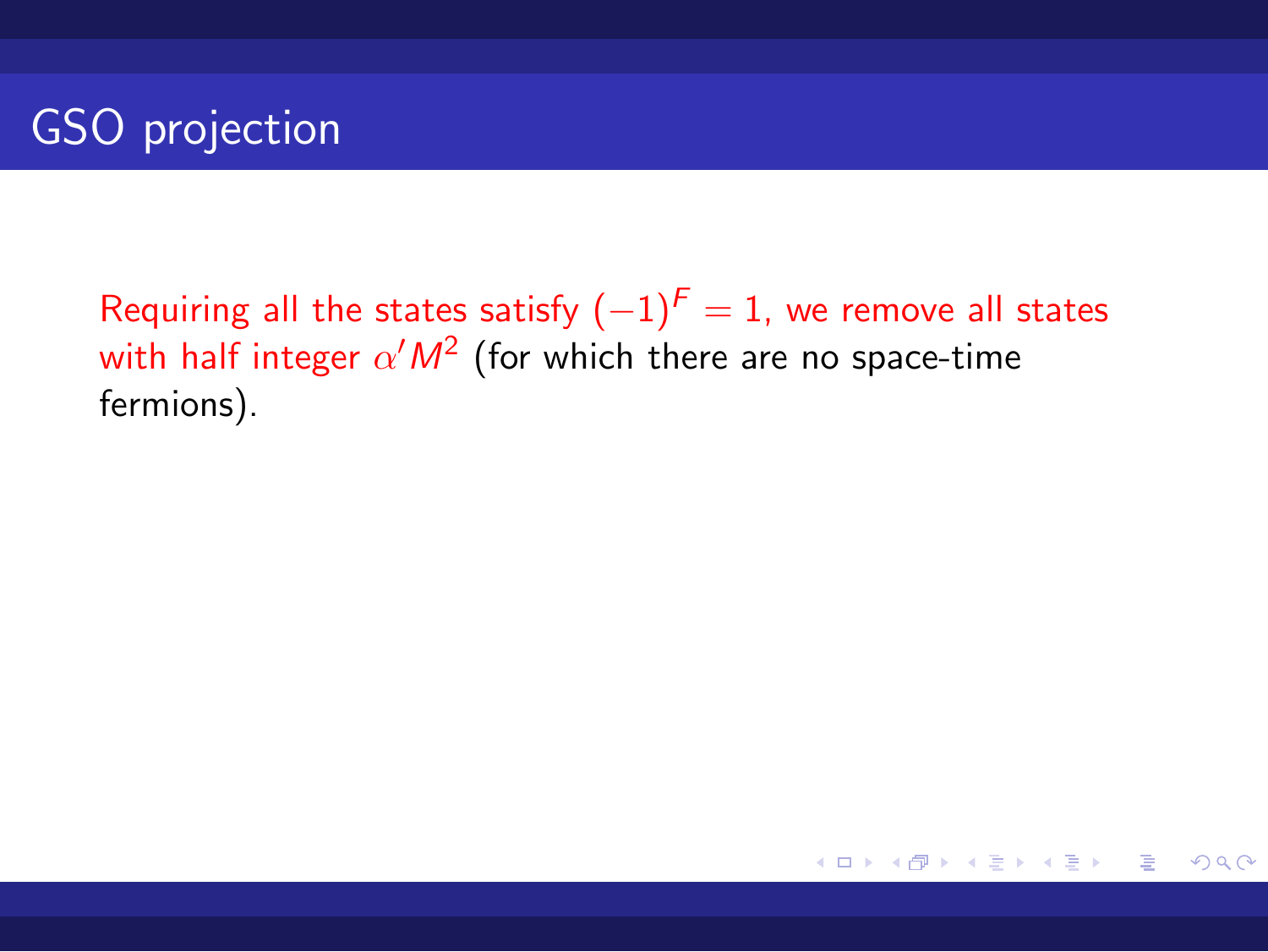Requiring all the states satisfy  $(-1)^F = 1$ , we remove all states with half integer  $\alpha' M^2$  (for which there are no space-time fermions).

A general state in the NS sector,  $\alpha_{-n_1}^{i_1} \cdots \alpha_{-n_N}^{i_N} b_-^{j_1}$  $\frac{j_1}{-r_1} \cdots b_{-1}^{j_M}$ *−r<sup>M</sup> |*0 *>* has (*−*1)*<sup>F</sup>* = (*−*1)*M*+1 and all states with *M* even are projected out.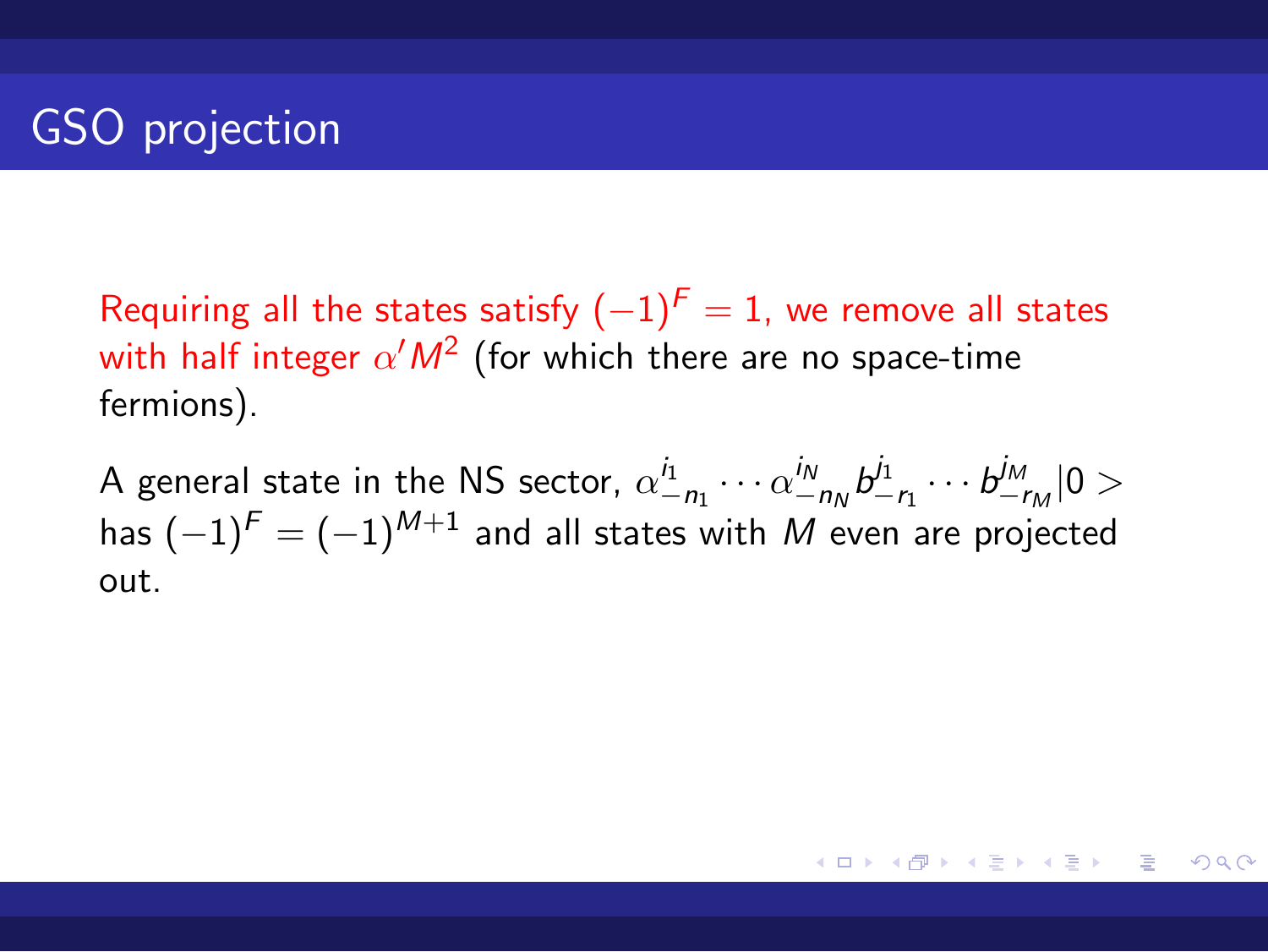Requiring all the states satisfy  $(-1)^F = 1$ , we remove all states with half integer  $\alpha' M^2$  (for which there are no space-time fermions).

A general state in the NS sector,  $\alpha_{-n_1}^{i_1} \cdots \alpha_{-n_N}^{i_N} b_-^{j_1}$  $\frac{j_1}{-r_1} \cdots b_{-1}^{j_M}$ *−r<sup>M</sup> |*0 *>* has (*−*1)*<sup>F</sup>* = (*−*1)*M*+1 and all states with *M* even are projected out.

In particular the tachyon (with fermionic oscillation number  $M = 0$ ) disappears.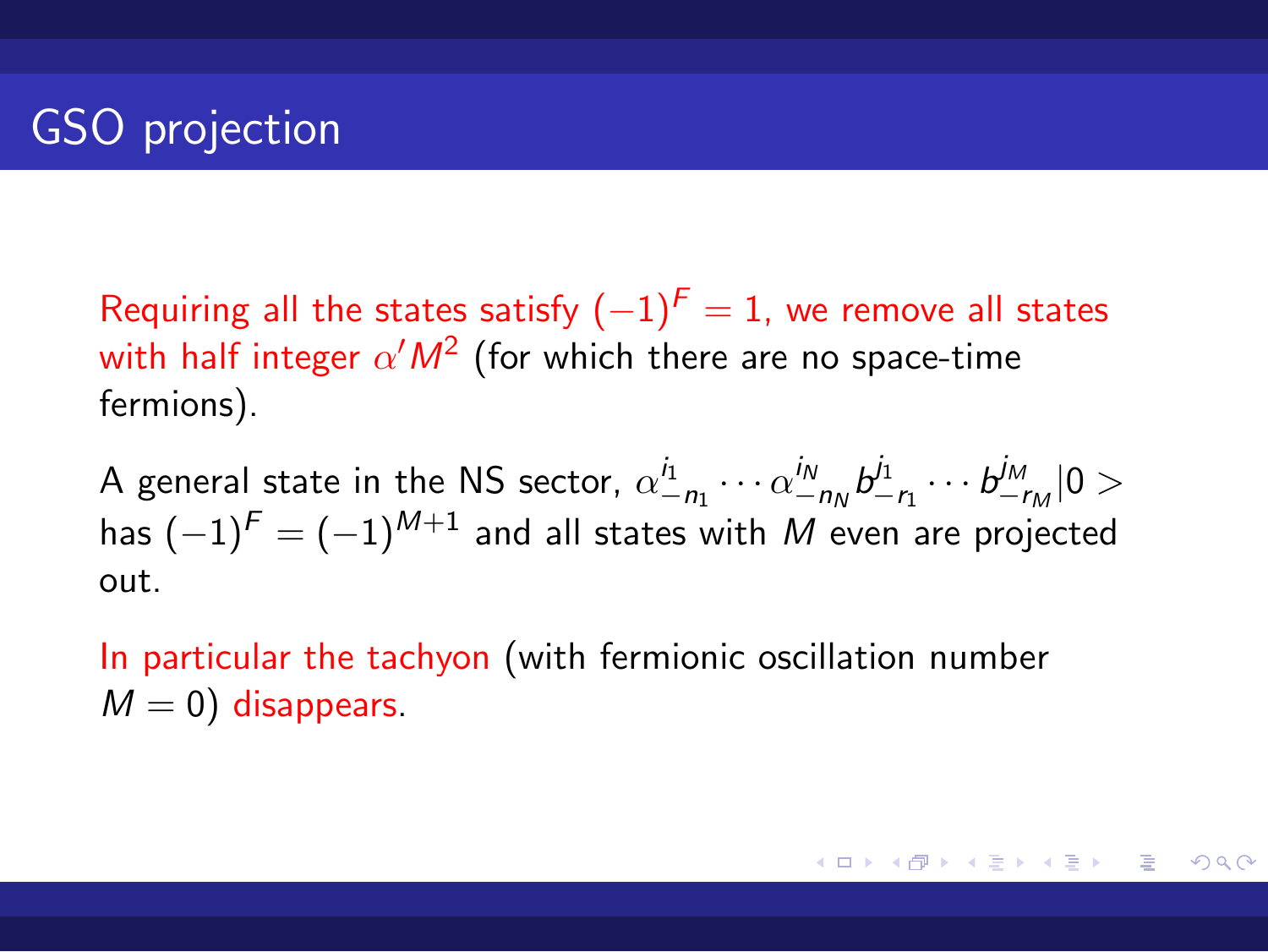In the R sector, the equivalent of (*−*1)*<sup>F</sup>* is a generalized chirality operator

$$
(-1)^{\digamma}=16b_0^2\cdot b_0^9(-1)^{\sum_{n>0}b_{-n}^ib_n^i}
$$

where  $\gamma=16b_0^2\cdots b_0^9$  is the chirality operator in the eight transverse dimensions and  $\sum_{n>0} b^i_{-n} b^i_n$  the world-sheet fermion number operator.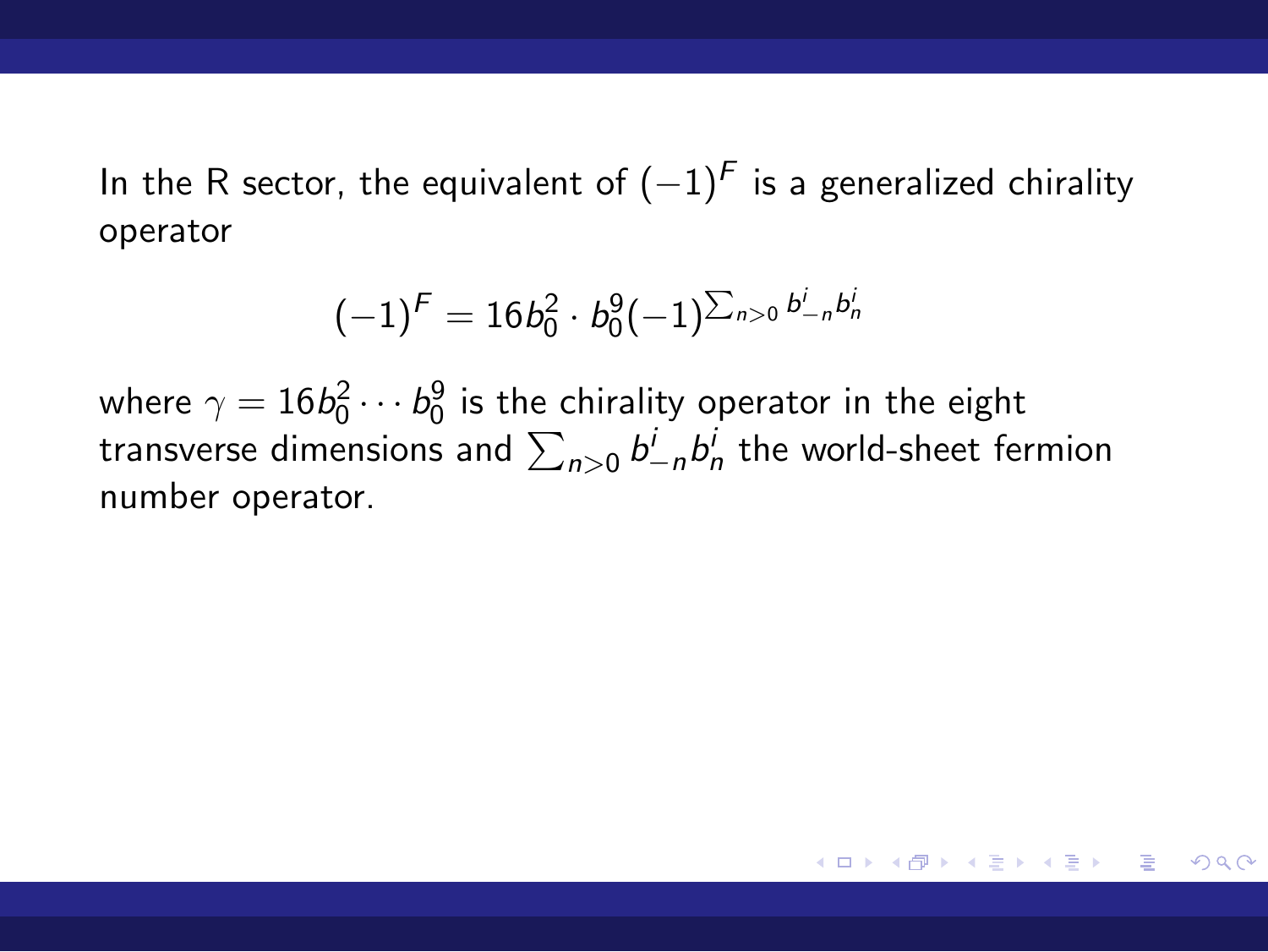In the R sector, the equivalent of (*−*1)*<sup>F</sup>* is a generalized chirality operator

$$
(-1)^{\textstyle \mathop{F}} = 16b_0^2 \cdot b_0^9(-1)^{\sum_{n>0} b_{-n}^i b_n^i}
$$

where  $\gamma=16b_0^2\cdots b_0^9$  is the chirality operator in the eight transverse dimensions and  $\sum_{n>0} b^i_{-n} b^i_n$  the world-sheet fermion number operator.

$$
\{(-1)^F, \psi^{\mu}\} = 0
$$

and the eigenvalues of the R ground states are *±*1 depending on the chirality.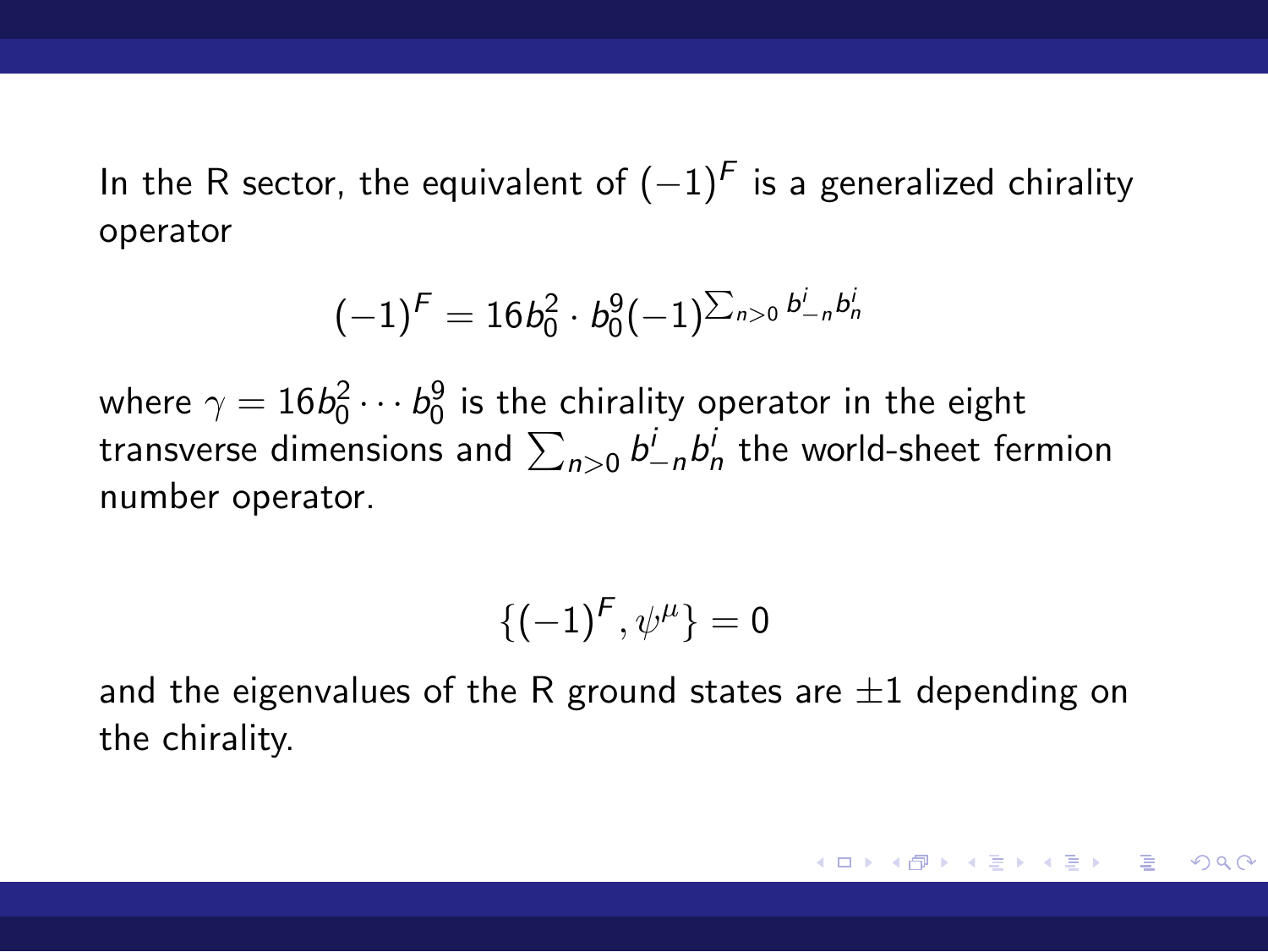#### We define

$$
(-1)^F |a >= 16 \prod_{i=2}^9 b_0^i |a >= +1|a > \text{ and } (-1)^F |a >= -1|a >
$$

Then a state in the R sector  $\alpha_{-n_1}^{i_1} \cdots \alpha_{-n_N}^{i_N} b_-^{j_1}$  $\frac{j_1}{-m_1}\cdots\frac{j_M}{-m_M}$ *−m<sup>M</sup> |a >* has  $(-1)^{F} = (-1)^{M}(-1)^{\sum_i \delta_{m_i,0}}$ .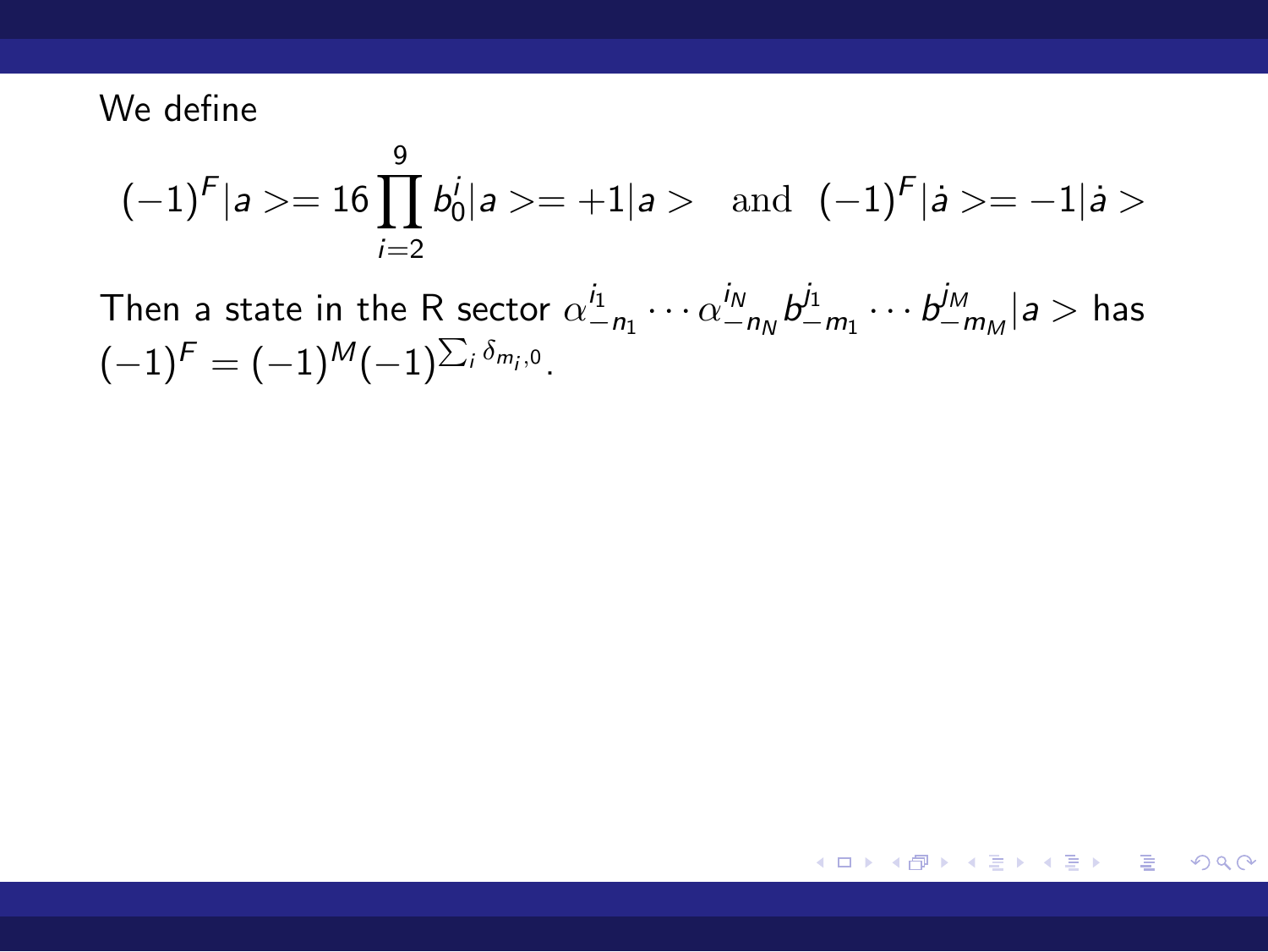#### We define

$$
(-1)^F |a >= 16 \prod_{i=2}^9 b_0^i |a >= +1|a > \text{ and } (-1)^F |a >= -1|a >
$$

Then a state in the R sector  $\alpha_{-n_1}^{i_1} \cdots \alpha_{-n_N}^{i_N} b_-^{j_1}$  $\frac{j_1}{-m_1}\cdots\frac{j_M}{-m_M}$ *−m<sup>M</sup> |a >* has  $(-1)^{F} = (-1)^{M}(-1)^{\sum_i \delta_{m_i,0}}$ .

And the analogous state built on the *|a*˙ *>* ground state has  $(-1)^{F} = -(-1)^{M}(-1)^{\sum_i \delta_{m_i,0}}$ .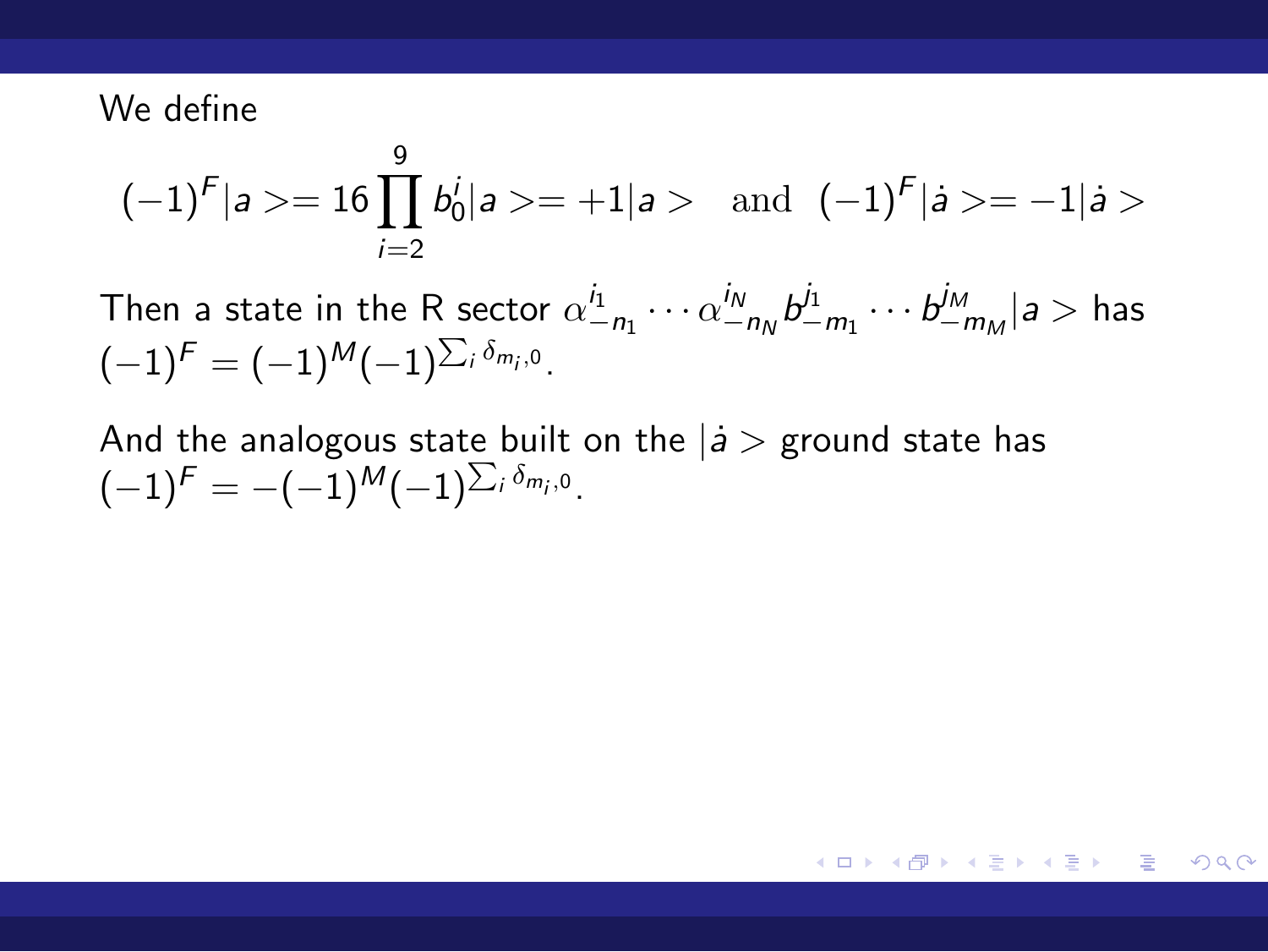#### We define

$$
(-1)^F |a >= 16 \prod_{i=2}^9 b_0^i |a >= + 1|a > \text{ and } (-1)^F |a >= -1|a >
$$

Then a state in the R sector  $\alpha_{-n_1}^{i_1} \cdots \alpha_{-n_N}^{i_N} b_-^{j_1}$  $\frac{j_1}{-m_1}\cdots\frac{j_M}{-m_M}$ *−m<sup>M</sup> |a >* has  $(-1)^{F} = (-1)^{M}(-1)^{\sum_i \delta_{m_i,0}}$ .

And the analogous state built on the *|a*˙ *>* ground state has  $(-1)^{F} = -(-1)^{M}(-1)^{\sum_i \delta_{m_i,0}}$ .

The GSO projection then amounts to demanding that all the states have either  $(-1)^F = 1$  or  $(-1)^F = -1 \implies$  susy spectrum.

Of course the consistency of the truncation requires that in the interacting theory no projected-out states are produced.

algebra of the vertex operators for all allowed states **and the sense of the sense of the states** This follows from demanding locality of the operator product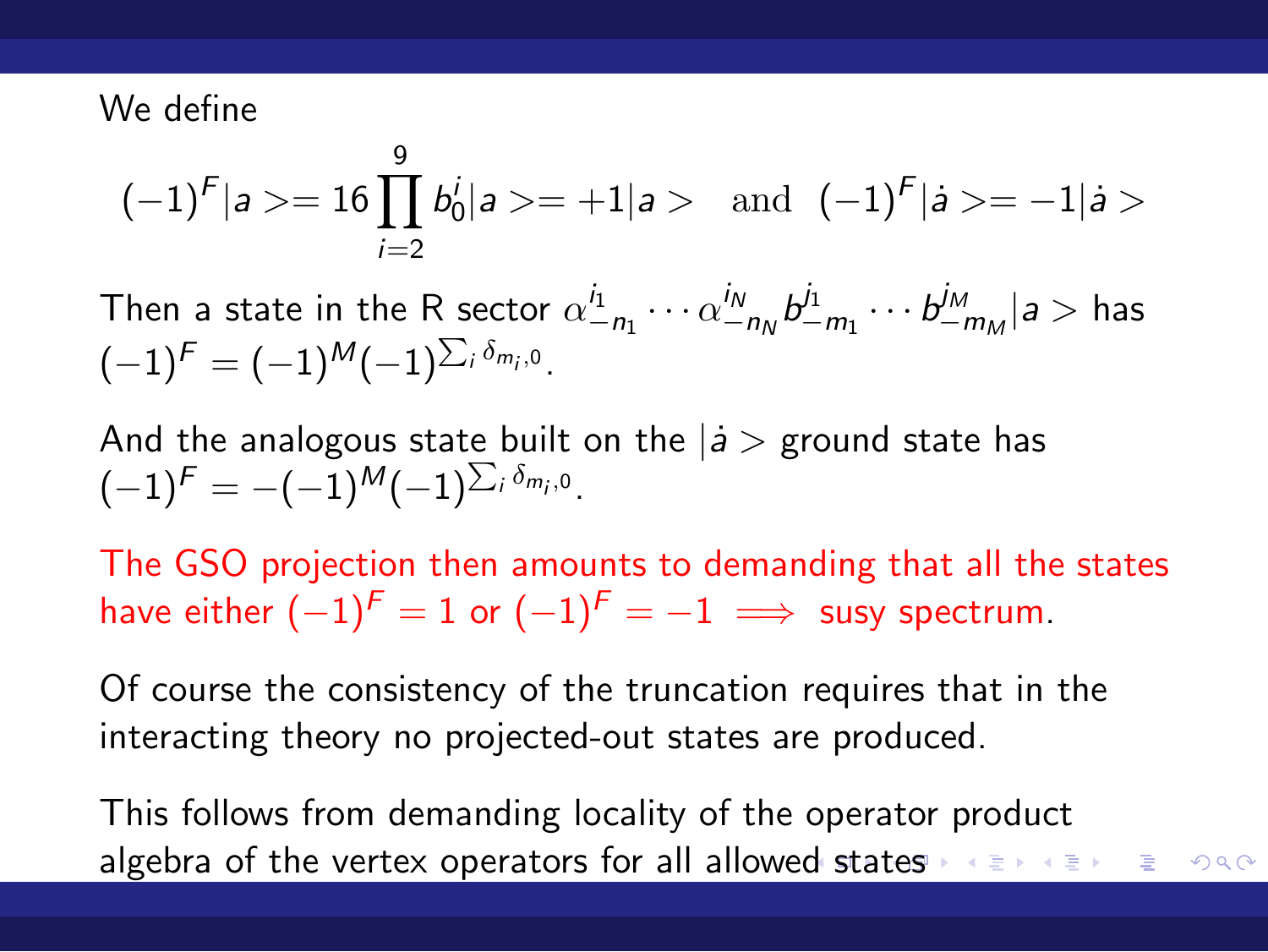To obtain the closed string spectrum, take the tensor product of two open string spectra, obeying the constraint  $(L_0 - \tilde{L}_0)$ |phys >= 0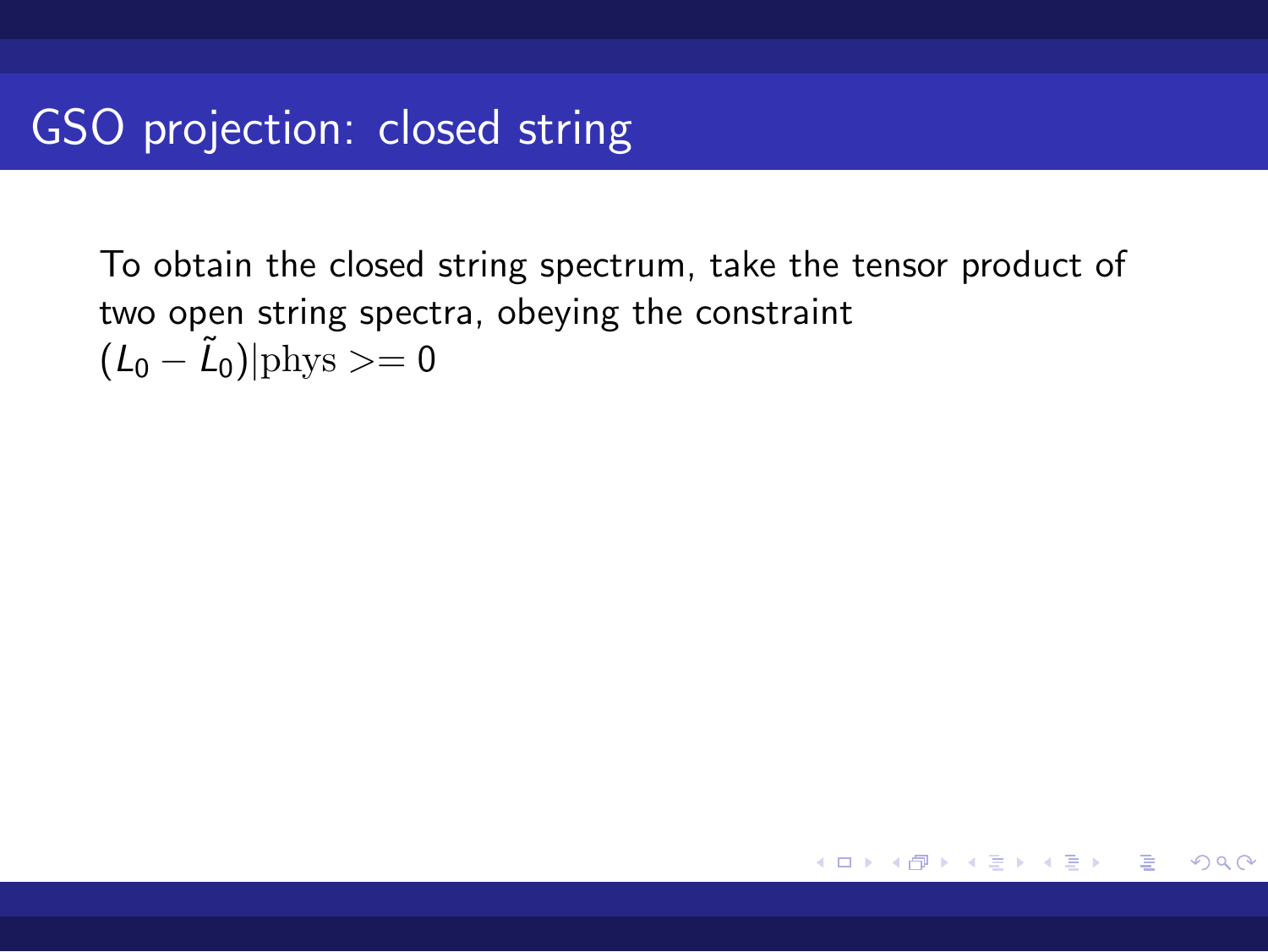To obtain the closed string spectrum, take the tensor product of two open string spectra, obeying the constraint  $(L_0 - \tilde{L}_0)$ |phys >= 0

There are four sectors: (NS, NS) and (R,R) lead to space-time bosons and (NS, R) and (R,NS) lead to space-time fermions.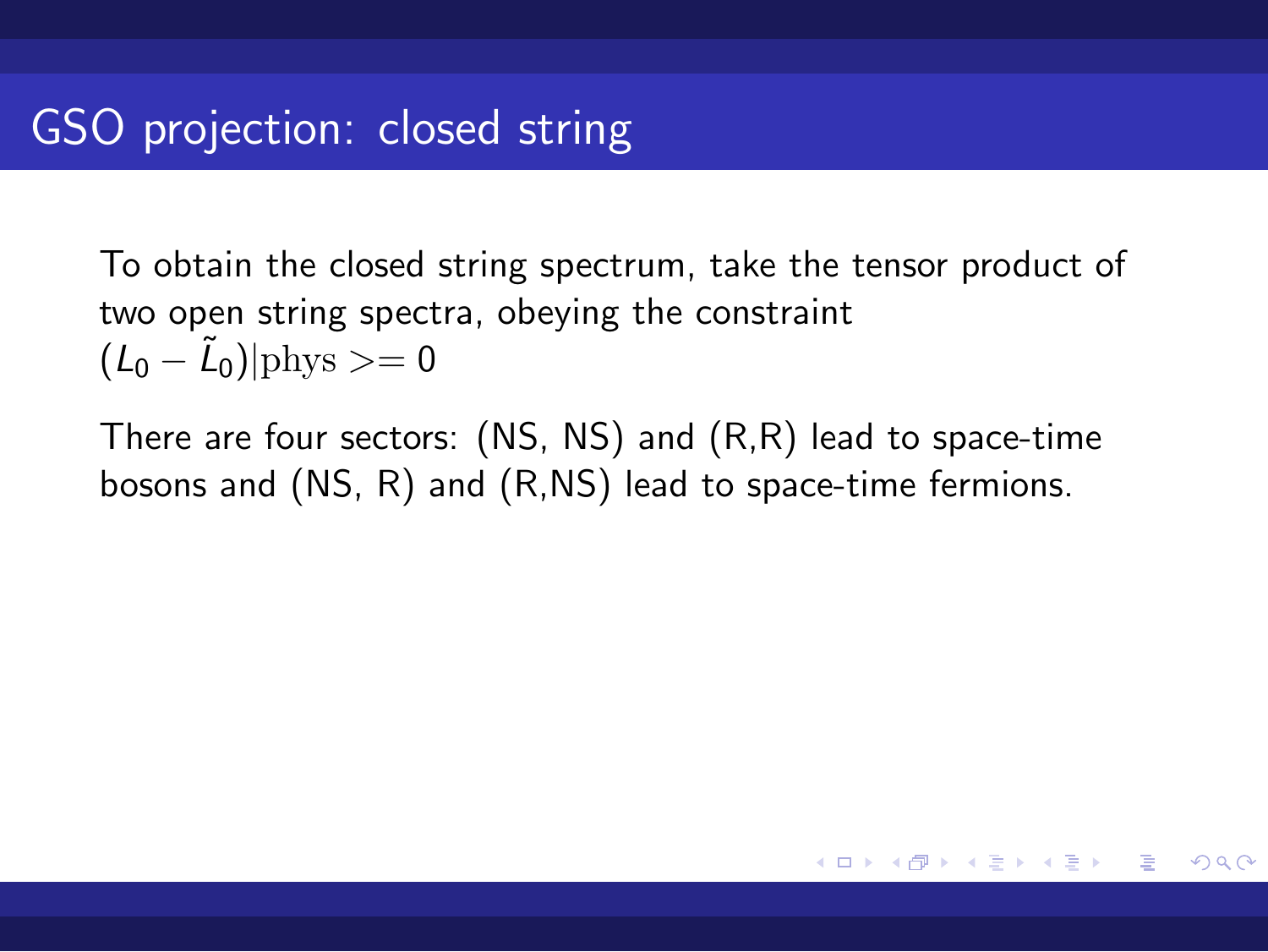To obtain the closed string spectrum, take the tensor product of two open string spectra, obeying the constraint  $(L_0 - \tilde{L}_0)$ |phys >= 0

There are four sectors: (NS, NS) and (R,R) lead to space-time bosons and (NS, R) and (R,NS) lead to space-time fermions.

We can choose between two possible chiralities for the left and right R ground state.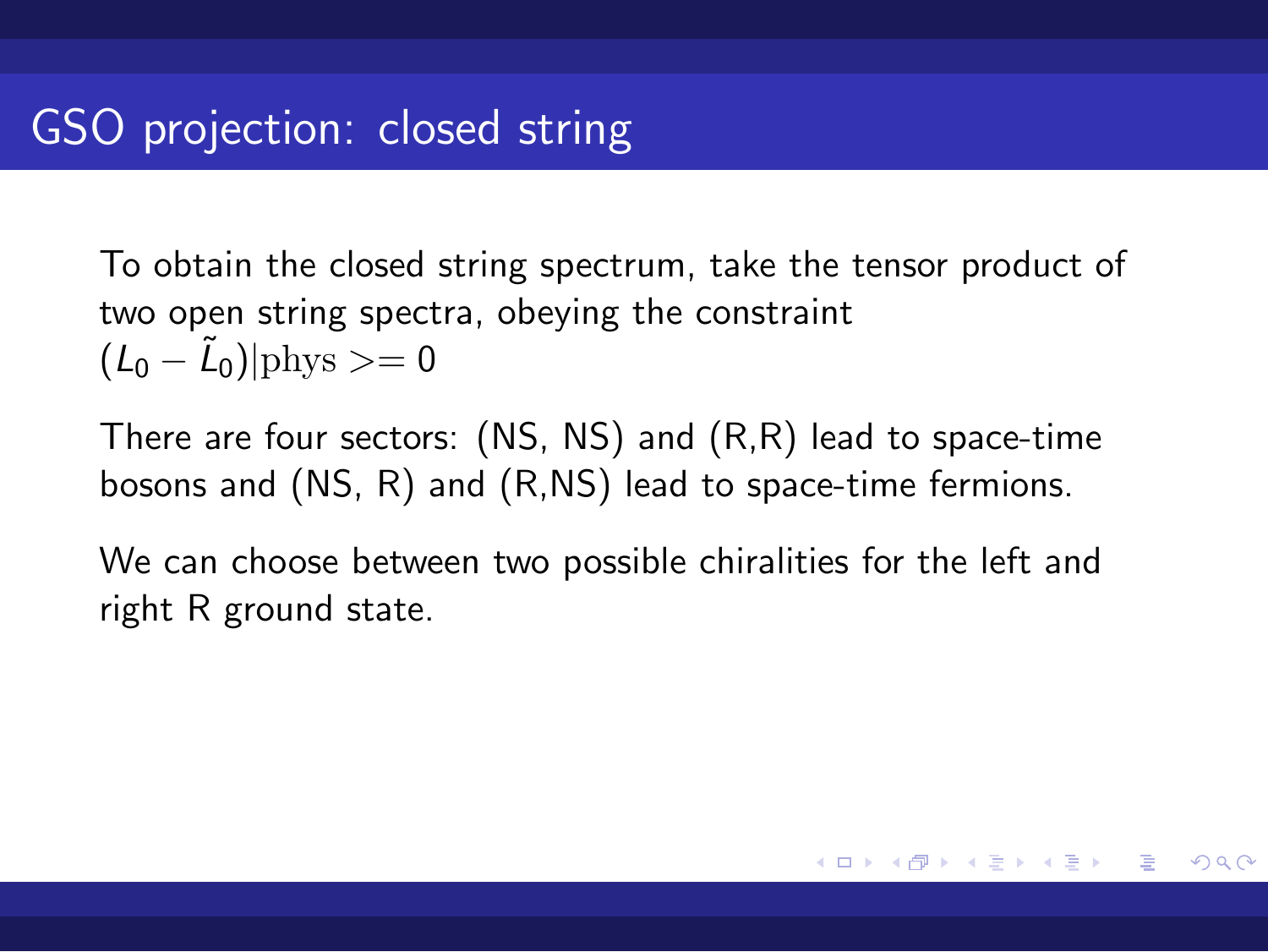To obtain the closed string spectrum, take the tensor product of two open string spectra, obeying the constraint  $(L_0 - \tilde{L}_0)$ |phys >= 0

There are four sectors: (NS, NS) and (R,R) lead to space-time bosons and (NS, R) and (R,NS) lead to space-time fermions.

We can choose between two possible chiralities for the left and right R ground state.

 $(L_0 - \tilde{L}_0)|$ phys >= 0 in each sector  $\implies M_R^2 = M_L^2$  and then the closed string states are products of open string states at the same mass level.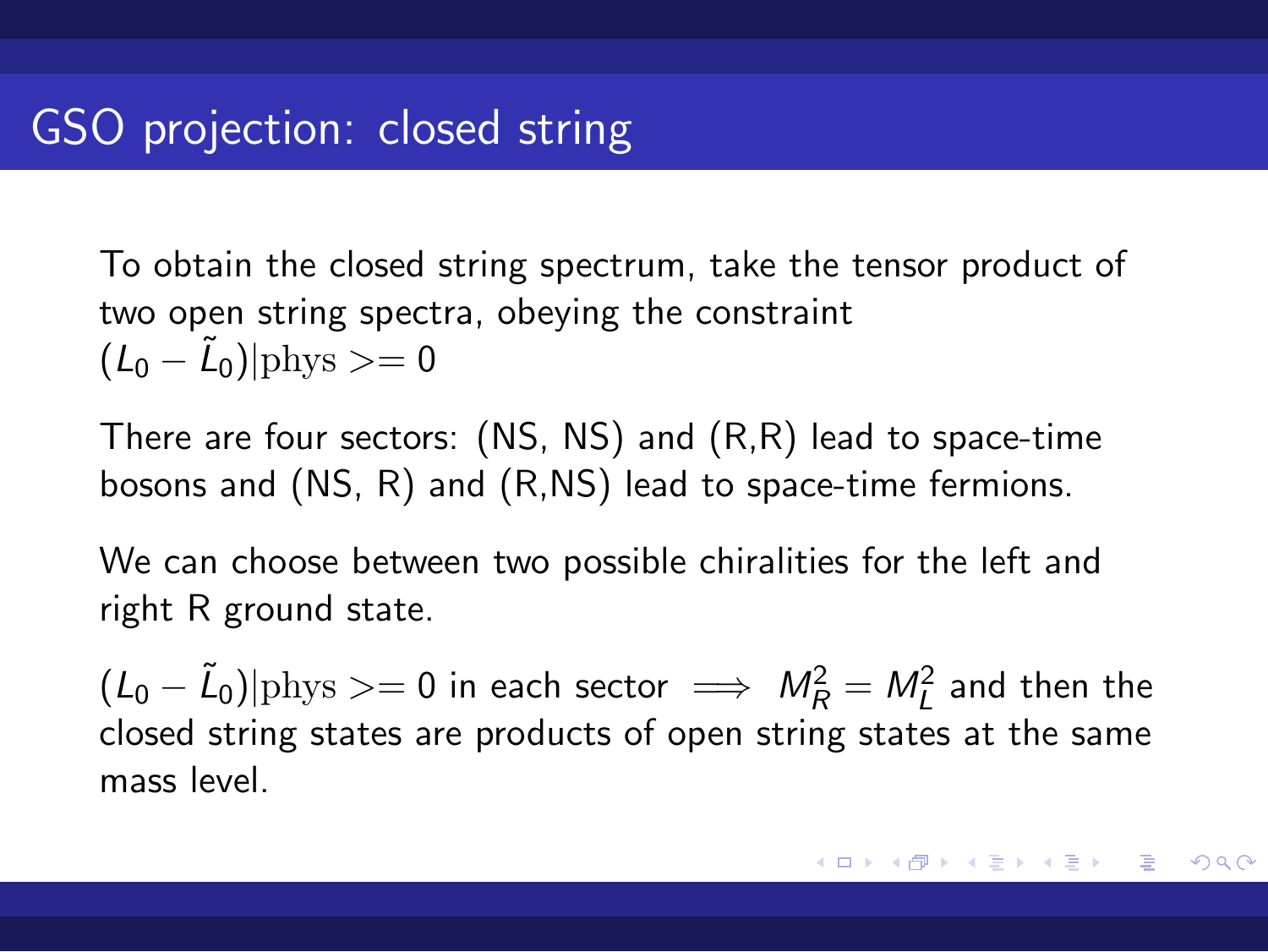## Closed fermionic string spectrum

| Table: (NS, NS)-sector |  |  |  |
|------------------------|--|--|--|
|------------------------|--|--|--|

| $\alpha' M^2$ States and $SO(8)$ representation   Little group   $(-1)^F$ |       |  |
|---------------------------------------------------------------------------|-------|--|
| $ 0>_{L} \times  0>_{R}$                                                  | SO(9) |  |
| $b'_{-1/2} 0>_{L}\times b'_{-1/2} 0>_{R}$                                 | SO(8) |  |

Representation contents with respect to the little group: (1) and  $(1) + (28) + (35)_v$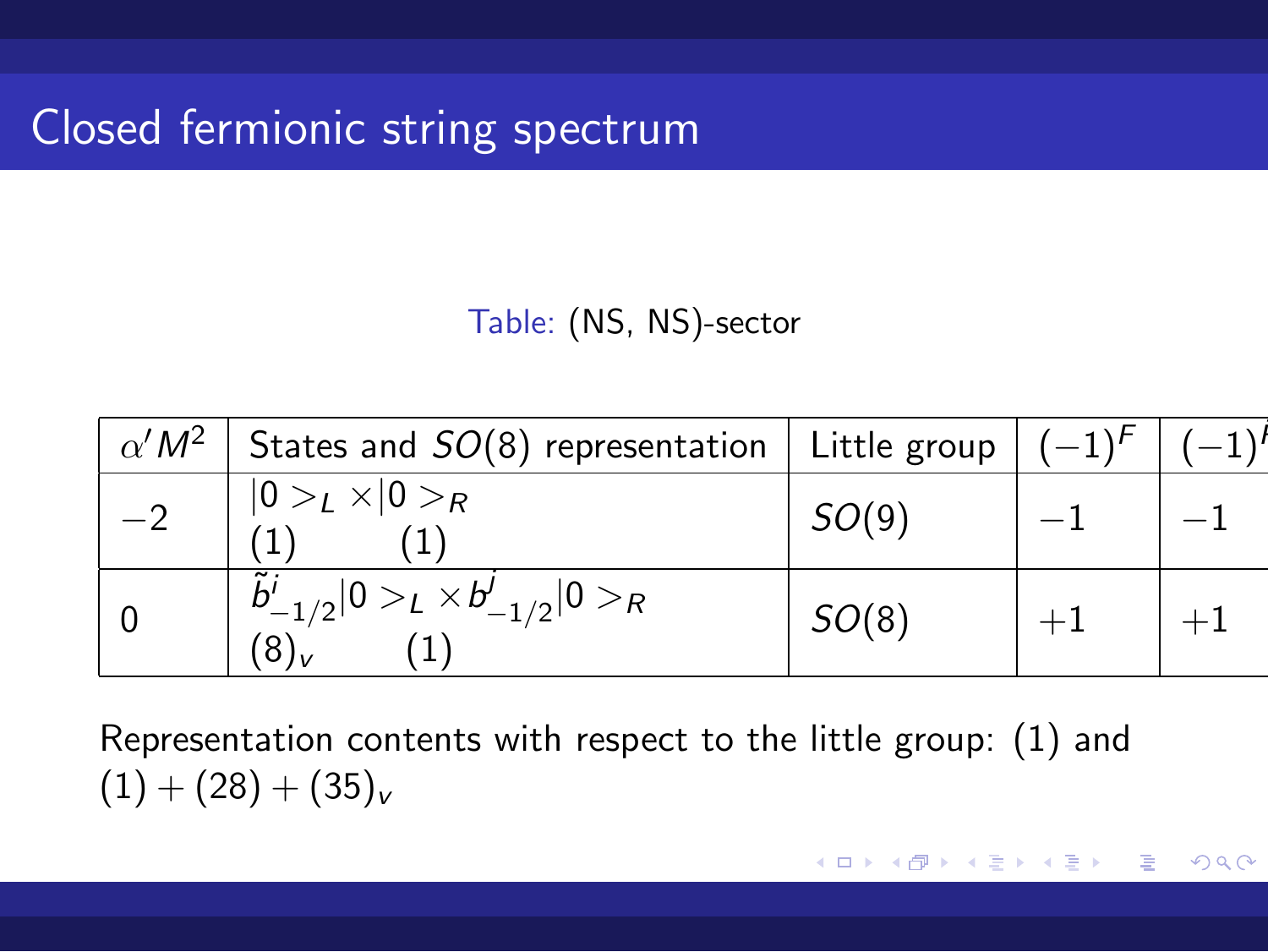# (R,R)-sector

| $\alpha' M^2$ | States and SO(8) repr.                             | Repr little group            | $(-1)^{F}$ | $(-1)^{r}$ |
|---------------|----------------------------------------------------|------------------------------|------------|------------|
|               | $ a>_{L}\times b>_{R}$<br>$(8)_s$ $(8)_s$          | $(1) + (28) + (35)_{s}$   +1 |            | $+1$       |
|               | $ \dot{a} >_{L} \times  b>_{R}$<br>$(8)_c$ $(8)_c$ | $(1)+(28)+(35)_{c}$          | $-1$       | $-1$       |
| 0             | $ \dot{a} >_{L} \times  b>_{R}$<br>$(8)_c$ $(8)_s$ | $(8)_v + (56)_v$             | $^{-1}$    | $+1$       |
|               | $ a>_{L} \times  b>_{R}$<br>$(8)_c$<br>$(8)_s$     | $(8)_v + (56)_v$             | $+1$       |            |

. . . .  $\overline{\Omega}$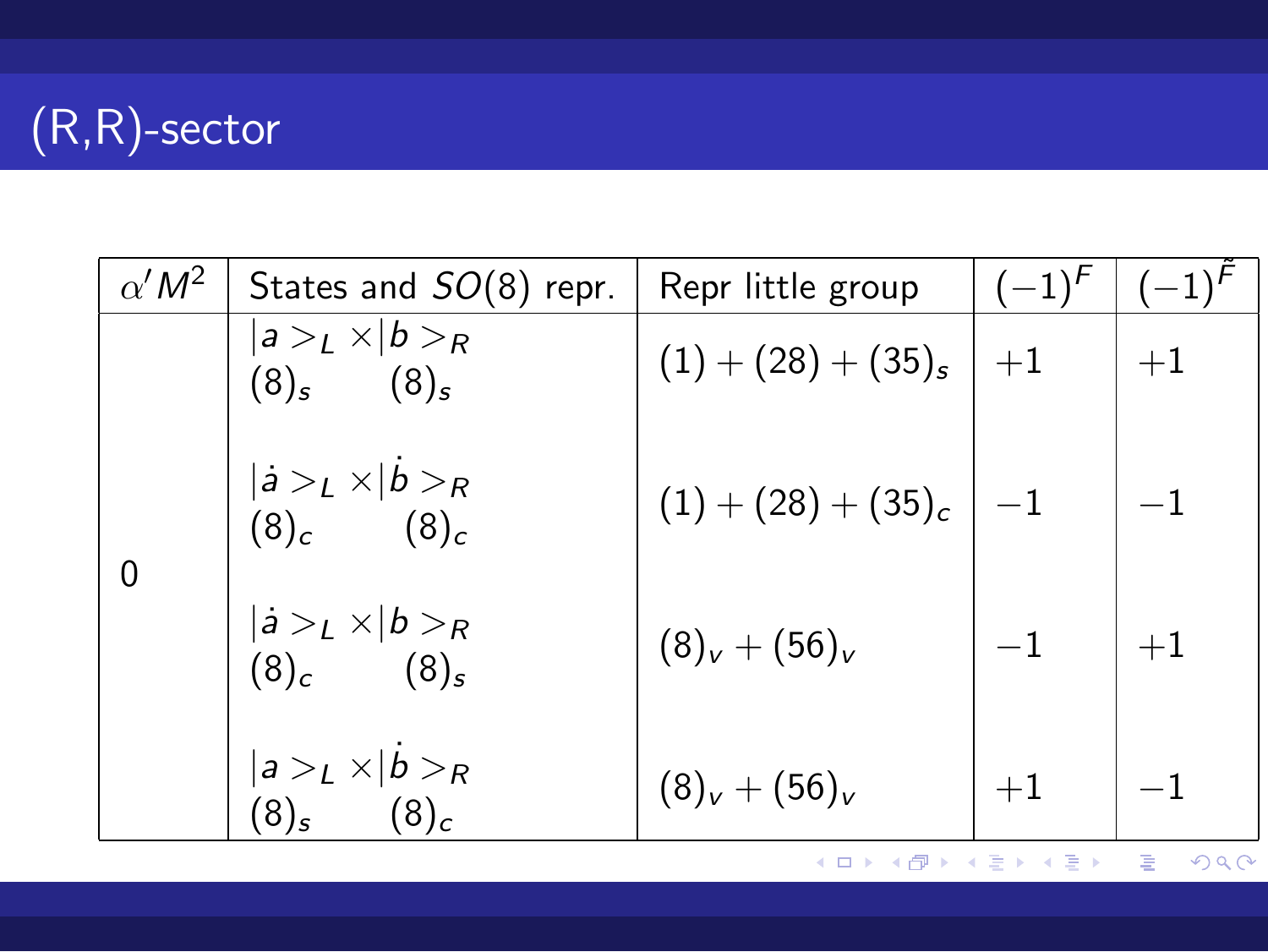#### Table: (R,NS)-sector

| $\alpha' M^2$ | States and $SO(8)$ repr                                                          | Repr little group | $(-1)^{F}$ |      |
|---------------|----------------------------------------------------------------------------------|-------------------|------------|------|
|               |                                                                                  |                   |            |      |
|               | $ a>_{L}\times b^{i}_{-1/2} 0>_{R}$<br>(8) <sub>s</sub> (8) <sub>v</sub>         | $(8)_c + (56)_c$  | $+1$       | $+1$ |
|               | $ \dot{a} >_{L} \times b^{i}_{-1/2} 0>_{R}$<br>(8) <sub>c</sub> (8) <sub>v</sub> | $(8)_s + (56)_s$  | $-1$       | $+1$ |
|               |                                                                                  |                   |            |      |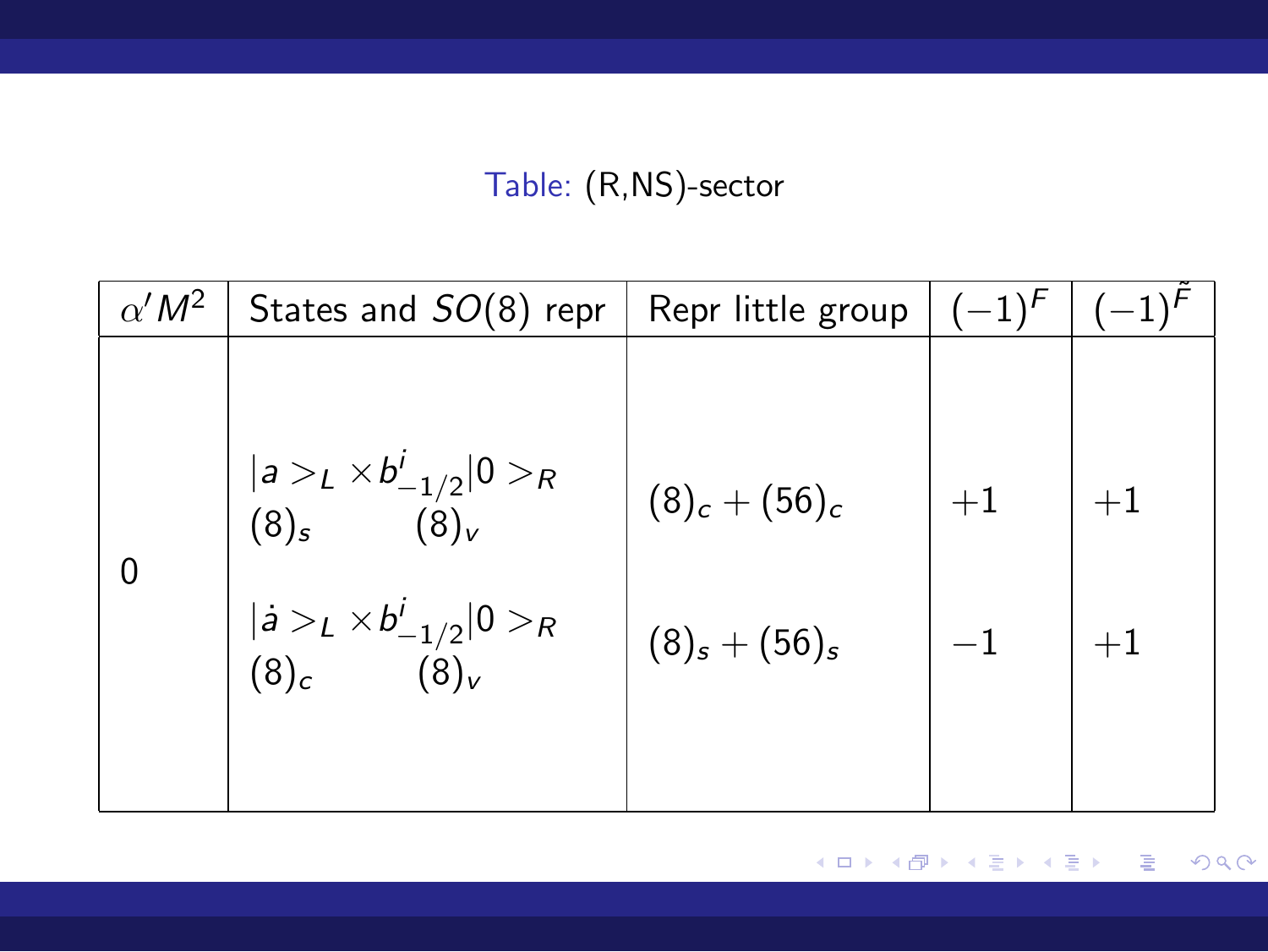Table: (NS, R)-sector

| $\alpha' M^2$ | States and $SO(8)$ repr   Repr. little group                        |                  | $(-1)^{F}$ |  |
|---------------|---------------------------------------------------------------------|------------------|------------|--|
|               | $\tilde{b}^i_{-1/2}  0>_{L} \times  a>_{R}$<br>$ (8)_{v}$ $(8)_{s}$ | $(8)_c + (56)_c$ |            |  |
|               | $\frac{\tilde{b}_{-1/2}^i}{(8)_v}$ $(8)_c$ $(8)_c$                  | $(8)_s + (56)_s$ | $+1$       |  |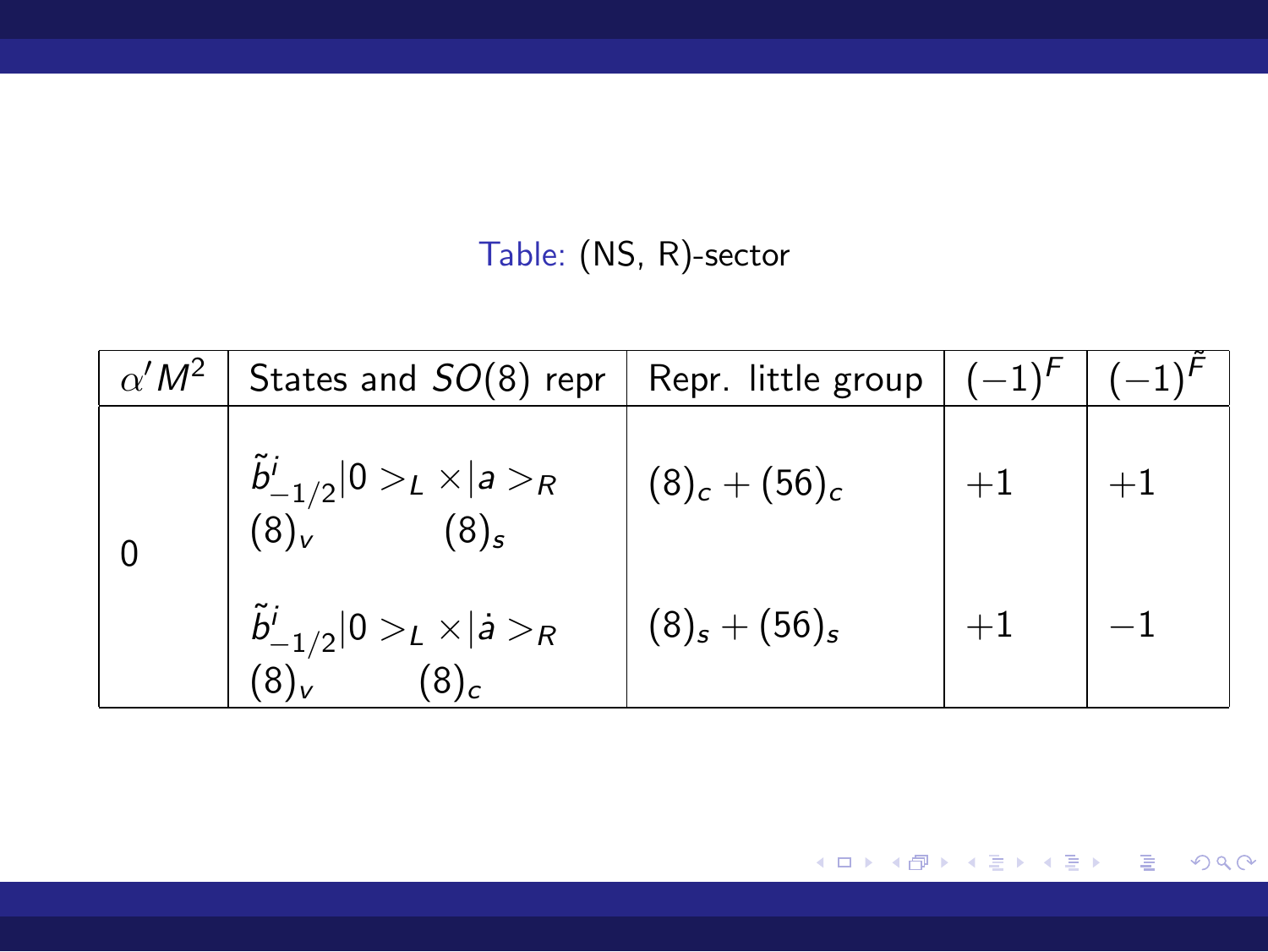There are too many states at the first massive level to display, but it is straightforward to work out.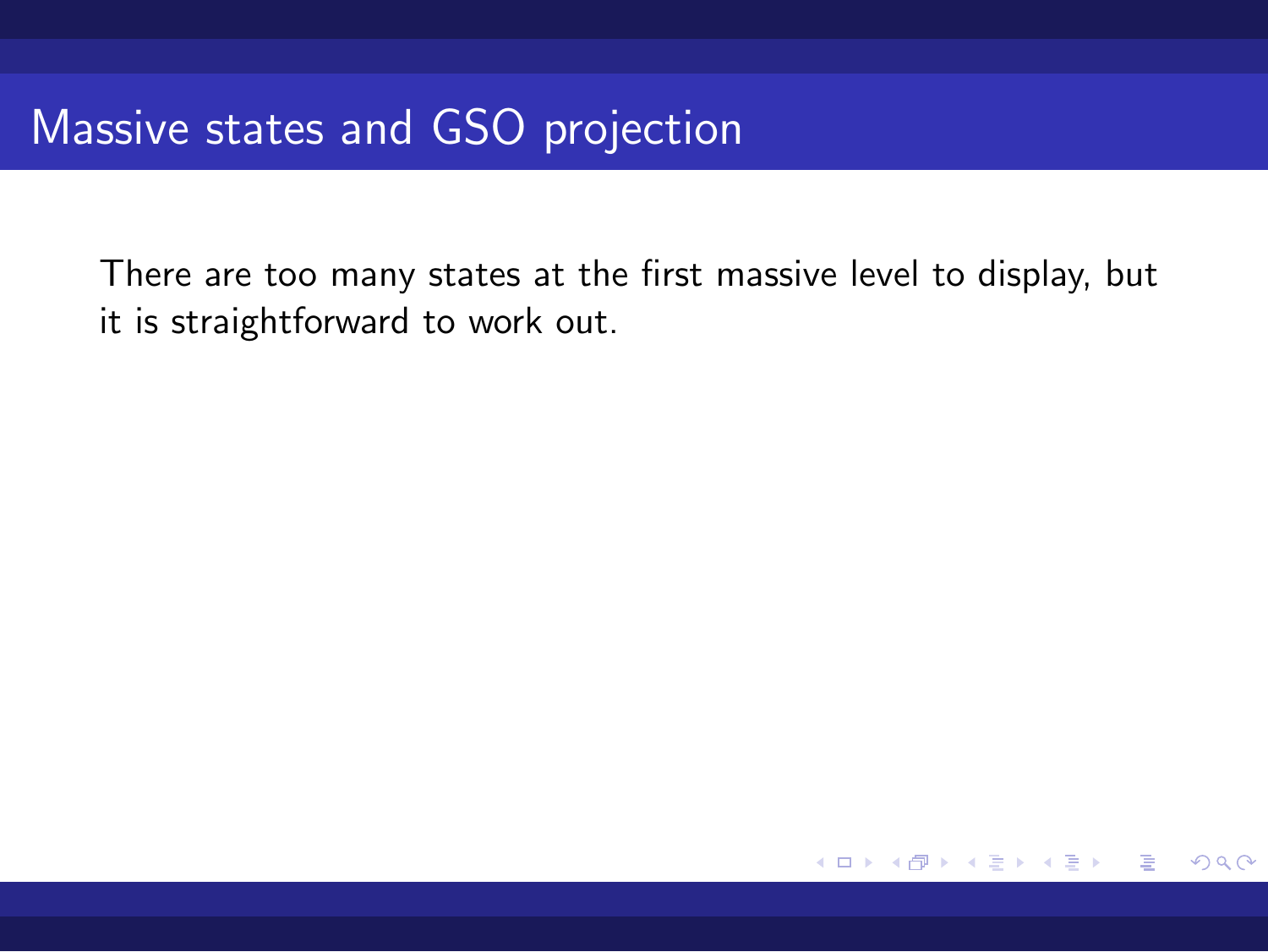There are too many states at the first massive level to display, but it is straightforward to work out.

Again we have to make the GSO projection. One way to perform it is for the right- and left-movers separately.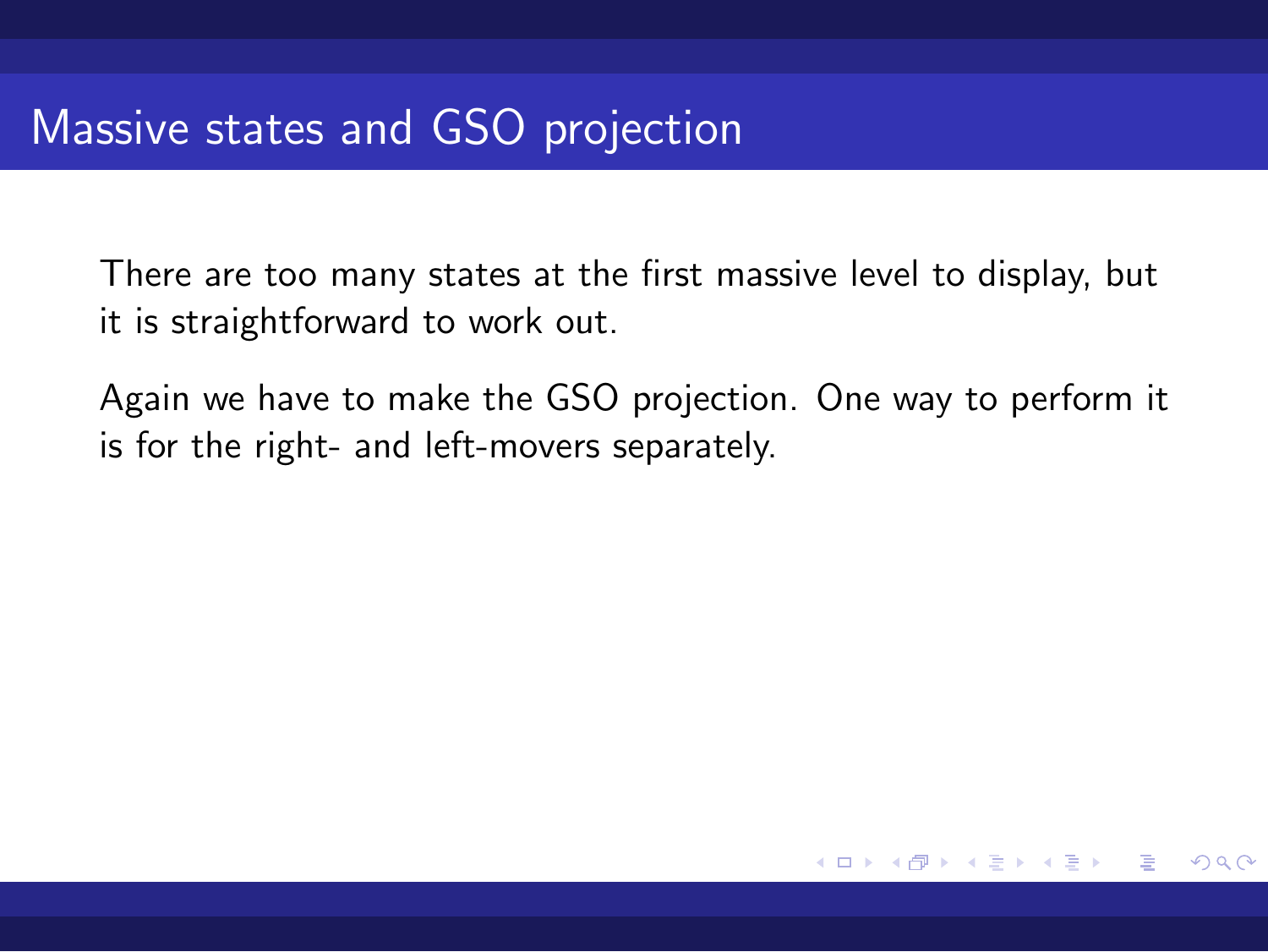There are too many states at the first massive level to display, but it is straightforward to work out.

Again we have to make the GSO projection. One way to perform it is for the right- and left-movers separately.

 $\displaystyle\mathop{\mathsf{For}}$  the NS states we require  $(-1)^{\mathsf{F}}=+1$  and  $(-1)^{\mathsf{F}}=+1$  and for the R sector states (*−*1)*<sup>F</sup>* = +1 or (*−*1)*<sup>F</sup>* = *−*1 and likewise  $(-1)^{\widetilde{F}}=+1.$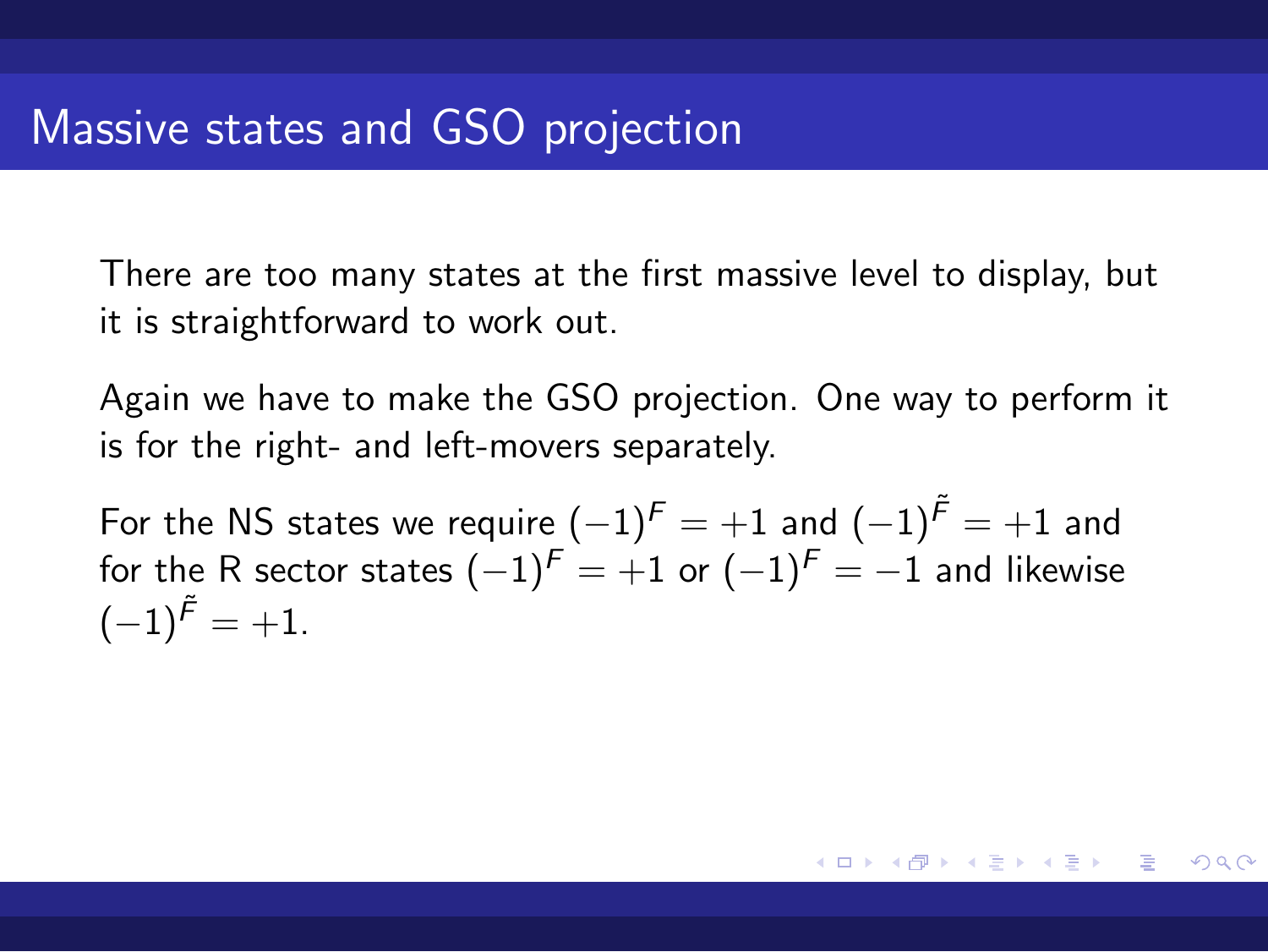There are too many states at the first massive level to display, but it is straightforward to work out.

Again we have to make the GSO projection. One way to perform it is for the right- and left-movers separately.

 $\displaystyle\mathop{\mathsf{For}}$  the NS states we require  $(-1)^{\mathsf{F}}=+1$  and  $(-1)^{\mathsf{F}}=+1$  and for the R sector states (*−*1)*<sup>F</sup>* = +1 or (*−*1)*<sup>F</sup>* = *−*1 and likewise  $(-1)^{\widetilde{F}}=+1.$ 

This leads to two inequivalent possibilities: (*−*1)*<sup>F</sup>* = (*−*1)*F*˜ or  $(-1)^F = -(-1)^{\tilde{F}}$ .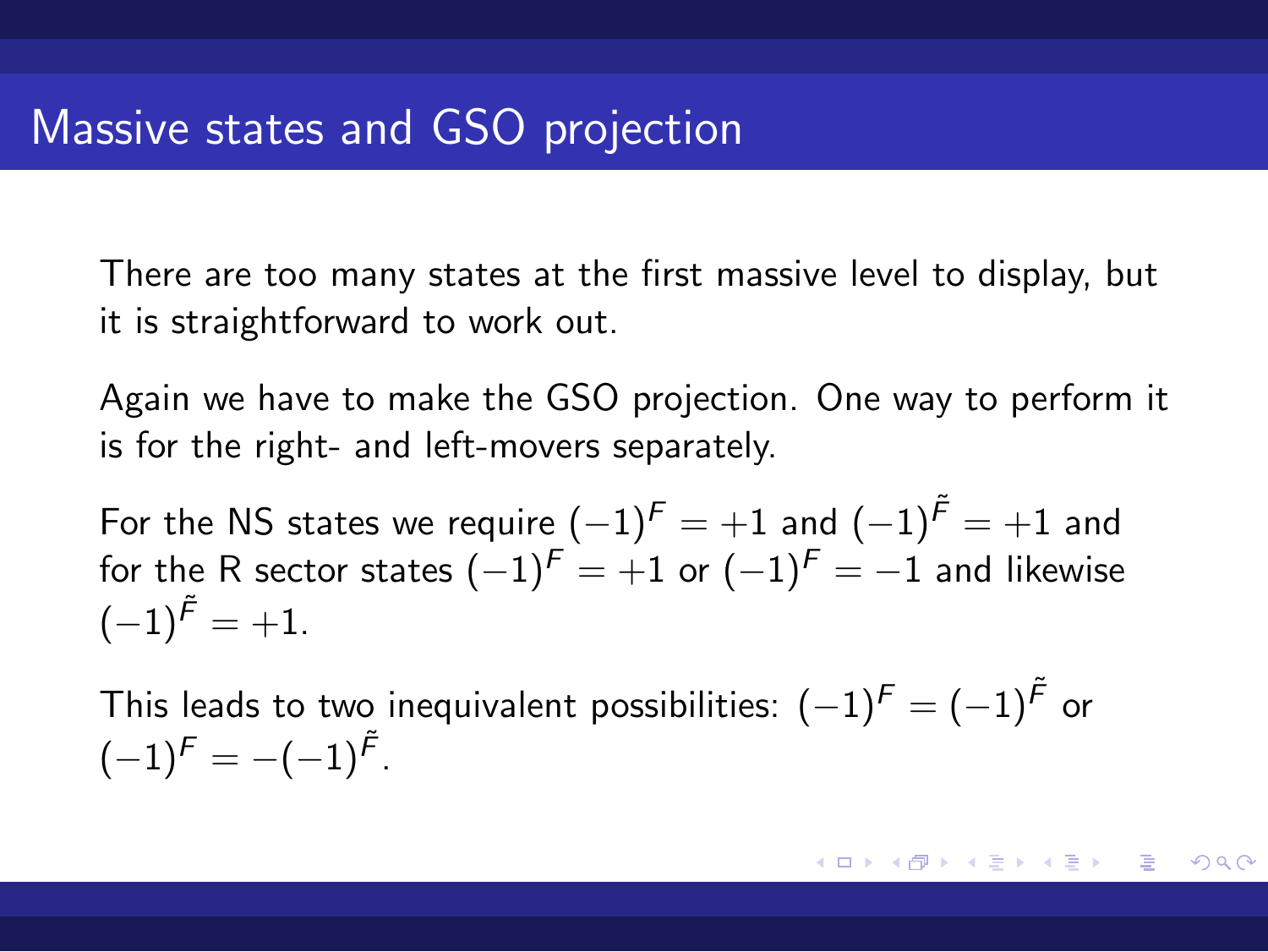# Type IIB

The theory with  $(-1)^F=(-1)^{\tilde{F}}$  has no tachyon and the following massless states

$$
\operatorname{Bos}:\,\, [(1)+(28)+(35)_{v}]_{(NS,NS)}+[(1)+(28)+(35)_{s}]_{(R,R)}
$$

(IIB)

Fermi  $[(8)_c + (56)_c]_{(NS,R)} + [(8)_c + (56)_c]_{(R,NS)}$ 

128 bosonic and 128 fermionic states, indicating a supersymmetric spectrum.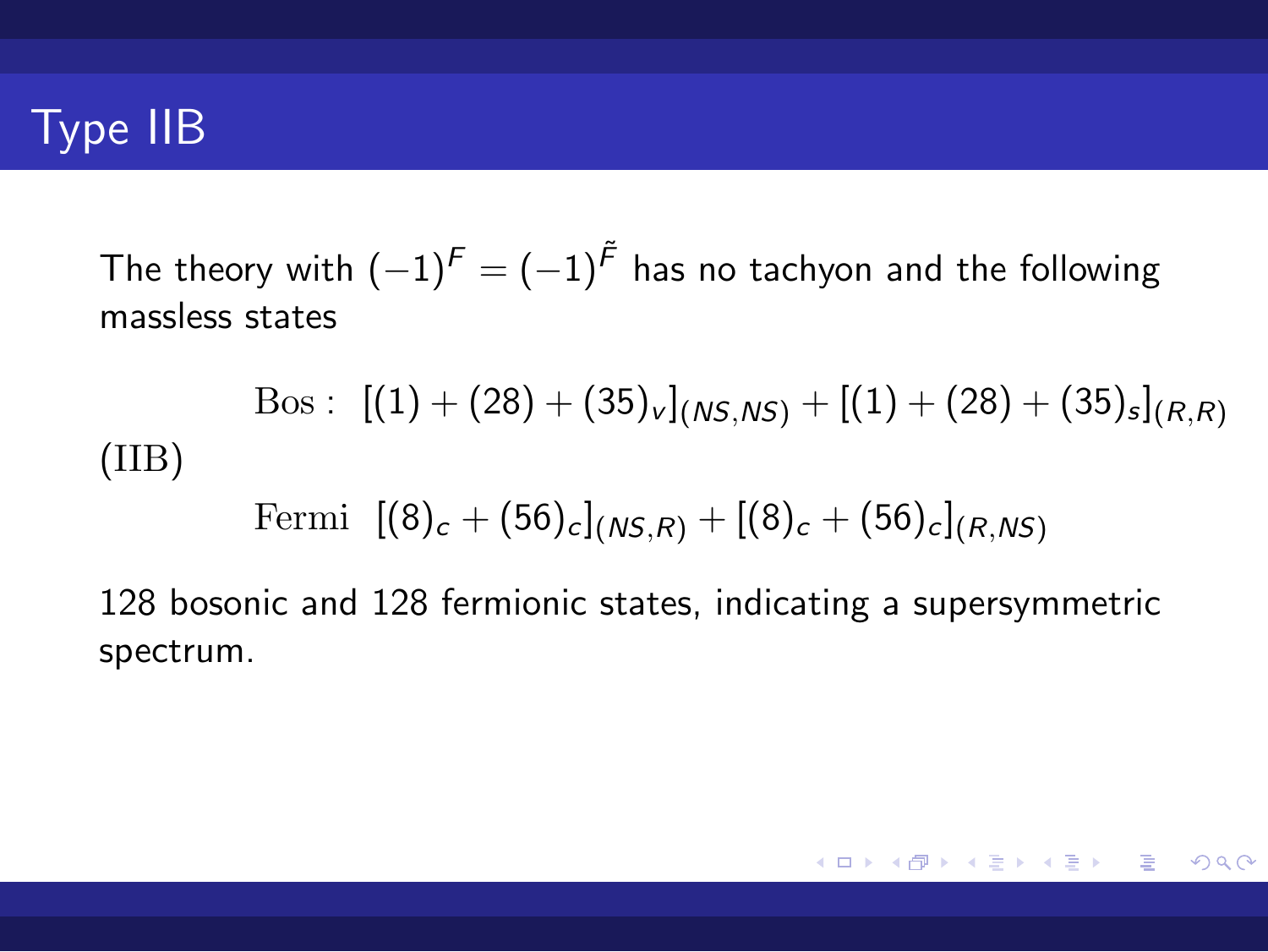## Type IIB

The theory with  $(-1)^F=(-1)^{\tilde{F}}$  has no tachyon and the following massless states

$$
\text{Bos}: \; [(1) + (28) + (35)_v]_{(NS,NS)} + [(1) + (28) + (35)_s]_{(R,R)}
$$

(IIB)

Fermi  $[(8)_c + (56)_c]_{(NS,R)} + [(8)_c + (56)_c]_{(R,NS)}$ 

128 bosonic and 128 fermionic states, indicating a supersymmetric spectrum.

The massless spectrum is that of type IIB supergravity in ten dimensions.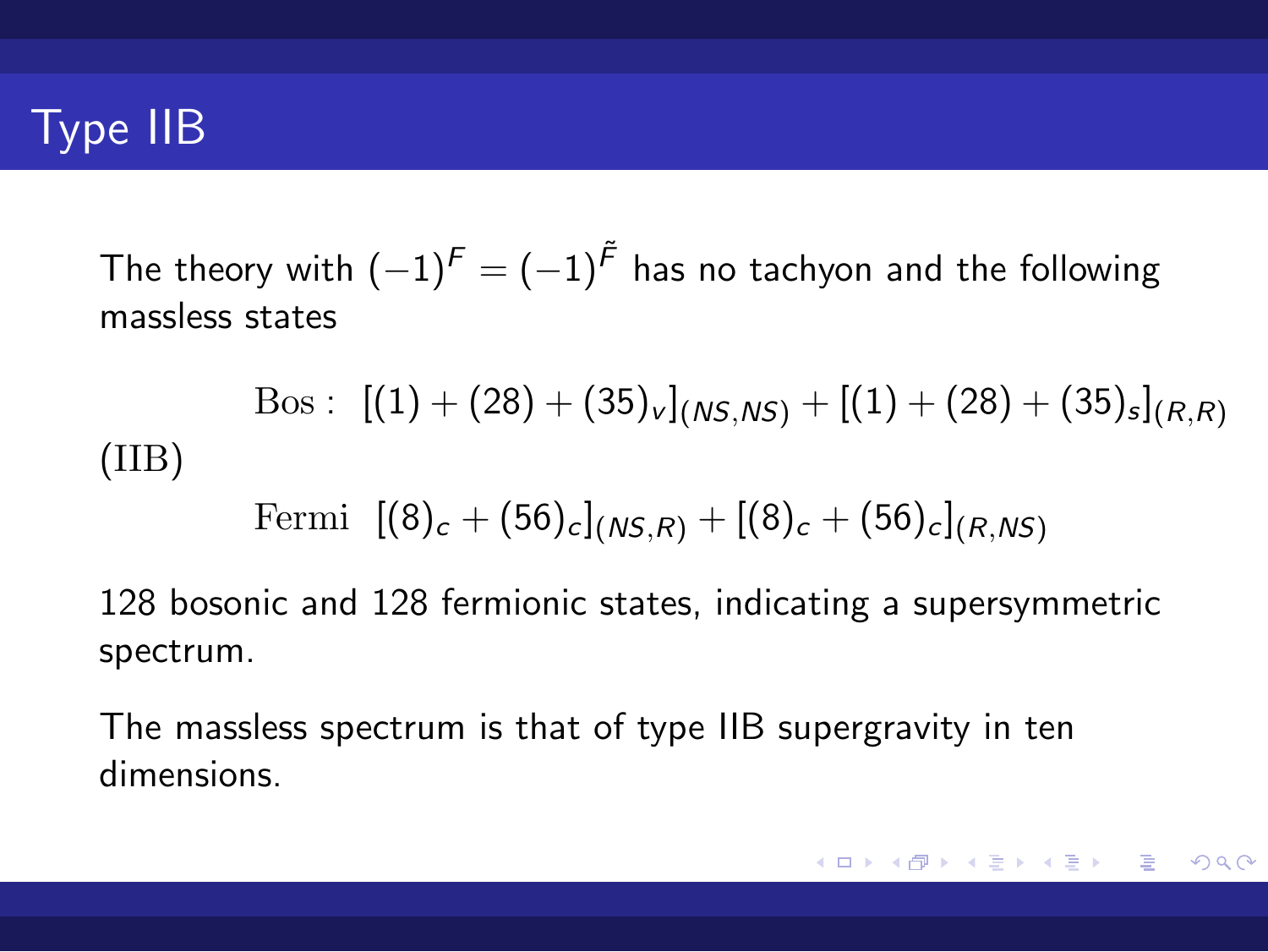## Bosonic spectrum of type IIB SUGRA

 $[(1) + (28) + (35)_v]_{(NS,NS)} + [(1) + (28) + (35)_s]_{(R,R)}$ 

The  $(35)_v$  represents the on-shell dof of a graviton. The two (28)'s represent two antisymmetric tensor fields The (35)*<sup>s</sup>* represents a rank four self-dual antisymmetric tensor In addition there are two real scalars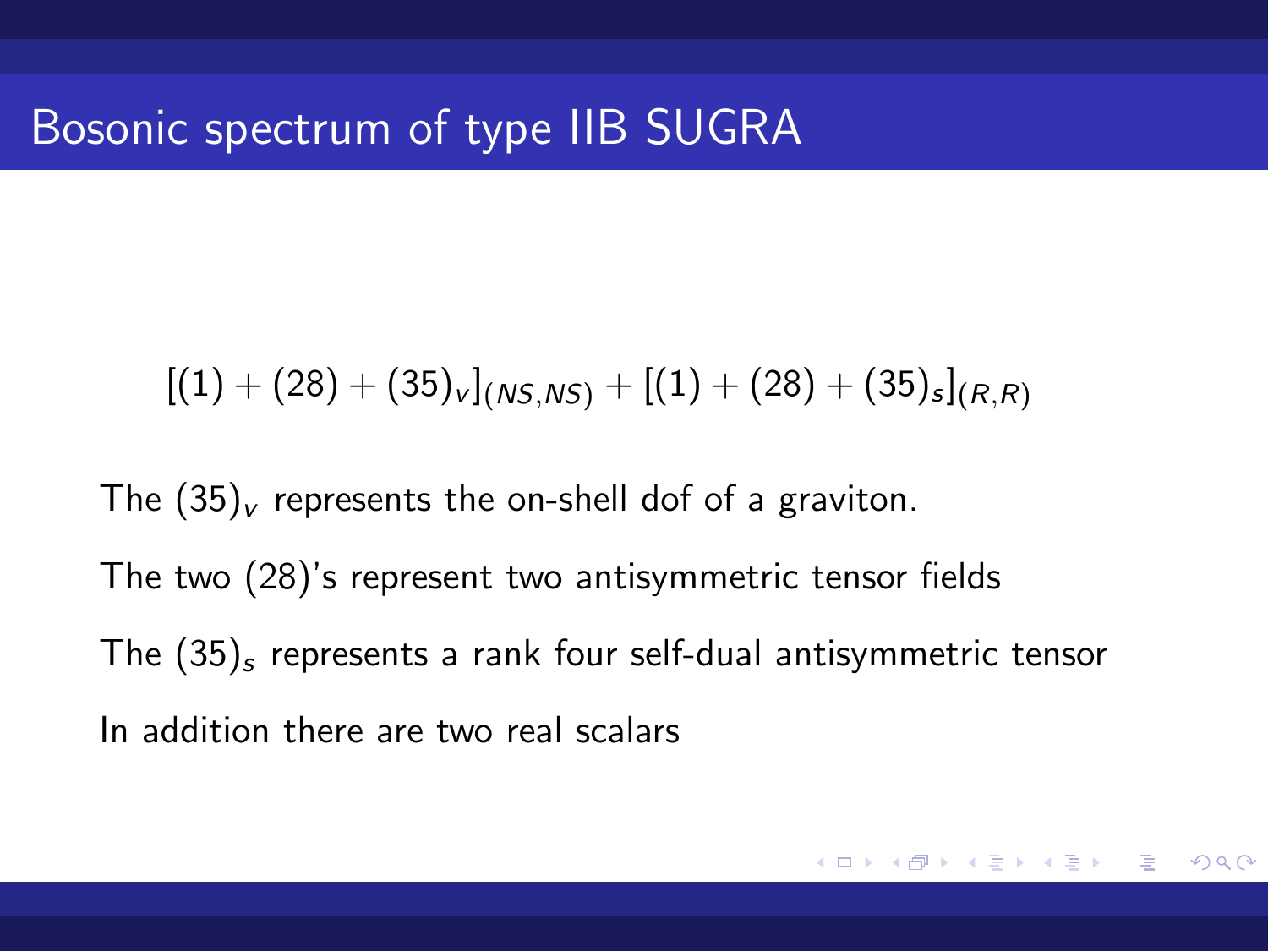## Fermionic spectrum of type IIB SUGRA

$$
[(8)_c + (56)_c]_{(NS,R)} + [(8)_c + (56)_c]_{(R,NS)}
$$

The  $(56)_c$ 's are two on-shell gravitinos with spin  $3/2 \implies N = 2$ supersymmetry

The  $(8)_c$ 's are two spin  $1/2$  fermions, called dilatinos.

Since both gravitinos are of the same handedness, this is a chiral theory

Together a gravitino and a dilatino form a reducible vector spinor  $\psi_{\mu}$  whose traceless part  $\gamma^{\mu}\psi_{\mu}=0$  is the gravitino and whose trace part is the dilatino.

. . . . . . . . . . . . . . . . . . . . . . . . . . . . . . . . . . . . . . .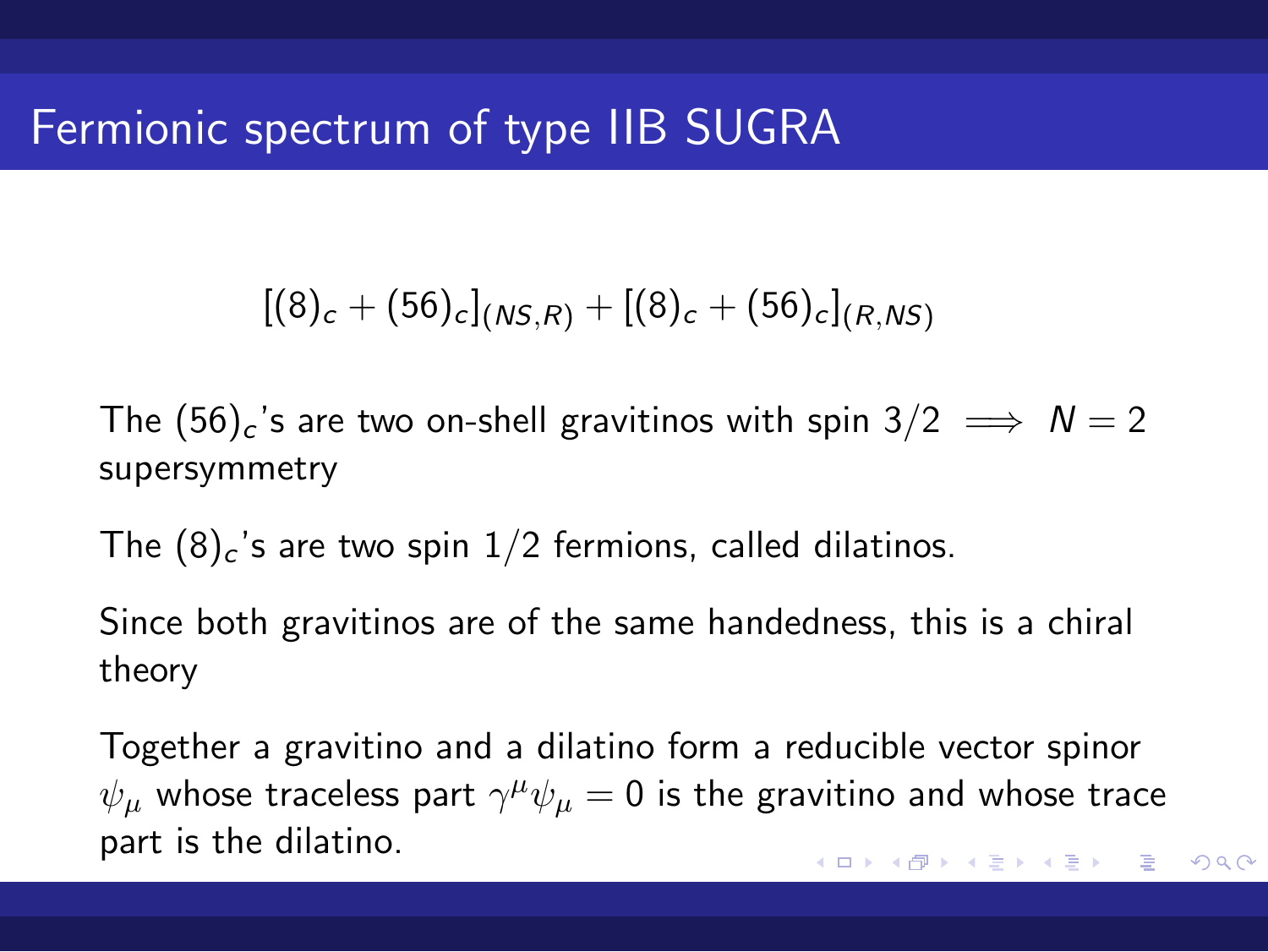## Type IIA

The theory with  $(-1)^F = -(-1)^{\tilde{F}}$  has no tachyon and the following massless states

$$
\text{Bos}: \; [(1) + (28) + (35)_v]_{(NS,NS)} + [(8_v) + (56)_v]_{(R,R)}
$$
\n(IIA)

Fermi  $[(8)_c + (56)_c]_{(NS,R)} + [(8)_s + (56)_s]_{(R,NS)}$ 

again 128 bosonic and 128 fermionic states, indicating a supersymmetric spectrum.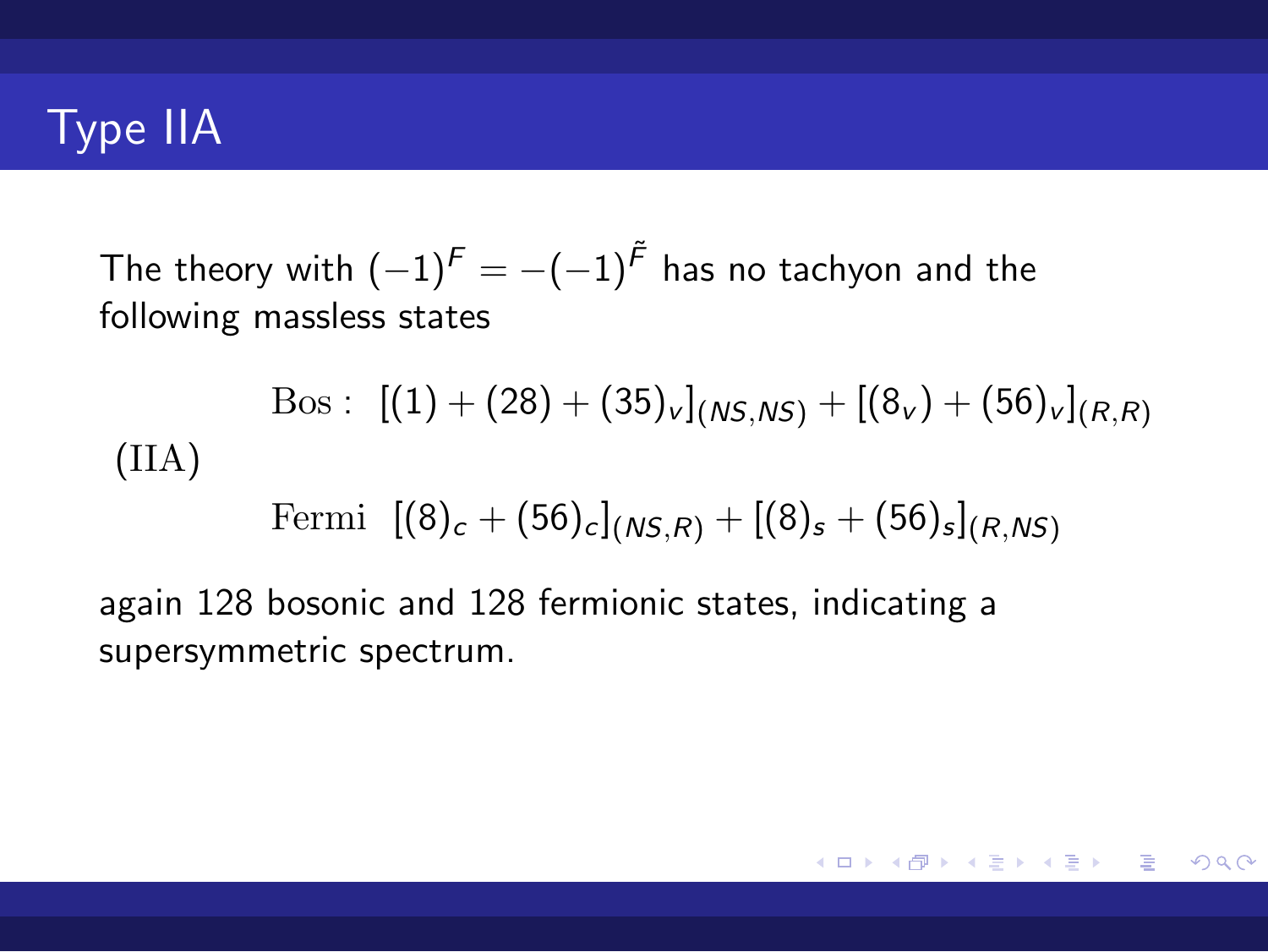## Type IIA

The theory with  $(-1)^F = -(-1)^{\tilde{F}}$  has no tachyon and the following massless states

$$
\text{Bos}: \; [(1) + (28) + (35)_v]_{(NS,NS)} + [(8_v) + (56)_v]_{(R,R)}
$$
\n
$$
(IIA)
$$

Fermi  $[(8)_c + (56)_c]_{(NS,R)} + [(8)_s + (56)_s]_{(R,NS)}$ 

again 128 bosonic and 128 fermionic states, indicating a supersymmetric spectrum.

The massless spectrum is that of type IIA supergravity in ten dimensions.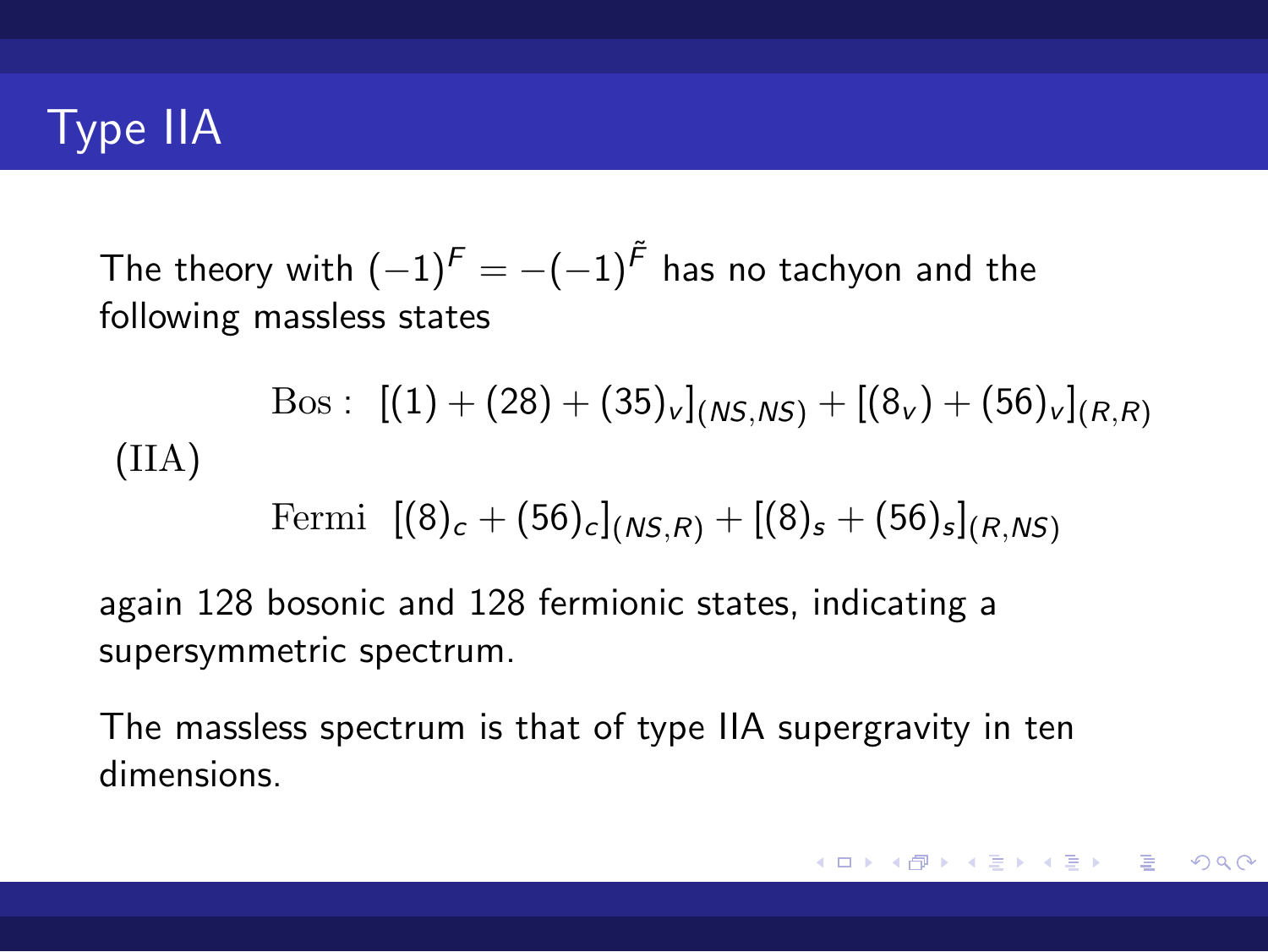## Bosonic spectrum of type IIA SUGRA

 $[(1) + (28) + (35)_v]$ <sub>(*NS,NS*) +  $[(8_v) + (56)_v]$ <sub>(*R,R*)</sub></sub>

The  $(35)_v$  represents the on-shell dof of a graviton. The  $(56)_v$  represents an antisymmetric rank three tensor The (28) represents an antisymmetric rank two tensor field One vector  $(8)_v$  and one real scalar, the dilaton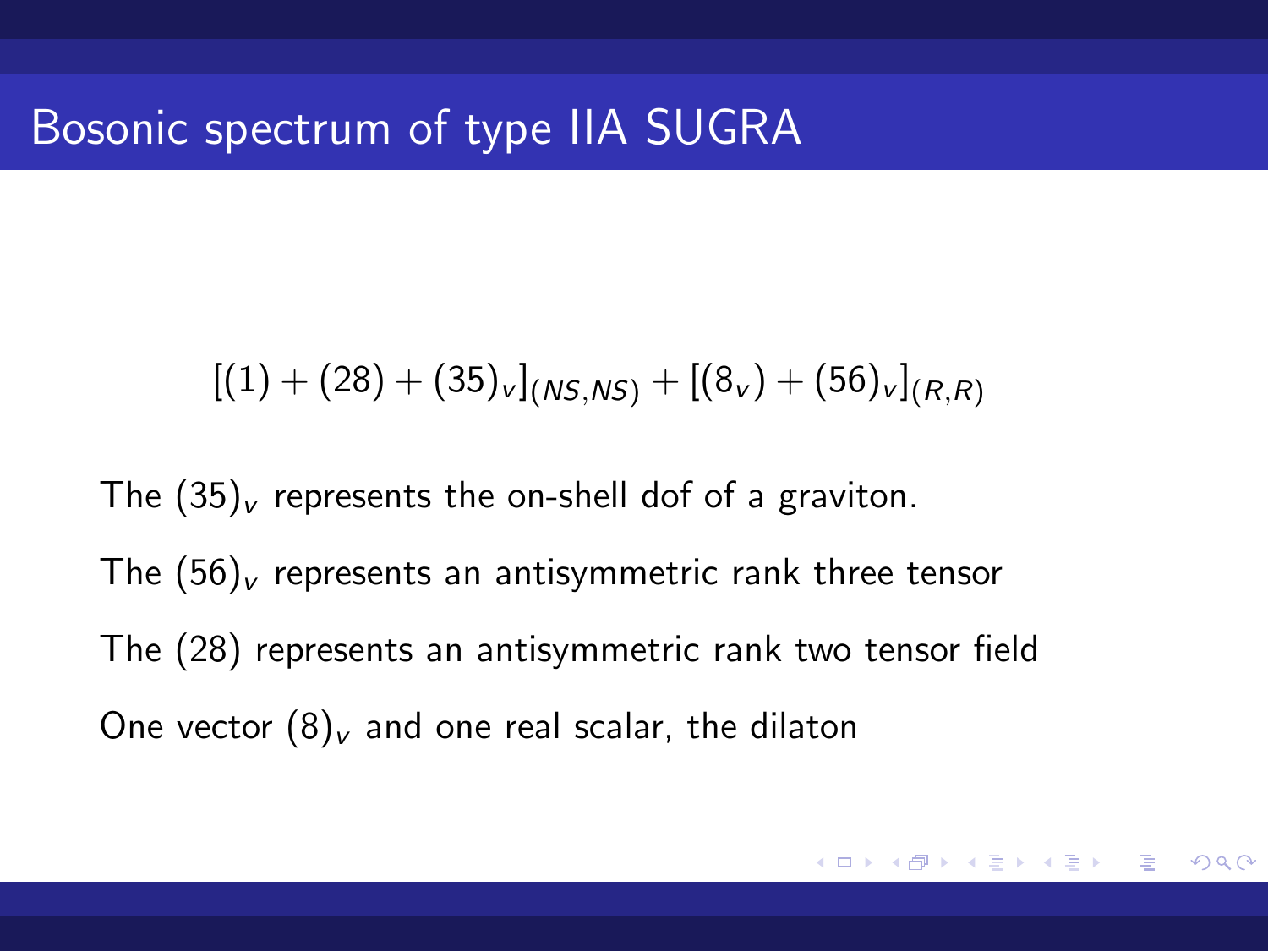# Fermionic spectrum of type IIA SUGRA

$$
[(8)_c + (56)_c]_{(NS,R)} + [(8)_s + (56)_s]_{(R,NS)}
$$

The (56)'s are two on-shell gravitinos with spin  $3/2 \implies N = 2$ supersymmetry

The  $(8)'$ s are two spin  $1/2$  fermions, called dilatinos, one of each handedness

Since both gravitinos are of opposite handedness, this is a non-chiral theory

. . . . . . . . . . . . . . . . . . . . . . . . . . . . . . . . . . . . . . . This massless spectrum can be obtained by dimensional reduction of eleven-dimensional supergravity.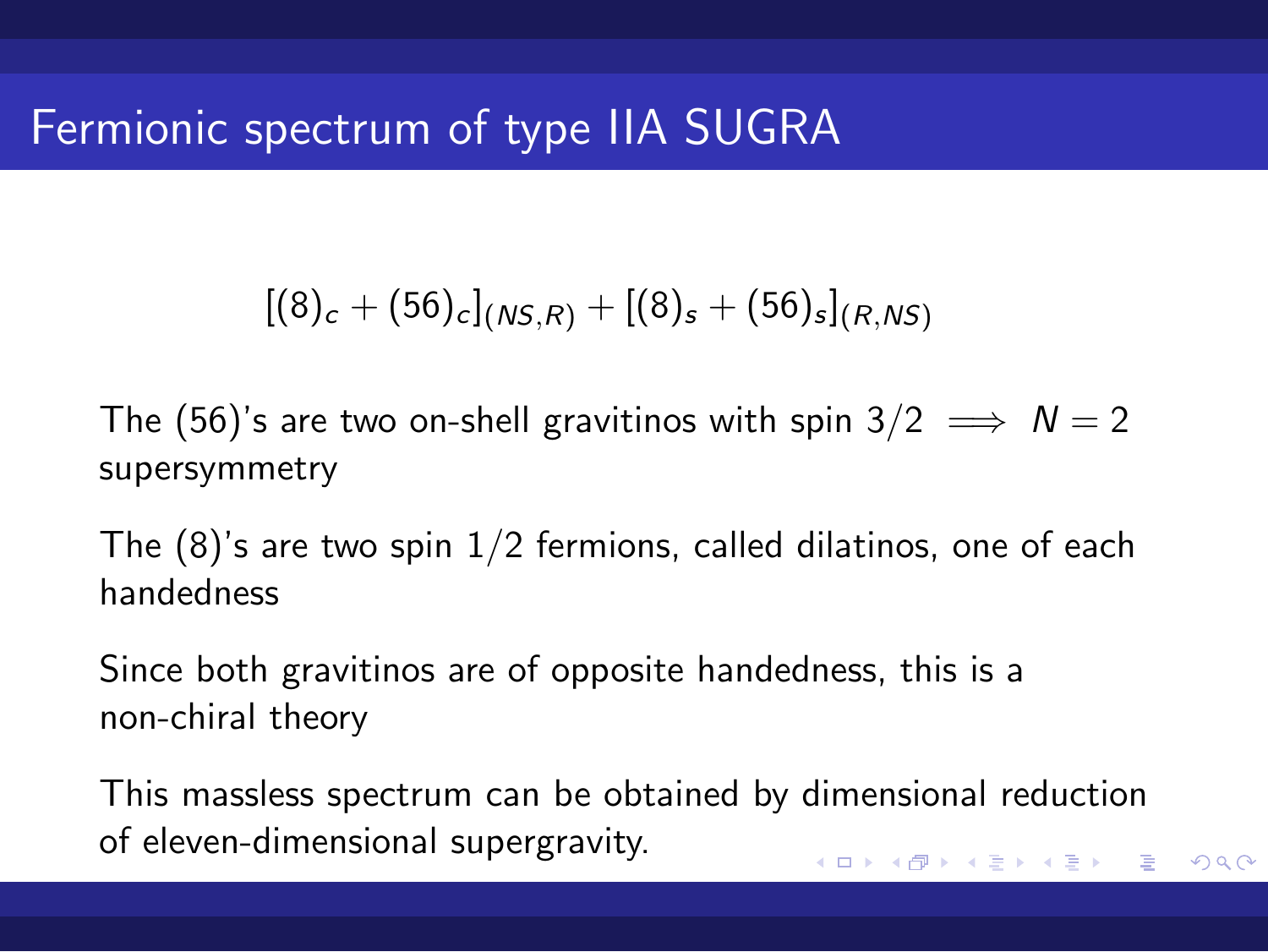# Supercharges

Both supergravity theories, type IIA and IIB have N=2 susy. =*⇒* there are two fermionic generators  $Q^I, I=1,2$  which are Majorana-Weyl spinors of *SO*(1*,* 9)*.*

Together they have 32 real components. Often this is expressed by saying that the type II supergravities have 32 supercharges.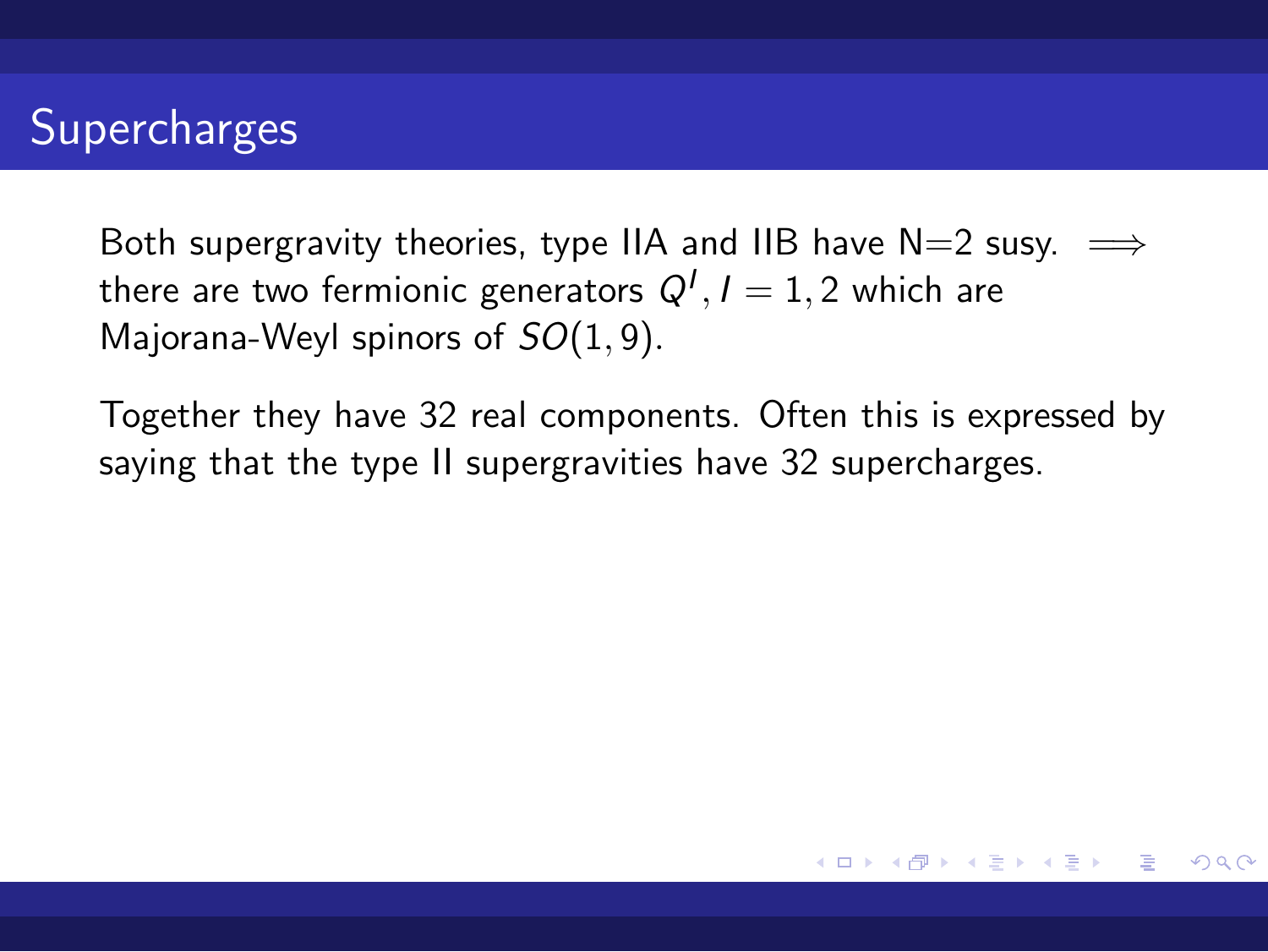#### **Supercharges**

Both supergravity theories, type IIA and IIB have N=2 susy.  $\implies$ there are two fermionic generators  $Q^I, I=1,2$  which are Majorana-Weyl spinors of *SO*(1*,* 9)*.*

Together they have 32 real components. Often this is expressed by saying that the type II supergravities have 32 supercharges.

Compactifying on a torus to four dimensions  $→$  N=8 susy with eight fermionic generators *Q<sup>I</sup> , I* = 1*, . . . ,* 8 which are Majorana spinors of *SO*(1*,* 3)*.* Again the number of supercharges is 32.

Denoting the amount of susy by the number of supercharges is independent of space-time dimension and is invariant under compactification on a torus.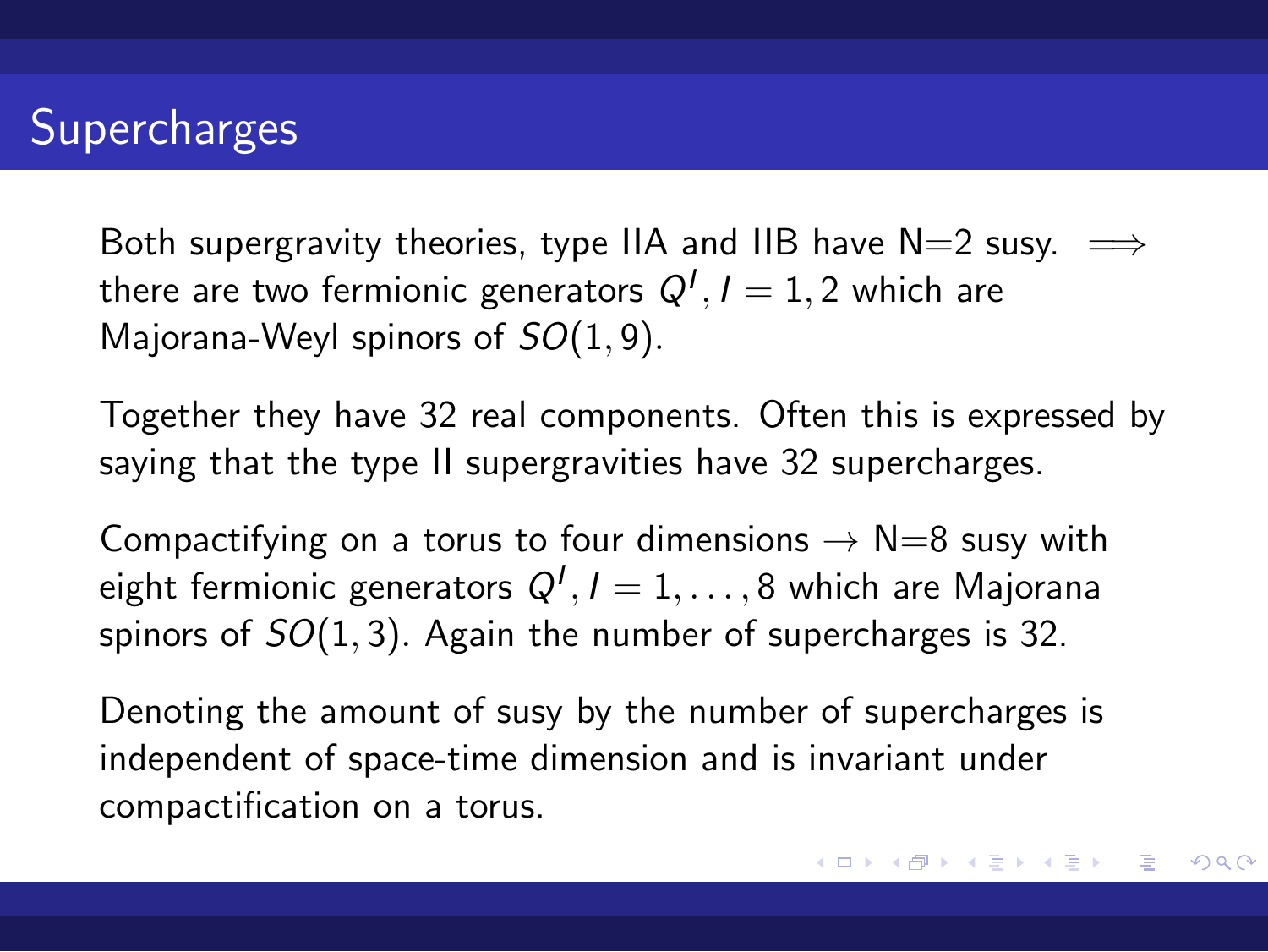# Other compactifications

Compactification on manifolds with curvature breaks some or all supersymmetries and reduces the number of supercharges

Compactification on Calabi-Yau manifolds preserve one quarter, i.e. eight supercharges, that is  $N=2$  supersymmetry in  $d=4$ .

The type I supergravity that we consider next has 16 supercharges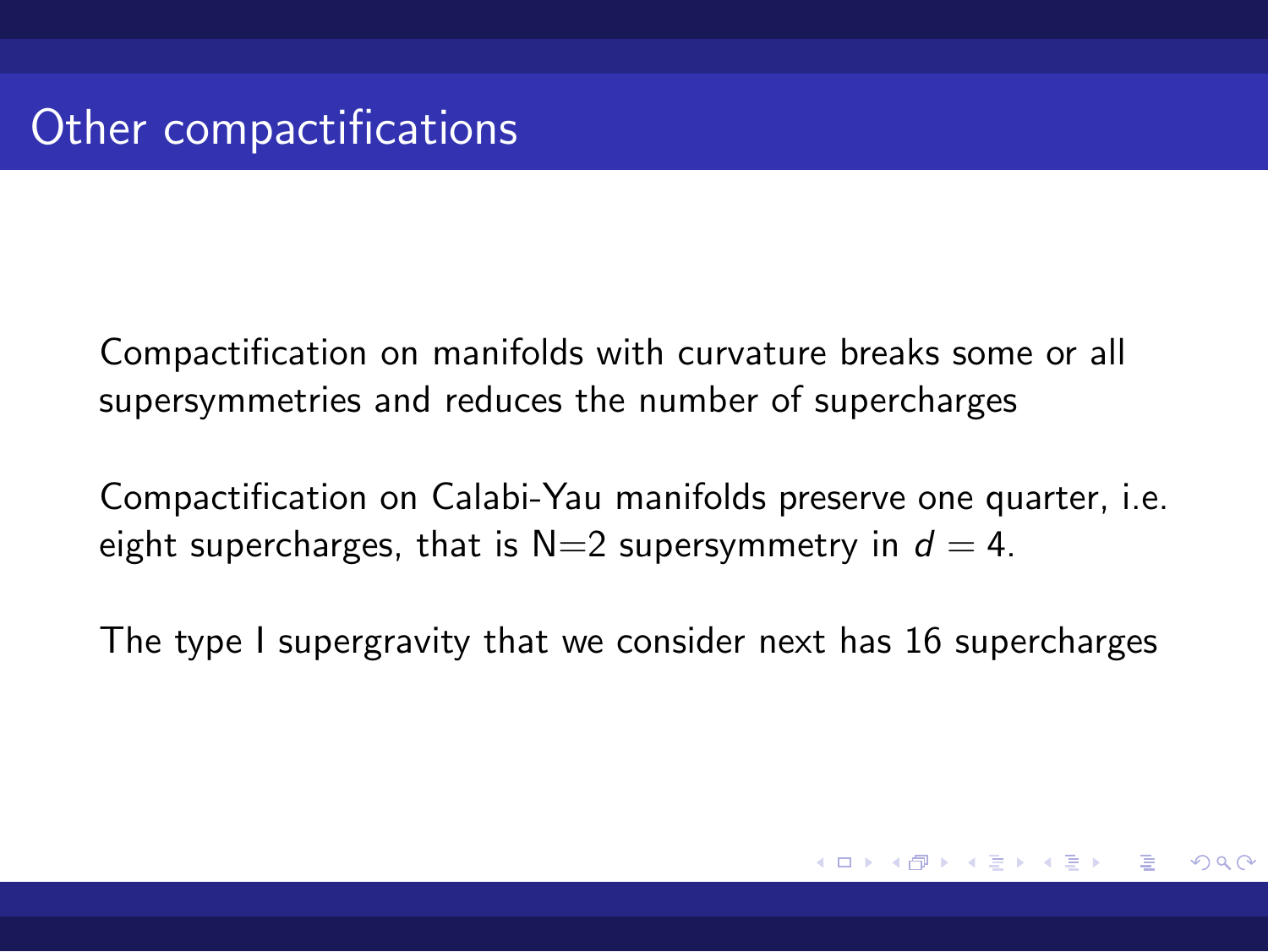### Type I superstring

Let us look at the unoriented closed string.

Its states are a subset of those of the left-right symmetric type IIB theory, i.e. those which are symmetric under world-sheet parity  $\Omega$ which interchanges left- and right-movers:

$$
\Omega X^{\mu}(\sigma, \tau) \Omega^{-1} = X^{\mu} (I - \sigma, \tau),
$$
  

$$
\Omega \psi_{\pm}^{\mu}(\sigma, \tau) \Omega^{-1} = \psi_{\mp}^{\mu} (I - \sigma, \tau).
$$

In terms of oscilator modes:

 $\Omega \alpha_n^{\mu} \Omega^{-1} = \tilde{\alpha}_n^{\mu},$   $\Omega \tilde{\alpha}_n^{\mu} \Omega^{-1} = \alpha_n^{\mu},$  $\Omega b_r^\mu \Omega^{-1} \;\;=\;\; e^{-2\pi i r} \tilde b_r^\mu \,, \qquad \Omega \tilde b_r^\mu \Omega^{-1} = e^{-2\pi i r} b_r^\mu \,,$ 

with  $r \in \mathbb{Z}$  for the R-sector and  $r \in \mathbb{Z} + \frac{1}{2}$  for the NS-sector  $\frac{1}{2}$ ,  $\frac{1}{2}$  and  $\frac{1}{2}$  for the NS-sector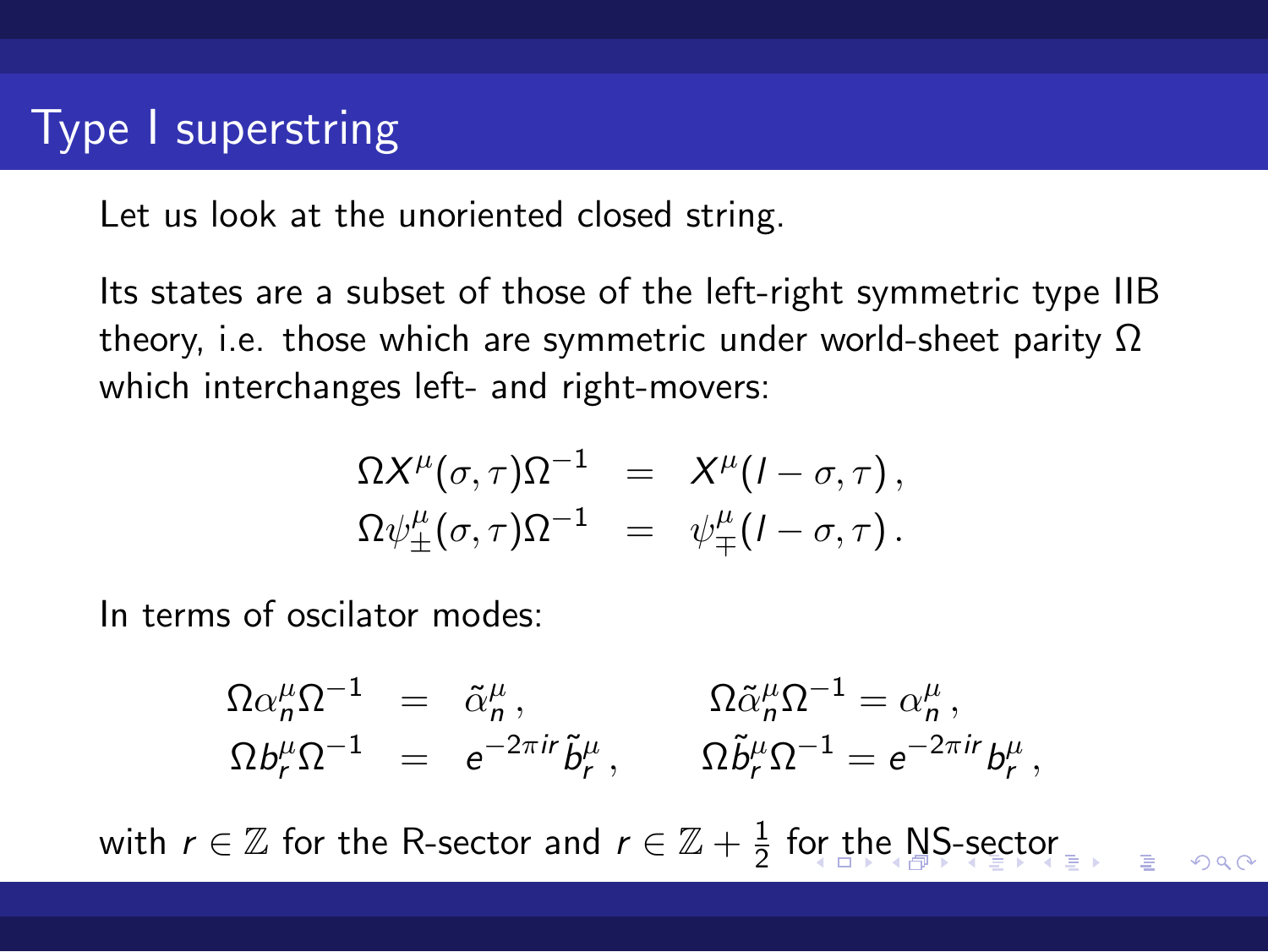## Type I superstring

 $\Omega$  interchanges the (NS, R) sector with the (R, NS) sector

We also have to define how  $\Omega$  acts on closed string ground states.

Since the R ground states are space-time fermions with odd Grassmann parity, one defines

> $(RSS, NS):$   $\Omega(|0 > L \times |0 > R) = |0 > L \times |0 > R$  $(R, R): \Omega(|a>L\times|b>R) = -|b>L\times|a>R)$  $(RS, R): \Omega(|0 > L \times |a > R) = |a > L \times |0 > R$  $(R, NS): \Omega(|a>L\times|0>R)=|0>L\times|a>R$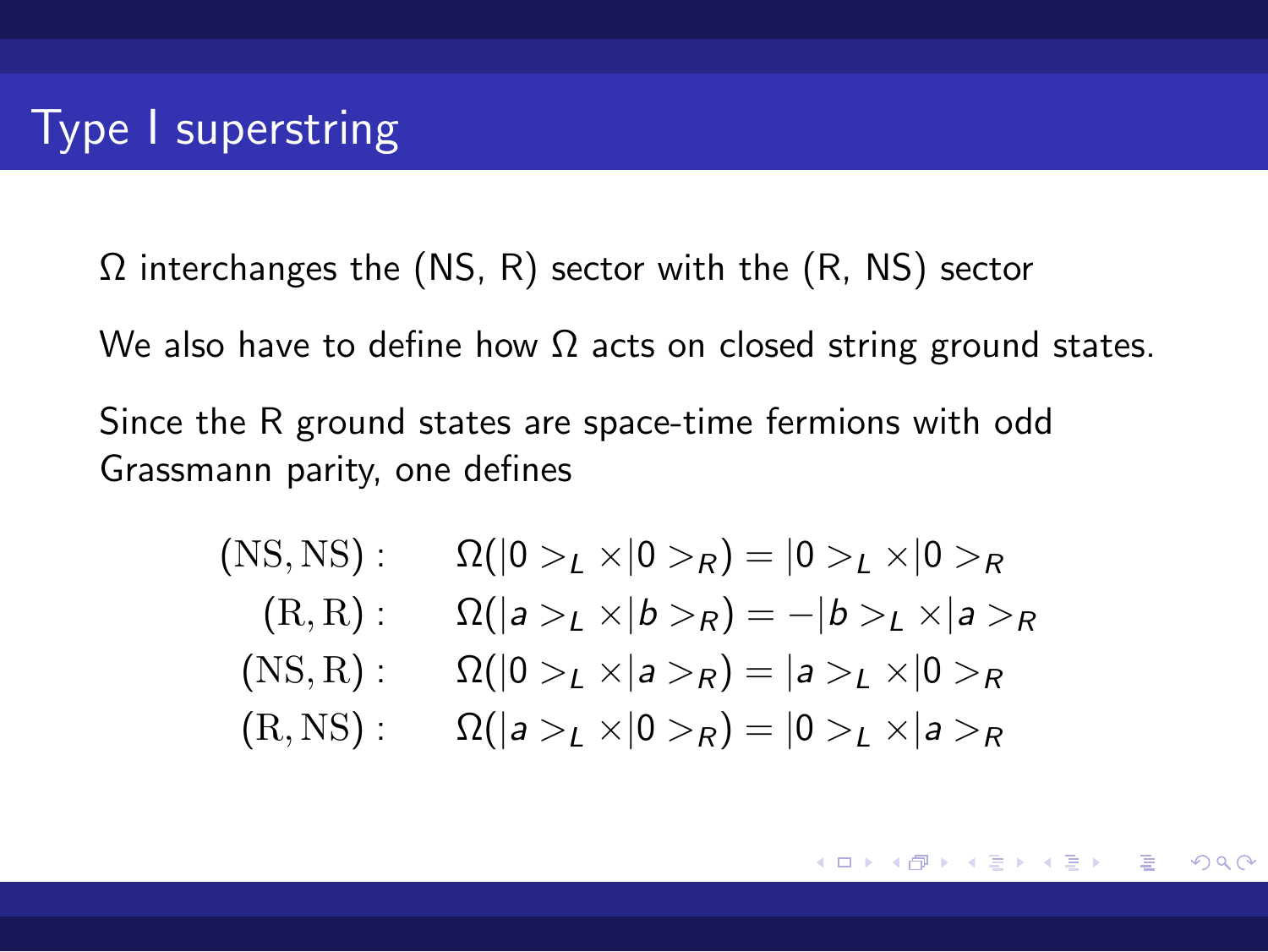## Spectrum of Type I superstring

Among the massless (NS,NS) sector states the  $(1) + (35)$  survive, and among the (R,R) states the (28).

Among the fermions a diagonal combination of the  $(8)_c + (56)_c$ survives.

The massless closed string spectrum of the non-orientabe theory is

Bosons :  $[(1) + (35)_v]$ <sub>(*NS*</sub>*NS*) + [(28)]<sub>(*R,R*)</sub> Fermions :  $[(8)_c + (56)_c]$ <sub>(*NS,R*)+(*R,NS*)</sub>

These are the states of  $N=1$  SUGRA in ten dimensions which is the massless closed string sector of the type I superstring theory.

are open strings giving rise to massless gauge boso<mark>n</mark>s  $\mathbf{E} \mapsto \mathbf{E} \mapsto \mathbf{E} \in \mathcal{P}$ Consistency requires the addition of so-called twisted sectors which